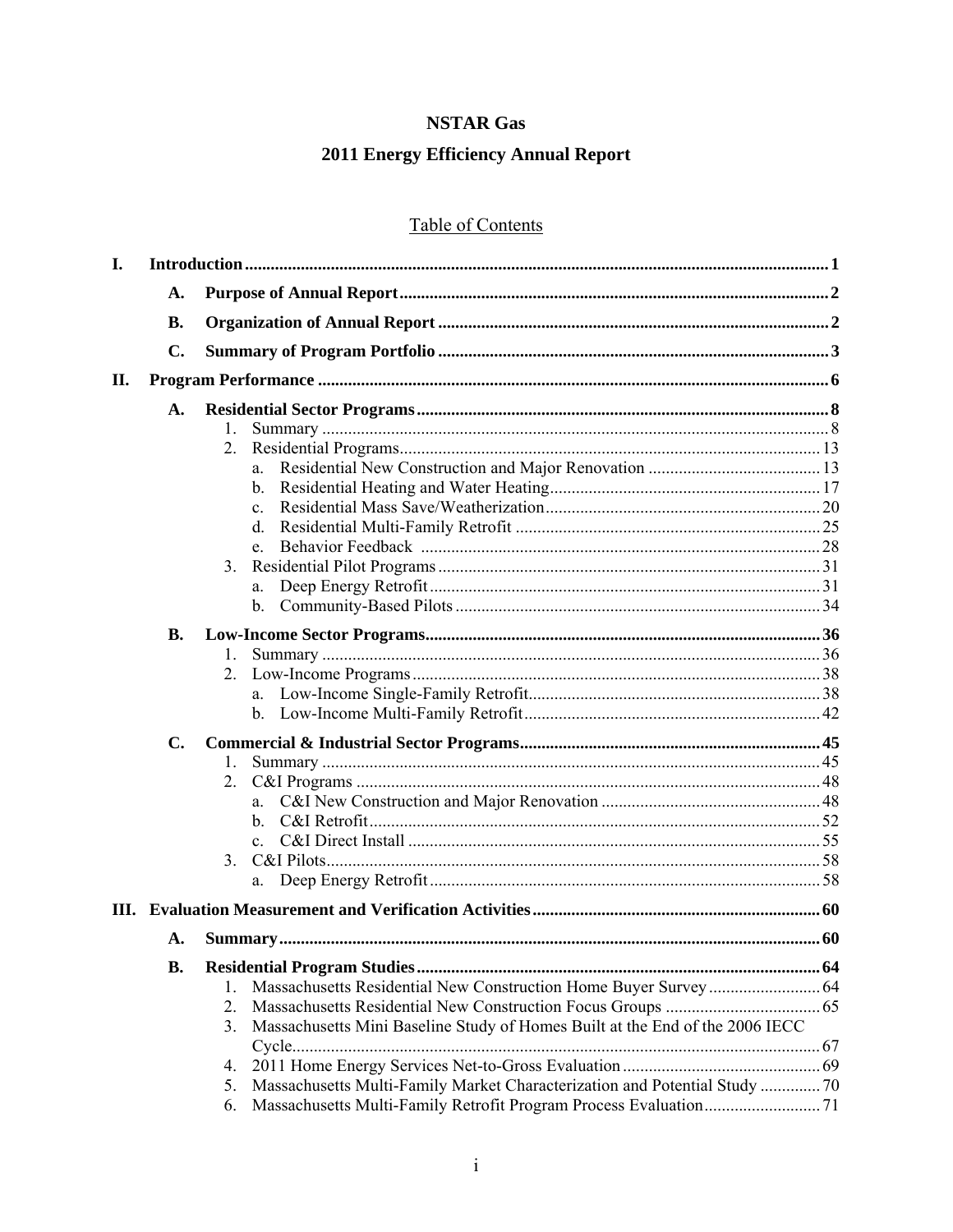|     |               | 8.<br>9.                                                                              |  |
|-----|---------------|---------------------------------------------------------------------------------------|--|
|     |               | 10. Massachusetts Residential Retail ENERGY STAR® Lighting Evaluation 77              |  |
|     | C.            |                                                                                       |  |
|     |               |                                                                                       |  |
|     |               | 12. Massachusetts Residential New Construction Four to Eight Story Multi-family Pilot |  |
|     |               |                                                                                       |  |
|     |               | 14. Heat Pump Water Heaters Evaluation of Field Installed Performance  81             |  |
|     |               |                                                                                       |  |
|     | D.            |                                                                                       |  |
|     |               |                                                                                       |  |
|     |               |                                                                                       |  |
|     | E.            |                                                                                       |  |
|     |               | 18. Non-Controls Lighting Evaluation for the Massachusetts Small Business Direct      |  |
|     |               |                                                                                       |  |
|     |               | 19. 2010 Combined Heat and Power Impact Evaluation Methodology and Analysis           |  |
|     |               |                                                                                       |  |
|     |               | 20. Impact Evaluation of 2010 Custom Process and Compressed Air Installations  91     |  |
|     |               |                                                                                       |  |
|     |               | 23. HVAC Market Characterization and Penetration Analysis - Final Report  93          |  |
|     |               |                                                                                       |  |
|     |               |                                                                                       |  |
|     | F.            |                                                                                       |  |
|     |               | 26. Massachusetts Three Year Cross-Cutting Behavioral Program Evaluation Integrated   |  |
|     |               |                                                                                       |  |
|     |               |                                                                                       |  |
|     |               |                                                                                       |  |
|     |               | 29. 2011 Commercial and Industrial Natural Gas Programs Free-ridership and Spillover  |  |
|     |               |                                                                                       |  |
|     | G.            |                                                                                       |  |
|     |               |                                                                                       |  |
|     | A.            |                                                                                       |  |
|     | <b>B.</b>     |                                                                                       |  |
|     | $C_{\bullet}$ |                                                                                       |  |
|     | D.            |                                                                                       |  |
| V.  |               |                                                                                       |  |
| VI. |               |                                                                                       |  |
|     |               |                                                                                       |  |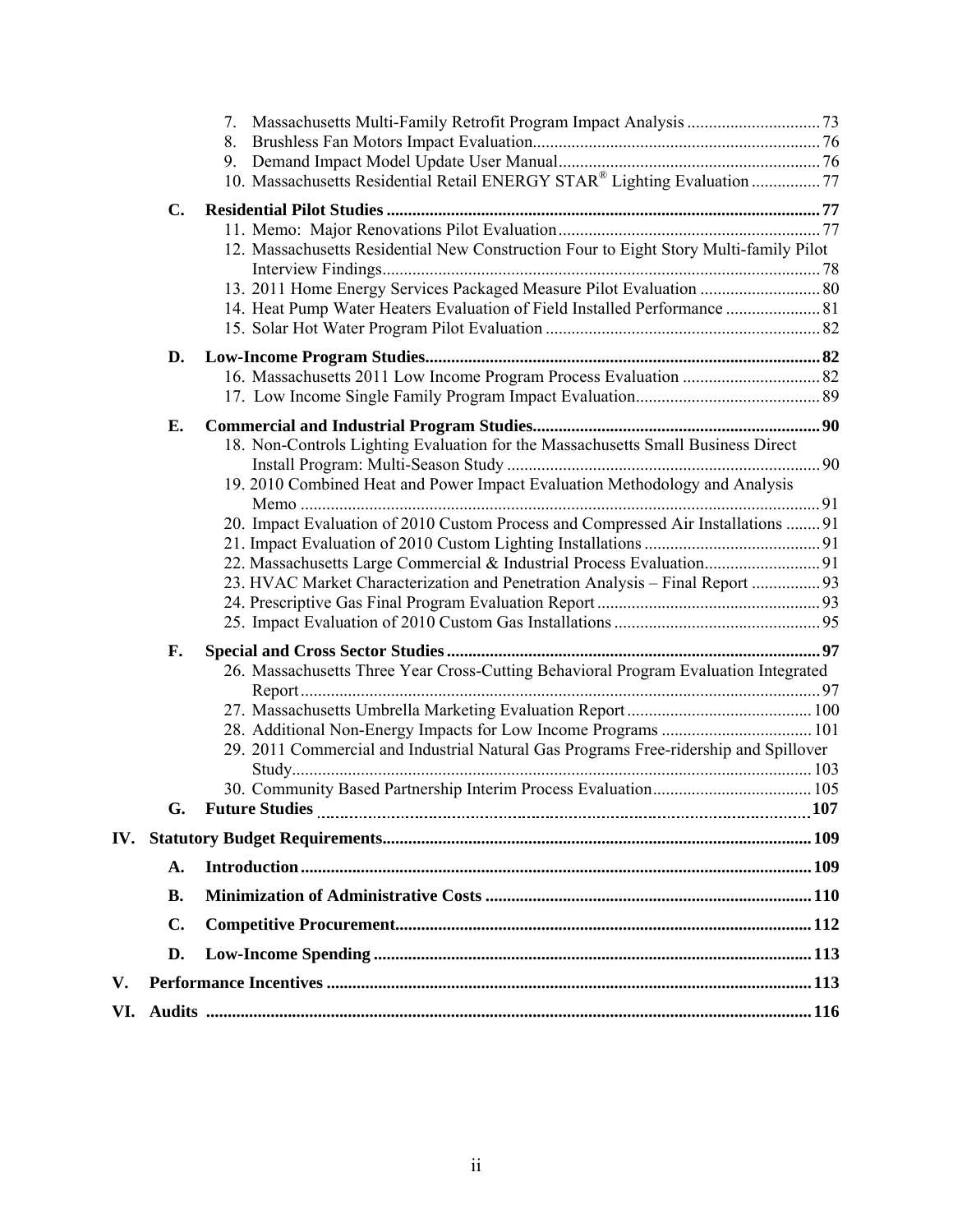## **VII. Appendices**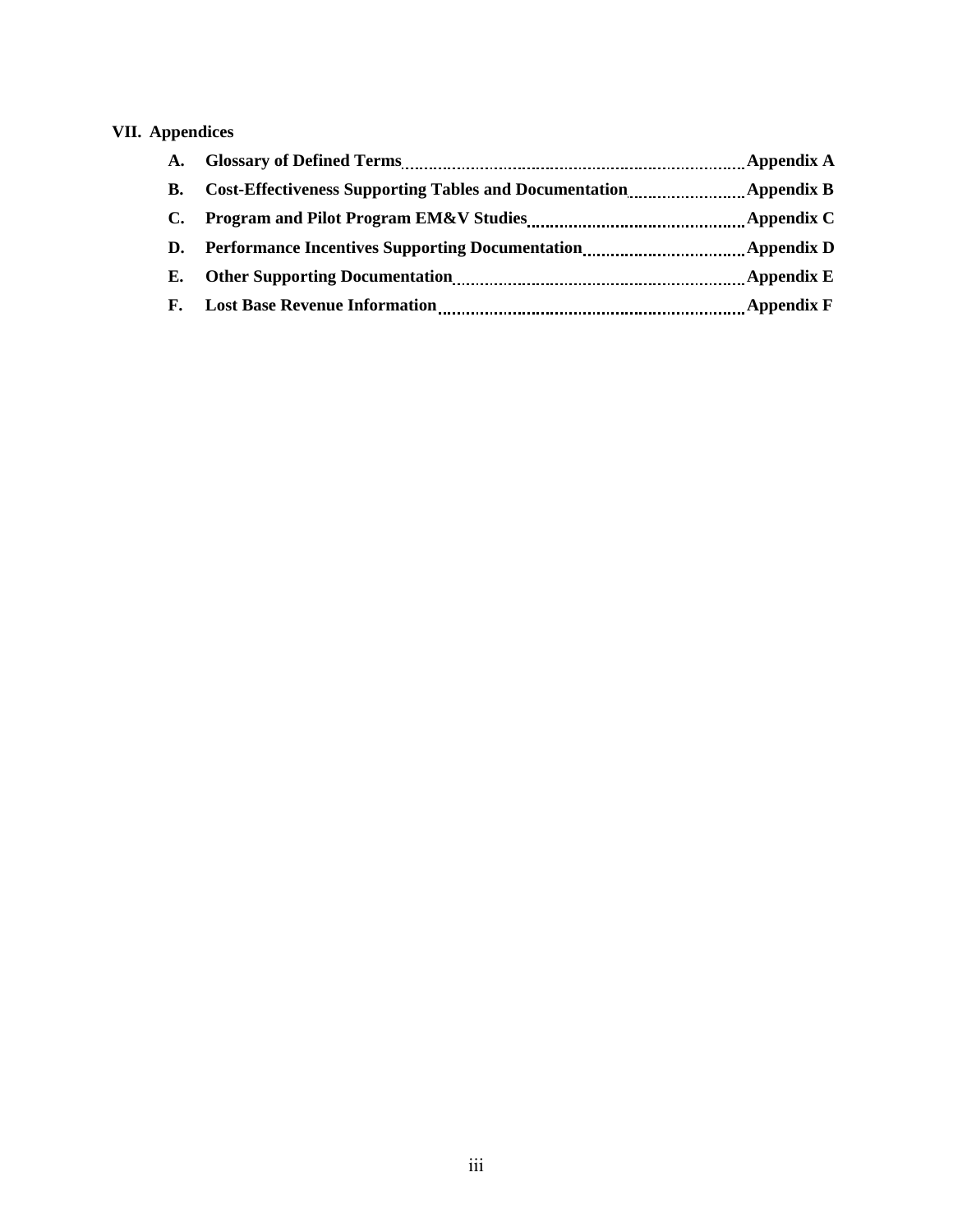#### I. INTRODUCTION

In the second full year of the three-year energy efficiency plans, as reviewed and approved by the Department of Public Utilities (the "Department") in D.P.U. 09-116 through 09-127 (the "Gas and Electric Orders"), program year 2011 continued to build on the successes of program year 2010 and showed remarkable success with respect to goal attainment and achievement of real benefits for the environment and the economy in the Commonwealth of Massachusetts. Among the many awards and accomplishments achieved during program year 2011, the American Council for an Energy-Efficient Economy ranked Massachusetts number one in the nation for its energy efficiency efforts. Collectively, the Program Administrators ("PAs") were able to deliver on their goals during program year 2011, as established in the Gas and Electric Orders and as submitted in each PA's 2011 Mid-Term Modifications filed on October 29, 2010, while maintaining the balance between meeting the budget for their programs and complying with the directives of the Green Communities Act in ensuring that they make available all costeffective energy efficiency opportunities.

Overall, the PAs worked diligently with the Department, the Department of Energy Resources ("DOER"), the Energy Efficiency Advisory Council ("EEAC"), and other interested stakeholders to meet what were intentionally designed to be very challenging 2011 program year goals. In many cases, achievements in savings and benefits exceeded those goals. Program year 2011 performance showed that aggressive savings levels were achieved for Residential, Low-Income, and Commercial & Industrial ("C&I") programs. PAs worked well to implement the programs in the field while also continuing the unprecedented ramp up of spending and savings levels for energy efficiency programs so as to meet goals not just for program year 2011, but for the full life of the three-year plans.

The accomplishments of 2011 were achieved despite a struggling economy, a stagnant new construction market, historically low natural gas prices and a significant increase in savings goals. In the wake of challenges, including record setting weather events, the PAs continued to proactively work toward developing new delivery techniques to reach untouched customer sets and to convince customers to move forward with commitments to invest in energy efficiency.

In addition to the achievements for each PA's program implementation efforts, the PAs have made significant progress integrating gas and electric energy efficiency services, and remain committed to furthering progress in both the residential and non-residential sectors. While working to achieve their programmatic goals for 2011, the PAs have worked diligently to establish statewide marketing of energy efficiency program offerings through the use of the Mass Save® label, which won the Association of Energy Services Professionals ("AESP") Outstanding Achievement in Marketing and Communications Award in 2011. Simultaneously, the PAs have engaged in 30 studies across a wide span of program sectors to ensure that the evaluation, measurement and verification ("EM&V") elements of these program offerings remain a critical and vital tool to evaluate and transform measures in the future to meet demand in an ever changing marketplace. The PAs have worked diligently with financial institutions to explore outside financing options to better serve their C&I customers.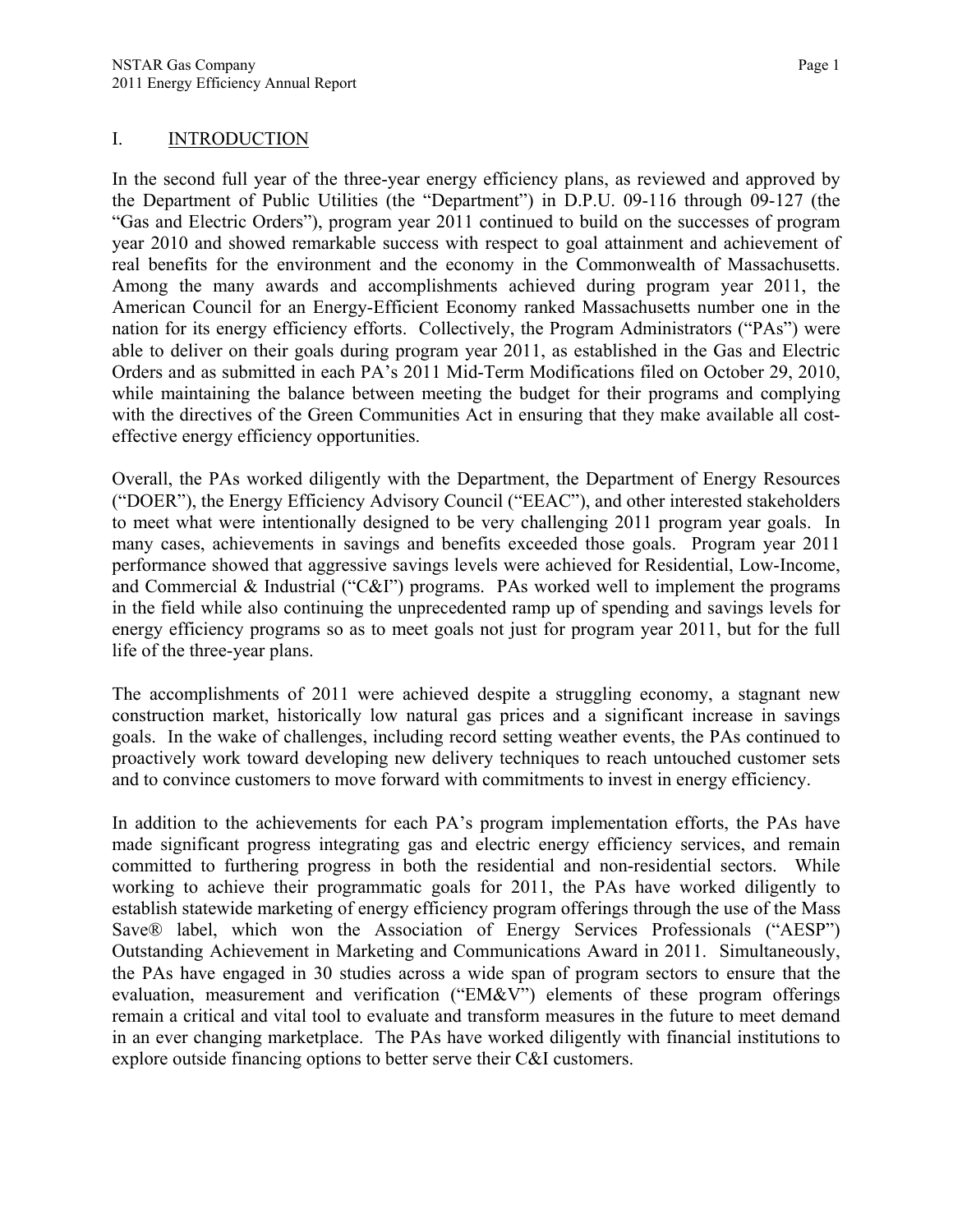The PAs have continued to be engaged in the monthly EEAC process in 2011, and have worked collaboratively with the EEAC's consultants to meet stringent reporting and data collection deadlines so as to adequately monitor and review where the Plans' efforts have succeeded, and where improvement could be anticipated for the future. In all, while actively involved in program implementation efforts, the PAs have also been heavily immersed in the policy and planning that will allow for accurate data development, evaluation and measurement of successes and areas in need of modification, transparent codes and standards, and the framework necessary to ensure the ability to continue to offer successful and sustainable energy efficiency programs in the Commonwealth.

Given the unprecedented nature of these efforts and the significantly ambitious goals established in these Plans, the PAs contend that the 2011 program year performance has been an unmitigated success and has continued to exceed the expectations established by the Plan. The PAs continue their endeavors to achieve deeper savings from participating customers, and have worked to reach a broader range of customers for the implementation of all cost-effective program offerings.

## A. Purpose of Annual Report

.

The Company is pleased to provide its Energy Efficiency Annual Report ("Annual Report") for 2011. The purpose of the Annual Report is to:

- Provide a comparison of the Company's planned, preliminary year-end, and evaluated (where applicable) expenses, savings, and benefits at the portfolio, sector, and program levels for the program year.
- Identify significant variances between the Company's planned and evaluated costs, savings, and benefits for the program year, and discuss reasons for such variances.
- Discuss how program performance during the program year informs the Company's proposed modifications to program implementation, if any, during upcoming years.
- Describe the EM&V activities undertaken by the Company that have not been included in previous Annual Reports, and explain how the results of the EM&V studies impact program cost-effectiveness.
- Describe the performance incentives that the Company proposes to collect.

## B. Organization of Annual Report

The Company's 2011 Annual Report is organized as follows:

• Section I.C provides summary information on program performance at the portfolio and sector levels.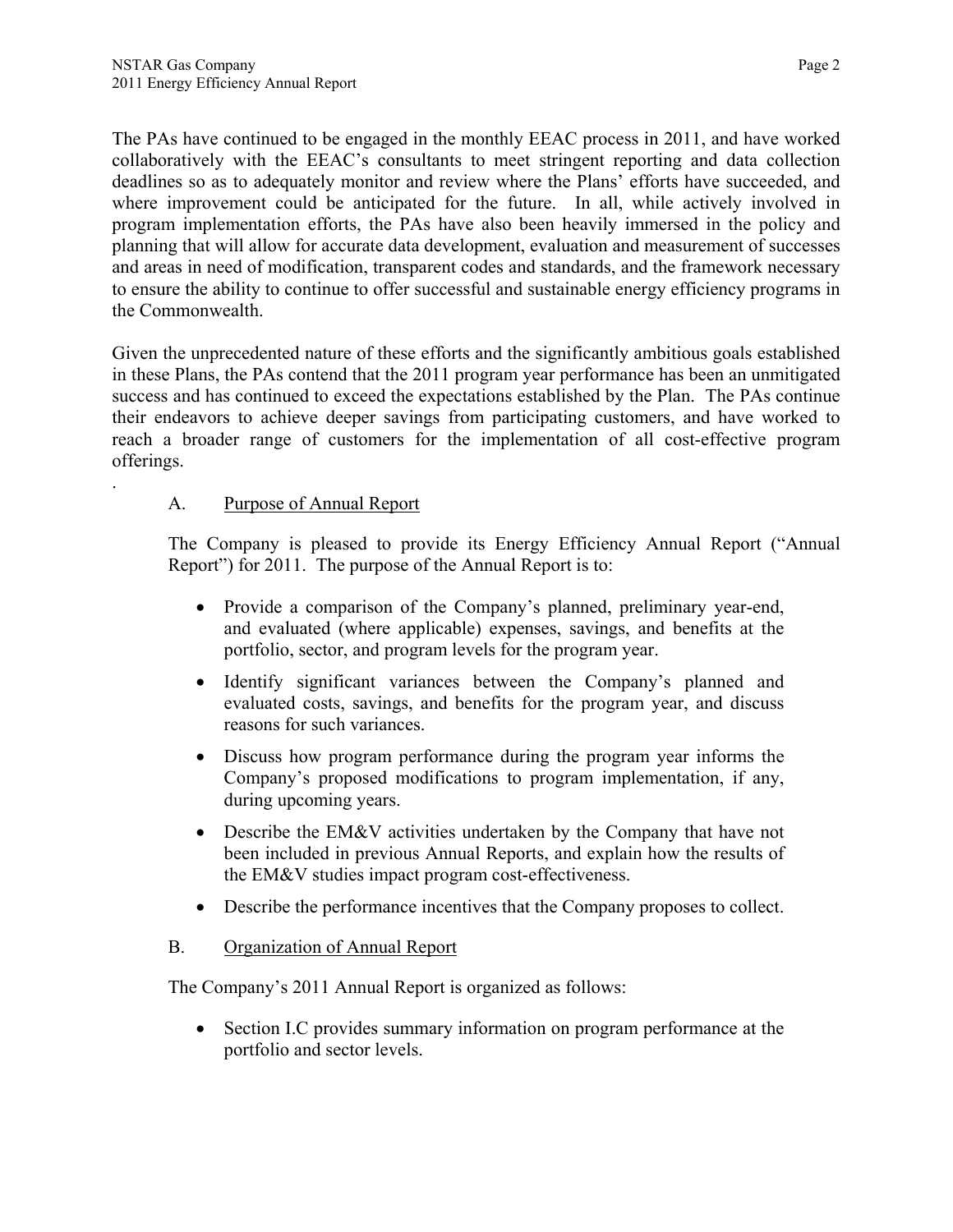- Section II provides detailed information on program performance at the sector and program levels for the residential, low-income, and C&I sectors.
- Section III provides detailed information on the EM&V studies included in the Annual Report for each sector.
- Section IV addresses statutory budget requirements.
- Section V addresses the performance incentives the Company proposes to collect.
- Section VI addresses energy efficiency audits conducted during the past five years.
- Section VII consists of Appendices A through F which provide further detailed supporting documentation for this report.

## C. Summary of Program Portfolio

The purpose of this section is to provide summary information on program performance at the portfolio and sector levels.

Tables<sup>1</sup> I.A and I.B provide summary information on program performance at the portfolio and customer sector levels, respectively.

|                               | <b>Table I.A: Program Portfolio Summary</b> |                                |              |                                     |                          |                              |                          |  |  |  |
|-------------------------------|---------------------------------------------|--------------------------------|--------------|-------------------------------------|--------------------------|------------------------------|--------------------------|--|--|--|
|                               |                                             |                                |              | <b>Preliminary Year-End Results</b> | <b>Evaluated Results</b> |                              |                          |  |  |  |
| <b>Performance Category</b>   | Units                                       | <b>Planned</b><br><b>Value</b> | Value        | % Change from<br>Planned            | Value                    | % Change from<br>Preliminary | % Change<br>from Planned |  |  |  |
| <b>Expenses</b>               |                                             |                                |              |                                     |                          |                              |                          |  |  |  |
| <b>Total Program Costs</b>    | \$                                          | 19,189,377                     |              |                                     | 17,746,914               |                              | $-8%$                    |  |  |  |
| Performance Incentive         | \$                                          | 969,217                        |              |                                     | 1,131,655                |                              | 17%                      |  |  |  |
| <b>Savings &amp; Benefits</b> |                                             |                                |              |                                     |                          |                              |                          |  |  |  |
| Gas                           |                                             |                                |              |                                     |                          |                              |                          |  |  |  |
| Lifetime                      | therms                                      | 60,481,471                     | 76,878,290   | 27%                                 | 39,150,184               | $-49%$                       | $-35%$                   |  |  |  |
| Annualized                    | therms                                      | 3,324,713                      | 4,181,543    | 26%                                 | 2,534,797                | $-39%$                       | $-24%$                   |  |  |  |
| Electric                      |                                             |                                |              |                                     |                          |                              |                          |  |  |  |
| <b>Annualized Energy</b>      | kWh                                         | 201,433                        | 254,597      | 26%                                 | 292,723                  | 15%                          | 45%                      |  |  |  |
| <b>Annualized Demand</b>      |                                             |                                |              |                                     |                          |                              |                          |  |  |  |
| Summer                        | kW                                          | 18                             | 34           | 90%                                 | 48                       | 41%                          | 168%                     |  |  |  |
| Winter                        | kW                                          | 87                             | 94           | 8%                                  | 55                       | $-42%$                       | $-37%$                   |  |  |  |
| Non-Gas Non-Electric          | $\mathbf S$                                 | $\overline{0}$                 | $\mathbf{0}$ | $0\%$                               | 11,647,843               | $0\%$                        | 0%                       |  |  |  |
| Resources (Lifetime)          |                                             |                                |              |                                     |                          |                              |                          |  |  |  |
| <b>Cost-Effectiveness</b>     |                                             |                                |              |                                     |                          |                              |                          |  |  |  |
| <b>TRC</b> Benefits           | \$                                          | 66,117,662                     |              |                                     | 55,963,669               |                              | $-15%$                   |  |  |  |
| <b>TRC Costs</b>              | \$                                          | 23,793,175                     |              |                                     | 22,770,911               |                              | $-4%$                    |  |  |  |
| Net Benefits                  | \$                                          | 42,324,487                     |              |                                     | 33, 192, 758             |                              | $-22%$                   |  |  |  |
| <b>BCR</b>                    | n/a                                         | 2.78                           |              |                                     | 2.46                     |                              | $-12%$                   |  |  |  |

 $\frac{1}{1}$ 

The Company is also providing the Department with working Microsoft Excel spreadsheets for all of the tables included in this Annual Report. Such tables include all formulas and functions used in each table.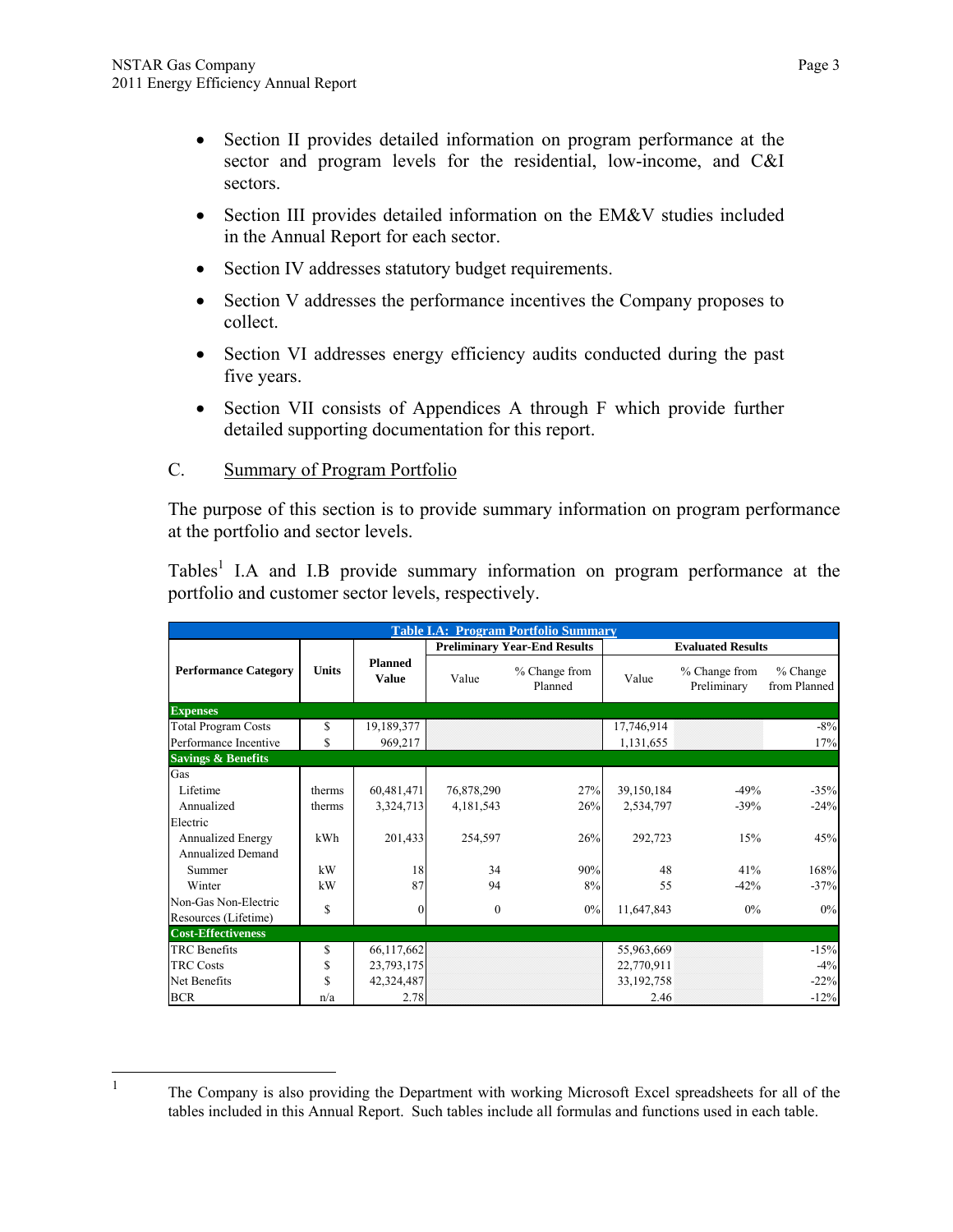Note: The Planned Values in Table I.A and all subsequent tables that contain Planned Values in this Annual Report (except as otherwise noted) were submitted to the Department as Attachment A to the Memorandum of Agreement on April 15, 2011 in NSTAR Gas, D.P.U. 10-141.

As shown in Table 1.A above, significant<sup>2</sup> variances exist at the portfolio level for lifetime and annual savings between the planned and preliminary year end and evaluated values. The C&I sector is the driving factor accounting for these variances.

Significant variances also exist at the portfolio level for electric energy and demand between the planned and preliminary year end and evaluated values. The residential sector accounts for the variances between planned and preliminary year end values. The variances between planned and evaluated values are due to changes in both the residential and low-income sectors.

Non-gas non-electric resources were positively affected by the application of the NEI evaluation study in both the residential and low-income sectors.

The C&I sector is the driving force behind the 22 percent decrease in net benefits between the planned and evaluated values.

Please reference section II.A.1 for a more detailed discussion of the cause of the variances in these sectors.

 $\overline{a}$ 2 Unless otherwise noted, "Significant" variances are defined throughout this Annual Report as variances of +/-20 percent or more between the stated values.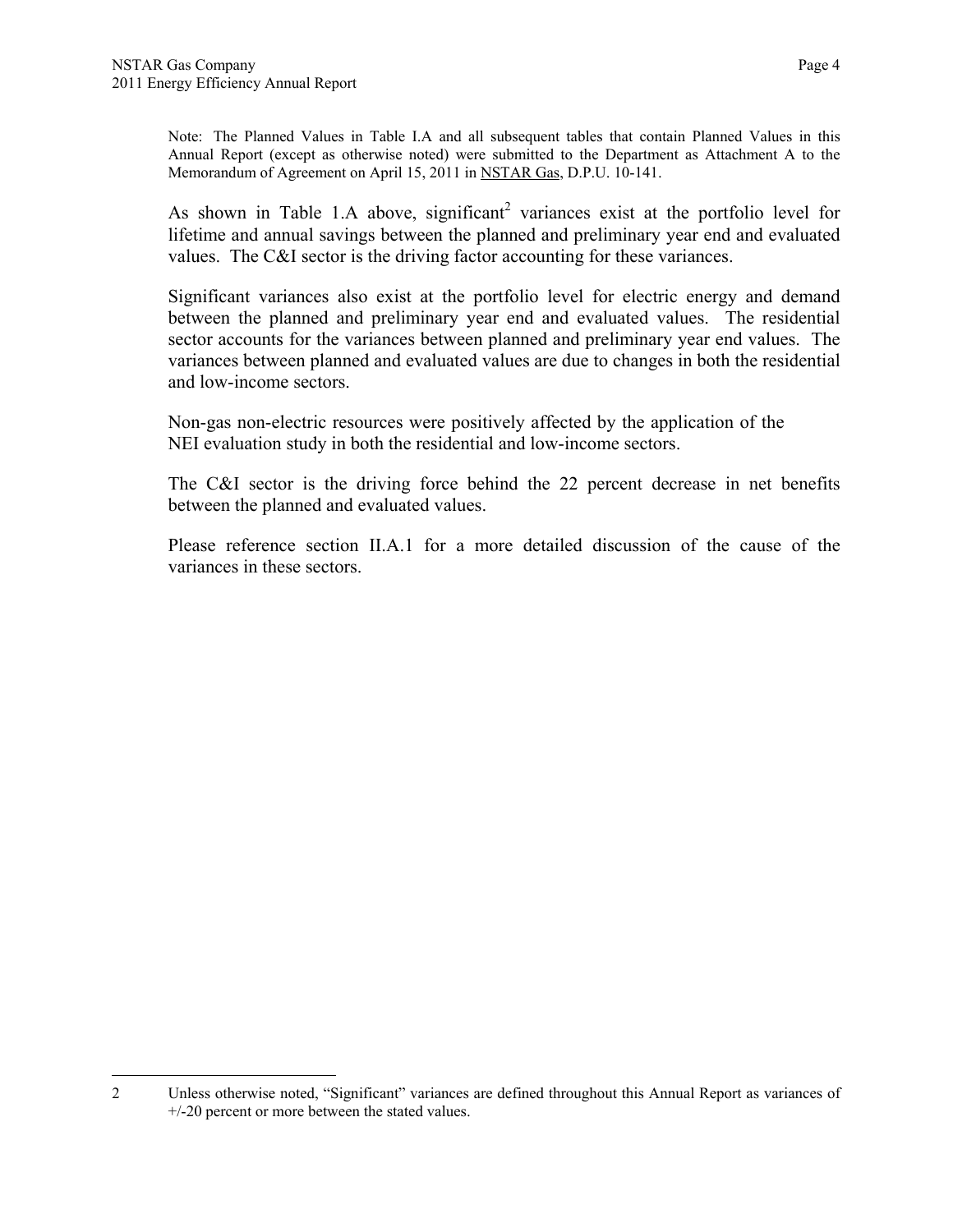| <b>Table I.B: Customer Sector Summary</b> |              |                                |              |                          |  |  |  |  |
|-------------------------------------------|--------------|--------------------------------|--------------|--------------------------|--|--|--|--|
|                                           |              |                                |              | <b>Evaluated Results</b> |  |  |  |  |
| <b>Sector</b>                             | <b>Units</b> | <b>Planned</b><br><b>Value</b> | Value        | % Change from<br>Planned |  |  |  |  |
| <b>Residential</b>                        |              |                                |              |                          |  |  |  |  |
| <b>TRC</b> Benefits                       | \$           | 22,435,048                     | 27,203,247   | 21%                      |  |  |  |  |
| <b>TRC Costs</b>                          | \$           | 12,011,564                     | 12,408,603   | 3%                       |  |  |  |  |
| Net Benefits                              | \$           | 10,423,484                     | 14,794,644   | 42%                      |  |  |  |  |
| <b>BCR</b>                                | n/a          | 1.87                           | 2.19         | 17%                      |  |  |  |  |
| <b>Low-Income</b>                         |              |                                |              |                          |  |  |  |  |
| <b>TRC</b> Benefits                       | \$           | 7,976,970                      | 10,995,573   | 38%                      |  |  |  |  |
| <b>TRC Costs</b>                          | \$           | 5,264,554                      | 4,963,652    | $-6%$                    |  |  |  |  |
| Net Benefits                              | \$           | 2,712,416                      | 6,031,921    | 122%                     |  |  |  |  |
| <b>BCR</b>                                | n/a          | 1.52                           | 2.22         | 46%                      |  |  |  |  |
| C&I                                       |              |                                |              |                          |  |  |  |  |
| <b>TRC</b> Benefits                       | \$           | 35,705,644                     | 17,764,849   | $-50%$                   |  |  |  |  |
| <b>TRC Costs</b>                          | \$           | 6,517,057                      | 5,398,657    | $-17%$                   |  |  |  |  |
| Net Benefits                              | \$           | 29,188,587                     | 12,366,192   | $-58%$                   |  |  |  |  |
| <b>BCR</b>                                | n/a          | 5.48                           | 3.29         | $-40%$                   |  |  |  |  |
| <b>TOTAL</b>                              |              |                                |              |                          |  |  |  |  |
| <b>TRC</b> Benefits                       | \$           | 66,117,662                     | 55,963,669   | $-15%$                   |  |  |  |  |
| <b>TRC Costs</b>                          | \$           | 23,793,175                     | 22,770,911   | $-4%$                    |  |  |  |  |
| Net Benefits                              | \$           | 42,324,487                     | 33, 192, 758 | $-22%$                   |  |  |  |  |
| <b>BCR</b>                                | n/a          | 2.78                           | 2.46         | $-12%$                   |  |  |  |  |

As shown in Table 1.B above, significant variances exist at the sector level between planned and evaluated values for the following metrics: Residential TRC benefits and net benefits; Low-Income TRC benefits, net benefits and BCR; and C&I TRC benefits, net benefits and BCR.

- Within the Residential sector, the Residential New Construction and Major Renovation, Residential Heating and Water Heating and Behavior/Feedback programs contributed to the variance between planned and evaluated values. Please refer to section II.A.2 for a more detailed discussion of the cause of the variances by program within this sector.
- Within the low-income sector, the Low-Income Multi Family Retrofit program caused the variance between planned and evaluated values. Please refer to section II.B.2 for a more detailed discussion of the cause of the variances by program within this sector.
- Within the C&I sector, the C&I New Construction and Major Renovation and C&I Retrofit programs contributed to the variance between planned and evaluated values. Please refer to section II.C.2 for a more detailed discussion of the cause of the variances by program within this sector.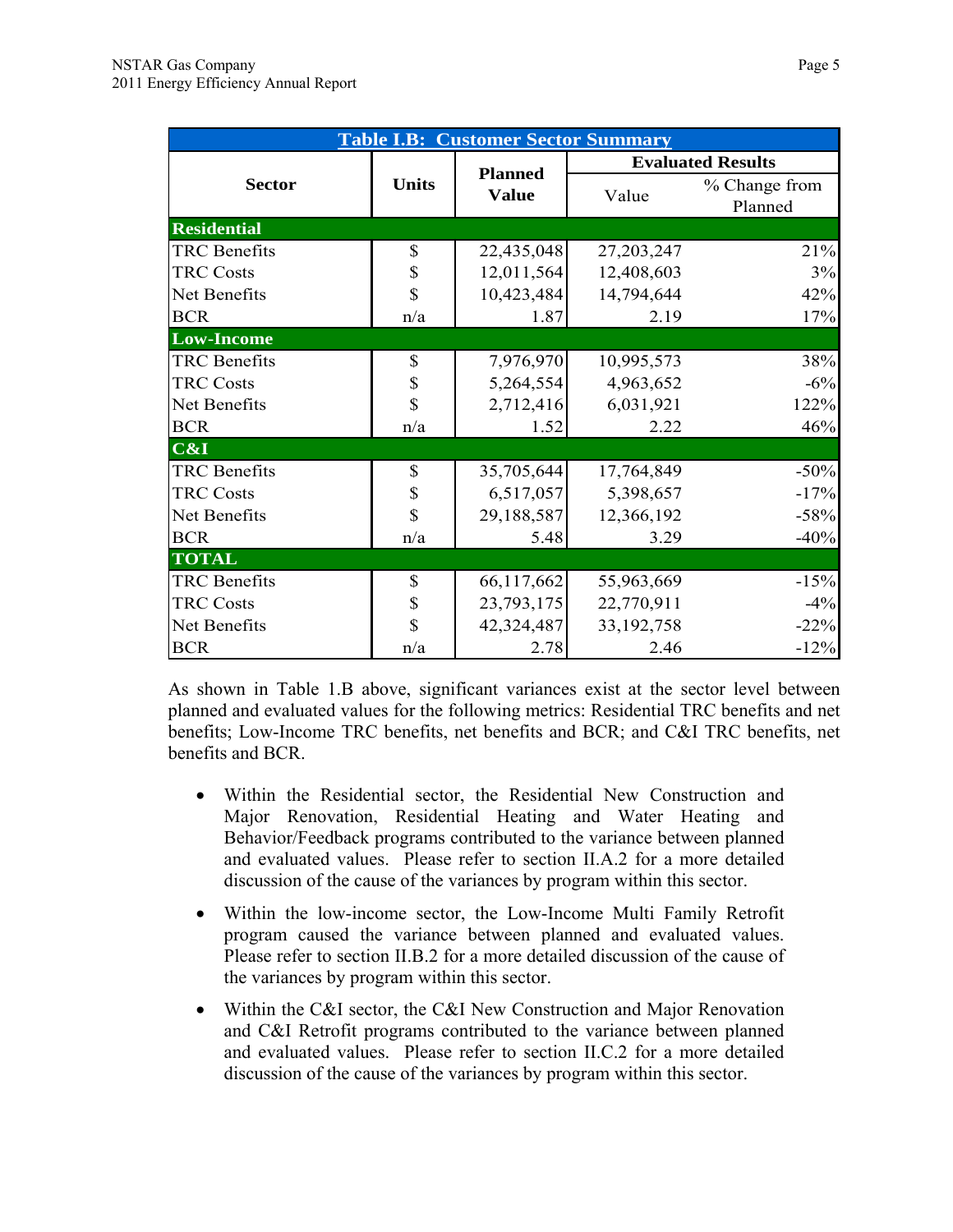#### II. PROGRAM PERFORMANCE

#### **NSTAR Gas Performance Highlights**

NSTAR Gas-specific highlights for 2011, by sector, are briefly described below:

Residential and Low-Income – In 2011, the second year of the Three-Year Energy Efficiency Plan, NSTAR Gas built upon its successful first year of program implementation under the plan despite facing many challenges and aggressive goals. The Company expanded and redesigned programs and initiatives (as described below) in 2011 in an attempt to increase participation in both the residential and low-income sectors with the desired effect of increasing overall savings.

Historically, the platform the Company has developed for acquiring increased savings cost-effectively has been based upon the following principles: (1) integrating gas and electric programs into a portfolio of fuel-neutral programs, to the extent practicable; (2) concentrating on seamless delivery from the customer's perspective; (3) focusing on deeper penetration of energy efficiency with the introduction of innovative and targeted approaches and options; (4) assisting in the development of an expanded, trained workforce capable of providing consistent program messaging and services, while maintaining high quality; (5) collaborating with community organizations that have longstanding relationships with homeowners, tenants and small businesses in economically marginalized communities, and developing community-based outreach initiatives that implement a neighborhood approach to energy efficiency services. These principles were evident in the Company's existing homes, multi-family, low-income and new construction initiatives as they successfully addressed the energy efficiency needs of its customers.

Commercial and Industrial – Even with the aggressive goals established for 2011, NSTAR Gas Company's wide variety of well-established programs and its innovative new implementation strategies allowed its C&I customers to achieve permanent energy savings and the Company to the reach many of the challenging goals set for its New Construction and Major Renovation and Direct Install programs. Savings goals were surpassed on the portfolio level with particularly high therm acquisition in the Direct Install program largely due to the vendors' growing comfort level with identifying gas measures after the integration of this program with the electric program in 2010. While on a portfolio level the gas programs remained under budget and exceeded participation goals, the overwhelming participation in the Direct Install program required this program budget to be exceeded by a marginal amount.

All of the Company's gas programs benefited immensely from the integration of gas and electric programs. 2011 marked the first full year that program staff was tasked with focusing on both gas and electric savings opportunities. As the year progressed, staff became more comfortable in the identification of gas opportunities and with working with other Program Administrators to coordinate gas leads.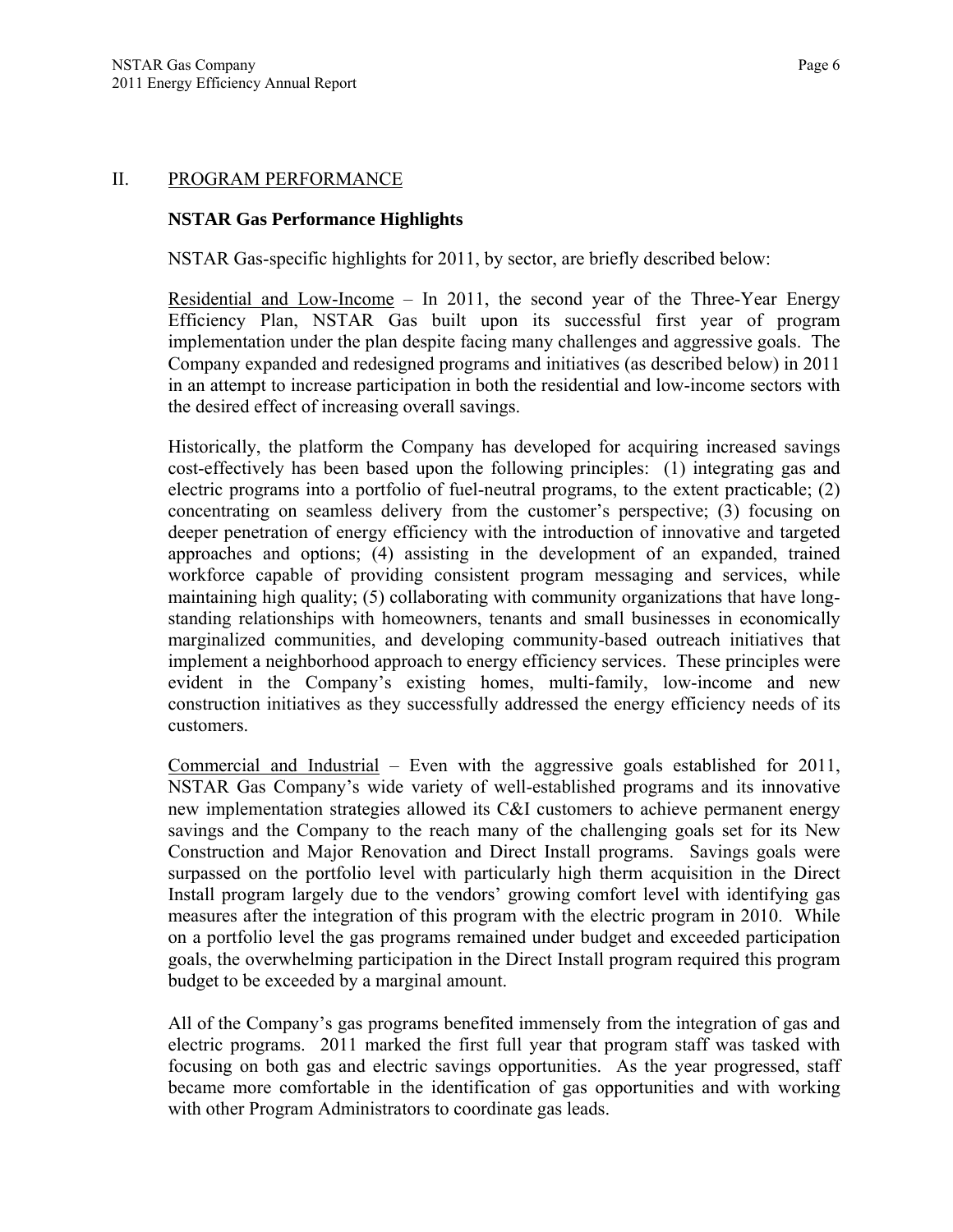Several marketing strategies, outlined below, were developed and expanded in 2011. These strategies, listed below, contributed to the Company's success in achieving therm savings and will assist the Company in acquiring additional energy savings in years to come.

- **MOUs and Roadmaps**: The Company continued to expand its MOU and Roadmap<sup>3</sup> strategy for its largest customers, successfully gaining new longterm commitments from seven major corporations. In addition to the MOUs and Roadmaps signed in years prior, the seven new agreements are anticipated to contribute a great deal of energy savings in the years to come. Throughout 2011, savings from MOU customers alone contributed over 30 percent toward the Company's total energy savings.
- **Market Segmentation Model**: The Company worked to aggregate customer information (including usage, demand, and industry classification) into a new database which will allow the Company to better segment customers into niche markets and develop new comprehensive market strategies to best suit their energy efficiency needs.
- **Targeted Segment Initiatives:** 
	- o **Small Business**: An outbound telemarketing campaign was conducted with a sample of 5,000 small business customers. This resulted in 173 leads and 82 direct install audits conducted. According to the Company's direct install vendors, the quality of leads was vastly improved through this initiative compared to those generated by past services.
	- o **Commercial Real Estate**: Significant research took place in 2011 in an attempt to effectively target this hard to penetrate sub-segment of customers. In addition, the Company fostered partnerships with the Green Ribbon Commission and several major commercial real estate firms which will serve to improve the Company's marketing strategy for this segment in years to come.

 $\frac{1}{3}$ 

An increasingly important tool available to account executives managing the largest C&I customers is the Memorandum of Understanding ("MOU"). An MOU offers a way to document a mutual commitment between the customer and PA to work together to achieve mutually stated goals, through specific actions that are tailored to the customer's facilities over a multi-year planning horizon. As such, an MOU can set the stage for achieving deeper and more comprehensive energy efficiency savings, and is more likely to succeed than a "one measure" or "one year" approach. Typically, MOUs include participation by upper management, the establishment of specific, very aggressive energy efficiency saving targets, and measurement and verification strategies to document savings throughout the target facilities.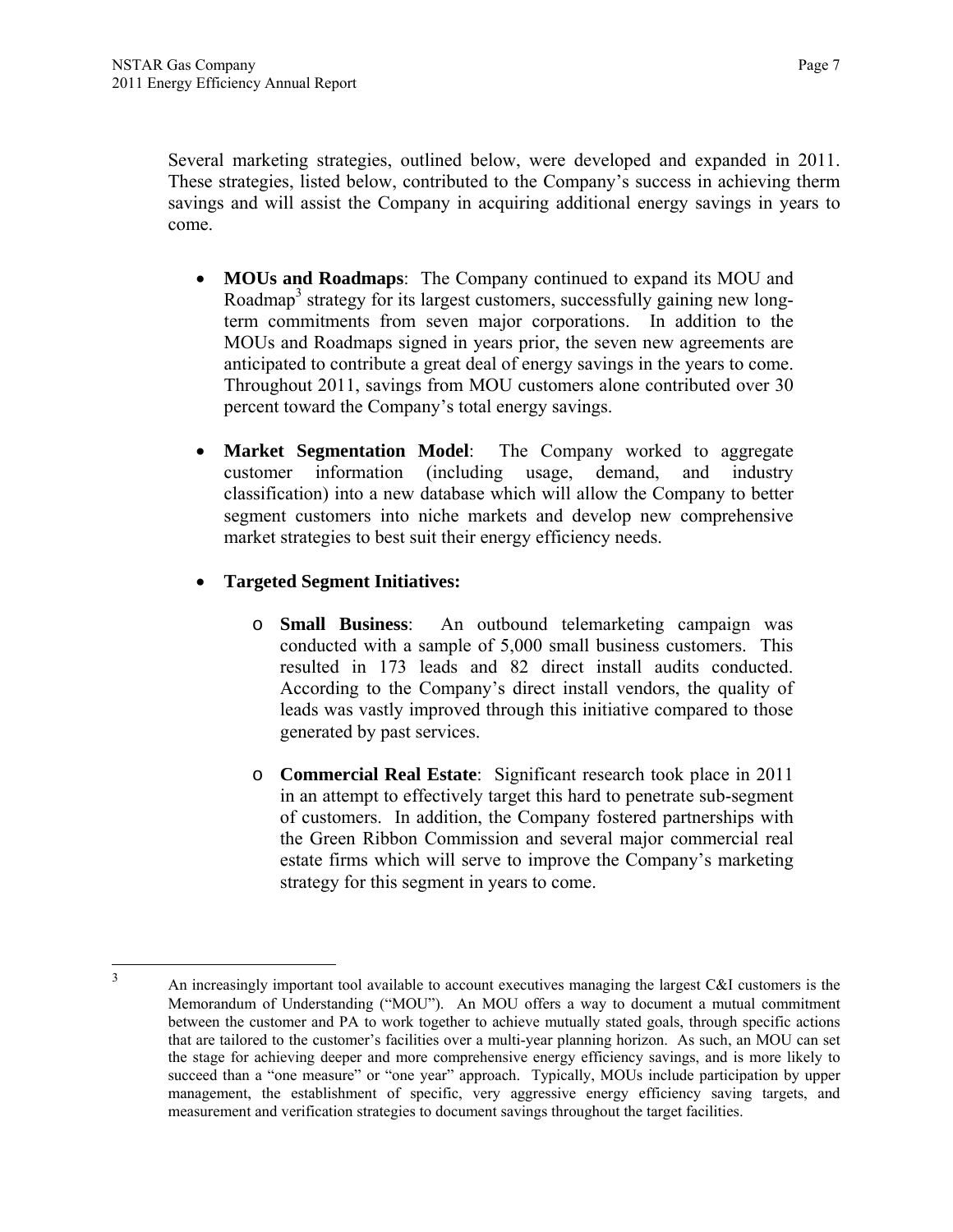o **Government**: The Company continues to work closely with the DOER's Green Communities Division in assisting municipal customers with the process of implementing cost-effective energy efficiency measures. Additionally, 2011 was a particularly unique year as the Company facilitated millions of dollars in ARRA funding by leveraging relationships with both the DOER and the Massachusetts Clean Energy Council.

## A. Residential Sector Programs

1. Summary

During 2011 the Company implemented the following residential programs and residential pilots:

Residential Programs

- Residential New Construction and Major Renovation
- Residential Heating and Water Heating
- Residential Mass Save/Weatherization
- Residential Multi-Family Retrofit
- Behavior/Feedback

Residential Pilots

- Deep Energy Retrofit
- Community Based

Tables II.A.1 and II.A.3 provide summary information on the performance of the residential programs at the sector and program levels, respectively. Please note the gas Program Administrators do not have end-use data available, and, therefore, are not required to provide the information in Table II.A.2.

Sections II.A.2 and II.A.3 provide detailed information on the performance of each residential program and pilot program, respectively.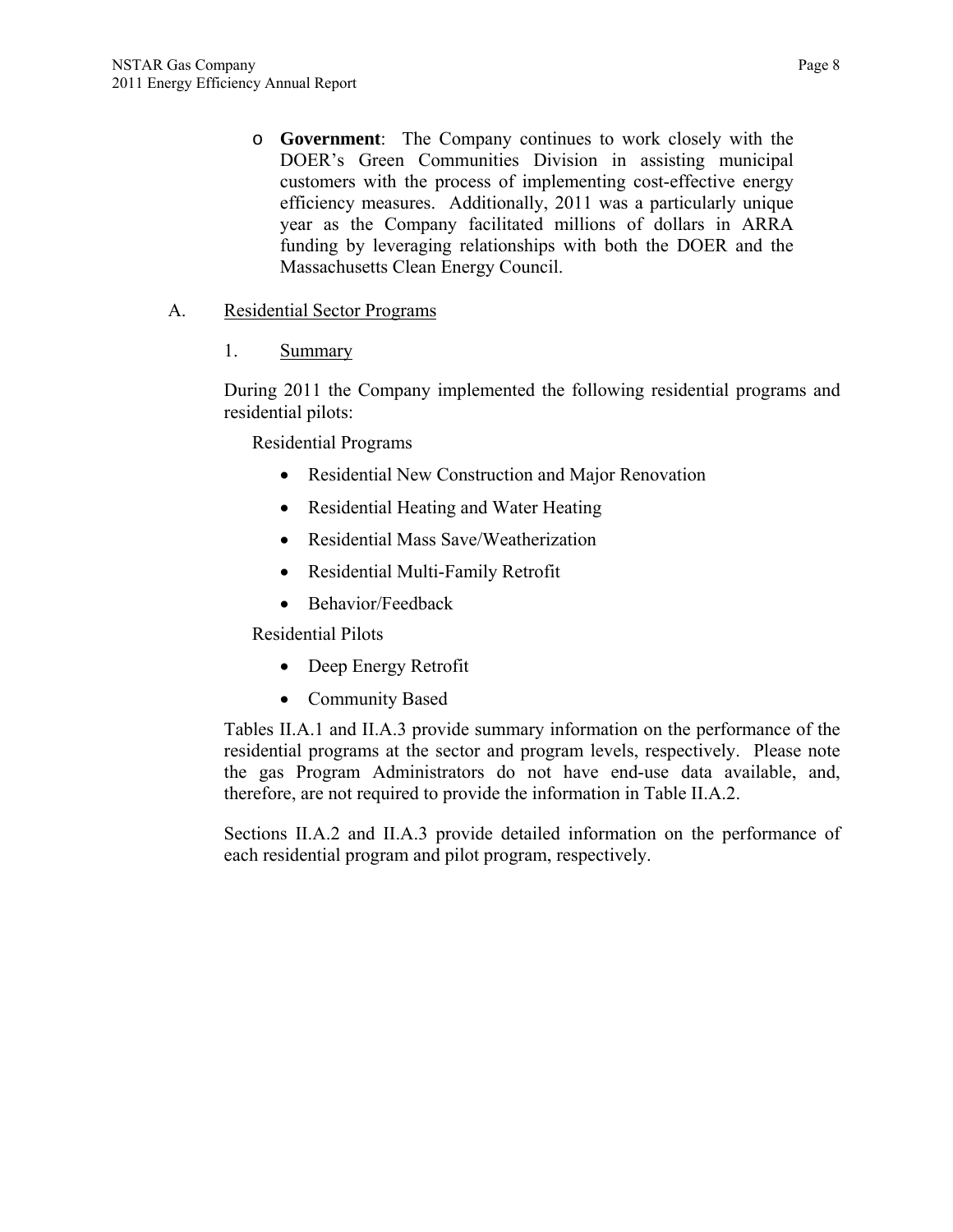|                               | <b>Table II.A.1: Residential Sector Summary</b> |                 |              |                                     |            |                              |                          |  |  |  |  |
|-------------------------------|-------------------------------------------------|-----------------|--------------|-------------------------------------|------------|------------------------------|--------------------------|--|--|--|--|
|                               |                                                 | <b>Planned</b>  |              | <b>Preliminary Year-End Results</b> |            | <b>Evaluated Results</b>     |                          |  |  |  |  |
| <b>Performance Category</b>   | <b>Units</b>                                    | <b>Value</b>    | Value        | % Change from<br>Planned            | Value      | % Change from<br>Preliminary | % Change<br>from Planned |  |  |  |  |
| <b>Expenses</b>               |                                                 |                 |              |                                     |            |                              |                          |  |  |  |  |
| <b>Total Program Costs</b>    | \$                                              | 10,580,856      |              |                                     | 10,016,581 |                              | $-5\%$                   |  |  |  |  |
| Performance Incentive         | \$                                              | 309,658         |              |                                     | 361,341    |                              | 17%                      |  |  |  |  |
| <b>Savings &amp; Benefits</b> |                                                 |                 |              |                                     |            |                              |                          |  |  |  |  |
| Gas                           |                                                 |                 |              |                                     |            |                              |                          |  |  |  |  |
| Lifetime                      | therms                                          | 18,879,146      | 17,442,112   | $-8%$                               | 16,442,227 | $-6\%$                       | $-13%$                   |  |  |  |  |
| Annualized                    | therms                                          | 1,287,303       | 1,301,697    | $1\%$                               | 1,338,353  | 3%                           | 4%                       |  |  |  |  |
| Electric                      |                                                 |                 |              |                                     |            |                              |                          |  |  |  |  |
| <b>Annualized Energy</b>      | kWh                                             | 201,433         | 254,597      | 26%                                 | 163,551    | $-36%$                       | $-19%$                   |  |  |  |  |
| <b>Annualized Demand</b>      |                                                 |                 |              |                                     |            |                              |                          |  |  |  |  |
| Summer                        | kW                                              | 18              | 34           | 90%                                 | 36         | 6%                           | 100%                     |  |  |  |  |
| Winter                        | kW                                              | 87              | 94           | 8%                                  | 28         | $-70%$                       | $-68%$                   |  |  |  |  |
| Non-Gas Non-Electric          | \$                                              | $\vert 0 \vert$ | $\mathbf{0}$ | 0%                                  | 7,485,517  | $0\%$                        | 0%                       |  |  |  |  |
| Resources (Lifetime)          |                                                 |                 |              |                                     |            |                              |                          |  |  |  |  |
| <b>Cost-Effectiveness</b>     |                                                 |                 |              |                                     |            |                              |                          |  |  |  |  |
| <b>TRC</b> Benefits           | \$                                              | 22,435,048      |              |                                     | 27,203,247 |                              | 21%                      |  |  |  |  |
| <b>TRC Costs</b>              | \$                                              | 12,011,564      |              |                                     | 12,408,603 |                              | 3%                       |  |  |  |  |
| Net Benefits                  | \$                                              | 10,423,484      |              |                                     | 14,794,644 |                              | 42%                      |  |  |  |  |
| <b>BCR</b>                    | n/a                                             | 1.87            |              |                                     | 2.19       |                              | 17%                      |  |  |  |  |

As shown in Table II.A.1 above, significant variances exist at the Residential sector level between planned and evaluated values in the Savings and Benefits and the Cost-Effectiveness performance categories. The reasons for such variances are:

- The variances in the electric energy and demand values between the planned and preliminary year-end and evaluated values are due to differences in the number of measures installed and estimated savings in the Residential New Construction and Major Renovations program.
- The reason residential benefits and net benefits are 21 and 42 percent more than planned is due to the *Massachusetts Special and Cross-Sector Studies Area, Residential and Low-Income Non-Energy Impacts* (*"*NEIs"), which updated the non-energy impacts for the residential programs. The NEI study had a large impact on overall residential sector benefits based on the previously filed study in NSTAR Gas, D.P.U. 11-107, and is not included in this docket. These NEIs were applied to the residential programs in an attempt to quantify the benefits to customers not currently being captured in the total resource costs test. The application of these NEIs increased the total evaluated benefits 27 percent.

A more detailed program-level discussion can be found in Section II.A.2.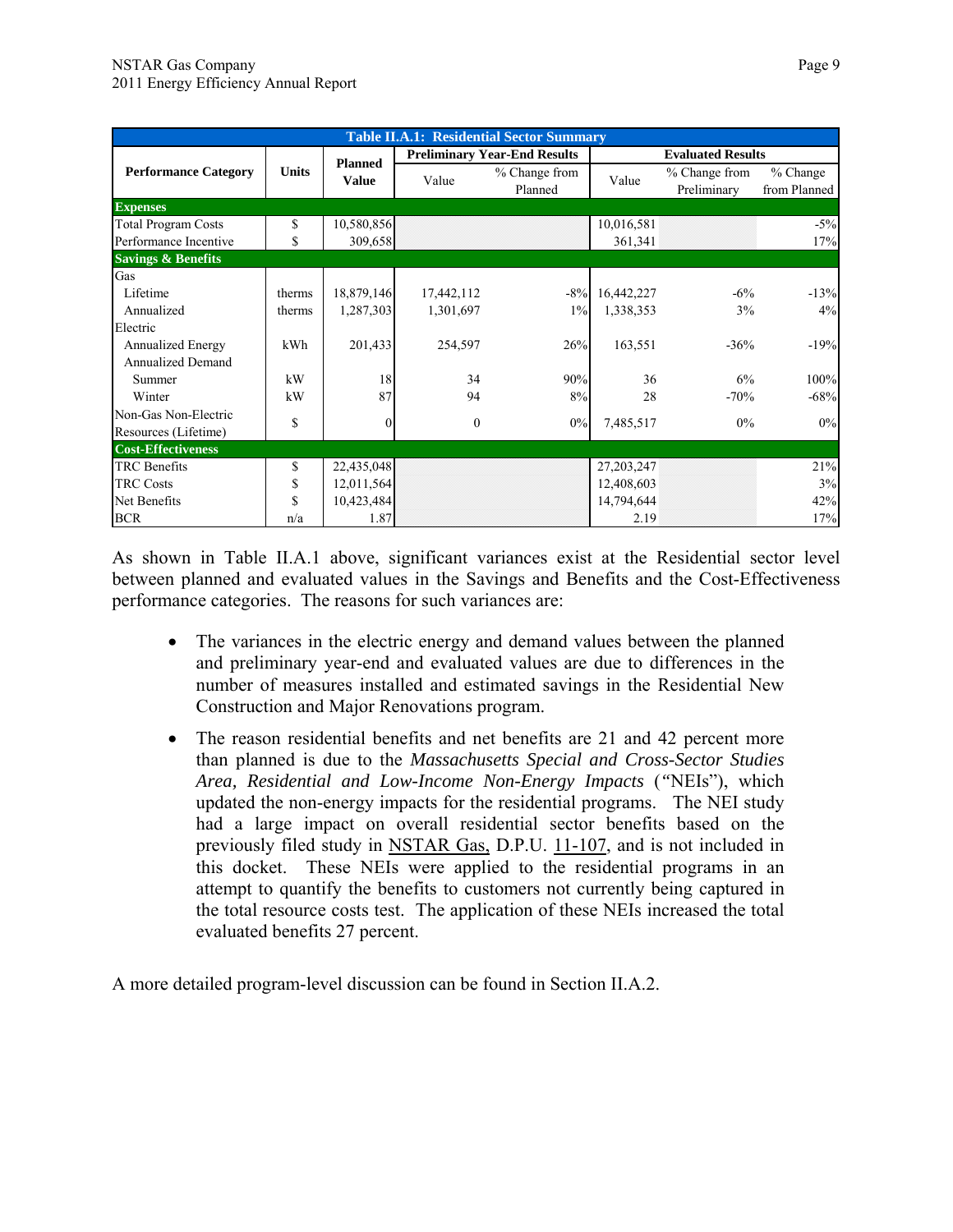| <b>Table II.A.3: Residential Program Summary</b>           |              |                |            |                          |  |  |  |
|------------------------------------------------------------|--------------|----------------|------------|--------------------------|--|--|--|
|                                                            |              |                |            | <b>Evaluated Results</b> |  |  |  |
| <b>Program / Performance</b>                               | <b>Units</b> | <b>Planned</b> | Value      | % Change from            |  |  |  |
| Category                                                   |              | <b>Value</b>   |            | Planned                  |  |  |  |
| <b>Residential New Construction &amp; Major Renovation</b> |              |                |            |                          |  |  |  |
| TRC Benefits                                               | \$           | 2,459,818      | 3,981,788  | 62%                      |  |  |  |
| <b>TRC Costs</b>                                           | \$           | 1,823,434      | 2,030,307  | $11\%$                   |  |  |  |
| Net Benefits                                               | \$           | 636,385        | 1,951,482  | 207%                     |  |  |  |
| <b>BCR</b>                                                 | n/a          | 1.35           | 1.96       | 45%                      |  |  |  |
| <b>Residential Heating and Water Heating</b>               |              |                |            |                          |  |  |  |
| <b>TRC</b> Benefits                                        | \$           | 8,136,383      | 11,263,384 | 38%                      |  |  |  |
| <b>TRC Costs</b>                                           | \$           | 2,312,811      | 2,819,170  | 22%                      |  |  |  |
| Net Benefits                                               | \$           | 5,823,573      | 8,444,214  | 45%                      |  |  |  |
| <b>BCR</b>                                                 | n/a          | 3.52           | 4.00       | 14%                      |  |  |  |
| <b>MassSAVE</b>                                            |              |                |            |                          |  |  |  |
| <b>TRC</b> Benefits                                        | \$           | 0              | $\Omega$   | $0\%$                    |  |  |  |
| <b>TRC Costs</b>                                           | \$           | 1,296,323      | 1,232,907  | $-5%$                    |  |  |  |
| Net Benefits                                               | \$           |                |            |                          |  |  |  |
| <b>BCR</b>                                                 | n/a          |                |            |                          |  |  |  |
| <b>Weatherization Program</b>                              |              |                |            |                          |  |  |  |
| <b>TRC</b> Benefits                                        | \$           | 8,995,229      | 8,983,451  | $0\%$                    |  |  |  |
| <b>TRC Costs</b>                                           | \$           | 4,376,233      | 4,489,212  | 3%                       |  |  |  |
| Net Benefits                                               | \$           | 4,618,996      | 4,494,239  | $-3%$                    |  |  |  |
| <b>BCR</b>                                                 | n/a          | 2.06           | 2.00       | $-3%$                    |  |  |  |
| <b>Multi-Family Retrofit</b>                               |              |                |            |                          |  |  |  |
| <b>TRC</b> Benefits                                        | \$           | 2,488,588      | 2,295,122  | $-8%$                    |  |  |  |
| <b>TRC Costs</b>                                           | \$           | 1,340,889      | 1,271,831  | $-5%$                    |  |  |  |
| Net Benefits                                               | \$           | 1,147,699      | 1,023,292  | $-11%$                   |  |  |  |
| <b>BCR</b>                                                 | n/a          | 1.86           | 1.80       | $-3%$                    |  |  |  |
| <b>Behavior/Feedback</b>                                   |              |                |            |                          |  |  |  |
| <b>TRC</b> Benefits                                        | \$           | 355,029        | 679,502    | 91%                      |  |  |  |
| <b>TRC Costs</b>                                           | \$           | 354,624        | 324,539    | $-8%$                    |  |  |  |
| Net Benefits                                               | \$           | 405            | 354,963    | 87544%                   |  |  |  |
| <b>BCR</b>                                                 | n/a          | 1.00           | 2.09       | 109%                     |  |  |  |
| <b>Deep Energy Retrofit</b>                                |              |                |            |                          |  |  |  |
| <b>TRC</b> Benefits                                        | \$           | n/a            | n/a        | n/a                      |  |  |  |
| <b>TRC Costs</b>                                           | \$           | 96,514         | 27,628     | $-71%$                   |  |  |  |
| Net Benefits                                               | $\$$         | n/a            | n/a        | n/a                      |  |  |  |
| <b>BCR</b>                                                 | n/a          | n/a            | n/a        | n/a                      |  |  |  |
| <b>Hard-to-Measure Initiatives</b>                         |              |                |            |                          |  |  |  |
| <b>TRC Costs</b>                                           | \$           | 410,737        | 213,009    | $-48%$                   |  |  |  |
| <b>TOTAL</b>                                               |              |                |            |                          |  |  |  |
| <b>TRC</b> Benefits                                        | \$           | 22,435,048     | 27,203,247 | 21%                      |  |  |  |
| <b>TRC Costs</b>                                           | \$           | 12,011,564     | 12,408,603 | 3%                       |  |  |  |
| Net Benefits                                               | $\$$         | 10,423,484     | 14,794,644 | 42%                      |  |  |  |
| <b>BCR</b>                                                 | n/a          | 1.87           | 2.19       | 17%                      |  |  |  |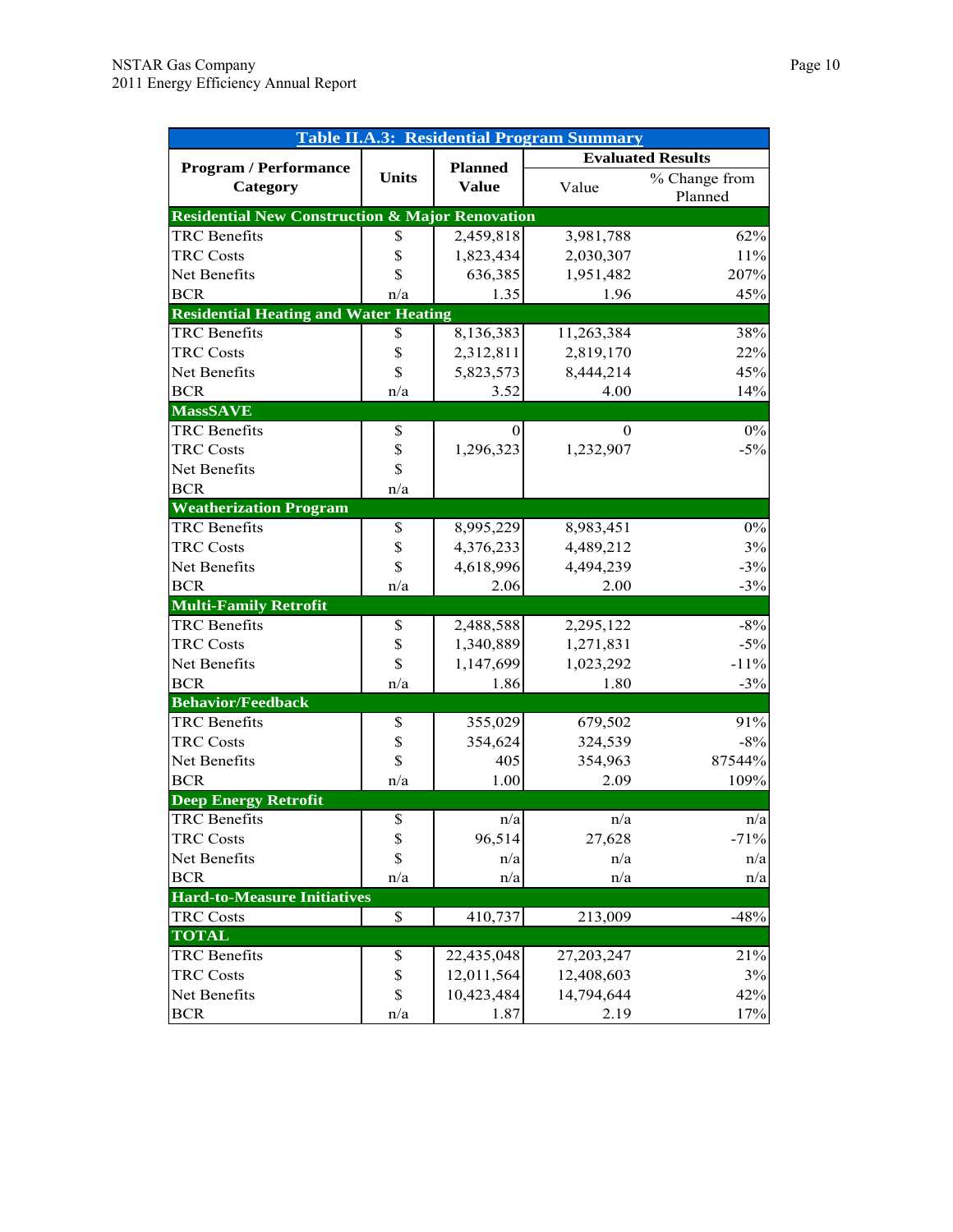#### **Residential Sector Performance Highlights**

During 2011, the Company built upon existing residential programs and significantly expanded initiatives to increase participation in all residential programs. Selected highlights are presented below:

- Residential New Construction and Major Renovation In 2011, with over 100 communities adopting the Stretch Energy Code, this program, also known as the Massachusetts New Homes with ENERGY STAR program, faced a market in which energy codes continued to change. Single family development remained slow, and opportunities to capture future energy savings were becoming increasingly difficult. To address these barriers the program engaged in code support activities and offered technical assistance as well as incentives to meet this new code. The program also increased market penetration while providing energy savings for residents. During 2011, the program provided multiple trainings and participated in several recruitment events targeted at builders and allies new to performance-based construction. The program continued to participate in three pilots (multi-family new construction, major renovations, and lighting design) to aid in identifying the next generation of energy savings opportunities. Finally, the Program Administrators in western Massachusetts participated in the *Western Massachusetts Storm Recovery Program*. The storm recovery program contacted all of the communities affected by the tornado and distributed thousands of flyers to builders, building code offices, homeowners, tornado relief centers, town meetings/events and churches.
- Residential Heating and Water Heating In 2011, the PAs collectively achieved over 100 percent of their savings goals within budget due to attractive customer incentives combined with federal tax incentives. The program provided outreach to 300 supply houses and 700 contractors throughout Massachusetts and New England. The PAs continued to successfully utilize extensive contractor outreach via supply houses and big box retailers, which contributed to increased participation levels in this program. PAs sponsored and participated in 22 training events in 2011 and sponsored their 11th Annual GasNetworks Fall Conference and Trade Show on September 22, 2011. Attendees included over 400 HVAC contractors from across the Commonwealth along with 23 exhibitors. The day-long conference featured a myriad of expert trainers and speakers and focused on high efficiency natural gas HVAC equipment and installation practices. The program continued its integration efforts with the Residential Cooling and Heating Equipment ("Cool Smart") program and incorporated breakout sessions to include such topics as electronically commutated motors, brushless fan motor technology, hydronic heating, on-demand water heating, condensing and modulating boilers, near boiler piping, system sizing, renewables and codes and standards updates. In 2011, program outreach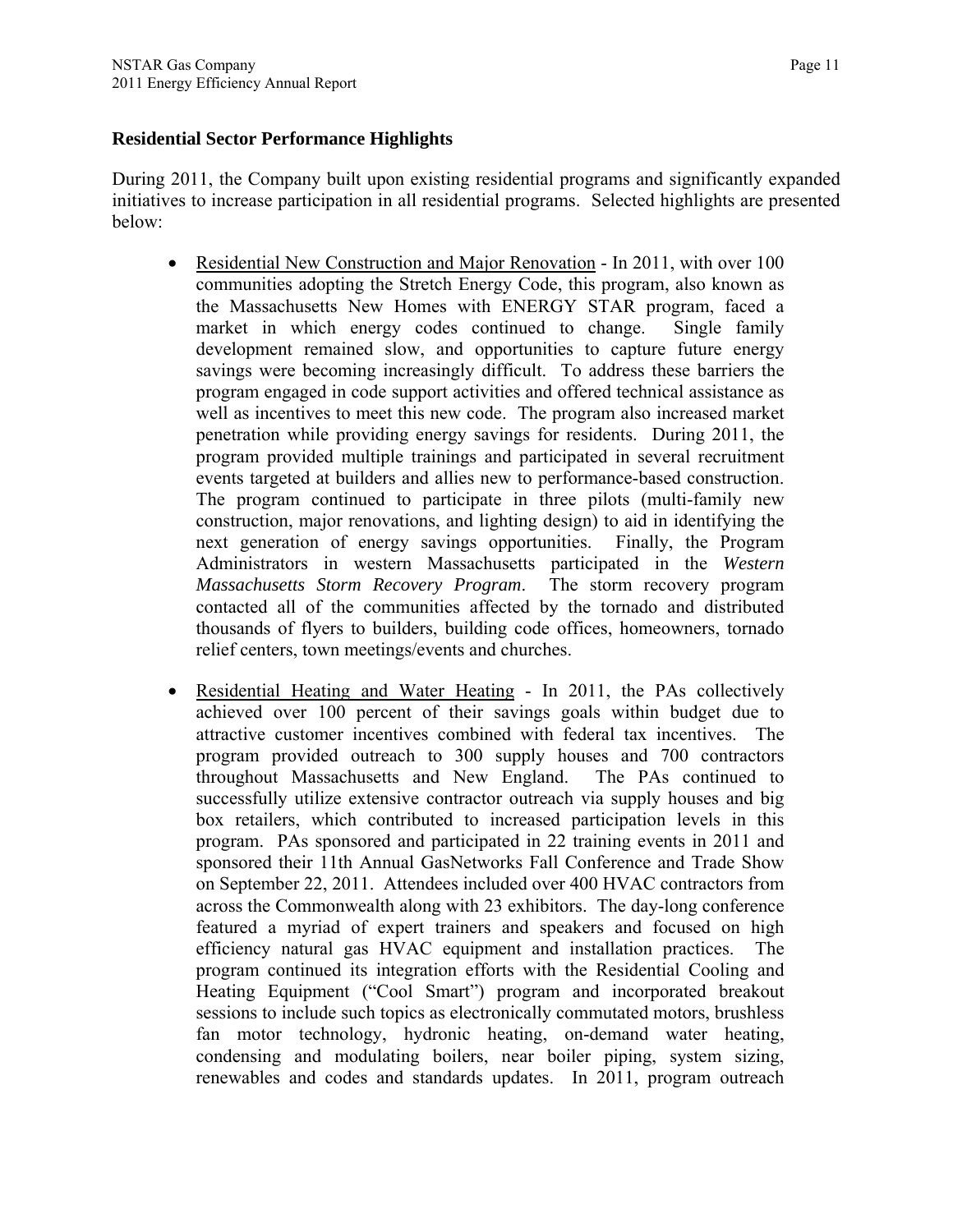resulted in 1,789 visits and the distribution of 102,825 residential and 21,600 commercial rebates from December 2010 through December 2011.

After embarking on an extensive competitive bidding process, the PAs secured a new rebate processing vendor in 2011. During the transition to the new vendor, the PAs continued to experience steady demand. The transition did present some challenges, which included an increase in year-end claims, the carryover of unprocessed rebate applications from the previous vendor, the design and launch of the 2012 rebate form, and the integration of data systems. Each PA has successfully transitioned to the new vendor.

Mass Save/Weatherization - In 2011 the Mass Save/Residential Conservation Services program was fully integrated with the gas Weatherization program to provide customers with fuel blind energy services through the Home Energy Services ("HES") program. Mid-year, the program transitioned to offering customers one comprehensive Home Energy Assessment ("HEA") and incorporated additional market actors. Two groups of Mass Save participating contractors, Home Performance Contractors ("HPCs") and Independent Installation Contractors ("IICs"), now provide services in addition to those offered by the lead vendor.

After the integration of additional contractors into the program, a Contractor Best Practices Working Group ("BPWG") was developed to continue PA commitment to ongoing communication with participating contractors in the program. The group serves as a forum to provide an open line of communication between PAs, lead vendors, HPCs and IICs to discuss any matters related to the program with an independent third-party facilitator. BPWG achievements in 2011 include:

- o Assistance with contractor permit acquisition and a continued focus on improving and streamlining the process
- o Subsidized marketing materials offered to both IICs and HPCs
- o A contractor portal on the Mass Save website for easy access to contractor relevant documents
- o Development of a form and process for pricing adjustments
- o Customer acquisition assistance for contractors bringing in customers who move forward implementing weatherization work
- o Various lead vendor process enhancements
- o Workforce development including subsidies for various trainings:
	- **Weatherization Boot Camps**
	- Combustion Safety Training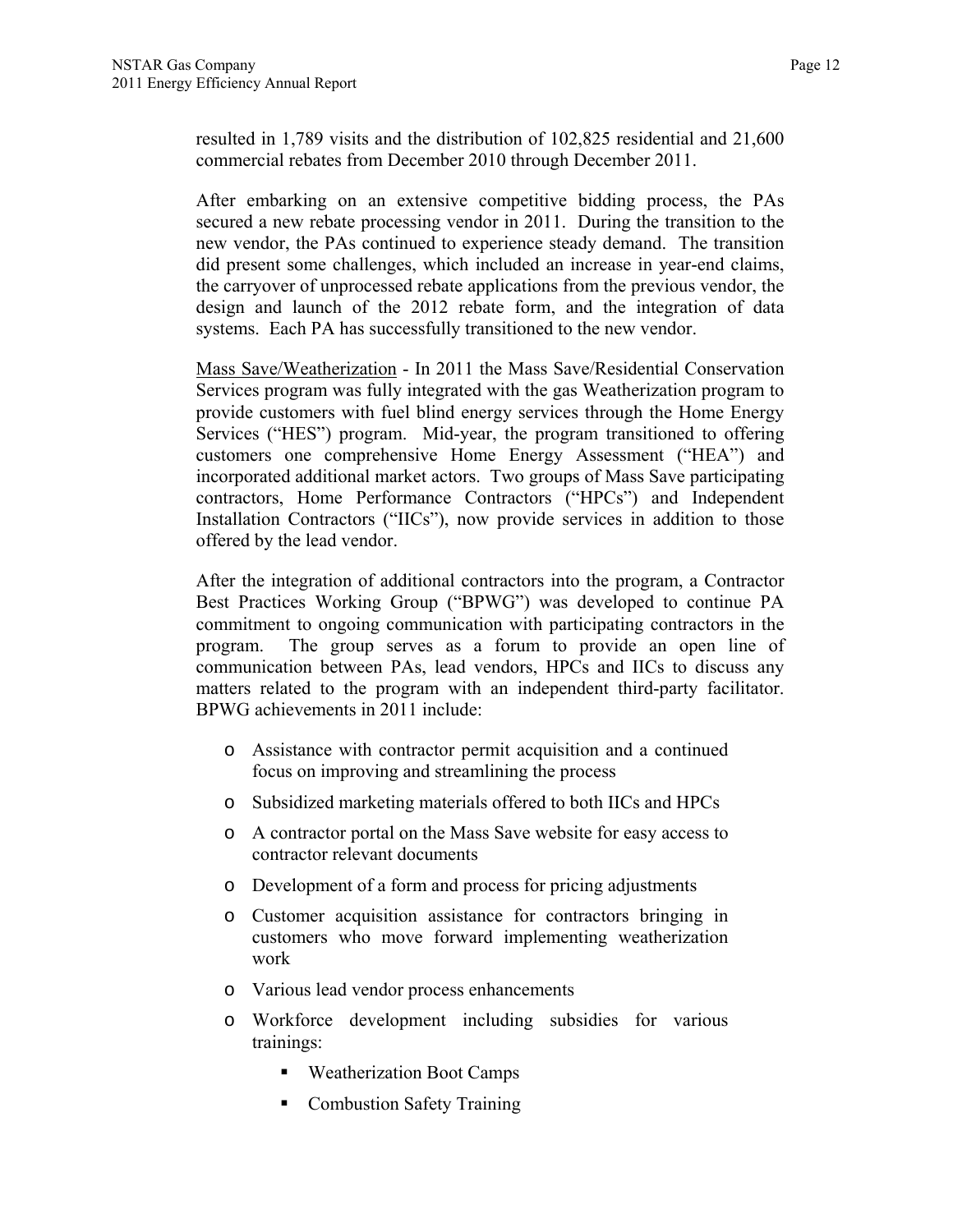- Weatherization Crew Chief Training
- Building Analyst Training

In addition, HEAT Loan offerings were extended to include many gas customers in municipal electric territories to provide qualified customers with zero percent interest loans up to \$25,000 with terms up to seven years.

 Multi-Family Retrofit - The Multi-Family Market Integrator continued to be an invaluable resource to the PA multi-family working group in 2011. Monthly activity reports were developed to track program progress. The Multi-Family Market Integrator continued to report a trend of successfully enrolled facilities, which was the result of the relationships they have built with property owners, authorized representatives, and property managers. In addition, the statewide Mass Save advertising campaign was noted as a source of program inquiry.

Most PAs were close to or exceeded program goals in 2011 with a strong enrollment and high level of pipeline projects into the residential Multi-Family Retrofit program. The PAs continue to integrate the C&I program, where applicable, to better address the whole facility and maximize savings opportunities. Energy efficient lighting, instant savings measures, and weatherization were in high demand from this market sector.

A more detailed discussion of each of the above programs follows.

- 2. Residential Programs
	- a. Residential New Construction and Major Renovation

**Purpose/Goal:** The purpose of the Residential New Construction and Major Renovation program was to capture lost opportunities, encourage the construction of energy-efficient homes, and drive the market to one in which new homes are moving towards net-zero energy.

**Targeted Customers:** The target market for this program included homebuilders, contractors, architects/designers, trade allies, Home Energy Rating System ("HERS") raters, homebuyers, realtors, developers, lowincome and affordable housing developers, code officials, and consumers in the market for new homes or major renovations.

**Definition of Program Participant:** A participant is defined as a unique gas account served under this program.

#### **Targeted End-Uses:**

• Heating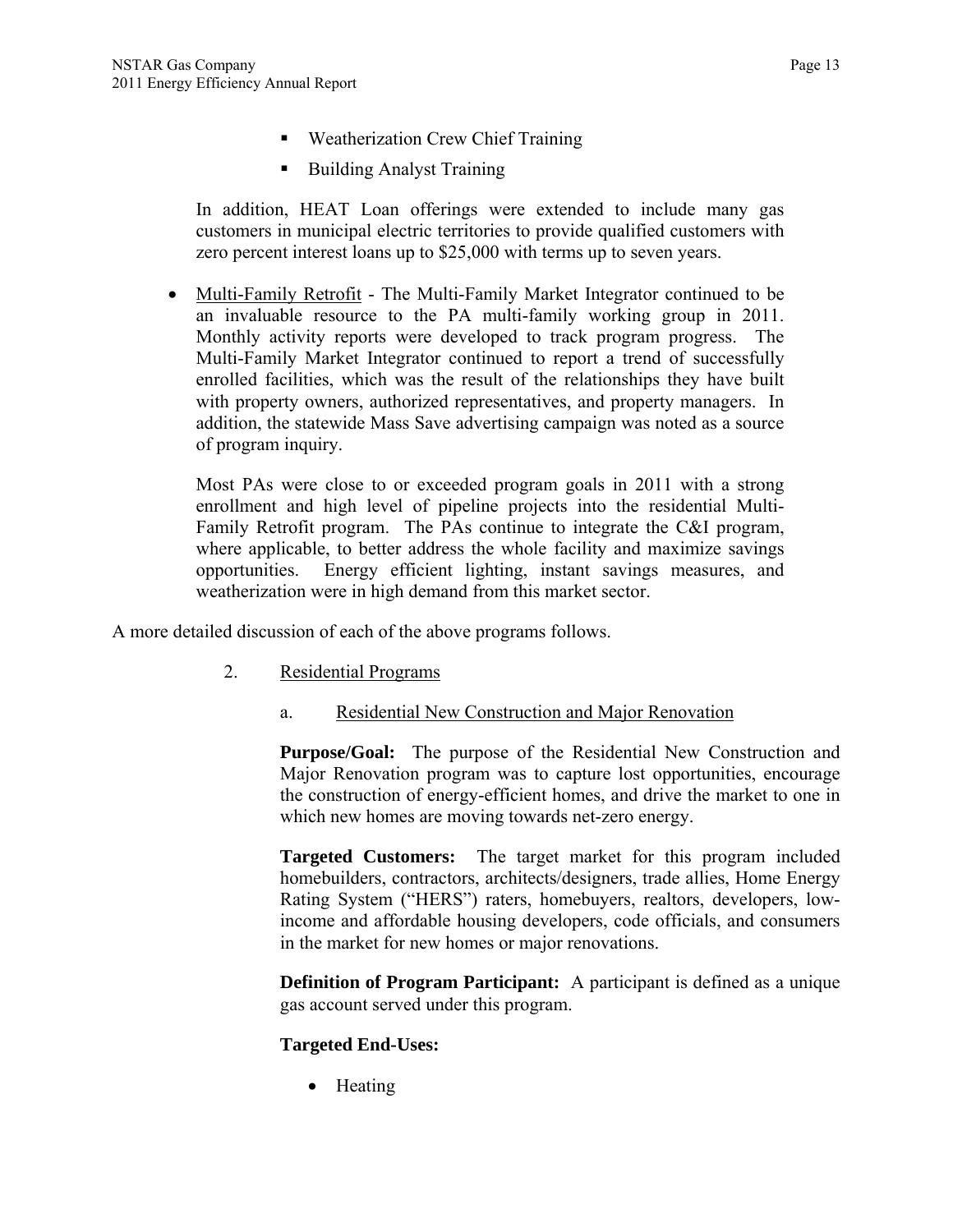$\frac{1}{4}$ 

- Air Duct
- Hot Water
- Envelope

**Delivery Mechanism:** The program was administered by each Program Administrator in its service territory and coordinated regionally through the Joint Management Committee ("JMC"). The JMC contractor was responsible for tracking and reporting program activity and advised the JMC on necessary program changes and enhancements. A separate thirdparty vendor conducted quality assurance/quality control of field activities. The JMC utilized a market-based network of trained contractors who offered energy efficiency and rating services to homebuilders.

**Significant Differences in Actual Program Design from Approved Program Design:** None.

**Docket/Exhibit where the Program is Discussed and Approved:** The program was discussed in detail in the Company's 2010-2012 Three-Year Gas Energy Efficiency Plan, filed October 30, 2009. See NSTAR Gas, D.P.U. 09-126, Exhibit NSTAR-1, pages 135-144 (bates numbering 00136-00145). The program was approved by the Department on January 28, 2010 in NSTAR Gas, D.P.U. 09-126.

Table II.A.4<sup>4</sup> provides information on the performance of the Residential New Construction and Major Renovation program.

For each program and pilot program, the Company has defined "participant", and updated the "units" column in the program or pilot program table to be consistent with that definition.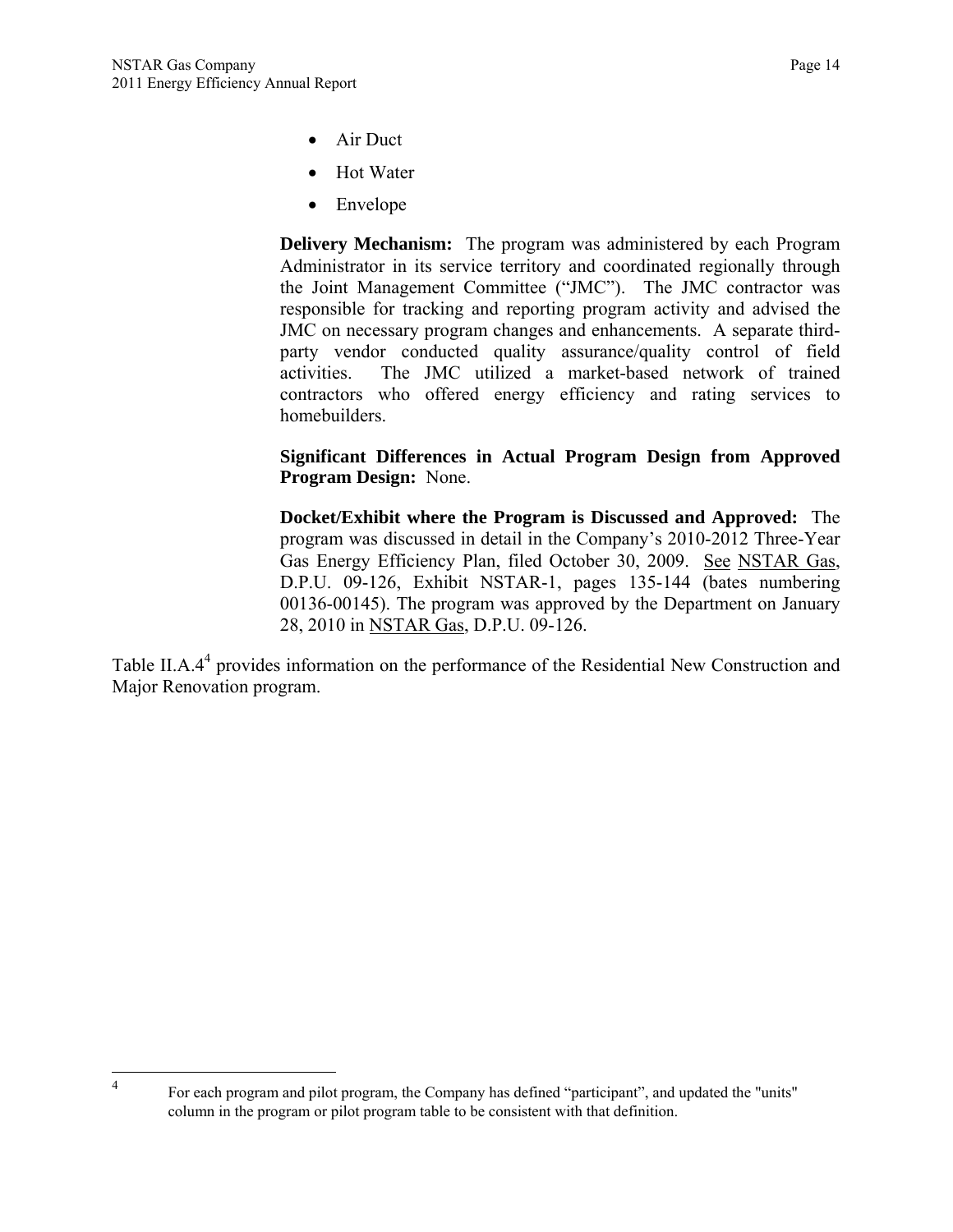|                               | Table II.A.4: Residential New Construction & Major Renovation |                |           |                                     |           |                              |                          |  |  |
|-------------------------------|---------------------------------------------------------------|----------------|-----------|-------------------------------------|-----------|------------------------------|--------------------------|--|--|
|                               |                                                               | <b>Planned</b> |           | <b>Preliminary Year-End Results</b> |           | <b>Evaluated Results</b>     |                          |  |  |
| <b>Performance Category</b>   | <b>Units</b>                                                  | <b>Value</b>   | Value     | % Change from<br>Planned            | Value     | % Change from<br>Preliminary | % Change<br>from Planned |  |  |
| <b>Expenses</b>               |                                                               |                |           |                                     |           |                              |                          |  |  |
| <b>Total Program Costs</b>    | \$                                                            | 1,785,536      |           |                                     | 1,452,739 |                              | $-19%$                   |  |  |
| Performance Incentive         | \$                                                            | 21,402         |           |                                     | 47,788    |                              | 123%                     |  |  |
| Participants                  | unique accts                                                  | 599            |           |                                     | 470       |                              | $-22%$                   |  |  |
| Program Cost / Participant    | \$                                                            | 2,981          |           |                                     | 3,091     |                              | 4%                       |  |  |
| <b>Savings &amp; Benefits</b> |                                                               |                |           |                                     |           |                              |                          |  |  |
| Gas                           |                                                               |                |           |                                     |           |                              |                          |  |  |
| Lifetime                      | therms                                                        | 1,901,825      | 2,631,270 | 38%                                 | 2,444,192 | $-7\%$                       | 29%                      |  |  |
| Annualized                    | therms                                                        | 76,073         | 105,251   | 38%                                 | 105,251   | $0\%$                        | 38%                      |  |  |
| Average Measure Life          | yrs                                                           | 25.0           | 25.0      | $0\%$                               | 23.2      | $-7\%$                       | $-7\%$                   |  |  |
| Electric                      |                                                               |                |           |                                     |           |                              |                          |  |  |
| Annualized Energy             | kWh                                                           | 201,433        | 254,597   | 26%                                 | 163,551   | $-36%$                       | $-19%$                   |  |  |
| <b>Annualized Demand</b>      |                                                               |                |           |                                     |           |                              |                          |  |  |
| Summer                        | kW                                                            | 18             | 34        | 90%                                 | 36        | 6%                           | 100%                     |  |  |
| Winter                        | kW                                                            | 87             | 94        | 8%                                  | 28        | $-70%$                       | $-68%$                   |  |  |
| Non-Gas Non-Electric          |                                                               | $\mathbf{0}$   | $\Omega$  | $0\%$                               |           | $0\%$                        | $0\%$                    |  |  |
| Resources (Lifetime)          | \$                                                            |                |           |                                     | 950,623   |                              |                          |  |  |
| <b>Cost-Effectiveness</b>     |                                                               |                |           |                                     |           |                              |                          |  |  |
| <b>TRC</b> Benefits           | \$                                                            | 2,459,818      |           |                                     | 3,981,788 |                              | 62%                      |  |  |
| <b>TRC Costs</b>              | \$                                                            | 1,823,434      |           |                                     | 2,030,307 |                              | 11%                      |  |  |
| Net Benefits                  | \$                                                            | 636,385        |           |                                     | 1,951,482 |                              | 207%                     |  |  |
| <b>BCR</b>                    | n/a                                                           | 1.35           |           |                                     | 1.96      |                              | 45%                      |  |  |

The reasons for the significant variances between planned, preliminary year-end and evaluated values are as follows:

Expenses - The variance between the planned and evaluated number of participants is the result of fewer units participating in the program than projected due to the new construction market being slower than expected.

The Company's methodology allocated performance incentives achieved at the sector level to individual programs based on benefits and net benefits. Any variance in actual performance incentive allocations is directly linked to variances in evaluated benefits and net benefits in individual programs within a sector. These variances are not attributable to a change in performance incentive allocation methodology. In order to explain program performance incentive variance, please refer to the explanation of benefits and net benefits variances above.

Savings and Benefits – The increase in lifetime and annual savings between planned and preliminary year-end and evaluated values is due to a new program design element implemented in 2011. In 2010, the program design was based on a Home Energy Rating System (HERS) score. A new program design element was established for the 2011 program year which required each qualifying home to obtain a minimum percent savings over the baseline home. The projections for the 2011 program savings were based on 2010 savings and thus the average therm savings per home were under projected.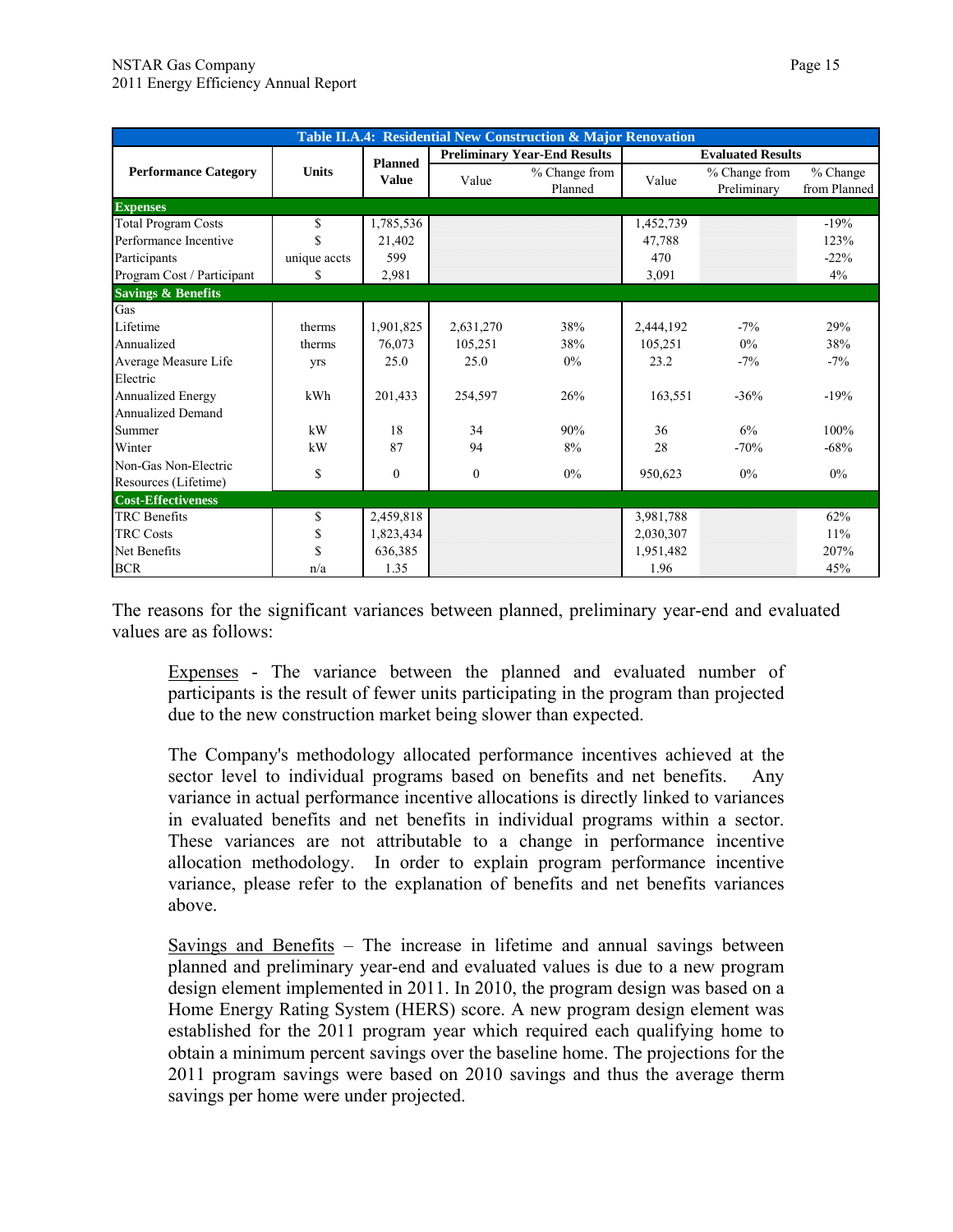There were several variances in the electric energy and demand savings however because electric savings are not a focus of this gas program most of the large variances were caused by a small number of electric measures that are not a significant portion of the program savings. There was an increase in energy savings from planned to preliminary year-end results due to more refrigerators, dishwashers, and lighting units being installed than planned. However, the evaluated results show a decline in the energy savings due to the *Massachusetts Mini Baseline Study of Homes Built at the End of the 2006 IECC Cycle*. This evaluation studied average homes being built in Massachusetts and looked at average installation rates of several efficient electric measures in a baseline home. The results of this study caused an increase to the free-ridership to dishwashers, refrigerators, and lighting units which caused a decrease in energy savings. For further information, please refer to Appendix C, Study 3. The increase in summer demand between the planned numbers and preliminary year end and evaluated numbers are the result of more central air conditioning units being installed than planned. The decrease in winter demand between the preliminary year end numbers and evaluated results are due to the new demand impact model. For further information, please refer to Appendix C, Study 9.

Non-gas non-electric resources were positively affected by the application of the NEI evaluation study.

Cost-Effectiveness – The variance in TRC benefits from planned values to evaluated values of 62 percent is due to the application of the NEI evaluation study. This study included new benefits that were not previously included in any of the gas residential programs. This also resulted in higher than projected net benefits and BCR for the program.

The EM&V studies included in the Company's 2011 Annual Report that apply to this program are as follows:

Study 1 - *Massachusetts Residential New Construction Home Buyer Survey* 

This study examined what buyers look for in a new home, awareness of ENERGY STAR homes, the role of ENERGY STAR certification in new home shopping, perceptions of ENERGY STAR homes, and reactions to recent changes in the program. The study also provides updates of similar surveys conducted in 2002, 2003, 2004, and 2006. The results of this study did not impact the 2011 evaluated results. This study is discussed in more detail in Section III, Study 1.

Study 2 - *Massachusetts Residential New Construction Focus Groups with Participant Builders* 

This study assessed participating builders' experience with the Program and their reactions to changes made in 2011 and changes which may be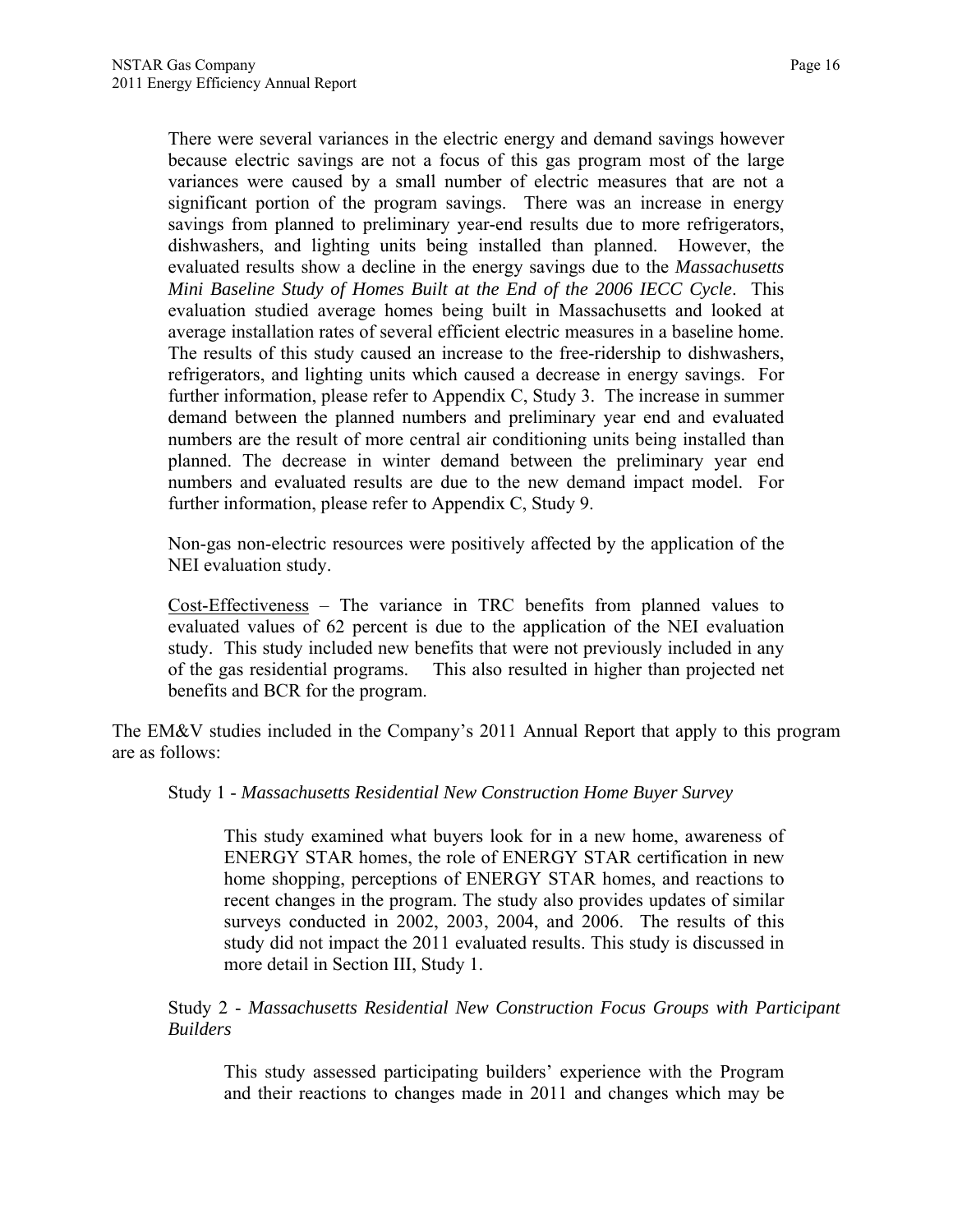forthcoming in 2012. The results of this study did not impact the 2011 evaluated results. This study is discussed in more detail in Section III, Study 2.

## Study 3 - *Massachusetts Mini Baseline Study of Homes Built at the End of the 2006 IECC Cycle*

This study was conducted in partnership with DOER to assess compliance with basic building code prescriptive path requirements at the end of the 2006 International Energy Conservation Code (IECC) code cycle, provide a preliminary assessment of how current new single-family residential building characteristics compare to current User Defined Reference Home (UDRH) inputs, and conduct audits of energy efficient lighting and appliances within the homes. The study also compared building practices, equipment efficiencies, and other characteristics in custom versus spec built homes. Results from this study reduced the electric savings based on the penetration rates of high efficiency lighting and appliances. This study is discussed in more detail in Section III, Study 3.

#### Study 9 - *Demand Impact Model User Manual*

The Demand Impact Model User Manual was updated to reflect new load shape data, per-unit measure energy savings, and ISO-NE definitions of peak periods. The results of this study were applied to 2011 study results with the overall effect varying by PA. The Company saw a net decrease in program savings for the 2011 evaluated results. This study is discussed in more detail in Section III, Study 9.

The program's performance and the results of the impact evaluations described above will be used to adjust the planning estimates for the program in the next three-year plan for 2013-2015. Changes to this program are not currently expected to result in a mid-term modification for the remainder of the current three-year plan.

The Residential New Construction program is cost effective with a BCR of 1.96.

## b. Residential Heating and Water Heating

**Purpose/Goal:** The purpose of the Residential Heating and Water Heating program was to overcome market barriers to the installation of energy efficient heating/hot water equipment and to increase program awareness among consumers, plumbing/heating contractors, and home builders/developers, by means of rebates, marketing, and training courses.

**Targeted Customers:** The program targeted residential home owners with natural gas heating/hot water heating equipment (both new construction and existing homes), home designers/architects, engineers,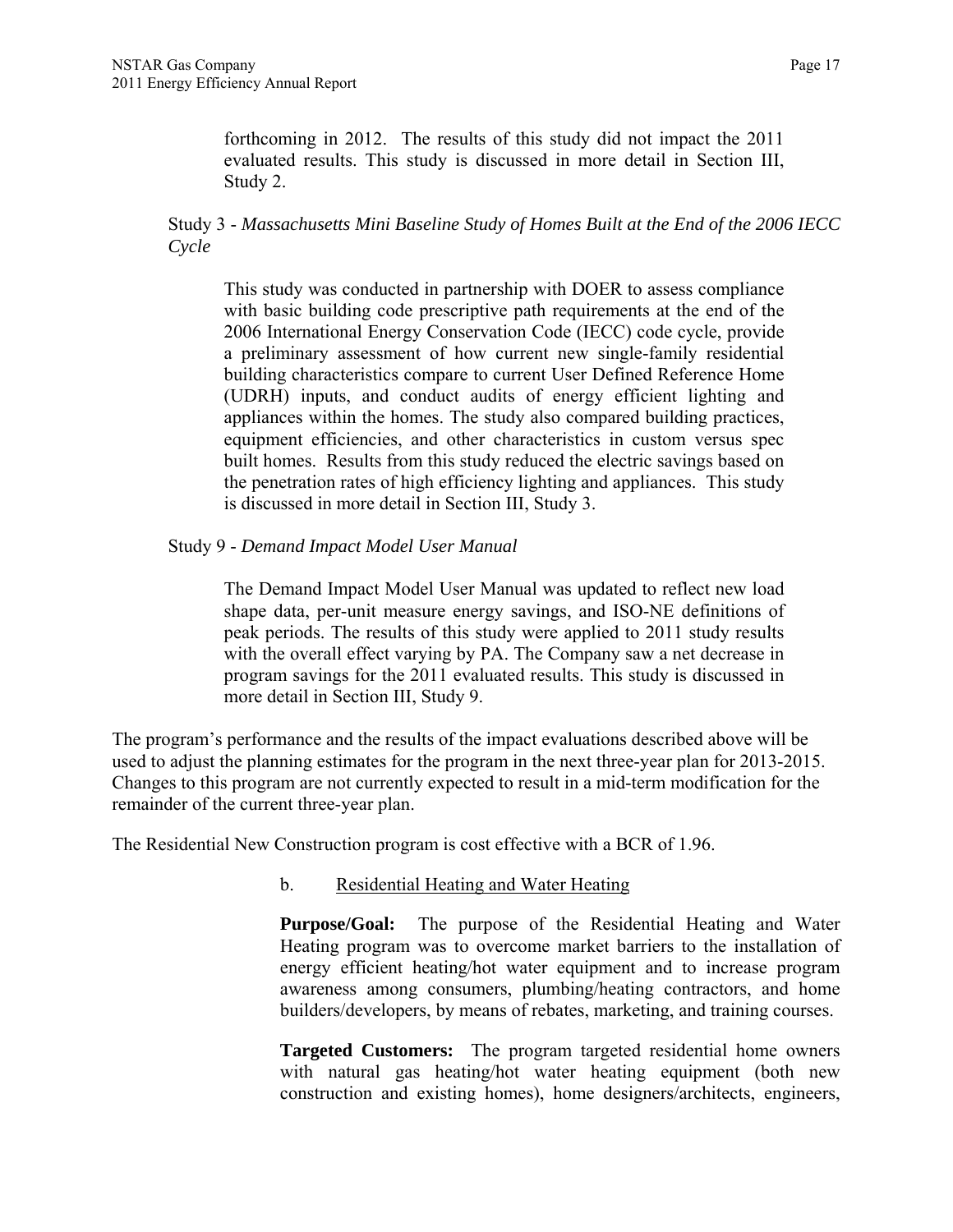plumbing and HVAC contractors and technicians, high efficiency heating equipment and related parts/accessory suppliers, manufacturers, and distributors, and new home building and remodeling contractors.

**Definition of Program Participant:** A participant is defined as the number of measures installed.

**Targeted End-Uses:** Space and Water Heating fueled by natural gas.

**Delivery Mechanism:** The program was administered by each Program Administrator in its service territory and coordinated regionally through the GasNetworks collaborative. GasNetworks utilized a third-party contractor secured through a competitive bidding process to administer rebate processing. This vendor was also responsible for tracking and reporting program activity to the Program Administrators. The program also has a second third-party contractor who provided trade ally outreach and program participant training to supply houses and manufacturers of natural gas high efficiency heating and water heating equipment.

**Significant Differences in Actual Program Design from Approved Program Design:** None.

**Docket/Exhibit where the Program is Discussed and Approved:** The program is discussed in detail in the Company's 2010-2012 Three-Year Gas Energy Efficiency Plan, filed October 30, 2009. See NSTAR Gas, D.P.U. 09-126, Exhibit NSTAR-1, pages 108-116 (bates numbering 00109-00117). The program was approved by the Department on January 28, 2010 in NSTAR Gas, D.P.U. 09-126.

Table II.A.5 provides information on the performance of the Residential Heating and Water Heating program.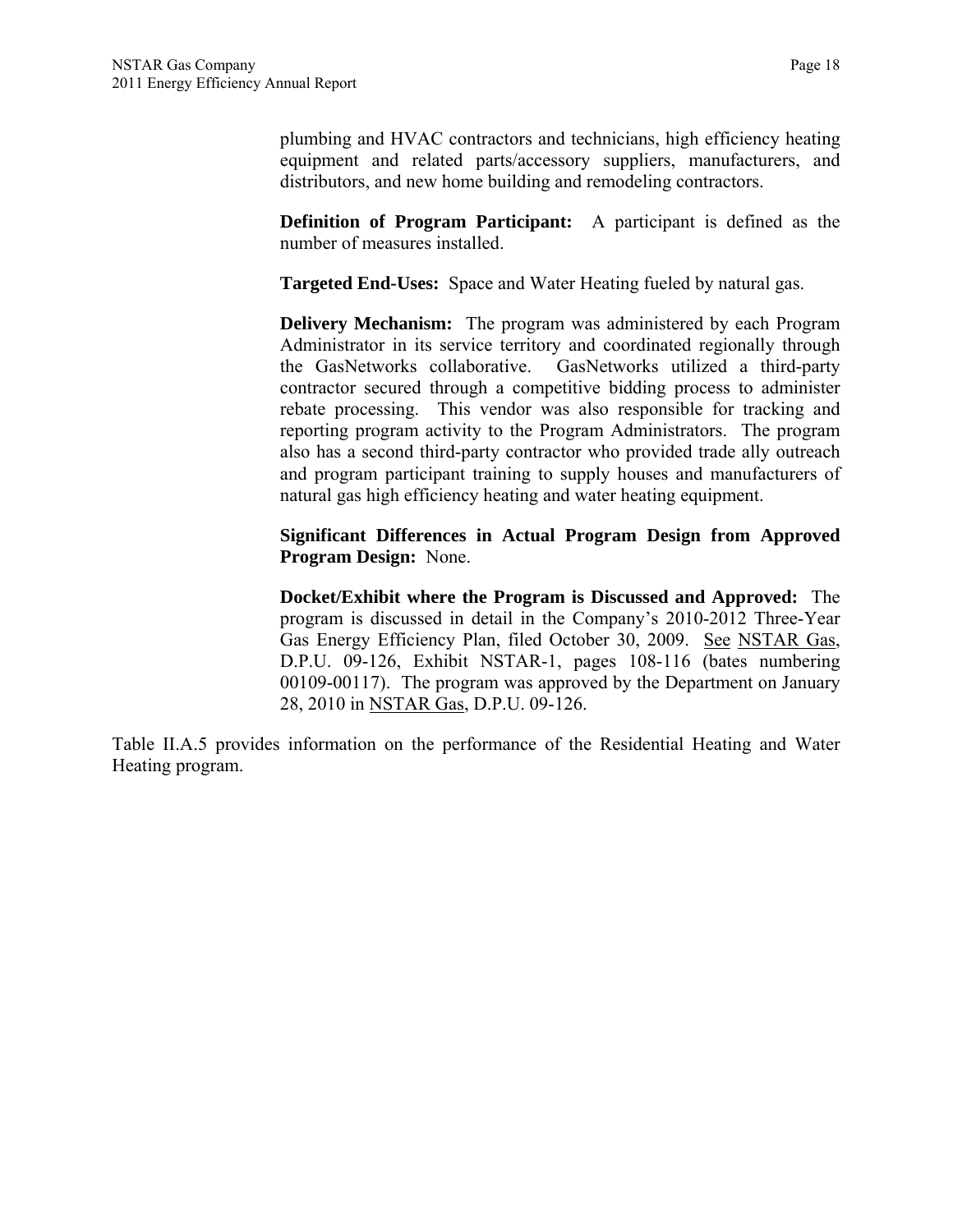| Table II.A.5: Residential Heating and Water Heating |                 |                |              |                                     |            |                              |                            |  |
|-----------------------------------------------------|-----------------|----------------|--------------|-------------------------------------|------------|------------------------------|----------------------------|--|
|                                                     |                 | <b>Planned</b> |              | <b>Preliminary Year-End Results</b> |            | <b>Evaluated Results</b>     |                            |  |
| <b>Performance Category</b>                         | <b>Units</b>    | <b>Value</b>   | Value        | % Change from<br>Planned            | Value      | % Change from<br>Preliminary | $%$ Change<br>from Planned |  |
| <b>Expenses</b>                                     |                 |                |              |                                     |            |                              |                            |  |
| <b>Total Program Costs</b>                          | \$              | 2,196,311      |              |                                     | 2,831,898  |                              | 29%                        |  |
| Performance Incentive                               | \$              | 114,512        |              |                                     | 171,266    |                              | 50%                        |  |
| Participants                                        | $#$ of measures | 6,466          |              |                                     | 5,037      |                              | $-22%$                     |  |
| Program Cost / Participant                          | \$              | 340            |              |                                     | 562        |                              | 66%                        |  |
| <b>Savings &amp; Benefits</b>                       |                 |                |              |                                     |            |                              |                            |  |
| Gas                                                 |                 |                |              |                                     |            |                              |                            |  |
| Lifetime                                            | therms          | 7,027,722      | 7,170,795    | 2%                                  | 6,159,625  | $-14%$                       | $-12%$                     |  |
| Annualized                                          | therms          | 429,290        | 404,234      | $-6\%$                              | 335,228    | $-17%$                       | $-22%$                     |  |
| Average Measure Life                                | yrs             | 16.4           | 17.7         | 8%                                  | 18.4       | 4%                           | 12%                        |  |
| Electric                                            |                 |                |              |                                     |            |                              |                            |  |
| <b>Annualized Energy</b>                            | kWh             | $\theta$       | $\mathbf{0}$ | $0\%$                               | $\theta$   | $0\%$                        | $0\%$                      |  |
| <b>Annualized Demand</b>                            |                 |                |              |                                     |            |                              |                            |  |
| Summer                                              | kW              | $\Omega$       | $\theta$     | $0\%$                               | $\theta$   | $0\%$                        | $0\%$                      |  |
| Winter                                              | kW              | $\theta$       | $\mathbf{0}$ | $0\%$                               | $\theta$   | $0\%$                        | $0\%$                      |  |
| Non-Gas Non-Electric                                | \$              | $\mathbf{0}$   | $\theta$     | $0\%$                               | 4,021,066  | $0\%$                        | 0%                         |  |
| Resources (Lifetime)                                |                 |                |              |                                     |            |                              |                            |  |
| <b>Cost-Effectiveness</b>                           |                 |                |              |                                     |            |                              |                            |  |
| <b>TRC</b> Benefits                                 | \$              | 8,136,383      |              |                                     | 11,263,384 |                              | 38%                        |  |
| <b>TRC Costs</b>                                    | \$              | 2,312,811      |              |                                     | 2,819,170  |                              | 22%                        |  |
| Net Benefits                                        | \$              | 5,823,573      |              |                                     | 8,444,214  |                              | 45%                        |  |
| <b>BCR</b>                                          | n/a             | 3.52           |              |                                     | 4.00       |                              | 14%                        |  |

The reasons for the significant variances between planned, preliminary year-end and evaluated values are as follows:

Expenses – The increase in program costs from planned to evaluated is due to strong consumer demand for both high efficiency heating and water heating products. This resulted in a shift in forecasted production of equipment type and efficiency levels as a result of consumers purchasing more of the super high efficiency models than originally forecasted. This increase in demand for high efficiency products also resulted in a higher than forecasted cost per participant.

During the course of the year, the Company transitioned to a new program vendor. Due to data tracking issues as a result of a change in vendor, program participation data was not available for a month at the end of the year, causing the variance in planned and evaluated participation. Those additional participants not accounted for in 2011 will be included in 2012 numbers.

The Company's methodology allocated performance incentives achieved at the sector level to individual programs based on benefits and net benefits. Any variance in actual performance incentive allocations is directly linked to variances in evaluated benefits and net benefits in individual programs within a sector. These variances are not attributable to a change in performance incentive allocation methodology. In order to explain program performance incentive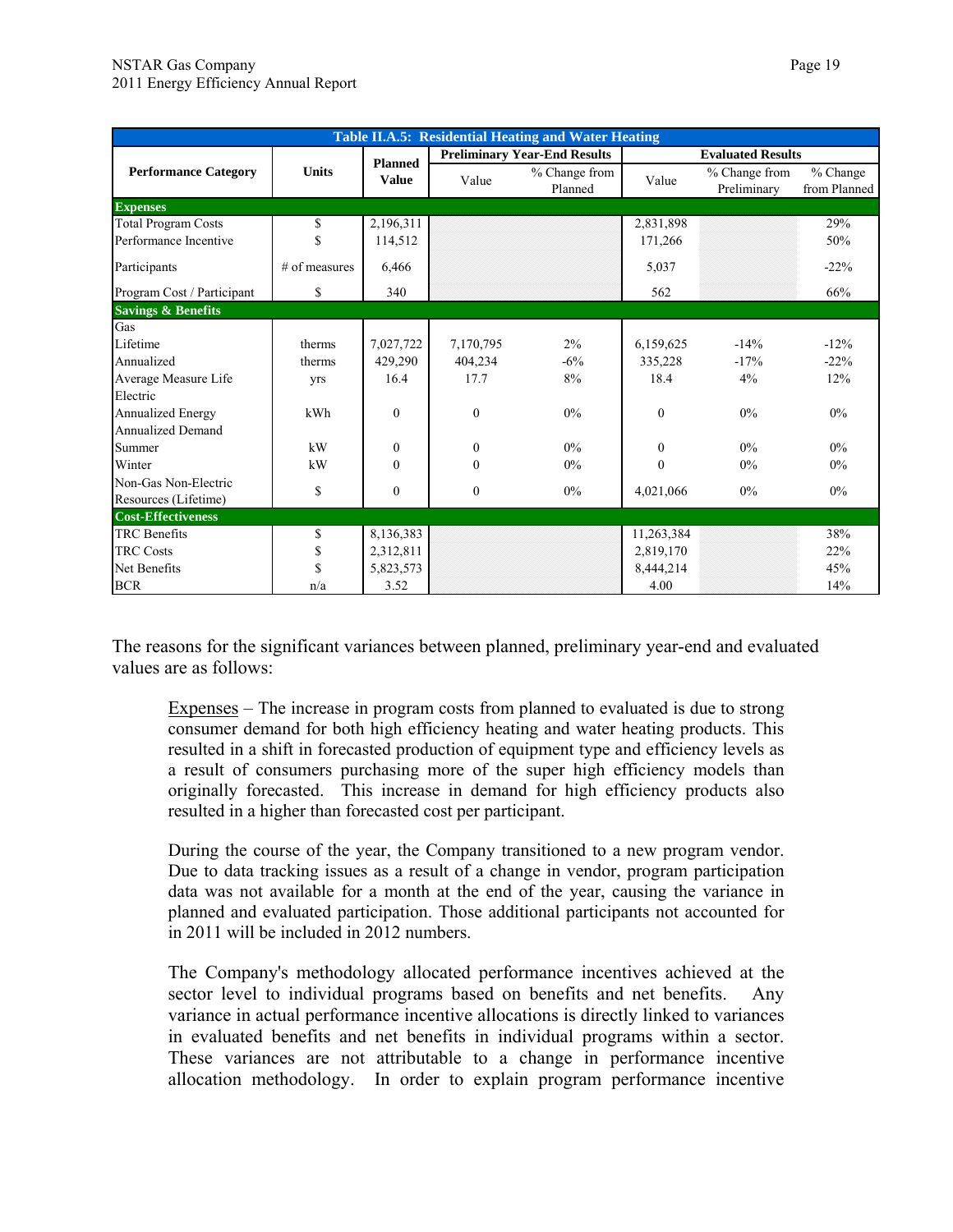variance, please refer to the explanation of benefits and net benefits variances above.

Savings and Benefits - The decrease in annual gas savings between the planned and evaluated values is due to adjusted net-to-gross numbers that were developed from the *Estimated Net-To-Gross (NTG) Factors for the Massachusetts Program Administrators (PAs)* study and *HEHE Process and Impact Evaluation* study both filed in the 2010 Annual Report, and through thorough review and discussions with EEAC consultants. Non-gas non-electric resources were positively affected by the application of the NEI evaluation study.

Cost-Effectiveness – The variance in TRC Benefits from planned to evaluated values of 38 percent is due to the application of the NEI evaluation study. This study included new benefits that were not previously included in gas residential programs. Due to the increase in TRC Benefits, Net Benefits also saw an increase.

There were no EM&V studies included in the Company's 2011 Annual Report that apply to this program.

The program's performance will be used to adjust the planning estimates for the program in the next three-year plan for 2013-2015. Changes to this program are not currently expected to result in a mid-term modification for the remainder of the current three-year plan. A mid-term modification was submitted for this program in the Company's 2012 Mid-Term Modification filed with the Department on October 28, 2011 in NSTAR Gas, D.P.U. 11-107.

The Residential Heating and Water Heating program is cost effective with a BCR of 4.00.

c. Residential Mass Save/Weatherization

**Purpose/Goal:** The purpose of the Mass Save/HES program was to provide residential customers with energy efficiency recommendations that enable them to identify and initiate the process of installing costeffective energy efficiency upgrades.

**Targeted Customers:** The HES target market is all non-low-income residential customers living in single-family houses or one- to four-unit buildings that are not part of a larger site where an association exists (such as a condo association with multiple four-unit buildings). The program aims to reach the aforementioned customers who are interested in making their homes more energy efficient. The HES program is fuel-blind.

**Definition of Program Participant:** A participant is defined as the number of insulation and blower door air sealing jobs completed for Weatherization. A participant in Mass Save is defined as the number of audits completed.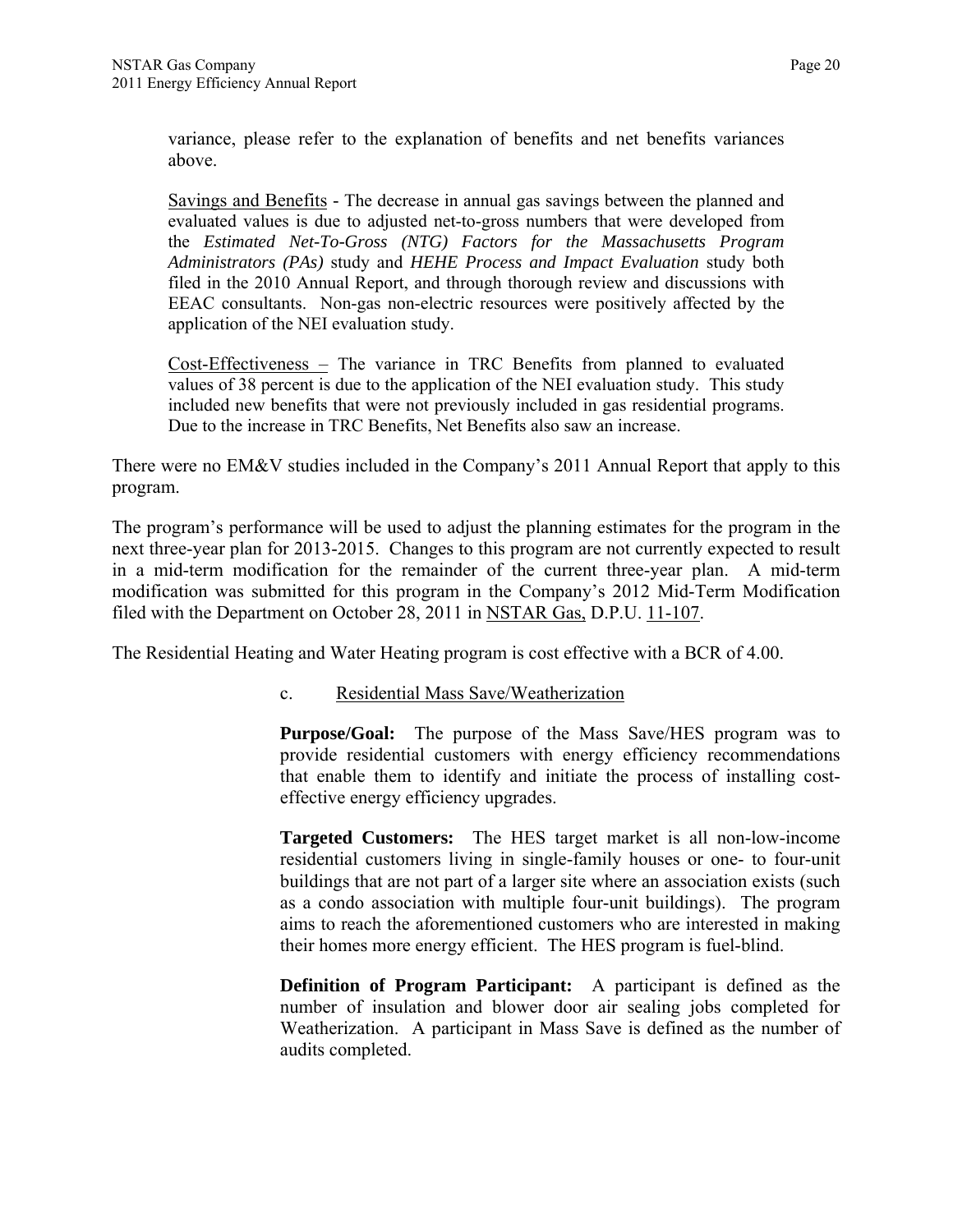## **Targeted End-Uses**:

- Building Envelope (Deeper Retrofit Measures)
- HVAC/mechanical systems
- Hot Water

**Delivery Mechanism:** The Mass Save and gas Weatherization programs were fully integrated in 2011 and were implemented by each PA's competitively procured lead vendor. The PAs incorporated both HPCs (to provide audits and weatherization work) and IICs (to implement weatherization work) into the program.

The program was delivered by lead vendors selected through a competitive bidding process. Lead vendors were responsible for managing and training market based participants such as participating IICs and HPCs. Additional lead vendor responsibilities include:

- o Consistent statewide training
- o Data reporting
- o Achieving aggressive savings
- o Customer satisfaction
- o Quality Control standards
- o Scheduling requirements
- o Technical Assistance
- o Maintain and report health and safety information

Two groups of Mass Save participating contractors, HPCs and IICs, provided services in addition to those services offered by the lead vendor. All participating contractors had to meet program eligibility and requirements. HPCs independently recruited customers, provided HEAs, and implemented weatherization measures. IICs provided installation of weatherization measures for those customers who received a HEA from the lead vendor. IICs also had the opportunity to independently recruit customers and refer them to the lead vendor for the HEA.

In order to receive incentives or program rebates, customers were required to have an HEA through either the PA's lead vendor or via a participating HPC to identify and prioritize all cost-effective energy efficiency improvements. Insulation work, whether performed by a HPC or IIC, had to have a quality control inspection performed by the PA-vendor or thirdparty vendor when the work was completed. This ensured high quality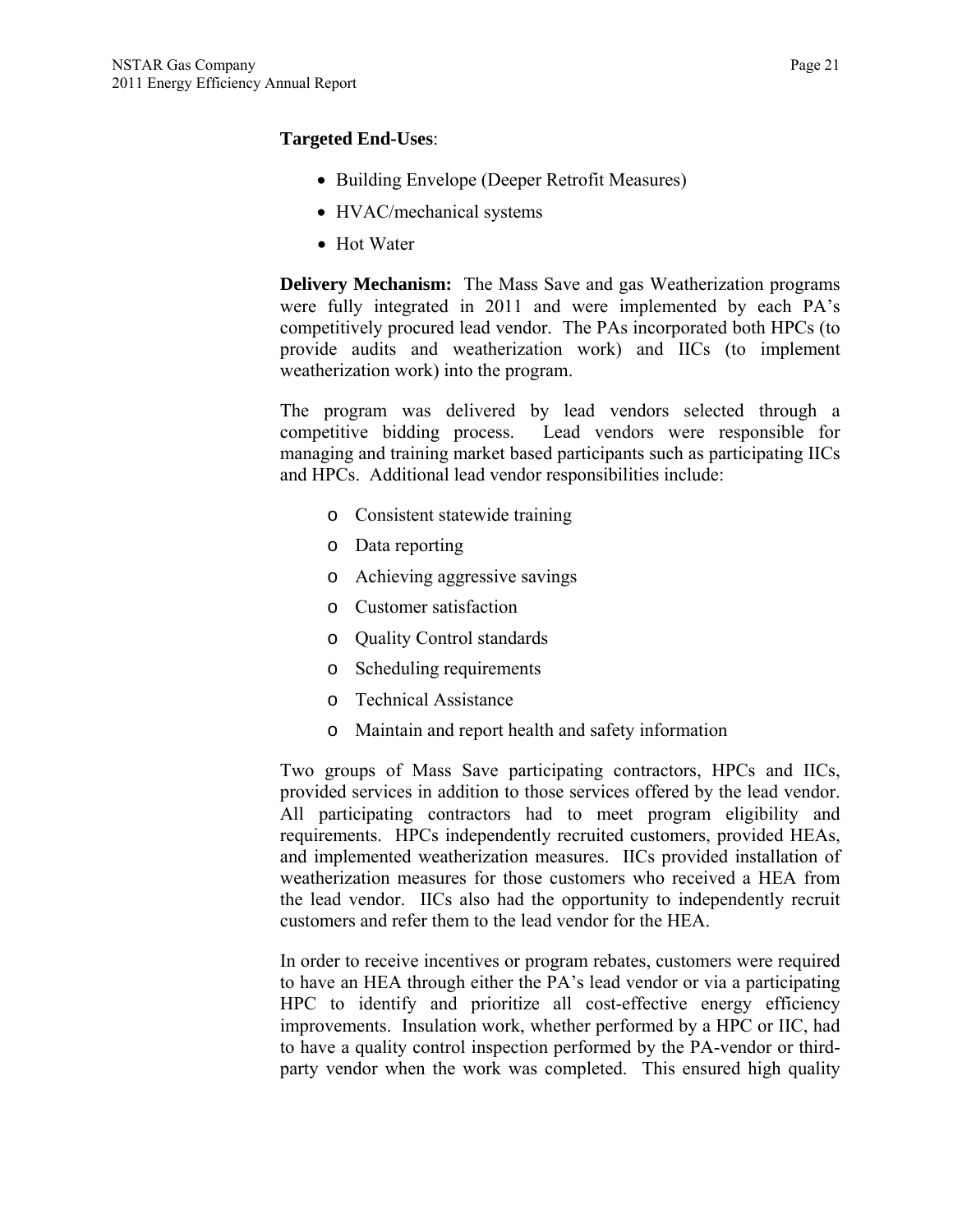was maintained, and installations met Building Performance Institute standards or similar standards set by the PAs.

After a competitive bidding process, the gas and electric PAs contracted with Competitive Resources, Inc., a third-party Quality Control ("QC") vendor responsible for performing QC inspections of program implementation vendors, and participating contractors. The QC vendor provided valuable information and feedback to the HES members on program successes and identified areas of possible improvement.

The HES members are working together toward a "best practices" approach to provide a more coordinated statewide training to reinforce quality installation techniques for the HES program. It is expected that training requirements for contractors to retain their status as a HES participating contractor will increase over time. Additionally, contractors must maintain a high level of customer satisfaction to continue in the program.

**Significant Differences in Actual Program Design from Approved Program Design:** None.

**Docket/Exhibit where the Program is Discussed and Approved:** The program is discussed in detail in the Company's 2010-2012 Three-Year Gas Energy Efficiency Plan, filed October 30, 2009 and the Company's 2011 RCS Budget Petition, filed November 1, 2010. See NSTAR Gas, D.P.U. 09-126, Exhibit NSTAR-1, pages 117-128 (bates numbering 00118-00129) and NSTAR Gas, D.P.U 10-RCS-11, respectively. The program was approved by the Department on January 28, 2010 in NSTAR Gas, D.P.U. 09-126 and on December 29, 2010 in NSTAR Gas, 10-RCS-11, respectively.

**Docket/Exhibit where the Program is Discussed and Approved:** The program is discussed in detail in the Company's 2010-2012 Three-Year Electric Energy Efficiency Plan, filed October 30, 2009 and the Company's 2011 RCS Budget Petition, filed November 1, 2010. See NSTAR Electric, D.P.U. 09-120, Exhibit NSTAR-1, pages 146-157 (bates numbering 00152-00163) and NSTAR Electric, D.P.U 10-RCS-04, respectively. The program was approved by the Department on January 28, 2010 in NSTAR Electric, D.P.U. 09-120 and on December 29, 2010 in NSTAR Electric, 10-RCS-04, respectively.

Table II.A.6 provides information on the performance of the residential Mass Save program and Table II.A.7 provides information on the performance of the Weatherization program.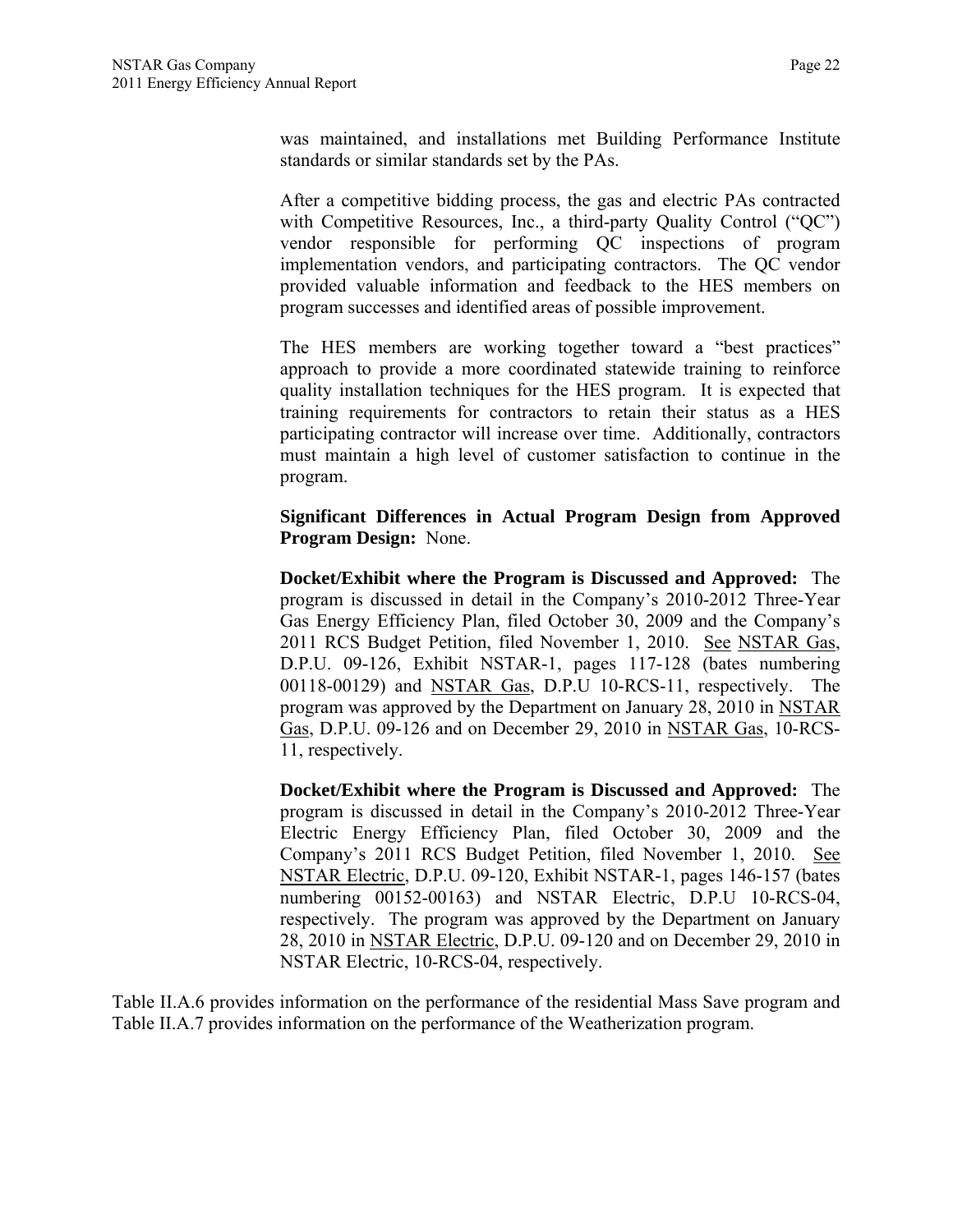|                               | <b>Table II.A.6: MassSAVE</b> |                |              |                                     |                          |                              |                            |  |
|-------------------------------|-------------------------------|----------------|--------------|-------------------------------------|--------------------------|------------------------------|----------------------------|--|
|                               |                               | <b>Planned</b> |              | <b>Preliminary Year-End Results</b> | <b>Evaluated Results</b> |                              |                            |  |
| <b>Performance Category</b>   | <b>Units</b>                  | <b>Value</b>   | Value        | % Change from<br>Planned            | Value                    | % Change from<br>Preliminary | $%$ Change<br>from Planned |  |
| <b>Expenses</b>               |                               |                |              |                                     |                          |                              |                            |  |
| <b>Total Program Costs</b>    | \$                            | 1,296,324      |              |                                     | 1,232,907                |                              | $-5\%$                     |  |
| Performance Incentive         | $\mathbf S$                   | $\Omega$       |              |                                     | $\theta$                 |                              | $0\%$                      |  |
| Participants                  | $#$ of audits                 | 3,735          |              |                                     | 3,278                    |                              | $-12%$                     |  |
| Program Cost / Participant    | \$                            | 347            |              |                                     | 376                      |                              | 8%                         |  |
| <b>Savings &amp; Benefits</b> |                               |                |              |                                     |                          |                              |                            |  |
| Gas                           |                               |                |              |                                     |                          |                              |                            |  |
| Lifetime                      | therms                        | $\theta$       | $\theta$     | $0\%$                               | $\Omega$                 | $0\%$                        | $0\%$                      |  |
| Annualized                    | therms                        | $\mathbf{0}$   | $\theta$     | $0\%$                               | $\Omega$                 | $0\%$                        | $0\%$                      |  |
| Average Measure Life          | yrs                           | n/a            | n/a          | n/a                                 | n/a                      | n/a                          | n/a                        |  |
| Electric                      |                               |                |              |                                     |                          |                              |                            |  |
| <b>Annualized Energy</b>      | kWh                           | $\mathbf{0}$   | $\mathbf{0}$ | $0\%$                               | $\mathbf{0}$             | $0\%$                        | $0\%$                      |  |
| <b>Annualized Demand</b>      |                               |                |              |                                     |                          |                              |                            |  |
| Summer                        | kW                            | $\theta$       | $\theta$     | $0\%$                               | $\theta$                 | $0\%$                        | $0\%$                      |  |
| Winter                        | kW                            | $\theta$       | $\theta$     | $0\%$                               | $\theta$                 | $0\%$                        | $0\%$                      |  |
| Non-Gas Non-Electric          | \$                            | $\theta$       | $\mathbf{0}$ | $0\%$                               | $\theta$                 | $0\%$                        | $0\%$                      |  |
| Resources (Lifetime)          |                               |                |              |                                     |                          |                              |                            |  |
| <b>Cost-Effectiveness</b>     |                               |                |              |                                     |                          |                              |                            |  |
| <b>TRC</b> Benefits           | \$                            | $\theta$       |              |                                     | $\Omega$                 |                              | $0\%$                      |  |
| <b>TRC Costs</b>              | \$                            | 1,296,323      |              |                                     | 1,232,907                |                              | $-5\%$                     |  |
| Net Benefits                  | \$                            |                |              |                                     |                          |                              |                            |  |
| <b>BCR</b>                    | n/a                           |                |              |                                     |                          |                              |                            |  |

There were no significant variances between planned and evaluated values for the Mass Save program.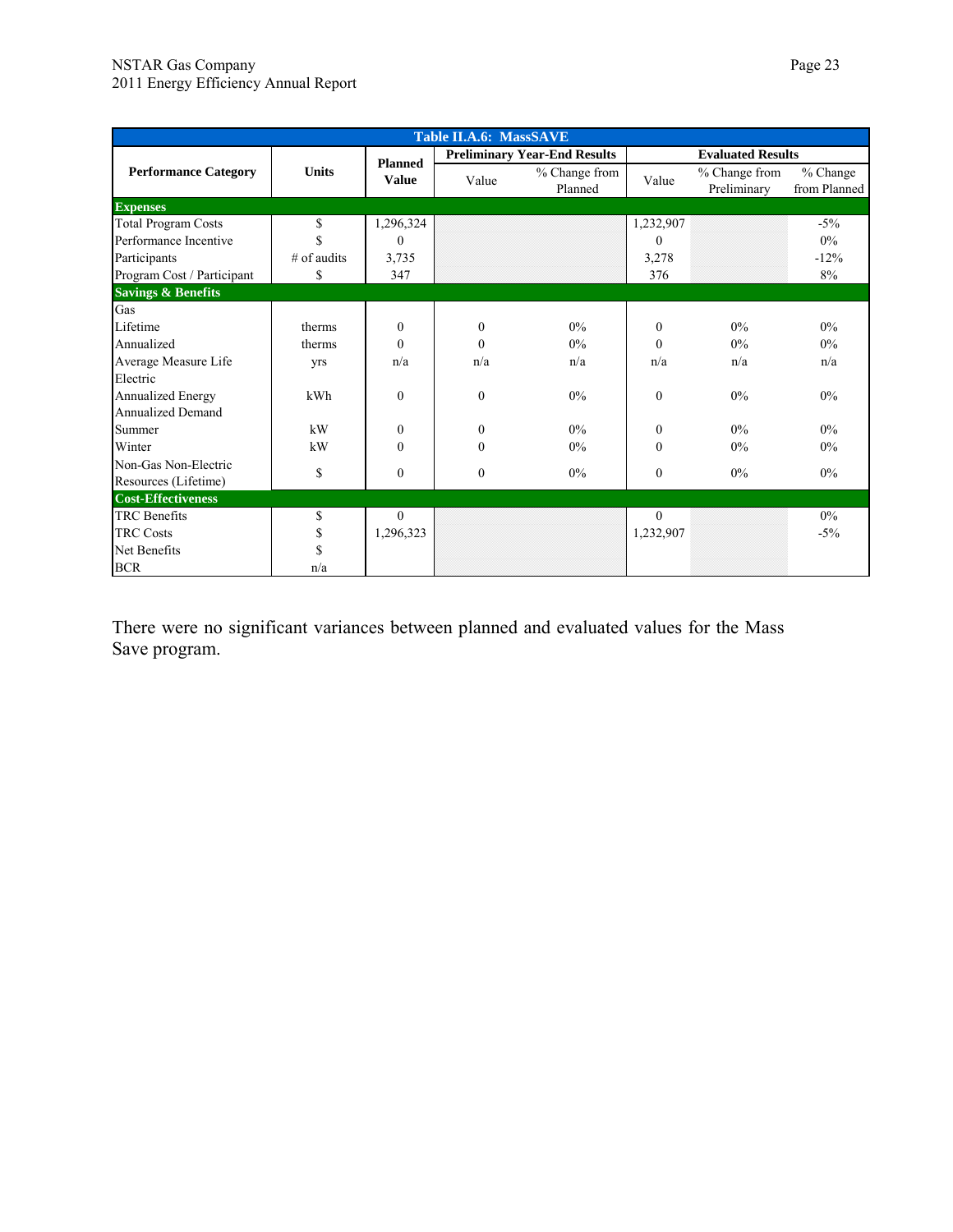|                               |                                      |                |              | <b>Table II.A.7: Weatherization Program</b> |           |                              |                            |  |
|-------------------------------|--------------------------------------|----------------|--------------|---------------------------------------------|-----------|------------------------------|----------------------------|--|
|                               |                                      | <b>Planned</b> |              | <b>Preliminary Year-End Results</b>         |           | <b>Evaluated Results</b>     |                            |  |
| <b>Performance Category</b>   | <b>Units</b>                         | <b>Value</b>   | Value        | % Change from<br>Planned                    | Value     | % Change from<br>Preliminary | $%$ Change<br>from Planned |  |
| <b>Expenses</b>               |                                      |                |              |                                             |           |                              |                            |  |
| <b>Total Program Costs</b>    | \$                                   | 3,355,815      |              |                                             | 2,705,676 |                              | $-19%$                     |  |
| Performance Incentive         | \$                                   | 144.343        |              |                                             | 107.757   |                              | $-25%$                     |  |
| Participants                  | # of air sealing/<br>insulation jobs | 2,275          |              |                                             | 1,779     |                              | $-22%$                     |  |
| Program Cost / Participant    | \$                                   | 1,475          |              |                                             | 1,521     |                              | 3%                         |  |
| <b>Savings &amp; Benefits</b> |                                      |                |              |                                             |           |                              |                            |  |
| Gas                           |                                      |                |              |                                             |           |                              |                            |  |
| Lifetime                      | therms                               | 7,521,157      | 5,196,430    | $-31%$                                      | 5,846,193 | 13%                          | $-22\%$                    |  |
| Annualized                    | therms                               | 358,270        | 243,406      | $-32%$                                      | 280,819   | 15%                          | $-22\%$                    |  |
| Average Measure Life          | <b>Vrs</b>                           | 21.0           | 21.3         | $2\%$                                       | 20.8      | $-2\%$                       | $-1\%$                     |  |
| Electric                      |                                      |                |              |                                             |           |                              |                            |  |
| Annualized Energy             | kWh                                  | $\mathbf{0}$   | $\mathbf{0}$ | 0%                                          | $\Omega$  | 0%                           | $0\%$                      |  |
| <b>Annualized Demand</b>      |                                      |                |              |                                             |           |                              |                            |  |
| Summer                        | kW                                   | $\theta$       | $\theta$     | $0\%$                                       | $\theta$  | $0\%$                        | $0\%$                      |  |
| Winter                        | kW                                   | $\theta$       | $\theta$     | $0\%$                                       | $\theta$  | $0\%$                        | $0\%$                      |  |
| Non-Gas Non-Electric          | \$                                   | $\mathbf{0}$   | $\mathbf{0}$ | 0%                                          | 1,965,260 | 0%                           | $0\%$                      |  |
| Resources (Lifetime)          |                                      |                |              |                                             |           |                              |                            |  |
| <b>Cost-Effectiveness</b>     |                                      |                |              |                                             |           |                              |                            |  |
| <b>TRC</b> Benefits           | \$                                   | 8,995,229      |              |                                             | 8,983,451 |                              | $0\%$                      |  |
| <b>TRC Costs</b>              | \$                                   | 4,376,233      |              |                                             | 4,489,212 |                              | 3%                         |  |
| Net Benefits                  | \$                                   | 4,618,996      |              |                                             | 4,494,239 |                              | $-3%$                      |  |
| <b>BCR</b>                    | n/a                                  | 2.06           |              |                                             | 2.00      |                              | $-3%$                      |  |

The reasons for the significant variances between planned, preliminary year-end and evaluated values in the Weatherization program are as follows:

Expenses – The variance in the number of participants is due to program design changes that occurred after the planning estimates were developed. In mid 2011 the Residential Conservation Services Program and Gas Weatherization Program were integrated to offer customers fuel blind energy efficiency services. It took extra time to onboard additional independent installation contractors to work within the new program design. This affected the program's ability to reach the planned number of participants.

The Company's methodology allocated performance incentives achieved at the sector level to individual programs based on benefits and net benefits. Any variance in actual performance incentive allocations is directly linked to variances in evaluated benefits and net benefits in individual programs within a sector. These variances are not attributable to a change in performance incentive allocation methodology. In order to explain program performance incentive variance, please refer to the explanation of benefits and net benefits variances above.

Savings and Benefits – The lower lifetime and annual savings between planned and preliminary year-end and evaluated were due to the planned savings by measure being lower than the vendor calculated savings. The vendor implemented a new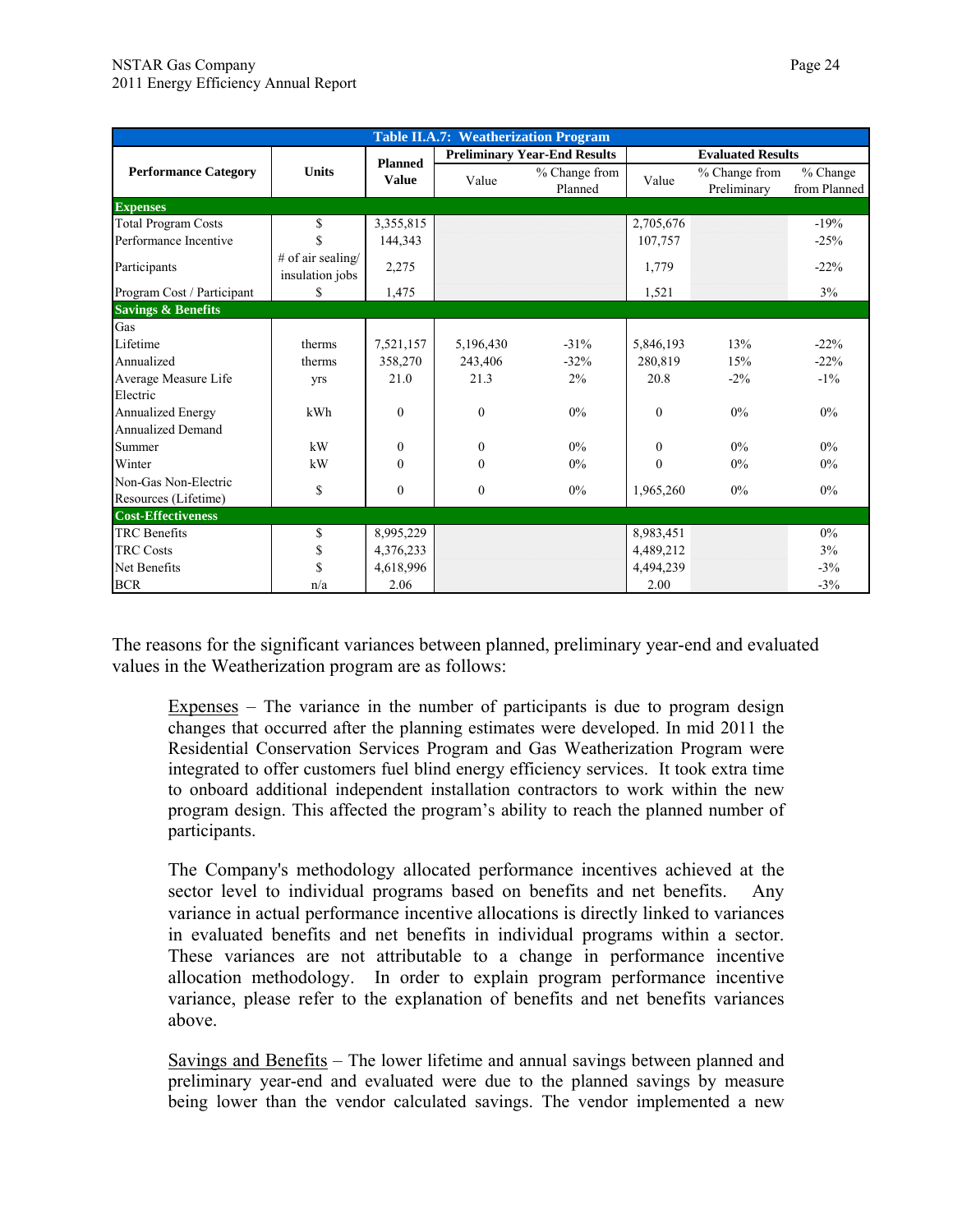software program that more accurately calculates savings on a per house basis which caused lower calculated vendor savings. Non-gas non-electric resources were positively affected by the application of the NEI evaluation study.

The EM&V studies included in the Company's 2011 Annual Report that apply to these programs are as follows:

#### Study 4 - *Home Energy Services Net-to-Gross Evaluation*

This impact evaluation determined measure-specific and program-level net-to-gross (NTG) ratios for the Home Energy Services (HES) program. The information was gathered through Customer Self-Reporting and Statistical Market Share Modeling/Discrete Choice. The study determined a total average NTG ratio of 113%, but depending on measure mix, the net effect will vary for each PA. The Company saw a net increase in program savings for the 2011 evaluated results. This study is discussed in more detail in Section III, Study 4.

Study 13 - *Home Energy Services Packaged Measure Pilot Evaluation* 

This study was designed to evaluate a pilot initiative in the HES program that offered program participants a different incentive structure if they implemented a greater number of measures. Study conclusions and recommendations were based on interviews, surveys, and historical data. This study does not affect 2011 results. This study is discussed in more detail in Section III, Study 13.

The program's performance and the results of the impact evaluations described above will be used to adjust the planning estimates for the program in the next three-year plan for 2013-2015. Changes to this program are not currently expected to result in a mid-term modification for the remainder of the current three-year plan.

The Weatherization program is cost effective with a BCR of 2.00.

d. Residential Multi-Family Retrofit

**Purpose/Goal:** The purpose of the Residential Multi-Family Retrofit program was to address the energy efficiency retrofit opportunities in facilities with five or more residential dwelling units in the market rate sector.

**Targeted Customers:** Residential multi-family facilities with five or more dwelling units were targeted by this program.

**Definition of Program Participant:** A participant is defined as the number of measures installed under this program.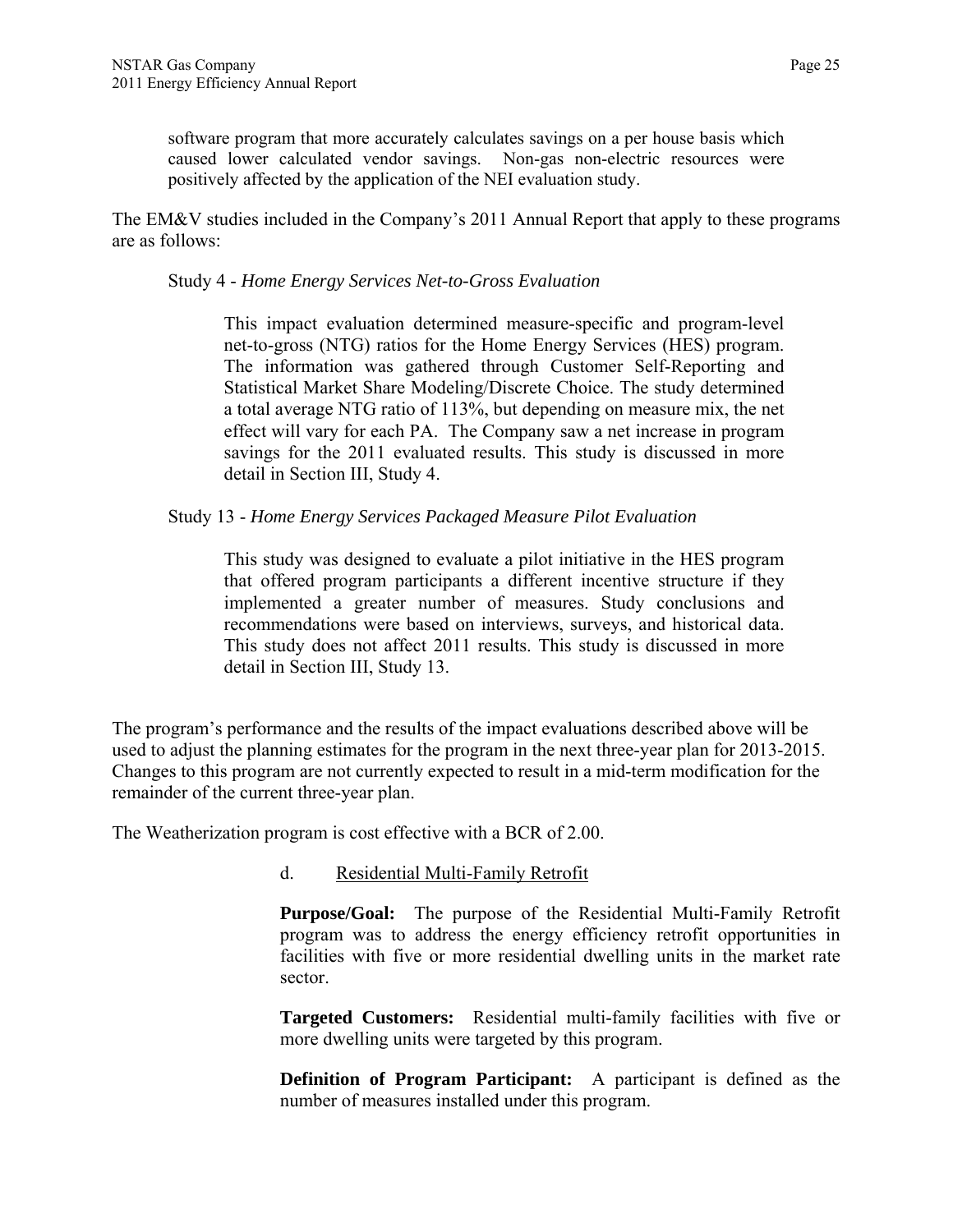## **Targeted End-Uses:**

- Lighting
- Heating, Ventilation, and Air Conditioning
- Motors and Drives
- Refrigeration
- Domestic Hot Water
- Building Envelope
- End Use Behavior

**Delivery Mechanism:** The program was administered cooperatively by the gas and electric Program Administrators. The Multi-Family Market Integrator was responsible for facilitating the delivery of program services as well as acting as the conduit for participant inquiries to ensure that participants were not inconvenienced by having to contact multiple parties directly throughout the project lifecycle.

#### **Significant Differences in Actual Program Design from Approved Program Design:** None.

**Docket/Exhibit where the Program is Discussed and Approved:** The program is discussed in detail in the Company's 2010-2012 Three-Year Gas Energy Efficiency Plan, filed October 30, 2009. See NSTAR Gas, D.P.U. 09-126, Exhibit NSTAR-1, pages 145-160 (bates numbering 00146-00161). The program was approved by the Department on January 28, 2010 in NSTAR Gas, D.P.U. 09-126.

Table II.A.8 provides information on the performance of the Residential Multi-Family Retrofit program.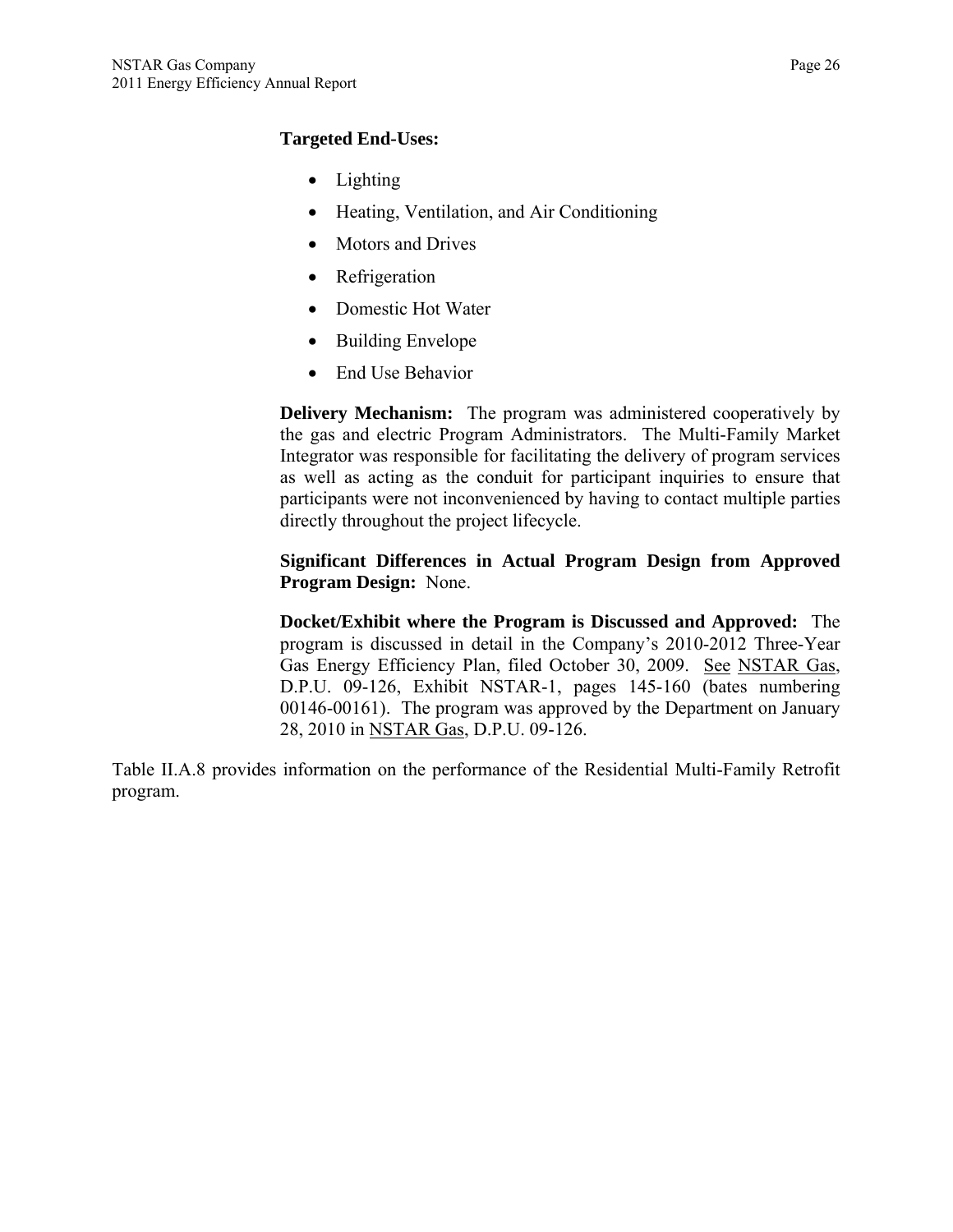|                               | Table II.A.8: Multi-Family Retrofit |                |              |                                     |           |                              |                            |  |
|-------------------------------|-------------------------------------|----------------|--------------|-------------------------------------|-----------|------------------------------|----------------------------|--|
|                               |                                     | <b>Planned</b> |              | <b>Preliminary Year-End Results</b> |           | <b>Evaluated Results</b>     |                            |  |
| <b>Performance Category</b>   | Units                               | <b>Value</b>   | Value        | % Change from<br>Planned            | Value     | % Change from<br>Preliminary | $%$ Change<br>from Planned |  |
| <b>Expenses</b>               |                                     |                |              |                                     |           |                              |                            |  |
| <b>Total Program Costs</b>    | \$                                  | 1,087,013      |              |                                     | 1,236,636 |                              | 14%                        |  |
| Performance Incentive         | \$                                  | 27,382         |              |                                     | 26,079    |                              | $-5\%$                     |  |
| Participants                  | $#$ of measures                     | 5.460          |              |                                     | 4,894     |                              | $-10%$                     |  |
| Program Cost / Participant    | \$                                  | 199            |              |                                     | 253       |                              | 27%                        |  |
| <b>Savings &amp; Benefits</b> |                                     |                |              |                                     |           |                              |                            |  |
| Gas                           |                                     |                |              |                                     |           |                              |                            |  |
| Lifetime                      | therms                              | 2,155,442      | 2,010,502    | $-7\%$                              | 1,469,713 | $-27%$                       | $-32%$                     |  |
| Annualized                    | therms                              | 150,670        | 115,690      | $-23%$                              | 94,551    | $-18%$                       | $-37%$                     |  |
| Average Measure Life          | yrs                                 | 14.3           | 17.4         | 21%                                 | 15.5      | $-11%$                       | 9%                         |  |
| Electric                      |                                     |                |              |                                     |           |                              |                            |  |
| Annualized Energy             | kWh                                 | $\theta$       | $\theta$     | $0\%$                               | $\theta$  | $0\%$                        | $0\%$                      |  |
| <b>Annualized Demand</b>      |                                     |                |              |                                     |           |                              |                            |  |
| Summer                        | kW                                  | $\mathbf{0}$   | $\theta$     | $0\%$                               | $\theta$  | $0\%$                        | $0\%$                      |  |
| Winter                        | kW                                  | $\theta$       | $\theta$     | $0\%$                               | $\Omega$  | $0\%$                        | $0\%$                      |  |
| Non-Gas Non-Electric          | \$                                  | $\mathbf{0}$   | $\mathbf{0}$ | $0\%$                               |           | $0\%$                        | $0\%$                      |  |
| Resources (Lifetime)          |                                     |                |              |                                     | 548,568   |                              |                            |  |
| <b>Cost-Effectiveness</b>     |                                     |                |              |                                     |           |                              |                            |  |
| <b>TRC</b> Benefits           | \$                                  | 2,488,588      |              |                                     | 2,295,122 |                              | $-8\%$                     |  |
| <b>TRC Costs</b>              | \$                                  | 1,340,889      |              |                                     | 1,271,831 |                              | $-5\%$                     |  |
| Net Benefits                  | \$                                  | 1,147,699      |              |                                     | 1,023,292 |                              | $-11\%$                    |  |
| <b>BCR</b>                    | n/a                                 | 1.86           |              |                                     | 1.80      |                              | $-3\%$                     |  |

The reasons for the significant variances between planned, preliminary year-end and evaluated values are as follows:

Expenses – The total costs per participant were higher than planned because of the actual mix of measures installed; fewer thermostats were installed and more air sealing was performed.

Savings and Benefits – The lower annual savings between planned and preliminary year-end were due to the vendor calculated savings for most of the measures being lower than planned. The evaluated lifetime and annual savings are significantly lower than the planned estimates based on a combination of the vendor calculated savings discussed previously and the free-ridership analysis that increased the free-ridership level for each measure to between 15 and 24 percent. For further information on the free-ridership and multifamily impact algorithms, please refer to Appendix C, Study 7. The longer measure life than planned is because of the actual mix of measures installed. Non-gas non-electric resources were positively affected by the application of the NEI evaluation study.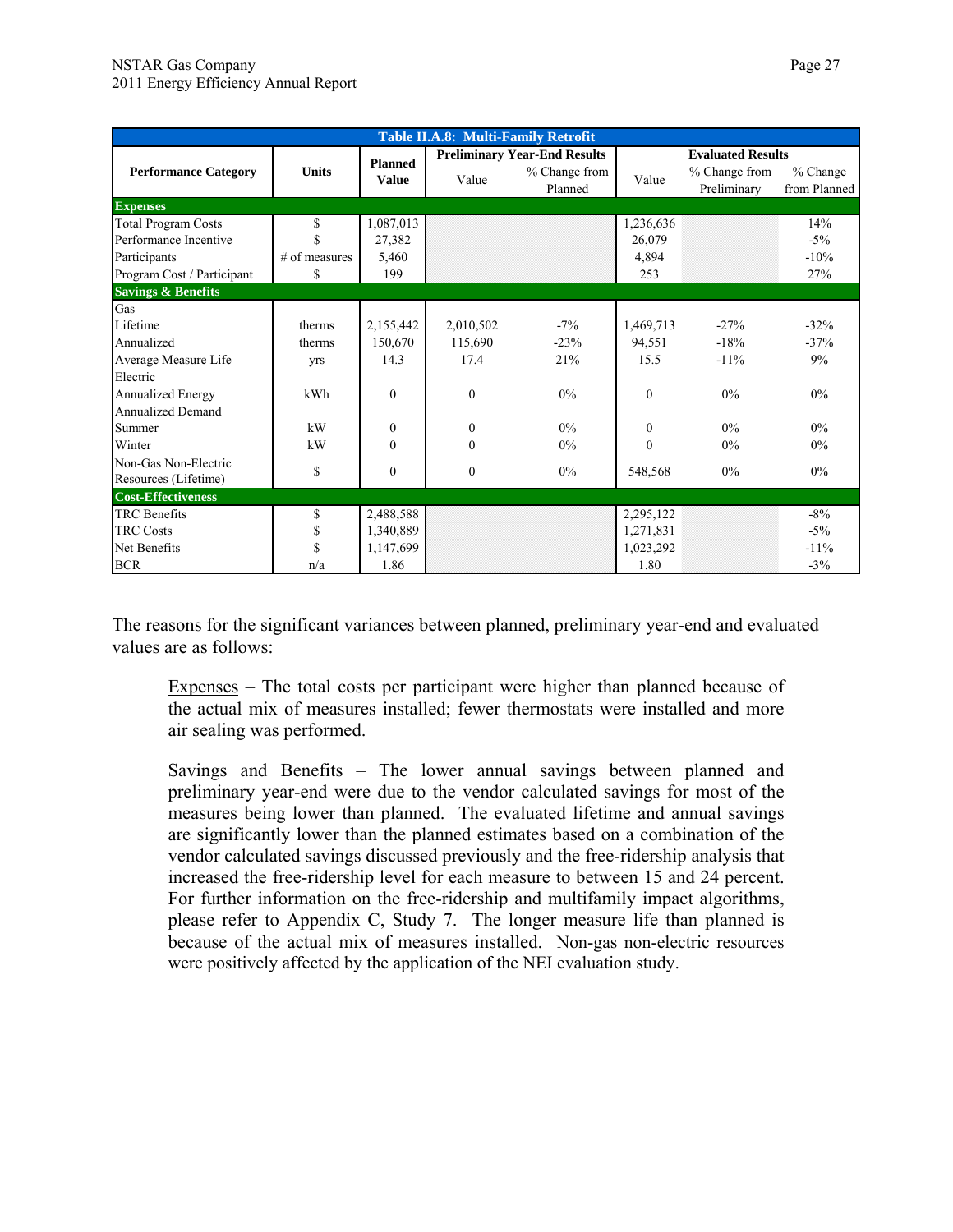The EM&V studies included in the Company's 2011 Annual Report that apply to this program are as follows:

#### Study 5 - *Massachusetts Multifamily Market Characterization and Potential Study*

The primary objective of this market characterization study was to assess the potential energy efficiency savings available in multifamily buildings within Massachusetts. The results of this study did not impact the 2011 evaluated results but is being used to inform ongoing planning and program design. This study is discussed in more detail in Section III, Study 5.

#### Study 6 - *Massachusetts Multifamily Program Process Evaluation*

This study assessed program processes and developed recommendations for program improvement by interviewing program staff, implementation staff, and customers. The results of this study did not impact the 2011 evaluated results but is being used to inform ongoing program design. This study is discussed in more detail in Section III, Study 6.

#### Study 7 - *Massachusetts Multifamily Program Impact Analysis*

The objective of this impact evaluation was to provide program attribution information and a set of savings approaches that could be used by all PAs. These objectives were accomplished by interviewing key stakeholders, developing conclusions, and offering recommendations for future program improvement. 2011 results were negatively affected by the average 18% free-ridership number derived from this study. This study is discussed in more detail in Section III, Study 7.

The program's performance and the results of the impact evaluations described above will be used to adjust the planning estimates for the program in the next three-year plan for 2013-2015. Changes to this program are not currently expected to result in a mid-term modification for the remainder of the current three-year plan.

The Multi-Family Retrofit program is cost effective with a BCR of 1.80.

#### e. Behavior Feedback

**Purpose/Goal:** The purpose of the Behavior Feedback program was to educate and motivate participating residents to take gas heating-related energy saving actions and behaviors within their homes.

**Targeted Customers**: The program targeted 25,000 residential singleand multi-family customers with high energy use who were gas-only NSTAR customers.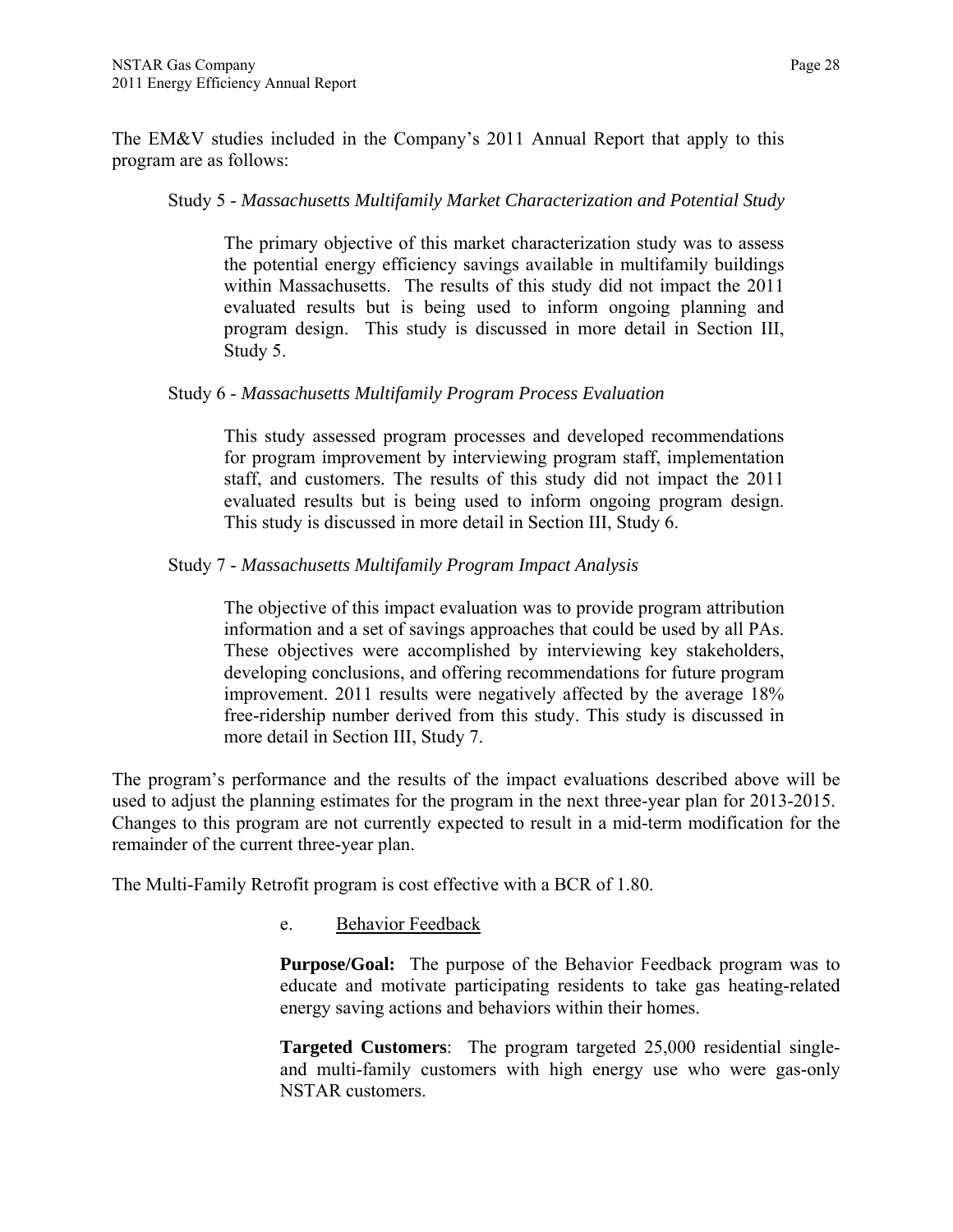**Definition of Program Participant:** A participant is defined as a unique gas account served under this program.

**Targeted End-Uses**: The program targeted changes in the behavior of customers regarding their energy usage.

**Delivery Mechanism:** Participants receive information on their household energy consumption compared to similar households through monthly Home Energy Reports and an Energy Insider website.

**Significant Differences in Actual Program Design from Approved Program Design:** None.

**Docket/Exhibit where the Program is Discussed and Approved:** The program is discussed in detail in the Company's 2010-2012 Three-Year Gas Energy Efficiency Plan, filed October 30, 2009. See NSTAR Gas, D.P.U. 09-126, Pre-Hearing Statement – Attachment 2. The program was approved by the Department on January 28, 2010 in NSTAR Gas, D.P.U. 09-126.

| <b>Table II.A.9: Behavior/Feedback Program</b> |              |                                |                                     |                          |                          |                              |                          |  |  |  |  |
|------------------------------------------------|--------------|--------------------------------|-------------------------------------|--------------------------|--------------------------|------------------------------|--------------------------|--|--|--|--|
| <b>Performance Category</b>                    | <b>Units</b> | <b>Planned</b><br><b>Value</b> | <b>Preliminary Year-End Results</b> |                          | <b>Evaluated Results</b> |                              |                          |  |  |  |  |
|                                                |              |                                | Value                               | % Change from<br>Planned | Value                    | % Change from<br>Preliminary | % Change<br>from Planned |  |  |  |  |
| <b>Expenses</b>                                |              |                                |                                     |                          |                          |                              |                          |  |  |  |  |
| <b>Total Program Costs</b>                     | \$           | 352,606                        |                                     |                          | 316,088                  |                              | $-10\%$                  |  |  |  |  |
| Performance Incentive                          | \$           | 2,019                          |                                     |                          | 8,451                    |                              | 319%                     |  |  |  |  |
| Participants                                   | unique accts | 25,000                         |                                     |                          | 44,948                   |                              | 80%                      |  |  |  |  |
| Program Cost / Participant                     | \$           | 14                             |                                     |                          | 7                        |                              | $-50%$                   |  |  |  |  |
| <b>Savings &amp; Benefits</b>                  |              |                                |                                     |                          |                          |                              |                          |  |  |  |  |
| Gas                                            |              |                                |                                     |                          |                          |                              |                          |  |  |  |  |
| Lifetime                                       | therms       | 273,000                        | 433,116                             | 59%                      | 522,504                  | 21%                          | 91%                      |  |  |  |  |
| Annualized                                     | therms       | 273,000                        | 433,116                             | 59%                      | 522,504                  | 21%                          | 91%                      |  |  |  |  |
| Average Measure Life                           | yrs          | 1.0                            | 1.0                                 | $0\%$                    | 1.0                      | $0\%$                        | $0\%$                    |  |  |  |  |
| Electric                                       |              |                                |                                     |                          |                          |                              |                          |  |  |  |  |
| Annualized Energy                              | kWh          | $\mathbf{0}$                   | $\mathbf{0}$                        | $0\%$                    | $\mathbf{0}$             | 0%                           | $0\%$                    |  |  |  |  |
| <b>Annualized Demand</b>                       |              |                                |                                     |                          |                          |                              |                          |  |  |  |  |
| Summer                                         | kW           | $\mathbf{0}$                   | $\boldsymbol{0}$                    | $0\%$                    | $\mathbf{0}$             | $0\%$                        | $0\%$                    |  |  |  |  |
| Winter                                         | kW           | $\theta$                       | $\theta$                            | $0\%$                    | $\theta$                 | 0%                           | 0%                       |  |  |  |  |
| Non-Gas Non-Electric                           |              |                                |                                     |                          |                          |                              |                          |  |  |  |  |
| Resources (Lifetime)                           | \$           | $\boldsymbol{0}$               | $\boldsymbol{0}$                    | $0\%$                    | $\boldsymbol{0}$         | $0\%$                        | 0%                       |  |  |  |  |
| <b>Cost-Effectiveness</b>                      |              |                                |                                     |                          |                          |                              |                          |  |  |  |  |
| <b>TRC</b> Benefits                            | \$           | 355,029                        |                                     |                          | 679,502                  |                              | 91%                      |  |  |  |  |
| <b>TRC Costs</b>                               | \$           | 354,624                        |                                     |                          | 324,539                  |                              | $-8\%$                   |  |  |  |  |
| Net Benefits                                   | \$           | 405                            |                                     |                          | 354,963                  |                              | 87544%                   |  |  |  |  |
| <b>BCR</b>                                     | n/a          | 1.00                           |                                     |                          | 2.09                     |                              | 109%                     |  |  |  |  |

Table II.A.9 provides information on the performance of the Behavior Feedback program.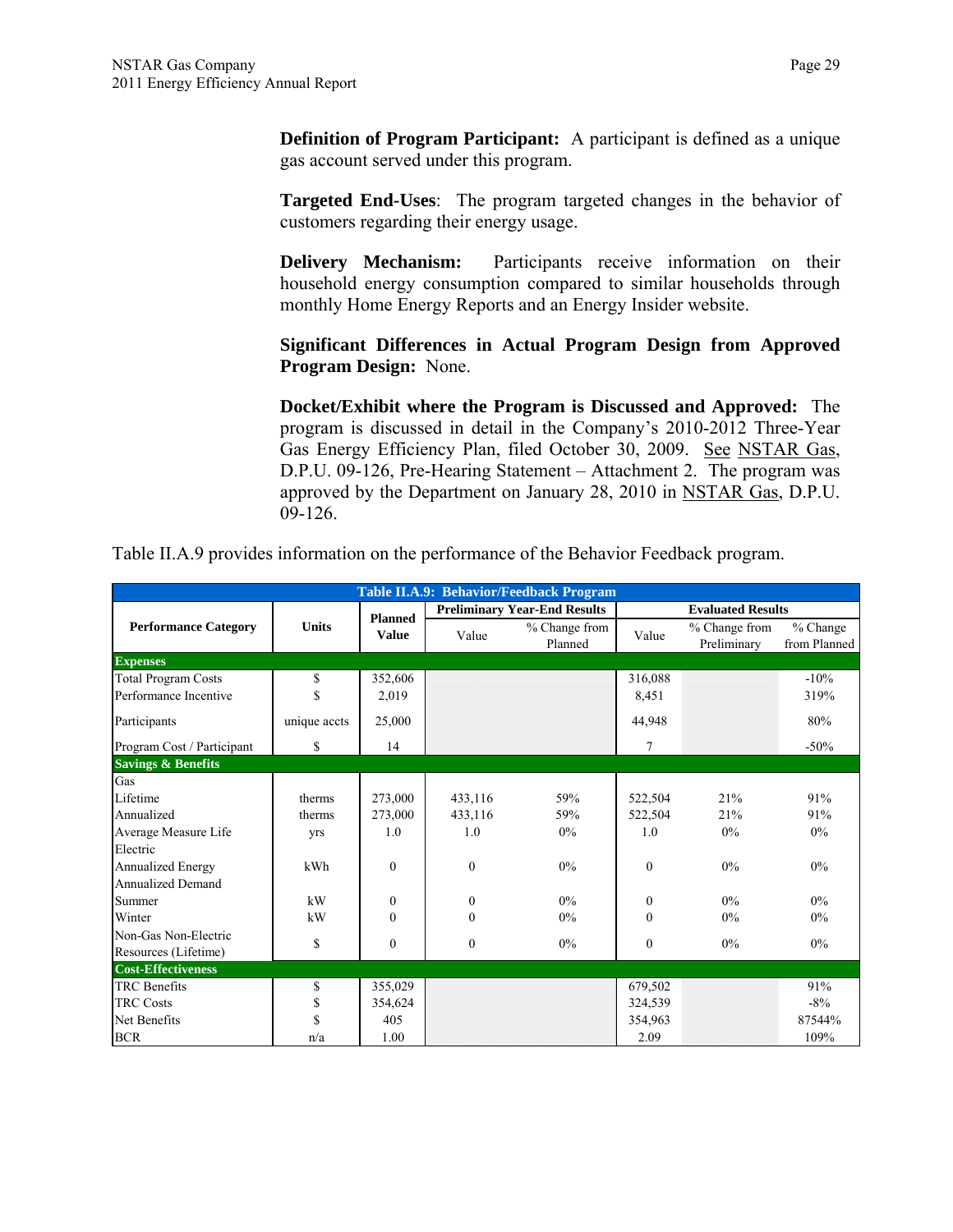The reasons for the significant variances between planned, preliminary year-end and evaluated values are as follows:

Expenses – The program was intended to target 25,000 customers who started receiving home energy reports in February 2011. The number of participants was 80% higher than planned because the vendor continued to send reports to the 25,000 Wave 1 customers who started receiving reports in September 2010. The winter heating season savings for that group of customers were included in NSTAR's 2010 Annual Report. Due to logistical problems on the vendor side and subsequent internal vendor negotiations, additional reports were sent to NSTAR customers at no additional cost to NSTAR. For this same reason the cost per participant is significantly lower than planned.

The Company's methodology allocated performance incentives achieved at the sector level to individual programs based on benefits and net benefits. Any variance in actual performance incentive allocations is directly linked to variances in evaluated benefits and net benefits in individual programs within a sector. These variances are not attributable to a change in performance incentive allocation methodology. In order to explain program performance incentive variance, please refer to the explanation of benefits and net benefits variances above.

Savings and Benefits – The preliminary year-end and evaluated annual and lifetime savings are higher than planned because of the additional customers who received reports that NSTAR had not planned on targeting. The evaluated savings are 21 percent higher then the vendor estimates which are reported as preliminary year-end values. This difference is because the vendor reports the average energy usage difference between the participant group and control group while the evaluation contractor has done a more comprehensive billing analysis utilizing Linear Fixed Effects Regression (LFER) models.

Cost Effectiveness – The higher than forecasted TRC benefits, net benefits and BCR are all due to the higher than planned savings as a result of both the vendor logistical problems described above and the evaluated savings which are higher than the vendor calculated savings.

The EM&V studies included in the Company's 2011 Annual Report that apply to this program are as follows:

Study 26 - *The Massachusetts Three Year Cross-Cutting Behavioral Program Evaluation Integrated Report*

This second formal report of the three-year cycle evaluates the savings impacts of the behavior/feedback programs and pilots. The report also compares savings between opt-in and opt-out behavior programs and identifies savings from participation in other residential programs. The report includes a process evaluation of an opt-in Behavior/Feedback pilot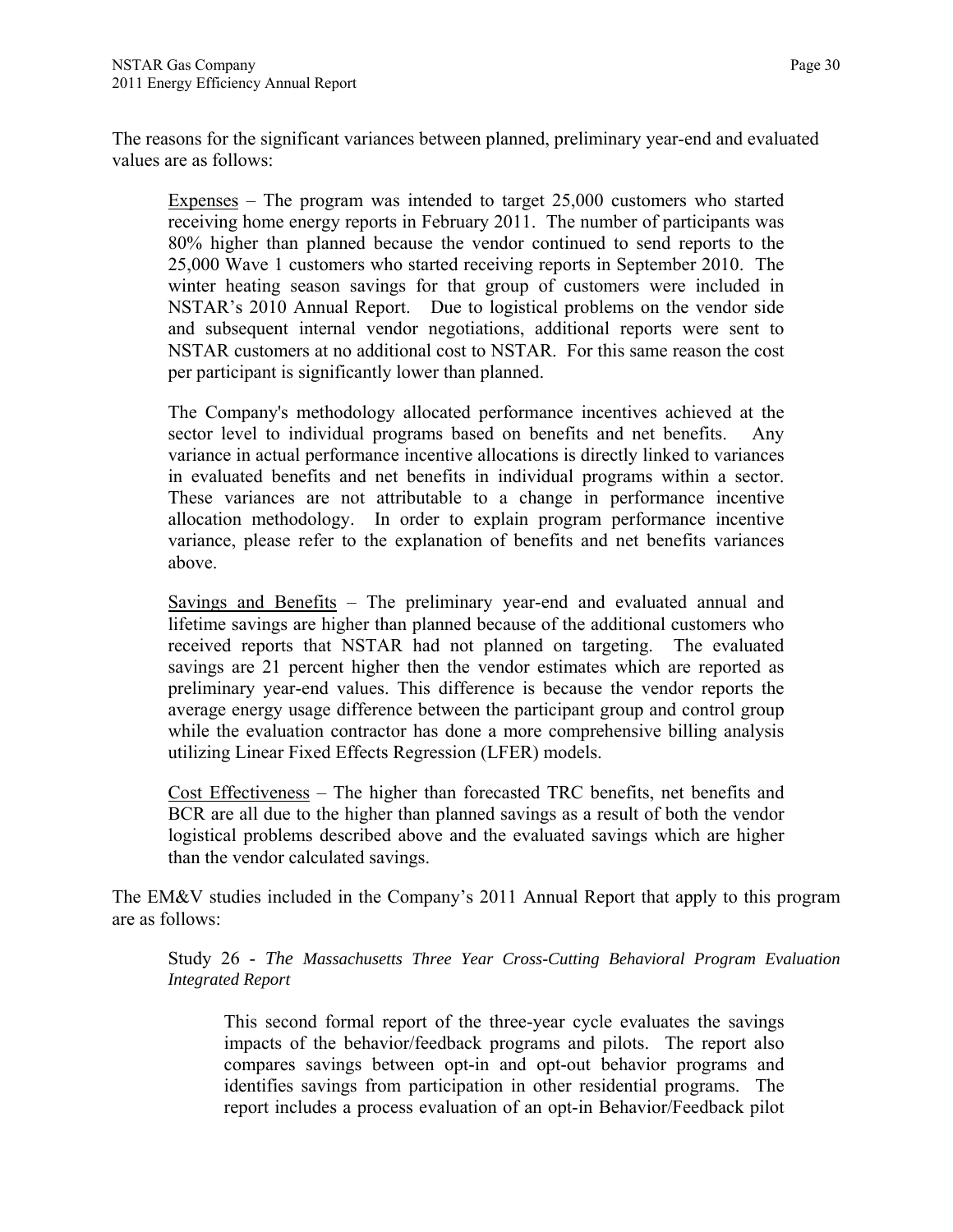and a demographic analysis of an opt-out program. This evaluation increases the 2011 evaluated results. The study is discussed in more detail in Section III, Study 26.

The program's performance and the results of the impact evaluations described above will be used to adjust the planning estimates for the program in the next three-year plan for 2013-2015. Changes to this program are not currently expected to result in a mid-term modification for the remainder of the current three-year plan.

The Behavior/Feedback program is cost effective with a BCR of 2.09.

- 3. Residential Pilot Programs
	- a. Deep Energy Retrofit

**Description of Pilot/Specific Activities Intended to Study:** The Deep Energy Retrofit pilot was implemented to investigate the potential for energy savings of at least 50 percent of total on-site energy use through deep retrofits of existing residential buildings and to identify incremental savings and how to reduce the costs and challenges associated with deep retrofits.

**Why Implemented on Pilot Basis rather than as a Full Program:** This initiative was offered as a pilot in order for the Program Administrators to study a new approach to achieving energy savings. The Program Administrators analyze the information gathered from the pilot to determine market viability, cost-effectiveness, and, if applicable, adoption rates. Following completion of the pilot, the Program Administrators utilize these pilot results to determine the future of the pilot and whether it will be adopted either as a stand alone program or as an additional measure offering within an existing program.

**Targeted Customers:** The pilot targeted home owners, property owners, and property managers considering renovations and willing to invest in extensive carbon reductions. In addition, the pilot targeted advanced building remodelers, architects, designers, trade allies, and others involved in renovation or restoration of residential buildings.

**Definition of Pilot Program Participant:** A participant is defined as a unique gas account served under this program.

## **Targeted End-Uses:**

- Heating (deeper energy retrofit measures)
- Hot Water
- Envelope (deeper energy retrofit measures)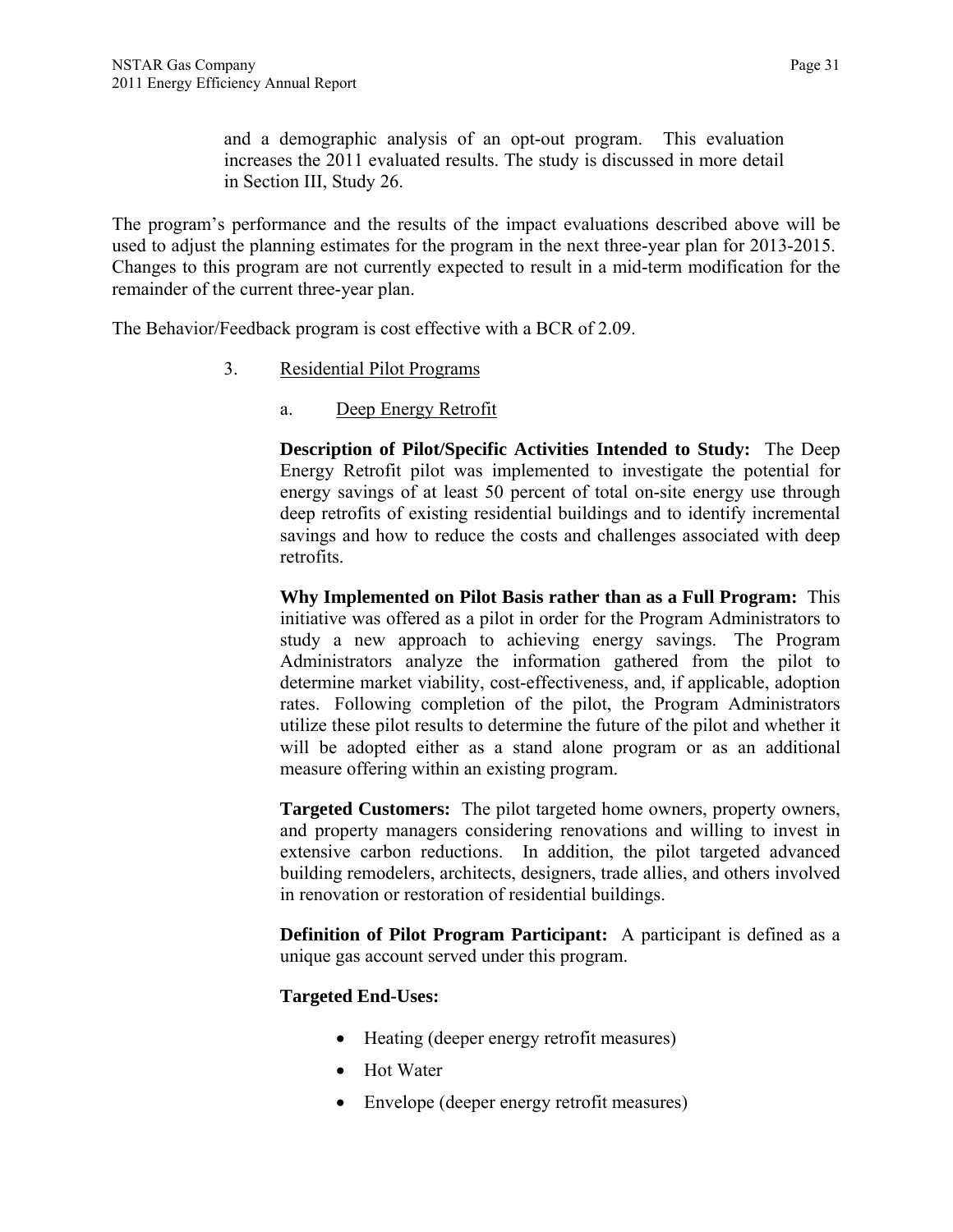• End Use Behavior

**Delivery Mechanism:** Project design details and assistance were provided to Deep Energy Retrofit contractors performing the work. The projects were handled through technical specialist contractors, program managers and organizations under contract and/or utilizing DOE Building America funds.

**Significant Differences in Actual Program Design from Approved Program Design:** None.

**How Achievement of the Pilot's Stated Goal was Measured:** The overall goal of the Pilot was to attract participants into this "broader and deeper" energy-savings initiative, knowing that prohibitive costs and project complexities are barriers to deep energy retrofit participation. Ultimately, achievement of this goal is measured by the pilot's costeffectiveness. It was determined that this pilot is not cost-effective and therefore is no longer being offered in 2012.

**Docket/Exhibit where the Program is Discussed and Approved:** The pilot is discussed in detail in the Company's 2010-2012 Three-Year Gas Energy Efficiency Plan, filed October 30, 2009. See NSTAR Gas, D.P.U. 09-126, Exhibit NSTAR-1, pages 129-134 (bates numbering 00130- 00135). The program was approved by the Department on January 28, 2010 in NSTAR Gas, D.P.U. 09-126.

Table II.A.10 provides information on the performance of Deep Energy Retrofit pilot. Because of the nature of pilot programs, the table for this pilot program is incomplete with regard to savings and benefits. The Company has provided all information that is available. Due to the fact that there were no evaluated savings to report for this program, this portion of the table was not able to be completed.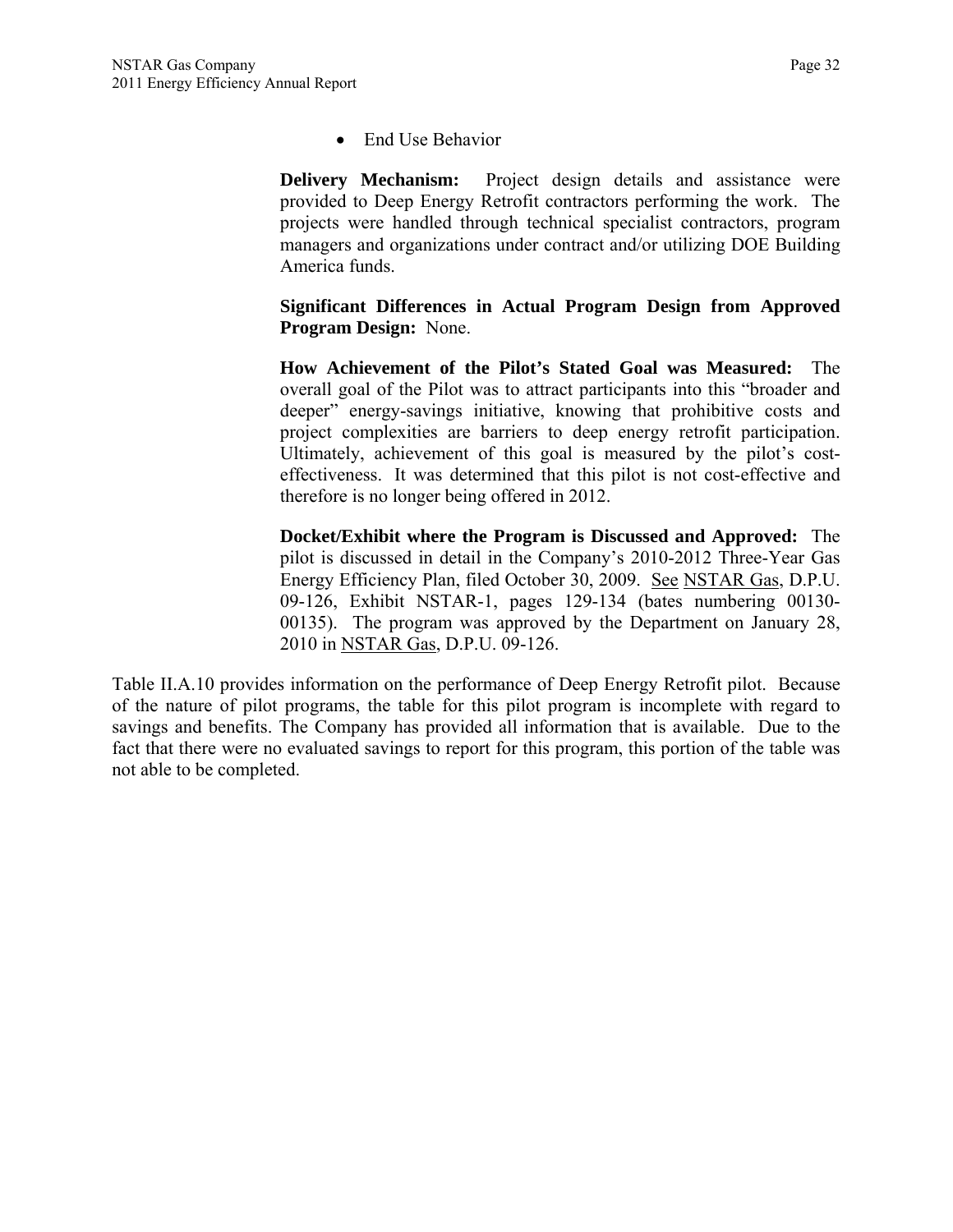| <b>Table II.A.10: Deep Energy Retrofit</b> |              |                                |                                     |                          |                          |                              |                          |  |  |  |  |
|--------------------------------------------|--------------|--------------------------------|-------------------------------------|--------------------------|--------------------------|------------------------------|--------------------------|--|--|--|--|
| <b>Performance Category</b>                | <b>Units</b> | <b>Planned</b><br><b>Value</b> | <b>Preliminary Year-End Results</b> |                          | <b>Evaluated Results</b> |                              |                          |  |  |  |  |
|                                            |              |                                | Value                               | % Change from<br>Planned | Value                    | % Change from<br>Preliminary | % Change<br>from Planned |  |  |  |  |
| <b>Expenses</b>                            |              |                                |                                     |                          |                          |                              |                          |  |  |  |  |
| <b>Total Program Costs</b>                 | \$           | 96,514                         |                                     |                          | 27,628                   |                              | $-71%$                   |  |  |  |  |
| Participants                               | unique accts | n/a                            |                                     |                          |                          |                              | n/a                      |  |  |  |  |
| Program Cost / Participant                 | S            | n/a                            |                                     |                          | 27,628                   |                              | n/a                      |  |  |  |  |
| <b>Savings &amp; Benefits</b>              |              |                                |                                     |                          |                          |                              |                          |  |  |  |  |
| Gas                                        |              |                                |                                     |                          |                          |                              |                          |  |  |  |  |
| Lifetime                                   | therms       | n/a                            | n/a                                 | n/a                      | n/a                      | n/a                          | n/a                      |  |  |  |  |
| Annualized                                 | therms       | n/a                            | n/a                                 | n/a                      | n/a                      | n/a                          | n/a                      |  |  |  |  |
| Average Measure Life                       | yrs          | n/a                            | n/a                                 | n/a                      | n/a                      | n/a                          | n/a                      |  |  |  |  |
| Electric                                   |              |                                |                                     |                          |                          |                              |                          |  |  |  |  |
| <b>Annualized Energy</b>                   | kWh          | n/a                            | n/a                                 | n/a                      | n/a                      | n/a                          | n/a                      |  |  |  |  |
| <b>Annualized Demand</b>                   |              |                                |                                     |                          |                          |                              |                          |  |  |  |  |
| Summer                                     | kW           | n/a                            | n/a                                 | n/a                      | n/a                      | n/a                          | n/a                      |  |  |  |  |
| Winter                                     | kW           | n/a                            | n/a                                 | n/a                      | n/a                      | n/a                          | n/a                      |  |  |  |  |
| Non-Gas Non-Electric                       | \$           | n/a                            | n/a                                 | n/a                      | n/a                      | n/a                          | n/a                      |  |  |  |  |
| Resources (Lifetime)                       |              |                                |                                     |                          |                          |                              |                          |  |  |  |  |
| <b>Cost-Effectiveness</b>                  |              |                                |                                     |                          |                          |                              |                          |  |  |  |  |
| <b>TRC</b> Benefits                        | \$           | n/a                            |                                     |                          | n/a                      |                              | n/a                      |  |  |  |  |
| <b>TRC Costs</b>                           | \$           | 96,514                         |                                     |                          | 27,628                   |                              | $-71%$                   |  |  |  |  |
| Net Benefits                               | \$           | n/a                            |                                     |                          | n/a                      |                              | n/a                      |  |  |  |  |
| <b>BCR</b>                                 | n/a          | n/a                            |                                     |                          | n/a                      |                              | n/a                      |  |  |  |  |

The reasons for the significant variances between planned and evaluated values are as follows:

Expenses - In 2011, the Company had only one project which was started in the fall of 2010 and finished in May 2011. The total gas budget was 71 percent less than planned because participation was low due to costs associated with this program, measure requirements, length of time needed to complete a project and the complexity of doing this type of project.

These results fall in line with the Company's expectations for participation. Factors such as prohibitive costs and project complexity were the overriding contributors to the low participation level.

There are no EM&V studies included in the Company's 2011 Annual Report that apply to this pilot.

The pilot will no longer continue in 2012 but the program administrators are in the process of developing *A Builder's Guide*. This guide will be a critical component of the delivery of the 2013-2015 residential Deep Energy Renovation measures. The DER would be available for download (as a PDF) from the Mass Save® website for homeowners, designers, and contractors to understand exactly what is required in the Deep Energy Renovation measures. However, the Company does plan to budget funds in 2012 to honor any project commitments made in 2011.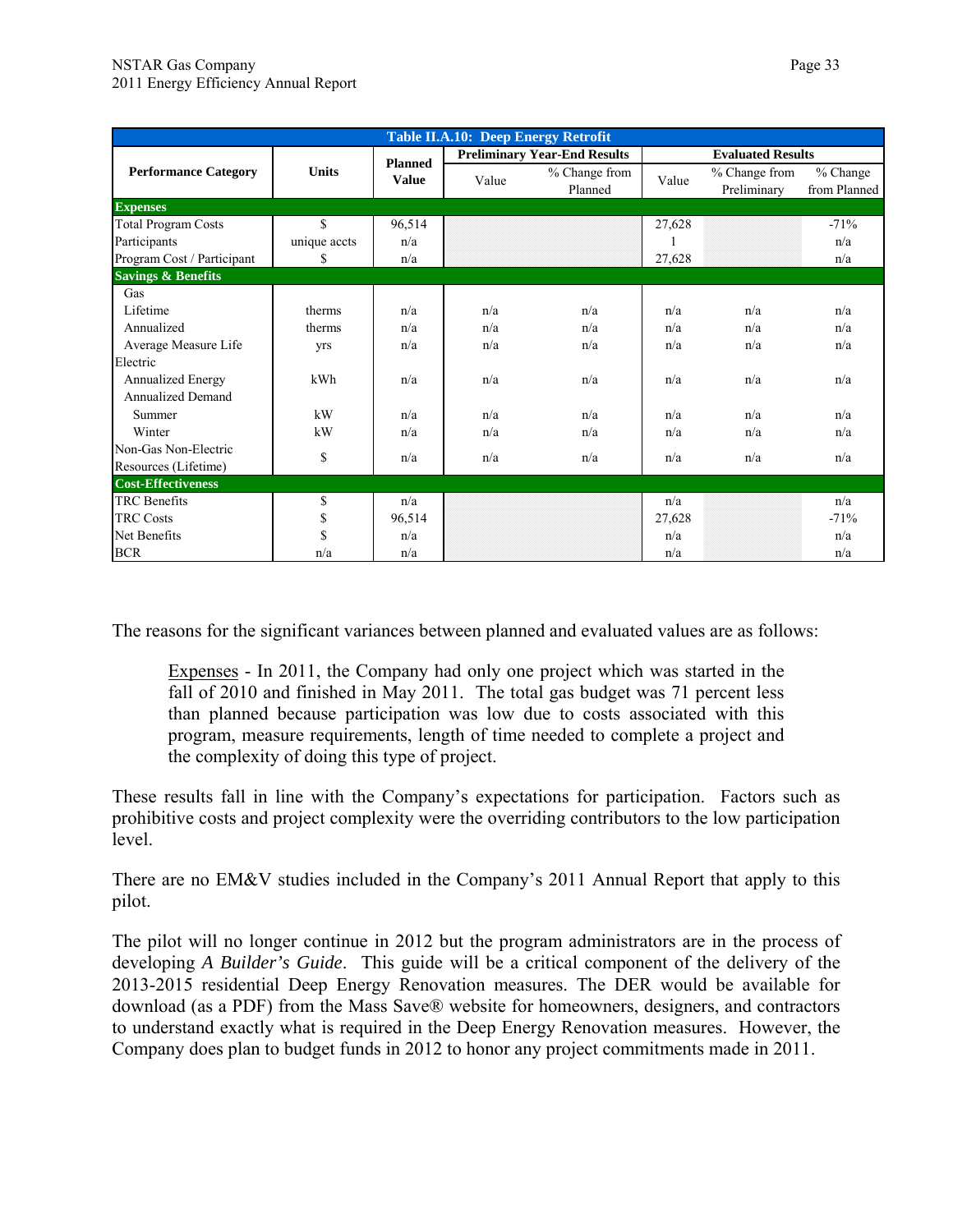#### b. Community-Based Pilots

**Description of Pilot/Specific Activities Intended to Study**: The term "Community-Based Pilots" encompassed a number of unique partnerships in 2011 between the Program Administrators and local communities designed to harness the power of community-based outreach to achieve broader participation in the Commonwealth's energy efficiency programs. NSTAR participated in a number of community initiatives in its service territory in 2011 including those in New Bedford, Cambridge, Dartmouth, and Needham. The Company also participated in a community mobilization initiative in New Bedford.

**Why Implemented on Pilot Basis rather than as a Full Program:** The community-based initiatives were offered as pilots to assess the effectiveness of each partnership and determine their potential for replication.

**Targeted Customers:** The Program Administrators and interested stakeholders selected communities with the greatest opportunities for success, based on an assessment of the proposal submitted. Targeted customers varied by pilot, but in general included residential customers with incomes between 60 and 120 percent of median household income in their community.

**Definition of Pilot Program Participant:** Participants in this pilot are counted as participants in other programs such as Mass Save.

**Targeted End-Uses**: The end-uses targeted by the community based pilots included the same end-uses addressed under the Company's existing audit and weatherization programs.

**Delivery Mechanism:** Program outreach was conducted by local community groups. Measures were installed through the Company's existing lead vendors.

**Significant Differences in Actual Program Design from Approved Program Design:** None.

**How Achievement of the Pilot's Stated Goal was Measured:** A multiyear evaluation of community based pilots was conducted by Opinion Dynamics Corporation to assess the effectiveness of these pilots and determine their potential for replication. This process evaluation is included with this Annual Report as Appendix C, Study 30.

**Docket/Exhibit where the Program is Discussed and Approved:** The pilot is discussed in detail in the Company's 2010-2012 Three-Year Electric Energy Efficiency Plan, filed October 30, 2009. See NSTAR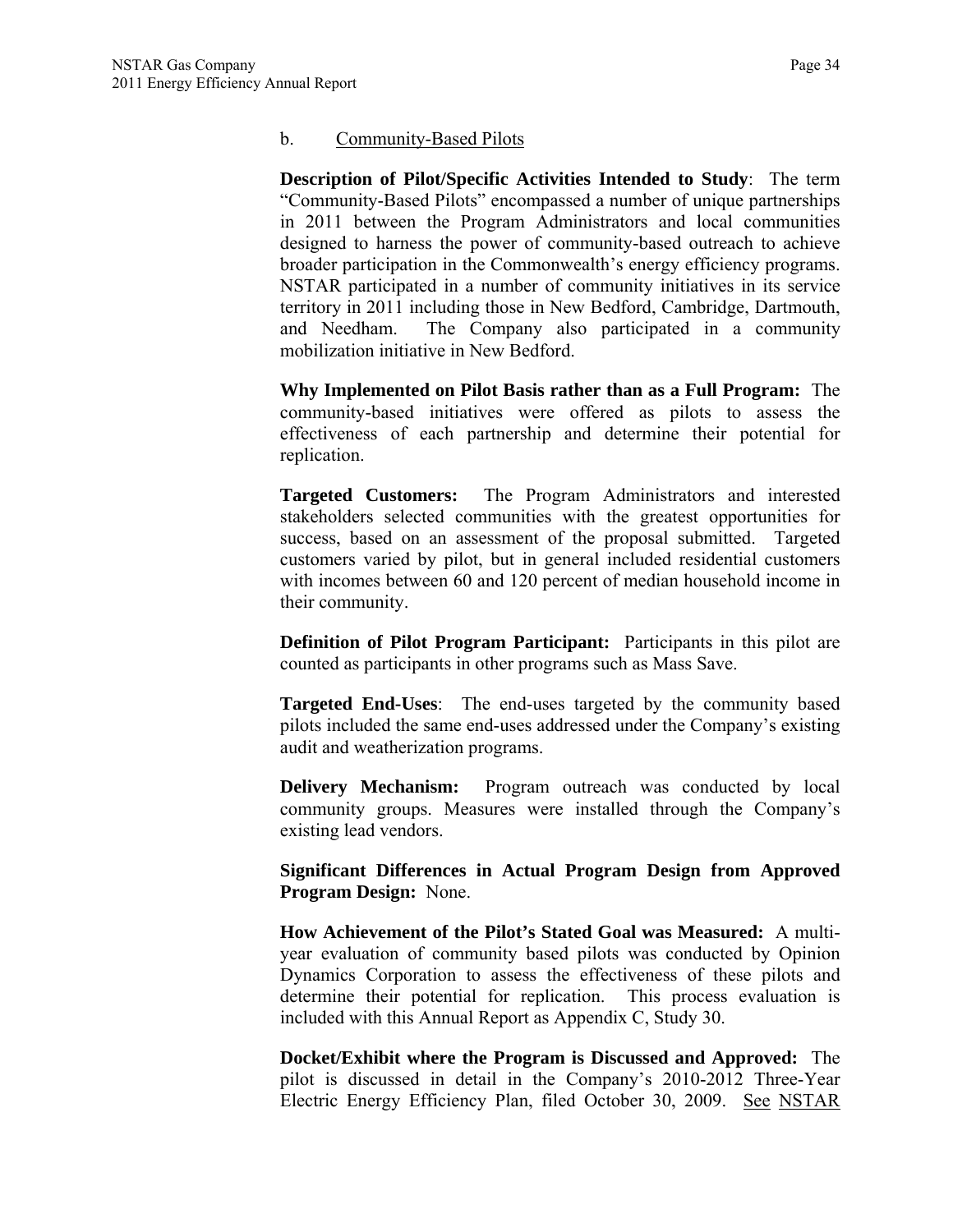Gas, D.P.U. 09-126, Exhibit NSTAR-1, pages 115-118 (bates numbering 00121-00124). The program was approved by the Department on January 28, 2010 in NSTAR Gas, D.P.U. 09-126.

Table II.A.14 provides information on the performance of the Community Based pilot. Because of the nature of pilot programs, the table for this pilot program is incomplete with regard to savings and benefits. The Company has provided all information that is available.

|                               | <b>Table II.A.11: Community Based Pilot</b> |                |       |                                     |       |                              |                            |  |  |  |
|-------------------------------|---------------------------------------------|----------------|-------|-------------------------------------|-------|------------------------------|----------------------------|--|--|--|
|                               |                                             | <b>Planned</b> |       | <b>Preliminary Year-End Results</b> |       | <b>Evaluated Results</b>     |                            |  |  |  |
| <b>Performance Category</b>   | <b>Units</b>                                | <b>Value</b>   | Value | % Change from<br>Planned            | Value | % Change from<br>Preliminary | $%$ Change<br>from Planned |  |  |  |
| <b>Expenses</b>               |                                             |                |       |                                     |       |                              |                            |  |  |  |
| <b>Total Program Costs</b>    | $\mathbf S$                                 | 59,502         |       |                                     | 4,166 |                              | $-93%$                     |  |  |  |
| Participants                  | see Mass Save/<br>Weatherization            | n/a            |       |                                     | n/a   |                              | n/a                        |  |  |  |
| Program Cost / Participant    | \$                                          | n/a            |       |                                     | n/a   |                              | n/a                        |  |  |  |
| <b>Savings &amp; Benefits</b> |                                             |                |       |                                     |       |                              |                            |  |  |  |
| Gas                           |                                             |                |       |                                     |       |                              |                            |  |  |  |
| Lifetime                      | therms                                      | n/a            | n/a   | n/a                                 | n/a   | n/a                          | n/a                        |  |  |  |
| Annualized                    | therms                                      | n/a            | n/a   | n/a                                 | n/a   | n/a                          | n/a                        |  |  |  |
| Average Measure Life          | yrs                                         | n/a            | n/a   | n/a                                 | n/a   | n/a                          | n/a                        |  |  |  |
| Electric                      |                                             |                |       |                                     |       |                              |                            |  |  |  |
| <b>Annualized Energy</b>      | kWh                                         | n/a            | n/a   | n/a                                 | n/a   | n/a                          | n/a                        |  |  |  |
| <b>Annualized Demand</b>      |                                             |                |       |                                     |       |                              |                            |  |  |  |
| Summer                        | kW                                          | n/a            | n/a   | n/a                                 | n/a   | n/a                          | n/a                        |  |  |  |
| Winter                        | kW                                          | n/a            | n/a   | n/a                                 | n/a   | n/a                          | n/a                        |  |  |  |
| Non-Gas Non-Electric          |                                             | n/a            | n/a   | n/a                                 | n/a   | n/a                          | n/a                        |  |  |  |
| Resources (Lifetime)          | \$                                          |                |       |                                     |       |                              |                            |  |  |  |
| <b>Cost-Effectiveness</b>     |                                             |                |       |                                     |       |                              |                            |  |  |  |
| <b>TRC</b> Benefits           | \$                                          | n/a            |       |                                     | n/a   |                              | n/a                        |  |  |  |
| <b>TRC Costs</b>              | \$                                          | 59,502         |       |                                     | 4,166 |                              | $-93%$                     |  |  |  |
| Net Benefits                  | \$                                          | n/a            |       |                                     | n/a   |                              | n/a                        |  |  |  |
| <b>BCR</b>                    | n/a                                         | n/a            |       |                                     | n/a   |                              | n/a                        |  |  |  |

The reason for the significant variance between planned and actual total program costs and TRC costs was that NSTAR Gas did not have representation in this pilot from towns in its service territory until after the second quarter of 2011. With only two towns participating, and not until late in the year, the program spending was less than initially projected.

As stated above, NSTAR Gas Company participated in a number of community initiatives in its service territory in 2011 including those in Cambridge, Dartmouth, and Needham. The Company also participated in a community based partnership in New Bedford. Community organizations performed outreach to local residents to increase participation levels in the Mass Save 1-4 family and multi-family programs. In addition to helping residents save money and energy, the New Bedford initiative sought to provide employment opportunities and career pathways for community residents who are trained and qualified to perform residential weatherization work.

Summary results of this pilot were not finalized in time for this report due to the number of community initiatives being carried over into the 2012 program year. However, initial results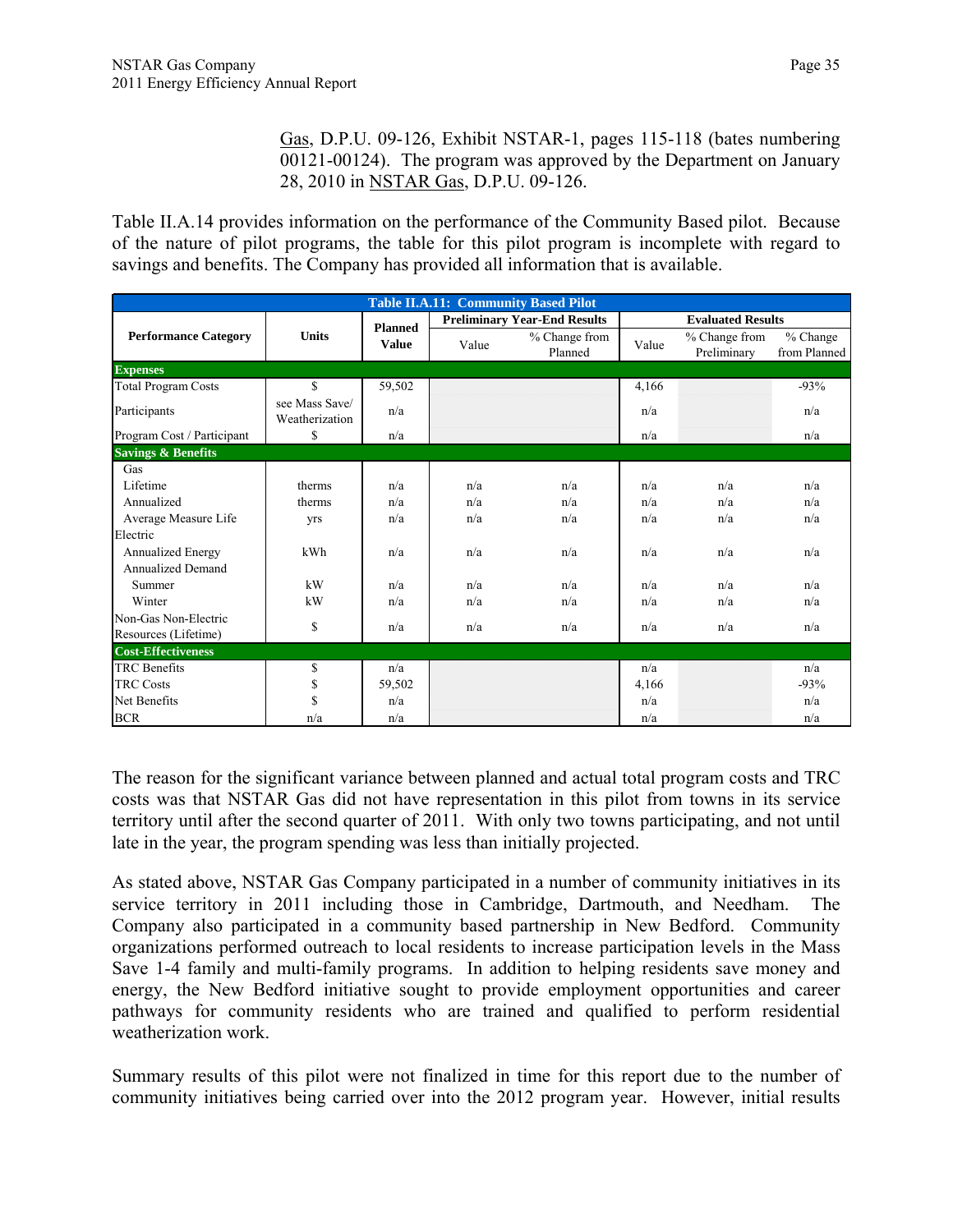indicate that participation levels will vary significantly based on location (urban or suburban), age and type of housing stock, consumer demographics, and overall level of the community's engagement. Initial results also indicate pre-weatherization barriers are more prevalent in urban environments, especially in inner-city housing stock thus creating additional challenges for implementing weatherization upgrades.

While the overall results and successes of these outreach activities varied, it has become evident that community engagement is an important component to enhancing the Company's ability to achieve greater program participation (e.g., Home Energy Services) and energy savings. The Company also recognizes there is no "one size that fits all" community engagement model. However, despite differences in size and scope the Company remains committed to working with various community organizations and partners for the remainder of this pilot in 2012 and beyond. As of this writing, the Company does not expect this pilot to become a stand alone program in the 2013-2015 Three-Year Plan but rather anticipates community based outreach initiatives to become an extension of its overall program level marketing and outreach strategies.

The EM&V study included in the Company's 2011 Annual Report that applies to this pilot is as follows:

## Study 30 *– Community-Based Partnerships 2011 Evaluation Final Report*

The evaluation of community-based partnerships was intended to assess the effectiveness of such partnerships and determine the potential for replication and/or full-scale implementation of this type of pilot. The report builds upon an interim report issued in 2011 and presents the findings of the evaluation research conducted to date. This evaluation had no impact on the evaluated results. The study is discussed in more detail in Section III, Study 30.

- B. Low-Income Sector Programs
	- 1. Summary

During  $2011$  the Company implemented the following low-income programs<sup>5</sup>:

- Low-Income Single-Family Retrofit
- Low-Income Multi-Family Retrofit

Tables II.B.1 and II.B.3 provide summary information on the performance of the low-income programs at the sector and program levels, respectively. Please note the gas Program Administrators do not have end-use data available, and, therefore, are not required to provide the information in Table II.A.2.

The Company did not offer any pilot programs in the low-income sector during 2011.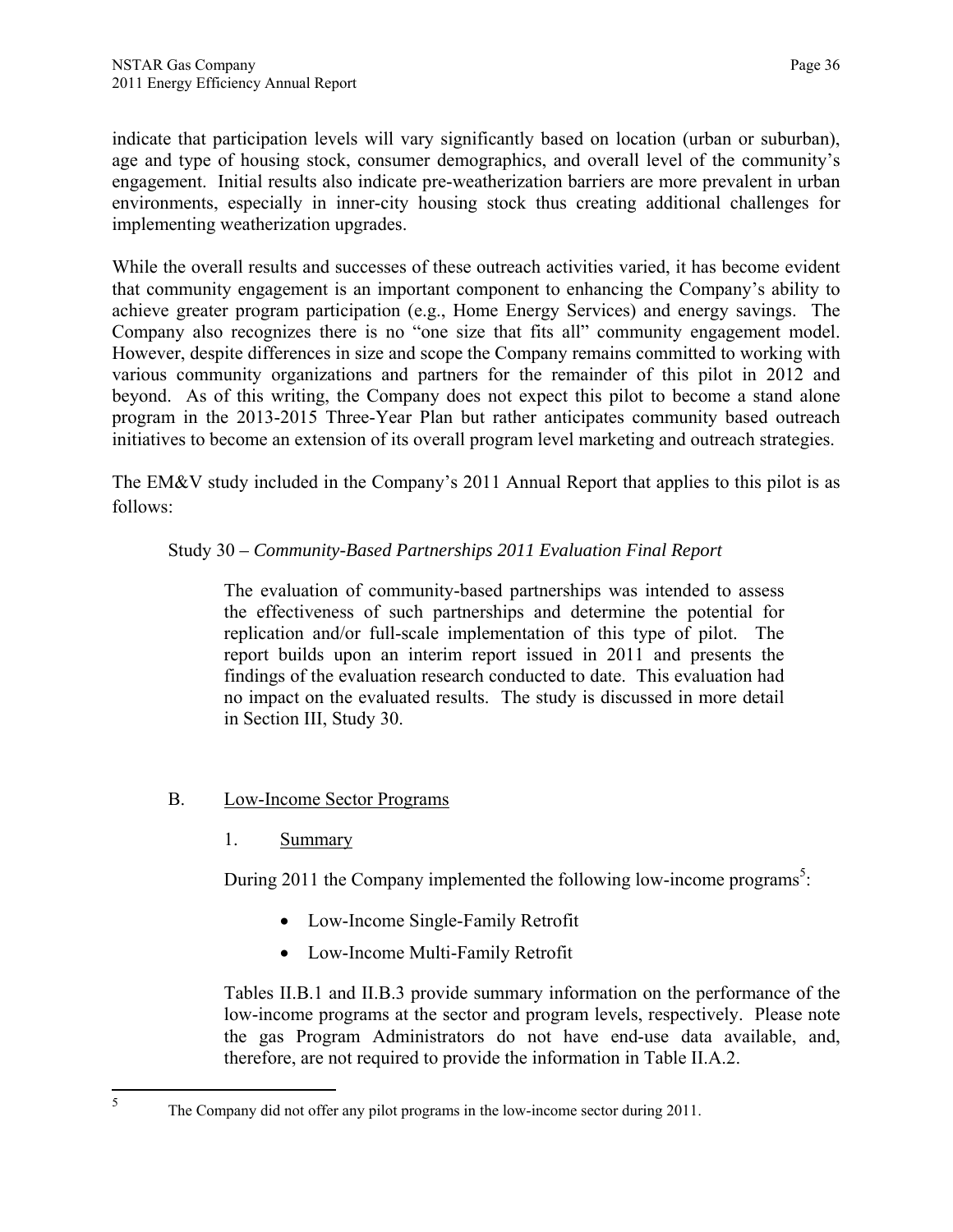| <b>Table II.B.1: Low-Income Sector Summary</b> |              |                |           |                                     |            |                              |                            |  |  |  |
|------------------------------------------------|--------------|----------------|-----------|-------------------------------------|------------|------------------------------|----------------------------|--|--|--|
|                                                |              | <b>Planned</b> |           | <b>Preliminary Year-End Results</b> |            | <b>Evaluated Results</b>     |                            |  |  |  |
| <b>Performance Category</b>                    | <b>Units</b> | <b>Value</b>   | Value     | % Change from<br>Planned            | Value      | % Change from<br>Preliminary | $%$ Change<br>from Planned |  |  |  |
| <b>Expenses</b>                                |              |                |           |                                     |            |                              |                            |  |  |  |
| <b>Total Program Costs</b>                     | \$           | 5,116,662      |           |                                     | 4,795,522  |                              | $-6\%$                     |  |  |  |
| Performance Incentive                          | \$           | 148,030        |           |                                     | 168,130    |                              | 14%                        |  |  |  |
| <b>Savings &amp; Benefits</b>                  |              |                |           |                                     |            |                              |                            |  |  |  |
| Gas                                            |              |                |           |                                     |            |                              |                            |  |  |  |
| Lifetime                                       | therms       | 6,635,225      | 5,662,289 | $-15%$                              | 5,594,890  | $-1\%$                       | $-16%$                     |  |  |  |
| Annualized                                     | therms       | 299,670        | 265,515   | $-11\%$                             | 259,410    | $-2\%$                       | $-13%$                     |  |  |  |
| Electric                                       |              |                |           |                                     |            |                              |                            |  |  |  |
| Annualized Energy                              | kWh          | $\theta$       | $\Omega$  | $0\%$                               | 129,172    | $0\%$                        | $0\%$                      |  |  |  |
| <b>Annualized Demand</b>                       |              |                |           |                                     |            |                              |                            |  |  |  |
| Summer                                         | kW           | $\mathbf{0}$   | $\theta$  | $0\%$                               | 12         | $0\%$                        | 0%                         |  |  |  |
| Winter                                         | kW           | $\theta$       | $\Omega$  | $0\%$                               | 27         | 0%                           | $0\%$                      |  |  |  |
| Non-Gas Non-Electric                           | \$           | $\mathbf{0}$   | $\theta$  | $0\%$                               |            | $0\%$                        | $0\%$                      |  |  |  |
| Resources (Lifetime)                           |              |                |           |                                     | 3,927,534  |                              |                            |  |  |  |
| <b>Cost-Effectiveness</b>                      |              |                |           |                                     |            |                              |                            |  |  |  |
| <b>TRC</b> Benefits                            | \$           | 7,976,970      |           |                                     | 10,995,573 |                              | 38%                        |  |  |  |
| <b>TRC Costs</b>                               | \$           | 5,264,554      |           |                                     | 4,963,652  |                              | $-6\%$                     |  |  |  |
| Net Benefits                                   | \$           | 2,712,416      |           |                                     | 6,031,921  |                              | 122%                       |  |  |  |
| <b>BCR</b>                                     | n/a          | 1.52           |           |                                     | 2.22       |                              | 46%                        |  |  |  |

Section II.B.2 provides detailed information on the performance of each lowincome program.

As shown in Table II.B.1 above, significant variances exist at the low-income sector level in the Cost-Effectiveness category. The reason low-income benefits and net benefits are 38 and 122 percent more than planned is due to the *Massachusetts Special and Cross-Sector Studies Area, Residential and Low-Income Non-Energy Impacts* ("NEIs"), which updated the non-energy impacts for the low-income programs. The NEI study had a large impact on overall low-income sector benefits based on the previously filed study in NSTAR Gas, D.P.U. 11-107, and is not included in this docket. There was also supplemental research on non-energy impacts for lowincome programs which includes additional low income benefits that clarifies and expands the prior research performed in the *Additional Non-Energy Impacts for Low Income Programs*. The additional information focused on refrigerator recycling, lighting quality, price hedging, and economic development, and the results have a positive impact on the benefits attributable to lowincome programs. These NEIs were applied to both low-income programs in an attempt to quantify the benefits to customers not currently being captured in the total resource costs test. The application of these NEIs increased the total evaluated benefits in the low-income sector by 36 percent. For further information on the additional NEIs, please refer to Appendix C, Study 28.

A more detailed program-level discussion can be found in Section II.B.2.a.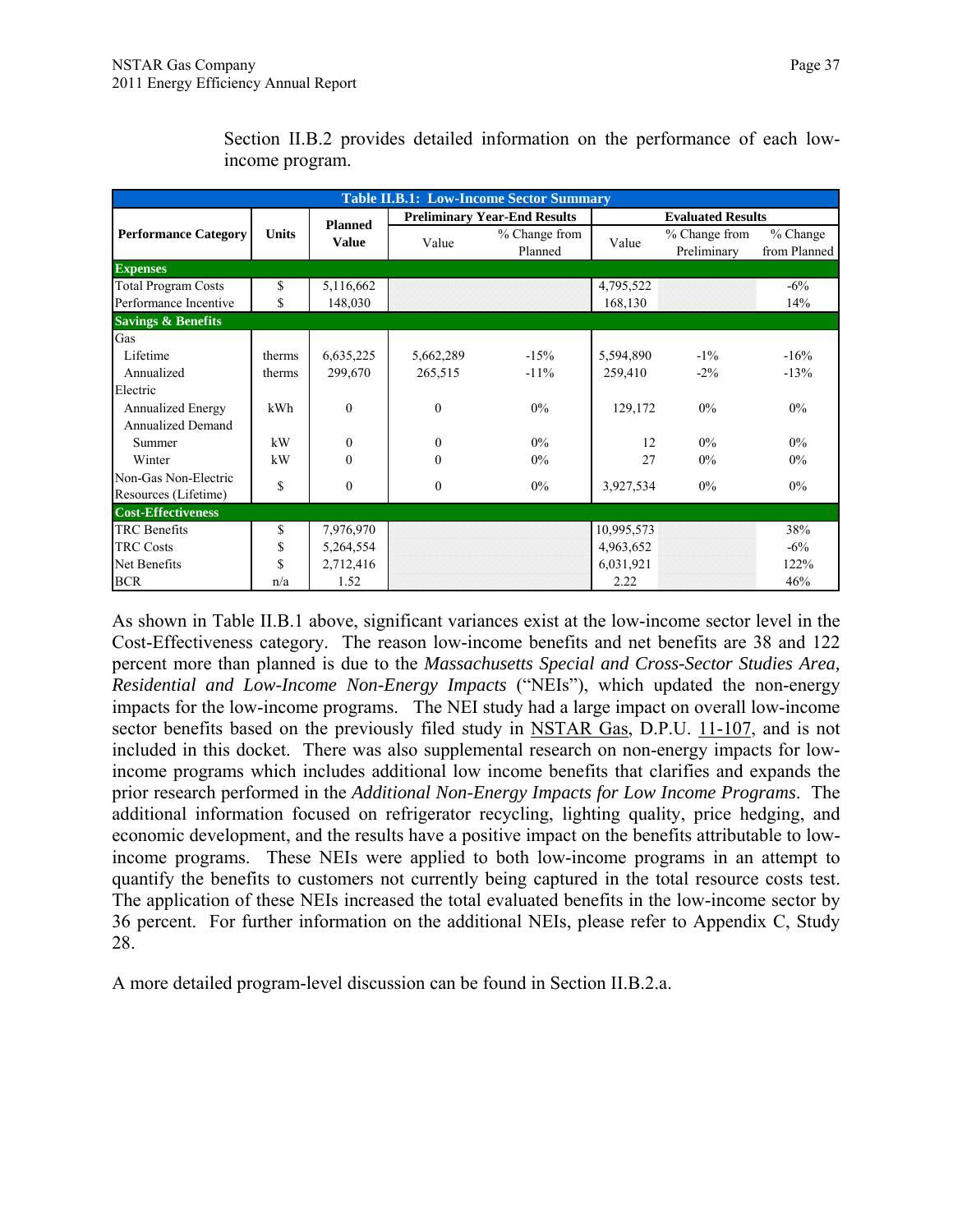| <b>Table II.B.3: Low-Income Program Summary</b> |              |                |            |                          |  |  |  |  |  |
|-------------------------------------------------|--------------|----------------|------------|--------------------------|--|--|--|--|--|
|                                                 |              | <b>Planned</b> |            | <b>Evaluated Results</b> |  |  |  |  |  |
| <b>Program / Performance</b><br>Category        | <b>Units</b> | <b>Value</b>   | Value      | % Change from<br>Planned |  |  |  |  |  |
| <b>Low-Income Single Family Retrofit</b>        |              |                |            |                          |  |  |  |  |  |
| <b>TRC</b> Benefits                             | S            | 5,100,937      | 4,892,405  | $-4\%$                   |  |  |  |  |  |
| <b>TRC Costs</b>                                | S            | 2,483,132      | 2,136,826  | $-14%$                   |  |  |  |  |  |
| Net Benefits                                    | \$           | 2,617,804      | 2,755,579  | $5\%$                    |  |  |  |  |  |
| <b>BCR</b>                                      | n/a          | 2.05           | 2.29       | 11%                      |  |  |  |  |  |
| <b>Low-Income MultiFamily Retrofit</b>          |              |                |            |                          |  |  |  |  |  |
| <b>TRC</b> Benefits                             | S            | 2,876,034      | 6,103,167  | 112%                     |  |  |  |  |  |
| <b>TRC Costs</b>                                | \$           | 2,670,802      | 2,761,057  | 3%                       |  |  |  |  |  |
| Net Benefits                                    | \$           | 205,232        | 3,342,110  | 1528%                    |  |  |  |  |  |
| <b>BCR</b>                                      | n/a          | 1.08           | 2.21       | 105%                     |  |  |  |  |  |
| <b>Hard-to-Measure Initiatives</b>              |              |                |            |                          |  |  |  |  |  |
| <b>TRC Costs</b>                                | \$           | 110,620        | 65,769     | $-41%$                   |  |  |  |  |  |
| <b>TOTAL</b>                                    |              |                |            |                          |  |  |  |  |  |
| <b>TRC</b> Benefits                             | \$           | 7,976,970      | 10,995,573 | 38%                      |  |  |  |  |  |
| <b>TRC Costs</b>                                | \$           | 5,264,554      | 4,963,652  | $-6\%$                   |  |  |  |  |  |
| Net Benefits                                    | \$           | 2,712,416      | 6,031,921  | 122%                     |  |  |  |  |  |
| <b>BCR</b>                                      | n/a          | 1.52           | 2.22       | 46%                      |  |  |  |  |  |

## **Low-Income Sector Performance Highlights**

During 2011, the PAs continued to leverage all applicable revenue streams available and built on the current Department of Housing and Community Development low-income energy efficiency program to deepen efficiency penetration consistent with a comprehensive, whole house/building approach. The program was able to leverage American Recovery and Reinvestment Act ("ARRA") funds slated for Public Housing Authority heating system replacements by providing minimal co-payments toward upgrades. This allowed PAs to not only achieve significant savings at a lower cost, but also enabled ARRA funding to stretch further with the replacement of more units. Some of the PAs were close to their goal in terms of therm/kWh savings as well as spending. However, some PAs were notably under in production and spending as a result of the extensive use of available ARRA funding instead of PA funds. Additionally, spending was affected by the composition of customers in each PA's service area, particularly the proportion of low-income customers in the territory.

- 2. Low-Income Programs
	- a. Low-Income Single-Family Retrofit

**Purpose/Goal:** The purpose of the Low-Income Single-Family Retrofit program was to increase energy efficiency and reduce the energy cost burden for income-eligible customers through the installation of gas energy efficiency measures to achieve deeper and broader energy savings consistent with a comprehensive, whole house approach.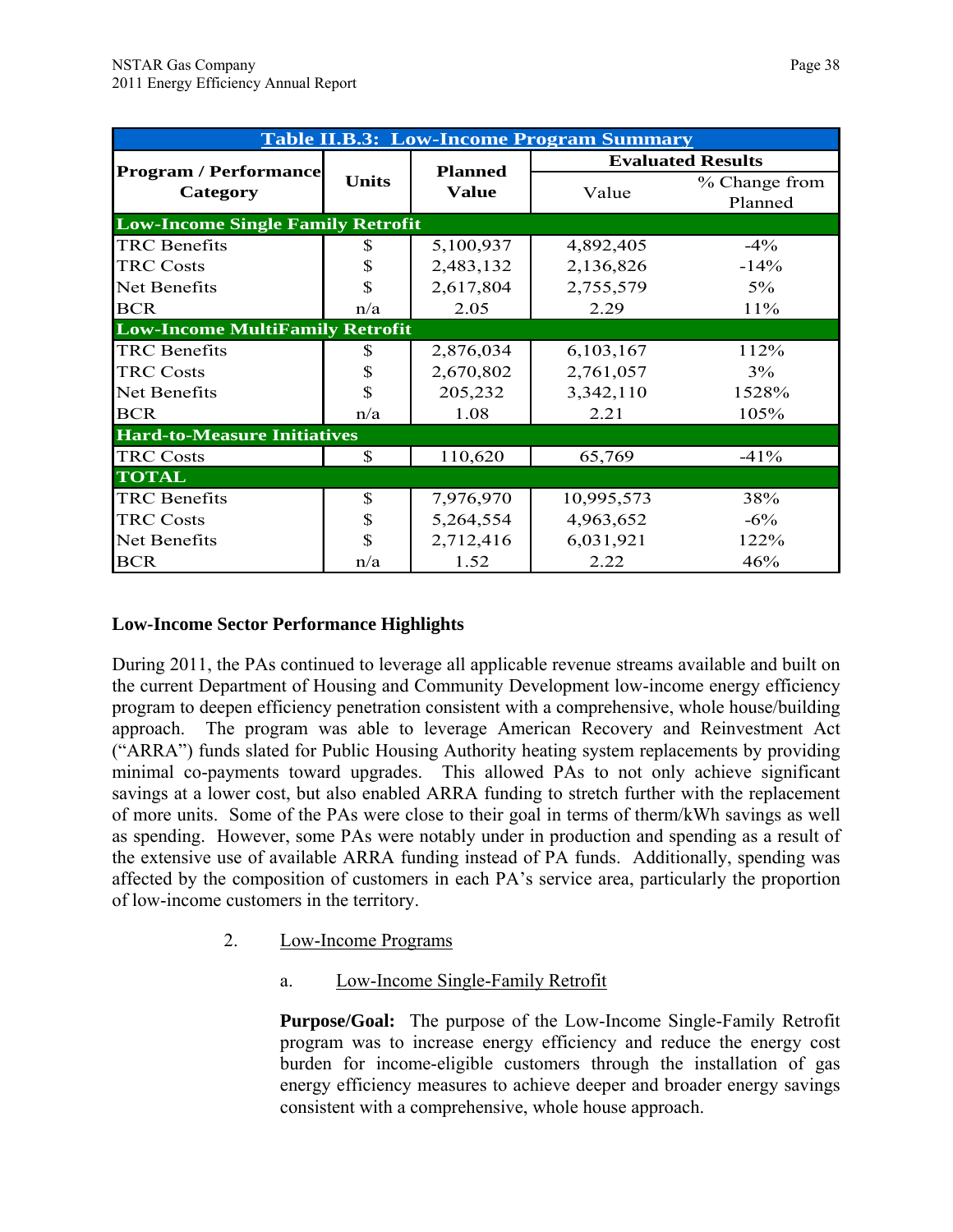**Targeted Customers:** This program targeted residential gas customers living in one- to four-unit dwellings who are at or below sixty percent of the state median income level and who are qualified to receive fuel assistance and/or utility-discounted rates. For two- to four- unit dwellings, fifty percent of the occupants must qualify as low-income.

**Definition of Program Participant:** A participant is defined as the number of measures installed.

## **Targeted End-Uses:**

- Heating
- Hot water
- Envelope

**Delivery Mechanism:** PAs used a lead vendor and/or worked closely with their respective Community Action Program ("CAP") agencies on all aspects of the program design and implementation. All PAs worked in conjunction with the Low-Income Energy Affordability Network ("LEAN"). The lead vendor/CAP agencies were responsible for providing coordination of energy efficiency services to the customers, working with installation contractors to ensure that the proper initiative guidelines were enforced, ensuring that the customers met the eligibility requirements for program participation, and providing the CAP and/or PA with the required documentation of all work performed.

**Significant Differences in Actual Program Design from Approved Program Design:** None.

**Docket/Exhibit where the Program is Discussed and Approved:** The program is discussed in detail in the Company's 2010-2012 Three-Year Gas Energy Efficiency Plan, filed October 30, 2009. See NSTAR Gas, D.P.U. 09-126, Exhibit NSTAR-1, pages 161-168 (bates numbering 00162-00169). The program was approved by the Department on January 28, 2010 in NSTAR Gas, D.P.U. 09-126.

Table II.B.4 provides information on the performance of the Low-Income Single-Family Retrofit program.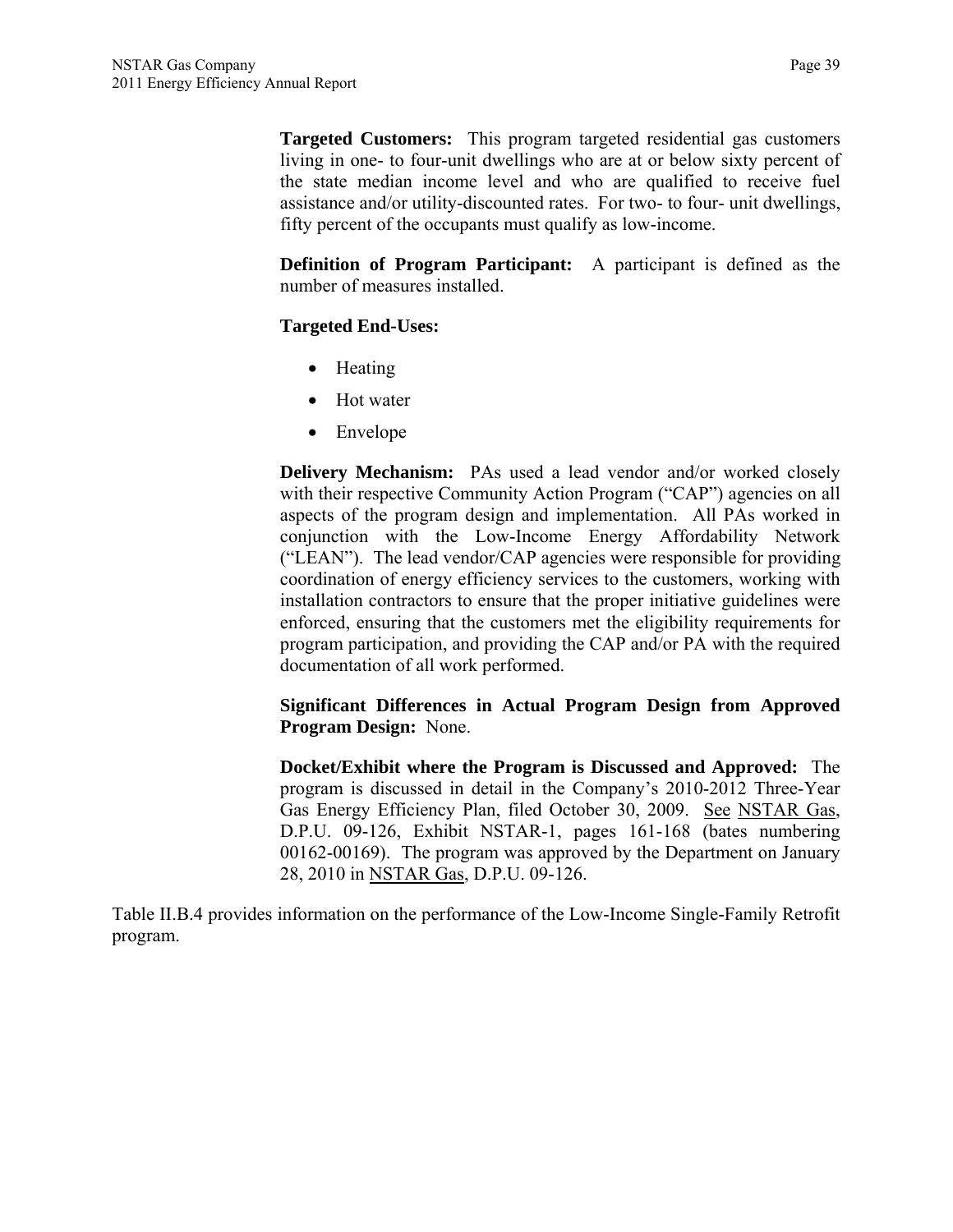|                               |               |                |              | <b>Table II.B.4: Low-Income Single Family Retrofit</b> |           |                              |                            |  |  |
|-------------------------------|---------------|----------------|--------------|--------------------------------------------------------|-----------|------------------------------|----------------------------|--|--|
|                               |               | <b>Planned</b> |              | <b>Preliminary Year-End Results</b>                    |           | <b>Evaluated Results</b>     |                            |  |  |
| <b>Performance Category</b>   | <b>Units</b>  | <b>Value</b>   | Value        | % Change from<br>Planned                               | Value     | % Change from<br>Preliminary | $%$ Change<br>from Planned |  |  |
| <b>Expenses</b>               |               |                |              |                                                        |           |                              |                            |  |  |
| <b>Total Program Costs</b>    | \$            | 2,378,538      |              |                                                        | 2,061,949 |                              | $-13%$                     |  |  |
| Performance Incentive         | \$            | 104,692        |              |                                                        | 74,879    |                              | $-28%$                     |  |  |
| Participants                  | # of measures | 632            |              |                                                        | 496       |                              | $-22%$                     |  |  |
| Program Cost / Participant    | \$            | 3,764          |              |                                                        | 4,157     |                              | 10%                        |  |  |
| <b>Savings &amp; Benefits</b> |               |                |              |                                                        |           |                              |                            |  |  |
| Gas                           |               |                |              |                                                        |           |                              |                            |  |  |
| Lifetime                      | therms        | 4,240,800      | 2,569,074    | $-39\%$                                                | 2,501,675 | $-3\%$                       | $-41%$                     |  |  |
| Annualized                    | therms        | 192,600        | 121,129      | $-37%$                                                 | 115,024   | $-5\%$                       | $-40%$                     |  |  |
| Average Measure Life          | yrs           | 22.0           | 21.2         | $-4\%$                                                 | 21.7      | 3%                           | $-1\%$                     |  |  |
| Electric                      |               |                |              |                                                        |           |                              |                            |  |  |
| Annualized Energy             | kWh           | $\theta$       | $\theta$     | $0\%$                                                  | 129,172   | 0%                           | $0\%$                      |  |  |
| Annualized Demand             |               |                |              |                                                        |           |                              |                            |  |  |
| Summer                        | kW            | $\theta$       | $\Omega$     | $0\%$                                                  | 12        | $0\%$                        | $0\%$                      |  |  |
| Winter                        | kW            | $\theta$       | $\Omega$     | 0%                                                     | 27        | 0%                           | $0\%$                      |  |  |
| Non-Gas Non-Electric          |               |                |              | $0\%$                                                  |           | $0\%$                        | $0\%$                      |  |  |
| Resources (Lifetime)          | \$            | $\mathbf{0}$   | $\mathbf{0}$ |                                                        | 1,554,379 |                              |                            |  |  |
| <b>Cost-Effectiveness</b>     |               |                |              |                                                        |           |                              |                            |  |  |
| <b>TRC</b> Benefits           | \$            | 5,100,937      |              |                                                        | 4,892,405 |                              | $-4\%$                     |  |  |
| <b>TRC</b> Costs              | \$            | 2,483,132      |              |                                                        | 2,136,826 |                              | $-14%$                     |  |  |
| Net Benefits                  | \$            | 2,617,804      |              |                                                        | 2,755,579 |                              | $5\%$                      |  |  |
| <b>BCR</b>                    | n/a           | 2.05           |              |                                                        | 2.29      |                              | 11%                        |  |  |

The reasons for the significant variances between planned, preliminary year-end and evaluated values are as follows:

Expenses – The participation was lower as a result of a decrease in the number of audits being performed compared to projections.

The Company's methodology allocated performance incentives achieved at the sector level to individual programs based on benefits and net benefits. Any variance in actual performance incentive allocations is directly linked to variances in evaluated benefits and net benefits in individual programs within a sector. These variances are not attributable to a change in performance incentive allocation methodology. In order to explain program performance incentive variance, please refer to the explanation of benefits and net benefits variances above.

Savings and Benefits – Preliminary year-end and evaluated annual and lifetime gas savings were less than projected as a result of the lower than planned participation for this program. Also, the vendor calculated savings for insulation and weatherization measures was lower than planned.

Additional electric savings were added to the program's savings based on the *Low Income Single Family Program Impact Evaluation* which estimated furnace fan savings. The study is discussed in more detail in Section III, Study 17.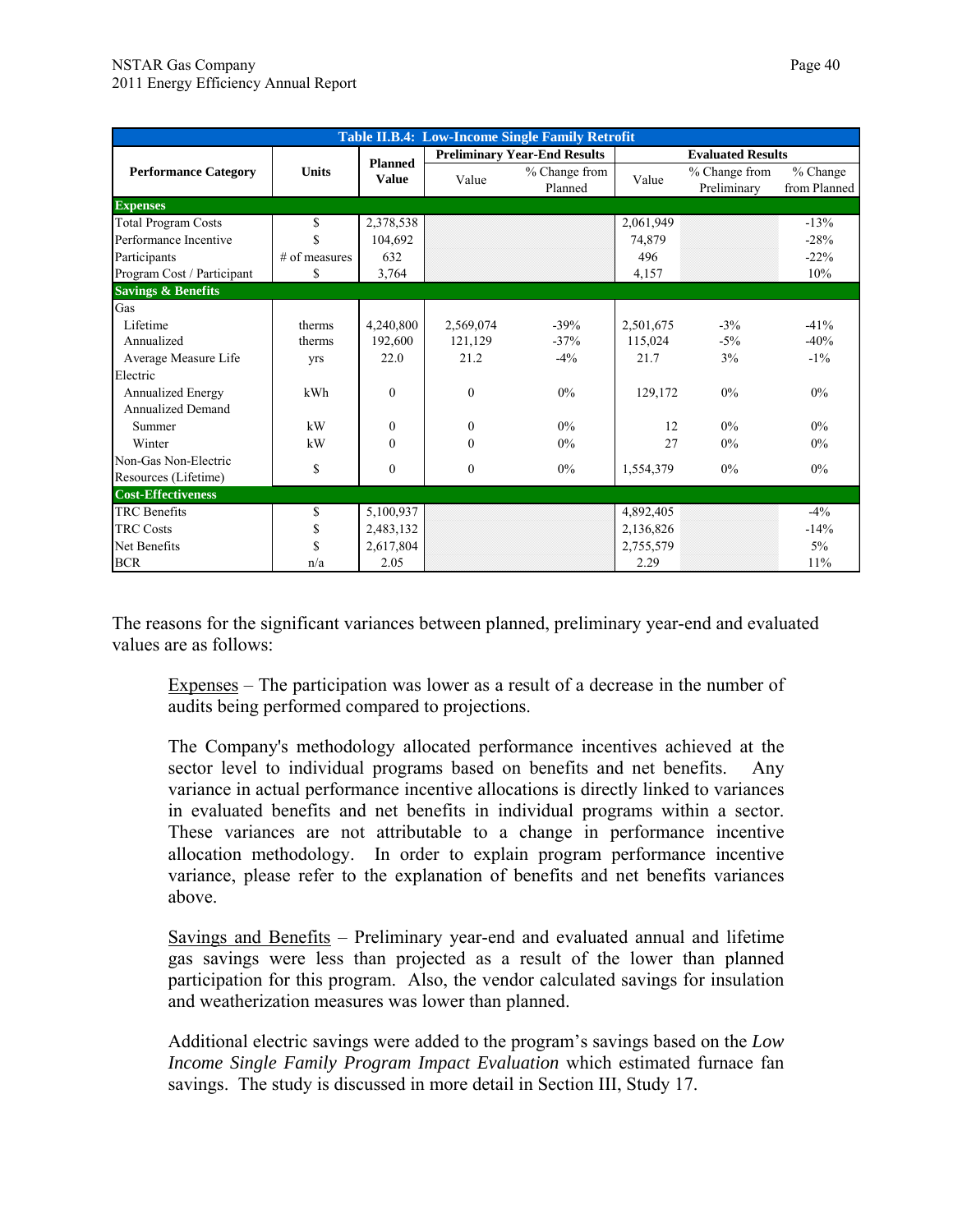Non-gas non-electric resources were positively affected by the application of the NEI evaluation study.

The EM&V studies included in the Company's 2011 Annual Report that apply to this program are as follows:

Study 16 - *Massachusetts 2011 Low Income Program Process Evaluation* 

This study assessed program processes with a particular focus on identifying similarities and differences in the perspectives and assumptions of program staff, implementation staff, and customers regarding program goals, design and implementation across the PAs. The study produced recommended improvements for process-related issues, identified areas where the program changed in 2011, and followed up on topics initially researched in 2010. This evaluation has no impact on 2011 evaluated results. This study is discussed in more detail in Section III, Study 16.

Study 17 - *Low Income Single Family Program Impact Evaluation* 

This impact evaluation quantified the gross per-unit savings generated by each Low Income measure. The results of this study were applied to 2011 program results and were determined by utilizing both billing and engineering analyses. The impact of this study varied for each PA based on planning assumptions and measure mix. The 2011 evaluated savings had a net decrease for the Company due to this study. This study is discussed in more detail in Section III, Study 17.

Study 28 - *Additional Non-Energy Impacts for Low Income Programs* 

This additional research clarified and expanded the research performed in the Residential and Low-Income Non-Energy Impacts Evaluation (filed in D.P.U 11 -107). Values were updated for certain additional Non-Energy Impacts. Savings were not impacted by this research. However, there was a net increase to benefits for the Company. The additional research is discussed in more detail in Section III, Study 28.

The program's performance and the results of the impact evaluations described above will be used to adjust the planning estimates for the program in the next three-year plan for 2013-2015. Changes to this program are not currently expected to result in a mid-term modification for the remainder of the current three-year plan.

The Low-Income Single-Family Retrofit program is cost effective with a BCR of 2.29.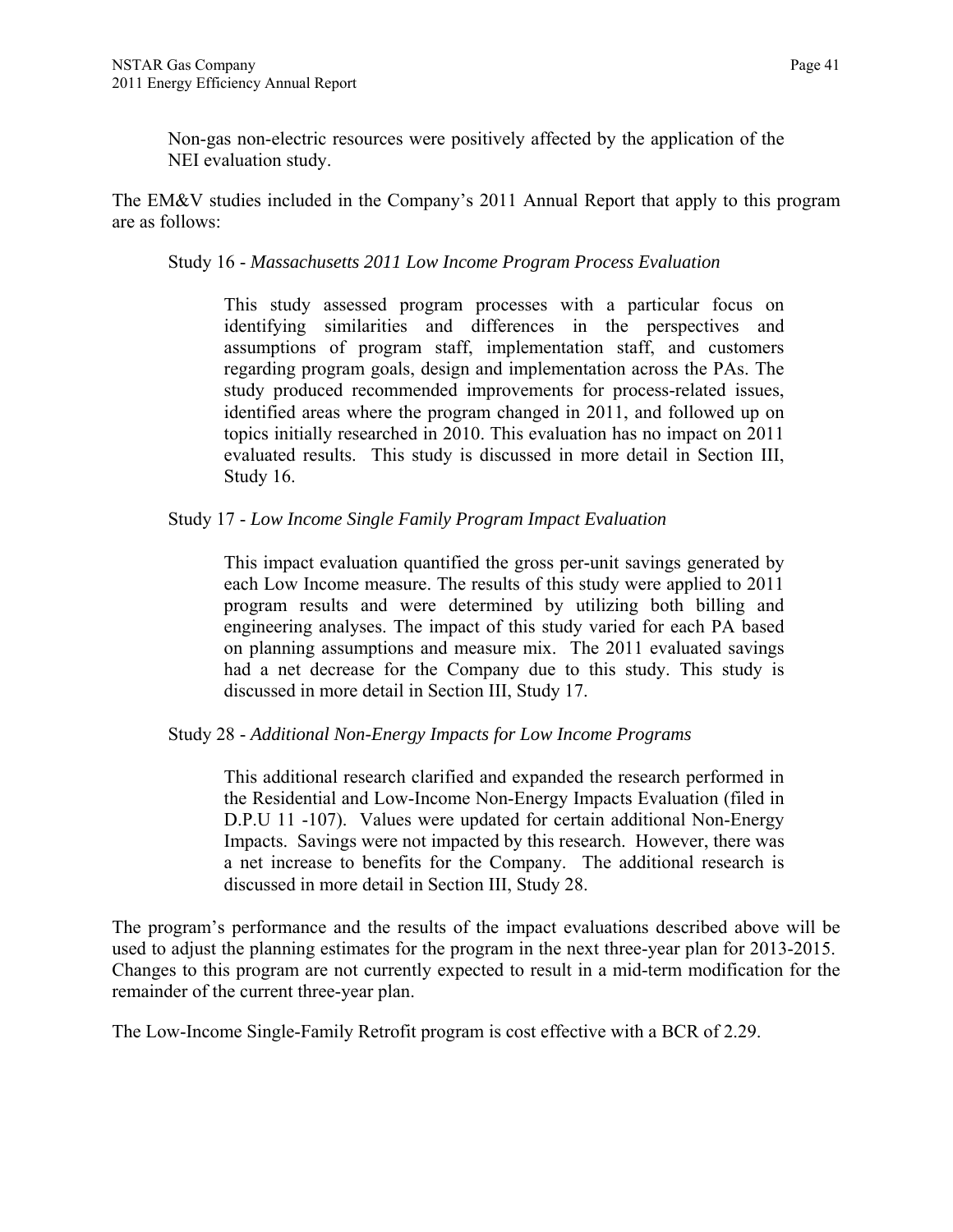### b. Low-Income Multi-Family Retrofit

**Purpose/Goal:** The purpose of the Low-Income Multi-Family Retrofit program was to deliver energy efficient products and services directly to income-eligible residential customers living in multi-family facilities with five or more dwelling units.

**Targeted Customers:** The program targeted public housing authorities, non-profit housing developers, landlords, property managers, and residential customers at, or below, 60 percent of median income living in multi-family properties consisting of five or more units.

**Definition of Program Participant:** A participant is defined as the number of measures installed.

## **Targeted End-Uses:**

- Heating
- Hot water
- Envelope

**Delivery Mechanism:** PAs used a lead vendor and/or worked closely with their respective CAP agencies on all aspects of the program design and implementation. All PAs worked in conjunction with LEAN as well as the Multi-Family Advisory Committee comprised of LEAN, Community Development Corporations, Public Housing Authorities and other nonprofit owners of low-income non-institutional multi-family housing. The Multi-Family Advisory Committee was tasked with prioritizing low-income multi-family projects for each PA, using benchmarking software called WegoWise. The lead vendor/CAP agencies were responsible for providing coordination of energy efficiency services to the customers, working with installation contractors to ensure that the proper initiative guidelines were enforced, ensuring that the customers met the eligibility requirements for program participation, as well as providing the CAP and/or PA with the required documentation of all work performed.

### **Significant Differences in Actual Program Design from Approved Program Design:** None.

**Docket/Exhibit where the Program is Discussed and Approved:** The program is discussed in detail in the Company's 2010-2012 Three-Year Gas Energy Efficiency Plan, filed October 30, 2009. See NSTAR Gas, D.P.U. 09-126, Exhibit NSTAR-1, pages 177-190 (bates numbering 00178-00191). The program was approved by the Department on January 28, 2010 in NSTAR Gas, D.P.U. 09-126.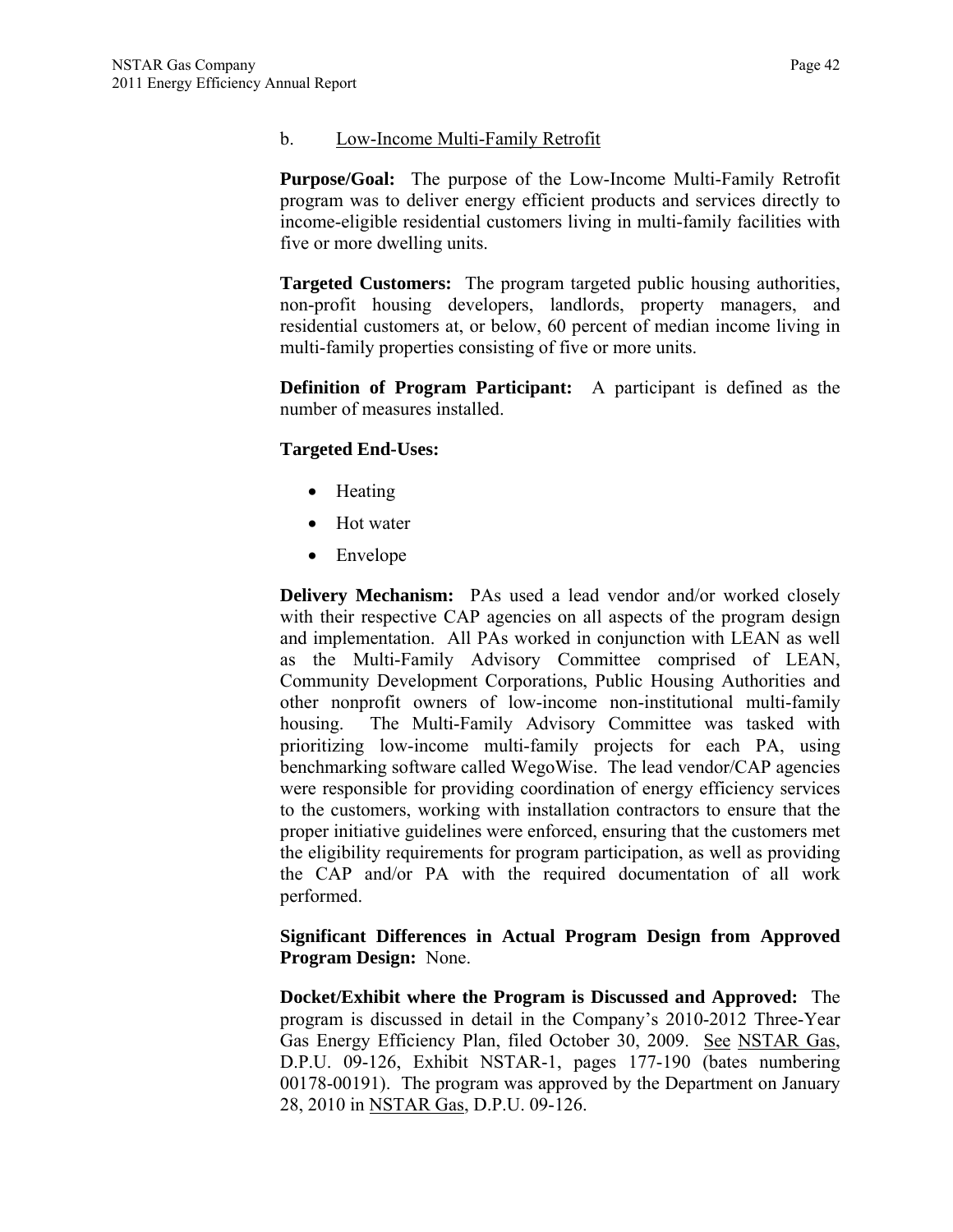|                               |               |                |              | <b>Table II.B.5: Low-Income MultiFamily Retrofit</b> |           |                              |                          |
|-------------------------------|---------------|----------------|--------------|------------------------------------------------------|-----------|------------------------------|--------------------------|
|                               |               | <b>Planned</b> |              | <b>Preliminary Year-End Results</b>                  |           | <b>Evaluated Results</b>     |                          |
| <b>Performance Category</b>   | <b>Units</b>  | <b>Value</b>   | Value        | % Change from<br>Planned                             | Value     | % Change from<br>Preliminary | % Change<br>from Planned |
| <b>Expenses</b>               |               |                |              |                                                      |           |                              |                          |
| <b>Total Program Costs</b>    | \$            | 2,627,504      |              |                                                      | 2,667,805 |                              | $2\%$                    |
| Performance Incentive         | \$            | 43,338         |              |                                                      | 93,252    |                              | 115%                     |
| Participants                  | # of measures | 729            |              |                                                      | 819       |                              | 12%                      |
| Program Cost / Participant    | \$            | 3.604          |              |                                                      | 3,257     |                              | $-10%$                   |
| <b>Savings &amp; Benefits</b> |               |                |              |                                                      |           |                              |                          |
| Gas                           |               |                |              |                                                      |           |                              |                          |
| Lifetime                      | therms        | 2,394,425      | 3,093,215    | 29%                                                  | 3,093,215 | $0\%$                        | 29%                      |
| Annualized                    | therms        | 107,070        | 144.386      | 35%                                                  | 144.386   | $0\%$                        | 35%                      |
| Average Measure Life          | yrs           | 22.4           | 21.4         | $-4\%$                                               | 21.4      | $0\%$                        | $-4\%$                   |
| Electric                      |               |                |              |                                                      |           |                              |                          |
| Annualized Energy             | kWh           | $\theta$       | $\theta$     | $0\%$                                                | $\theta$  | 0%                           | $0\%$                    |
| Annualized Demand             |               |                |              |                                                      |           |                              |                          |
| Summer                        | kW            | $\theta$       | $\theta$     | $0\%$                                                | $\theta$  | $0\%$                        | $0\%$                    |
| Winter                        | kW            | $\Omega$       | $\Omega$     | 0%                                                   | $\Omega$  | 0%                           | $0\%$                    |
| Non-Gas Non-Electric          |               |                |              |                                                      |           |                              |                          |
| Resources (Lifetime)          | \$            | $\theta$       | $\mathbf{0}$ | $0\%$                                                | 2,373,155 | $0\%$                        | $0\%$                    |
| <b>Cost-Effectiveness</b>     |               |                |              |                                                      |           |                              |                          |
| <b>TRC</b> Benefits           | \$            | 2,876,034      |              |                                                      | 6,103,167 |                              | 112%                     |
| <b>TRC</b> Costs              | \$            | 2,670,802      |              |                                                      | 2,761,057 |                              | 3%                       |
| Net Benefits                  | \$            | 205,232        |              |                                                      | 3,342,110 |                              | 1528%                    |
| <b>BCR</b>                    | n/a           | 1.08           |              |                                                      | 2.21      |                              | 105%                     |

Table II.B.5 provides information on the performance of the Low-Income Multi-Family Retrofit Program.

The reasons for the significant variances between planned, preliminary year-end and evaluated values are as follows:

Expenses – The Company's methodology allocated performance incentives achieved at the sector level to individual programs based on benefits and net benefits. Any variance in actual performance incentive allocations is directly linked to variances in evaluated benefits and net benefits in individual programs within a sector. These variances are not attributable to a change in performance incentive allocation methodology. In order to explain program performance incentive variance, please refer to the explanation of benefits and net benefits variances above.

Savings and Benefits – Preliminary year-end and evaluated annual and lifetime gas savings were higher than projected because the vendor calculated savings were higher than planned.

Non-gas non-electric resources were positively affected by the application of the NEI evaluation study.

Cost-Effectiveness – The variance in TRC Benefits from planned to evaluated values of 112 percent is due the increase in savings and the application of the NEI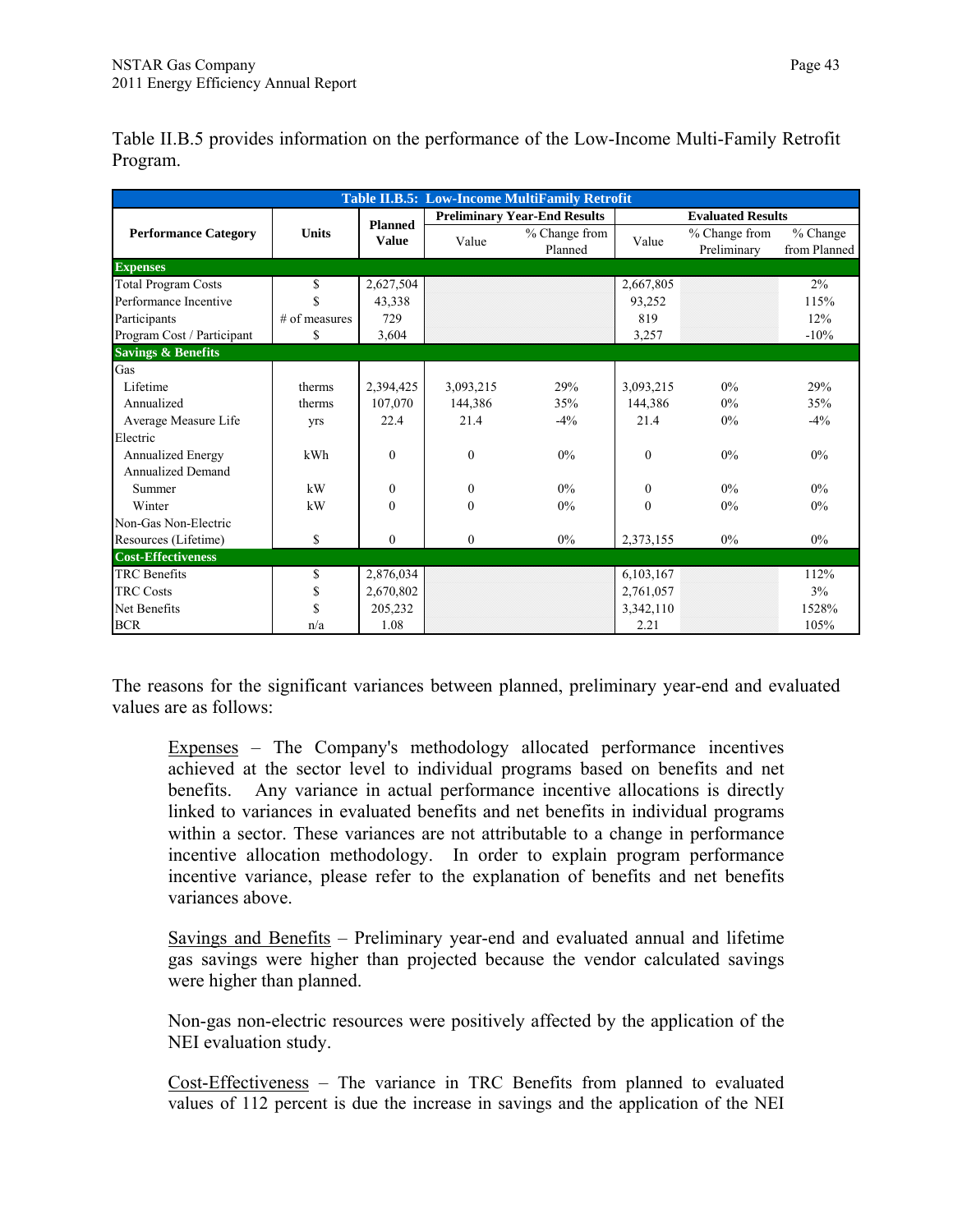evaluation study. This study included new benefits that were not previously included in gas low-income programs. Due to the increase in TRC Benefits, Net Benefits and the BCR also saw an increase.

The EM&V studies included in the Company's 2011 Annual Report that apply to this program are as follows:

### Study 5 - *Massachusetts Multifamily Market Characterization and Potential Study*

The primary objective of this market characterization study was to assess the potential energy efficiency savings available in multifamily buildings within Massachusetts. The results of this study did not impact the 2011 evaluated results but is being used to inform ongoing planning and program design. This study is discussed in more detail in Section III, Study 5.

### Study 16 - *Massachusetts 2011 Low Income Program Process Evaluation*

This study assessed program processes with a particular focus on identifying similarities and differences in the perspectives and assumptions of program staff, implementation staff, and customers regarding program goals, design and implementation across the PAs. The study produced recommended improvements for process-related issues, identified areas where the program changed in 2011, and followed up on topics initially researched in 2010. This evaluation has no impact on 2011 evaluated results. This study is discussed in more detail in Section III, Study 16.

### Study 28 - *Additional Non-Energy Impacts for Low Income Programs*

This additional research clarified and expanded the research performed in the Residential and Low-Income Non-Energy Impacts Evaluation (filed in D.P.U 11-107). Values were updated for certain additional Non-Energy Impacts. Savings were not impacted by this research. However, there was a net increase to benefits for the Company. The additional research is discussed in more detail in Section III, Study 28.

The program's performance and the results of the impact evaluations described above will be used to adjust the planning estimates for the program in the next three-year plan for 2013-2015. Changes to this program are not currently expected to result in a mid-term modification for the remainder of the current three-year plan.

The Low-Income Multi-Family Retrofit program is cost effective with a BCR of 2.21.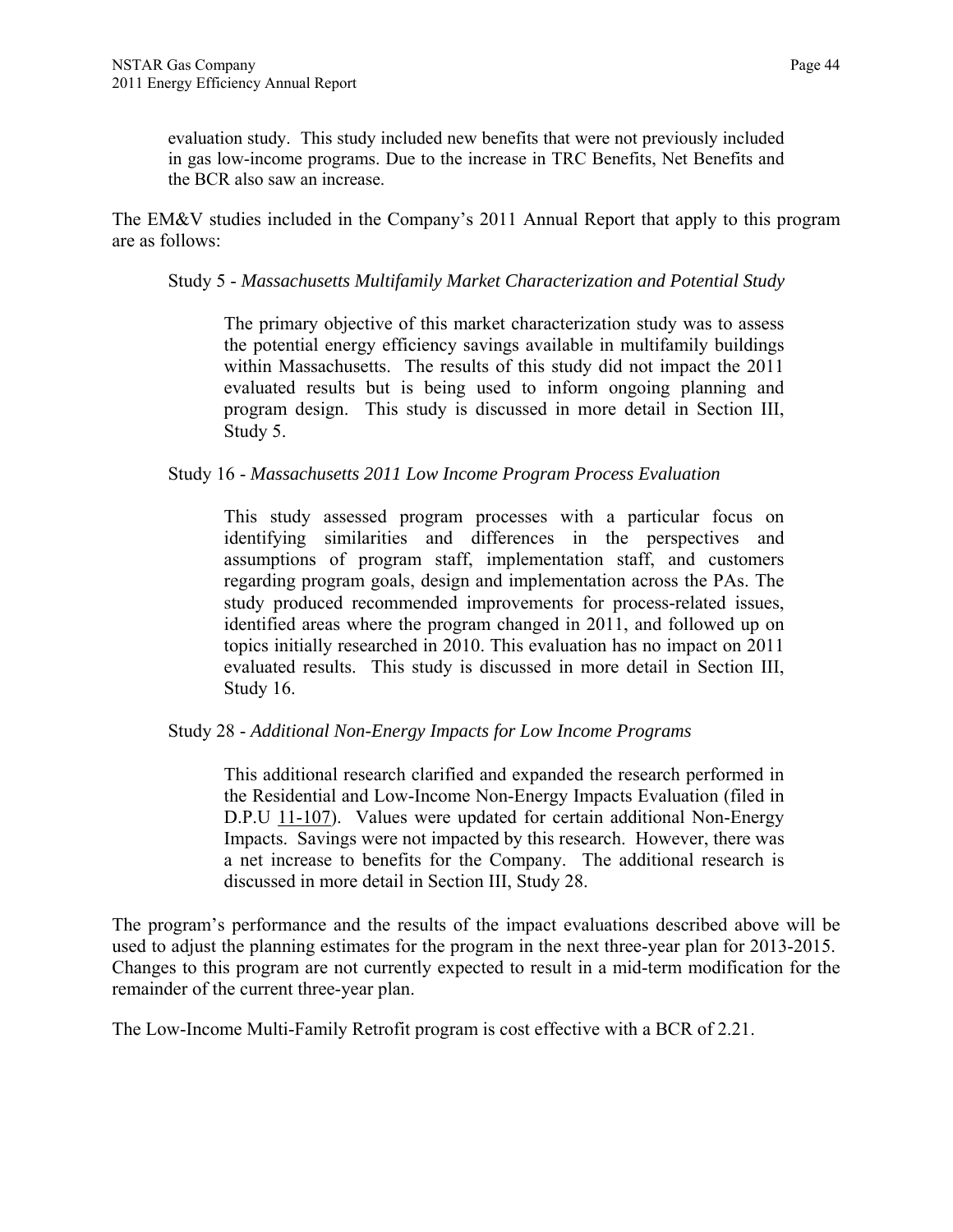### C. Commercial & Industrial Sector Programs

### 1. Summary

During 2011 the Company implemented the following Commercial & Industrial ("C&I") programs and C&I pilots:

C&I Programs

- C&I New Construction and Major Renovation
- C&I Retrofit
- C&I Direct Install

C&I Pilots

• Deep Energy Retrofit

Tables II.C.1 and II.C.3 provide summary information on the performance of the C&I programs at the sector, end use, and program levels, respectively. Please note the gas Program Administrators do not have end-use data available, and, therefore, are not required to provide the information in Table II.A.2.

Sections II.C.2 and II.C.3 provide detailed information on the performance of each C&I program.

| <b>Table II.C.1: C&amp;I Sector Summary</b> |              |                |            |                                     |                          |                              |                            |  |  |  |  |
|---------------------------------------------|--------------|----------------|------------|-------------------------------------|--------------------------|------------------------------|----------------------------|--|--|--|--|
|                                             |              | <b>Planned</b> |            | <b>Preliminary Year-End Results</b> | <b>Evaluated Results</b> |                              |                            |  |  |  |  |
| <b>Performance Category</b>                 | <b>Units</b> | <b>Value</b>   | Value      | % Change from<br>Planned            | Value                    | % Change from<br>Preliminary | $%$ Change<br>from Planned |  |  |  |  |
| <b>Expenses</b>                             |              |                |            |                                     |                          |                              |                            |  |  |  |  |
| <b>Total Program Costs</b>                  | \$           | 3,491,859      |            |                                     | 2,934,810                |                              | $-16%$                     |  |  |  |  |
| Performance Incentive                       | \$           | 511,529        |            |                                     | 602,184                  |                              | 18%                        |  |  |  |  |
| <b>Savings &amp; Benefits</b>               |              |                |            |                                     |                          |                              |                            |  |  |  |  |
| Gas                                         |              |                |            |                                     |                          |                              |                            |  |  |  |  |
| Lifetime                                    | therms       | 34,967,100     | 53,773,888 | 54%                                 | 17,113,066               | $-68%$                       | $-51\%$                    |  |  |  |  |
| Annualized                                  | therms       | 1,737,740      | 2,614,332  | 50%                                 | 937,034                  | $-64%$                       | $-46%$                     |  |  |  |  |
| Electric                                    |              |                |            |                                     |                          |                              |                            |  |  |  |  |
| <b>Annualized Energy</b>                    | kWh          | $\Omega$       | $\Omega$   | $0\%$                               | $\Omega$                 | $0\%$                        | $0\%$                      |  |  |  |  |
| <b>Annualized Demand</b>                    |              |                |            |                                     |                          |                              |                            |  |  |  |  |
| Summer                                      | kW           | $\Omega$       | $\theta$   | $0\%$                               | $\Omega$                 | $0\%$                        | $0\%$                      |  |  |  |  |
| Winter                                      | kW           | $\Omega$       | $\Omega$   | $0\%$                               | $\theta$                 | $0\%$                        | 0%                         |  |  |  |  |
| Non-Gas Non-Electric                        | \$           | $\mathbf{0}$   | $\theta$   | $0\%$                               | 234,792                  | $0\%$                        | $0\%$                      |  |  |  |  |
| Resources (Lifetime)                        |              |                |            |                                     |                          |                              |                            |  |  |  |  |
| <b>Cost-Effectiveness</b>                   |              |                |            |                                     |                          |                              |                            |  |  |  |  |
| <b>TRC</b> Benefits                         | \$           | 35,705,644     |            |                                     | 17,764,849               |                              | $-50\%$                    |  |  |  |  |
| <b>TRC Costs</b>                            | \$           | 6,517,057      |            |                                     | 5,398,657                |                              | $-17%$                     |  |  |  |  |
| Net Benefits                                | \$           | 29,188,587     |            |                                     | 12,366,192               |                              | $-58%$                     |  |  |  |  |
| <b>BCR</b>                                  | n/a          | 5.48           |            |                                     | 3.29                     |                              | $-40%$                     |  |  |  |  |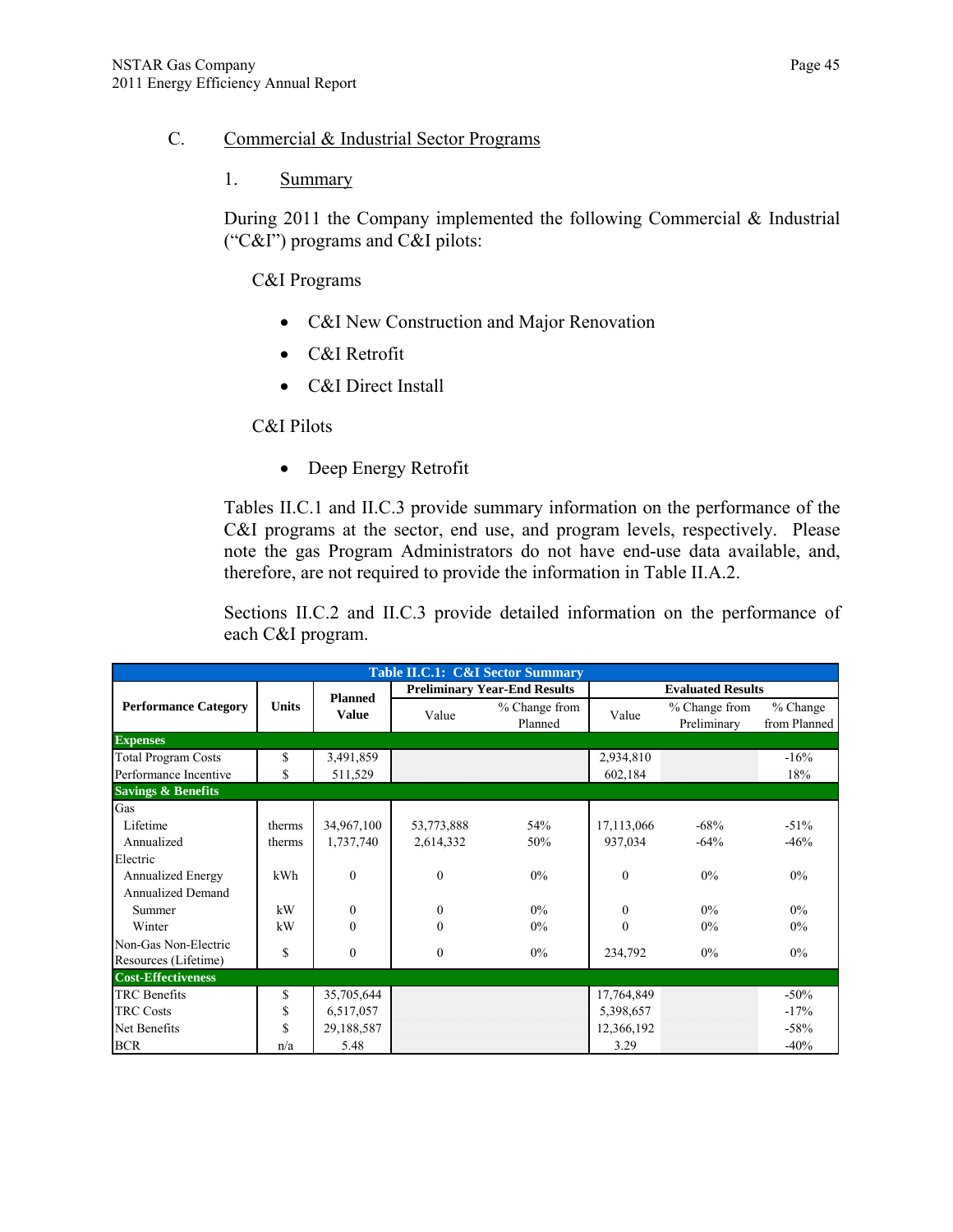The reasons for the significant variances between planned, preliminary year-end and evaluated values are as follows:

Savings  $\&$  Benefits – The large increase in annual and lifetime savings in the preliminary year-end results is driven mostly by an increase in large, custom building shell projects as implementers have focused on these high impact projects with longer measure lives. However, the evaluated results have been substantially reduced mainly because of impact evaluation results and freeridership survey results for custom projects. While prescriptive measures such as condensing boilers and pre-rinse spray valves continue to show strong participation rates and drive growth in their respective programs, at the sector level this positive impact did not offset the downward pressure of evaluation results affecting the custom projects which continue to represent the majority of the Company's portfolio.

Cost-Effectiveness – The significant differences in the benefits cost effective categories is predominantly driven by the low realization rates for the custom enduse as described above. Decreases in TRC costs were not aligned with benefit decreases as these costs are a function of program's underlying measure mixes which showed substantial differences between planned and actual. A ratio analysis can explain the BCR decrease, as the TRC costs decrease less than TRC benefits.

Additional details are provided in the following sections.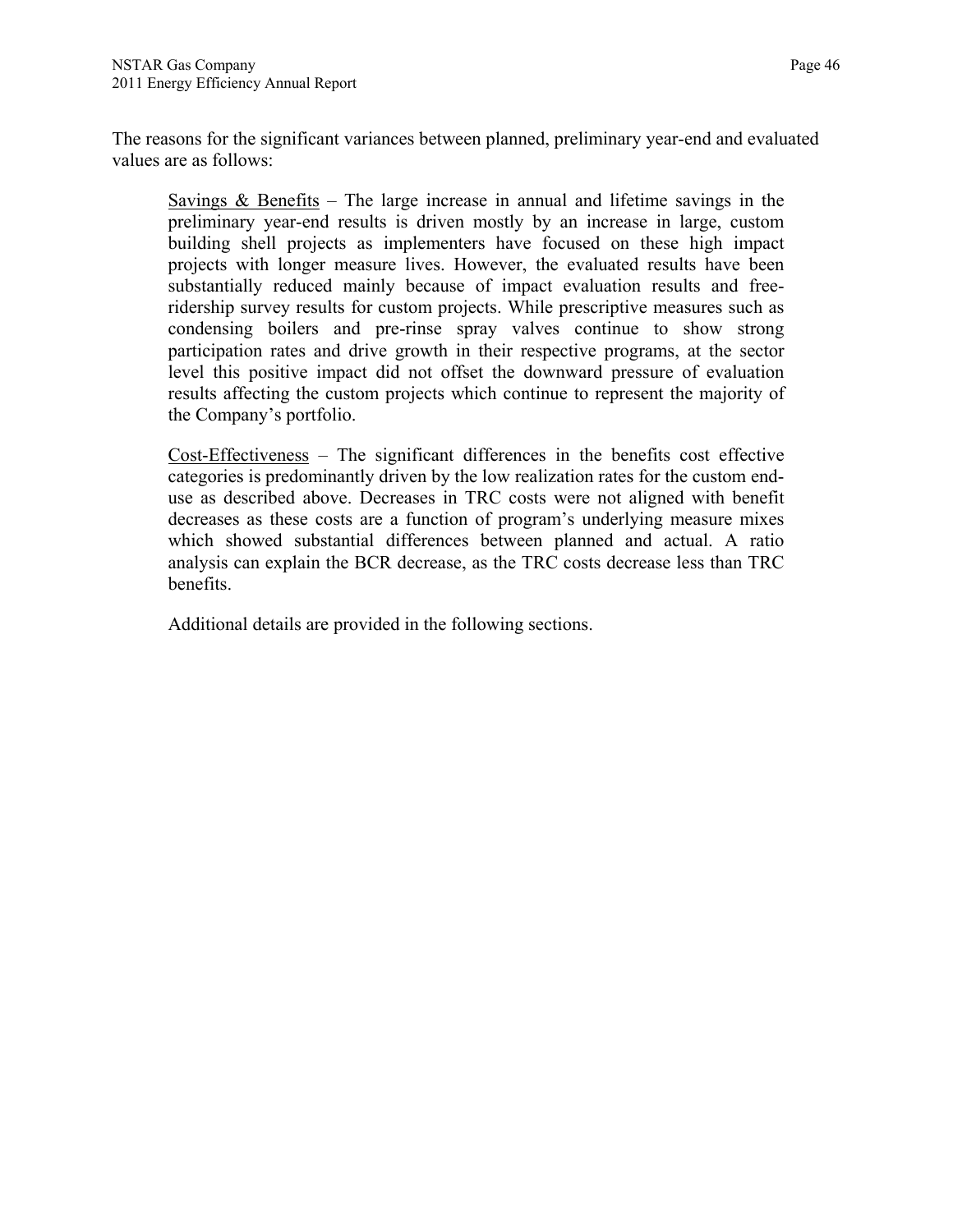|                                                      | <b>Table II.C.3: C&amp;I Program Summary</b> |                |                  |                          |  |  |  |  |  |  |
|------------------------------------------------------|----------------------------------------------|----------------|------------------|--------------------------|--|--|--|--|--|--|
|                                                      |                                              | <b>Planned</b> |                  | <b>Evaluated Results</b> |  |  |  |  |  |  |
| <b>Program / Performance</b><br>Category             | <b>Units</b>                                 | <b>Value</b>   | Value            | % Change from<br>Planned |  |  |  |  |  |  |
| <b>C&amp;I New Construction and Major Renovation</b> |                                              |                |                  |                          |  |  |  |  |  |  |
| <b>TRC</b> Benefits                                  | \$                                           | 18,952,848     | 9,640,659        | $-49%$                   |  |  |  |  |  |  |
| <b>TRC Costs</b>                                     | \$                                           | 3,265,272      | 2,100,390        | $-36%$                   |  |  |  |  |  |  |
| Net Benefits                                         | $\overline{\mathbb{S}}$                      | 15,687,576     | 7,540,269        | $-52%$                   |  |  |  |  |  |  |
| <b>BCR</b>                                           | n/a                                          | 5.80           | 4.59             | $-21%$                   |  |  |  |  |  |  |
| <b>C&amp;I Retrofit</b>                              |                                              |                |                  |                          |  |  |  |  |  |  |
| <b>TRC</b> Benefits                                  | \$                                           | 16,242,703     | 6,739,836        | $-59%$                   |  |  |  |  |  |  |
| <b>TRC Costs</b>                                     | \$                                           | 2,945,226      | 3,030,432        | 3%                       |  |  |  |  |  |  |
| Net Benefits                                         | $\overline{\mathbb{S}}$                      | 13,297,477     | 3,709,404        | $-72%$                   |  |  |  |  |  |  |
| <b>BCR</b>                                           | n/a                                          | 5.51           | 2.22             | $-60%$                   |  |  |  |  |  |  |
| <b>C&amp;I Direct Install</b>                        |                                              |                |                  |                          |  |  |  |  |  |  |
| <b>TRC</b> Benefits                                  | \$                                           | 510,093        | 1,384,354        | 171%                     |  |  |  |  |  |  |
| <b>TRC Costs</b>                                     | \$                                           | 117,689        | 202,044          | 72%                      |  |  |  |  |  |  |
| Net Benefits                                         | $\overline{\mathbb{S}}$                      | 392,404        | 1,182,310        | 201%                     |  |  |  |  |  |  |
| <b>BCR</b>                                           | n/a                                          | 4.33           | 6.85             | 58%                      |  |  |  |  |  |  |
| <b>Deep Energy Retrofit</b>                          |                                              |                |                  |                          |  |  |  |  |  |  |
| <b>TRC</b> Benefits                                  | \$                                           | n/a            | n/a              | n/a                      |  |  |  |  |  |  |
| <b>TRC Costs</b>                                     | \$                                           | 50,000         | $\boldsymbol{0}$ | $-100%$                  |  |  |  |  |  |  |
| Net Benefits                                         | $\overline{\mathbb{S}}$                      | n/a            | n/a              | n/a                      |  |  |  |  |  |  |
| <b>BCR</b>                                           | n/a                                          | n/a            | n/a              | n/a                      |  |  |  |  |  |  |
| <b>Hard-to-Measure Initiatives</b>                   |                                              |                |                  |                          |  |  |  |  |  |  |
| <b>TRC Costs</b>                                     | \$                                           | 138,870        | 65,791           | $-53%$                   |  |  |  |  |  |  |
| <b>TOTAL</b>                                         |                                              |                |                  |                          |  |  |  |  |  |  |
| <b>TRC</b> Benefits                                  | \$                                           | 35,705,644     | 17,764,849       | $-50%$                   |  |  |  |  |  |  |
| <b>TRC Costs</b>                                     | \$                                           | 6,517,057      | 5,398,657        | $-17%$                   |  |  |  |  |  |  |
| Net Benefits                                         | $\overline{\mathbb{S}}$                      | 29,188,587     | 12,366,192       | $-58%$                   |  |  |  |  |  |  |
| <b>BCR</b>                                           | n/a                                          | 5.48           | 3.29             | $-40%$                   |  |  |  |  |  |  |

## **C&I Sector Performance Highlights**

During 2011, the Company built upon existing C&I programs and significantly expanded initiatives to increase participation in all C&I programs. Building on the transition which took place in 2010, gas and electric integration continued to grow and run smoothly as the gas and electric Program Administrators became more comfortable identifying leads and sharing them with their counterparts in the same service territory. Innovative agreements with large C&I customers, which focus on long-term energy savings, continued to expand across the Commonwealth and were adopted by a greater number of customers.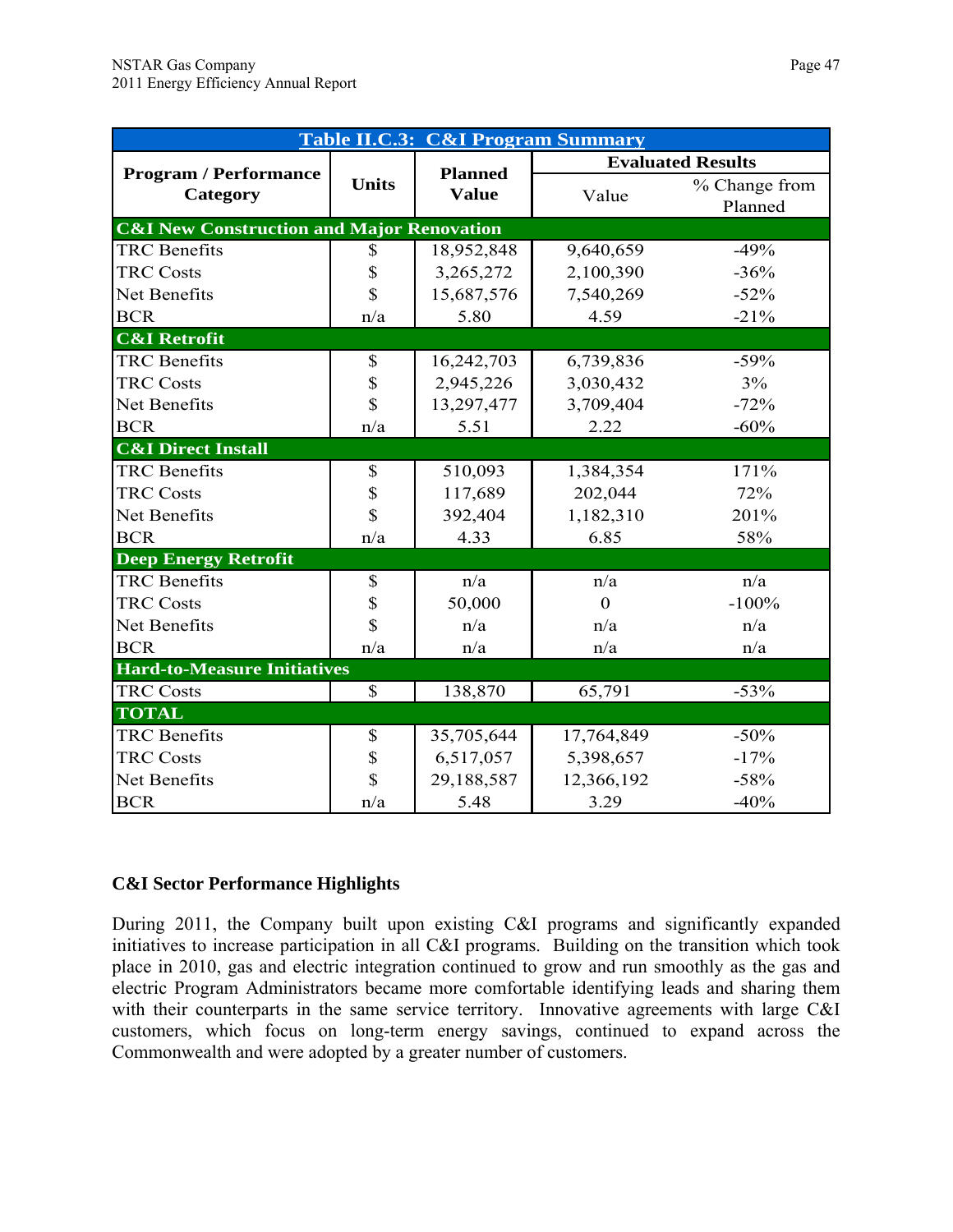Responding to the maturity of the Large Retrofit program, the Program Administrators began to adopt a new strategy which focused on specific niche sectors of customers and offered an expanded variety of cost-effective solutions. Many of these solutions involved deeper measures that, in addition to energy savings, provided additional customer benefits.

As higher energy costs generally motivate customers to invest in energy conservation, 2011 proved to be a challenging year given the relatively low cost of gas. Customer acquisition under these circumstances was, therefore, more costly, although the Program Administrators worked diligently to serve more customers and acquire more therms savings than in 2010.

In response to customer acquisition concerns, specifically for large, time sensitive capital gas projects unique to the New Construction & Major Renovation program, the Program Administrators agreed to support a community initiative in the cities of Northampton and Pittsfield. The purpose of this initiative is to test the hypothesis that cities building on relationships with their constituents could, with the assistance of a customer concierge service, help the Program Administrators identify more comprehensive gas energy efficiency projects. This year-long initiative, rolled out in August of 2011, was designed with specific metrics and will undergo an evaluation by the Program Administrators to determine its effectiveness in meeting its objectives.

Building on the integration of gas into the electric Small Retrofit program in 2010, the Program Administrators realized increased savings and participation in this program as vendors became more comfortable identifying and installing both electric and gas measures.

A more detailed program-level discussion can be found in the following section.

- 2. C&I Programs
	- a. C&I New Construction and Major Renovation

**Purpose/Goal:** The C&I New Construction and Major Renovation program was designed to optimize the efficiency of equipment, building design and systems in new construction and renovation of commercial, industrial, institutional and government facilities. Focusing on offering a comprehensive set of electric and gas efficiency options specific to the needs unique to each customer, the program also targeted the brief window of opportunity to install premium grade replacements when equipment fails or is near the end of its useful life. In doing so, the Program Administrators worked to ensure that the best practices propagated by the program are ultimately built into the evolution of better building requirements.

**Targeted Customers:** The target market for this program was all timedependent gas and electric energy efficiency opportunities in the C&I sector – commercial, industrial, institutional, and government customers.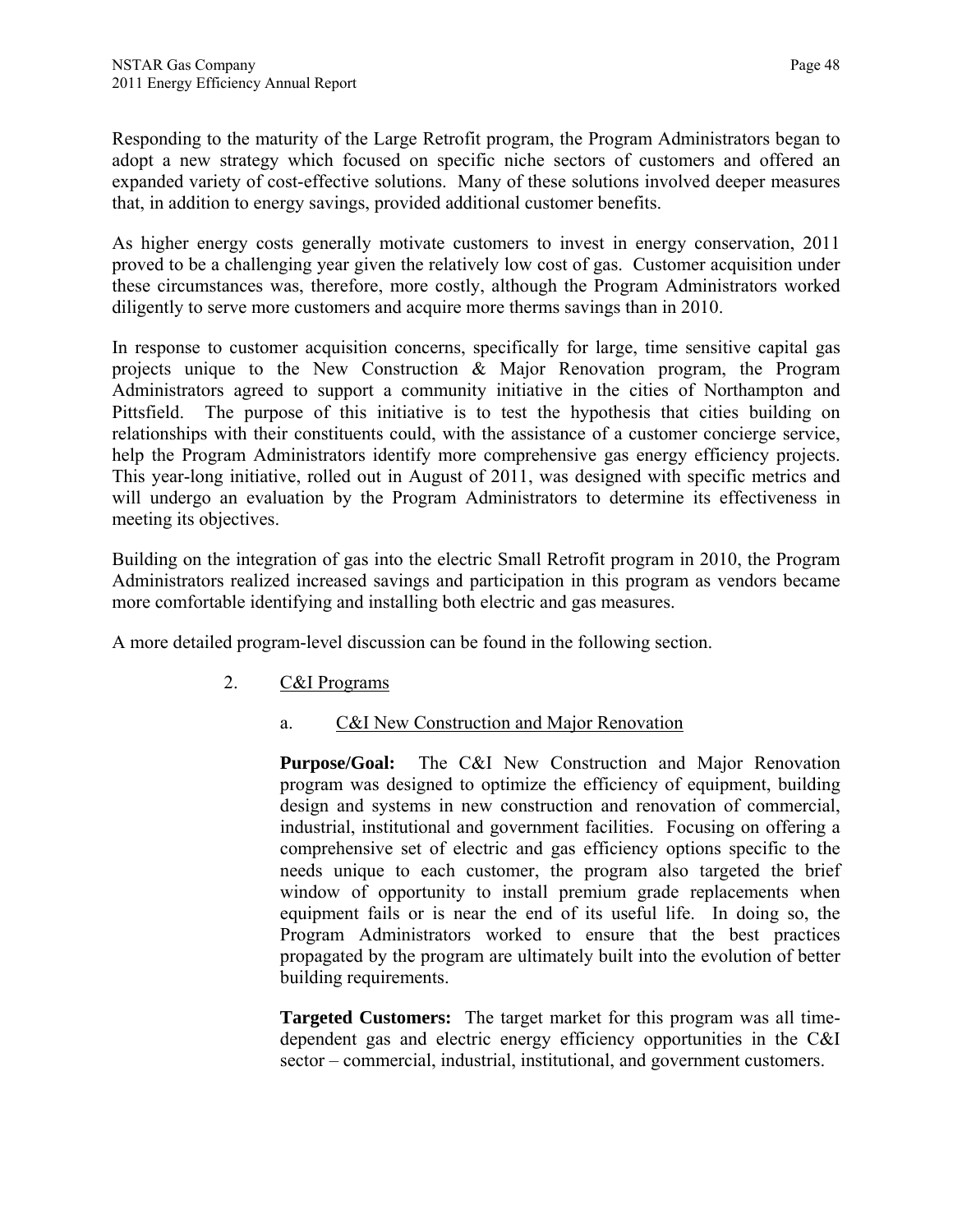**Definition of Program Participant:** A program participant is defined as an individual project undertaken by a customer who has received a financial incentive for the completed implementation of one or more timedependent gas energy efficiency measures. One customer may undertake multiple projects at different locations during the program year. Each project is, therefore, counted as an individual participant.

**Targeted End-Uses:** End uses targeted by the program included:

- Lighting
- Motors & Drives
- HVAC
- Refrigeration
- Envelope
- Compressed Air
- Hot Water
- Process
- Combined Heat & Power

**Delivery Mechanism:** The Program Administrators worked together to market and implement the program as a unitary statewide effort to maximize the acquisition of potential energy savings (gas and electric) in the ongoing market for new facilities and replacement equipment in the Commonwealth.

### **Significant Differences in Actual Program Design from Approved Program Design:** None.

**Docket/Exhibit where the Program is Discussed and Approved:** The program is discussed in detail in the Company's 2010-2012 Three-Year Gas Energy Efficiency Plan, filed October 30, 2009. See NSTAR Gas, D.P.U. 09-126, Exhibit NSTAR-1, pages 203-214 (bates numbering 00204-00215). The program was approved by the Department on January 28, 2010 in NSTAR Gas, D.P.U. 09-126.

Table II.C.4 provides information on the performance of the C&I New Construction and Major Renovation program.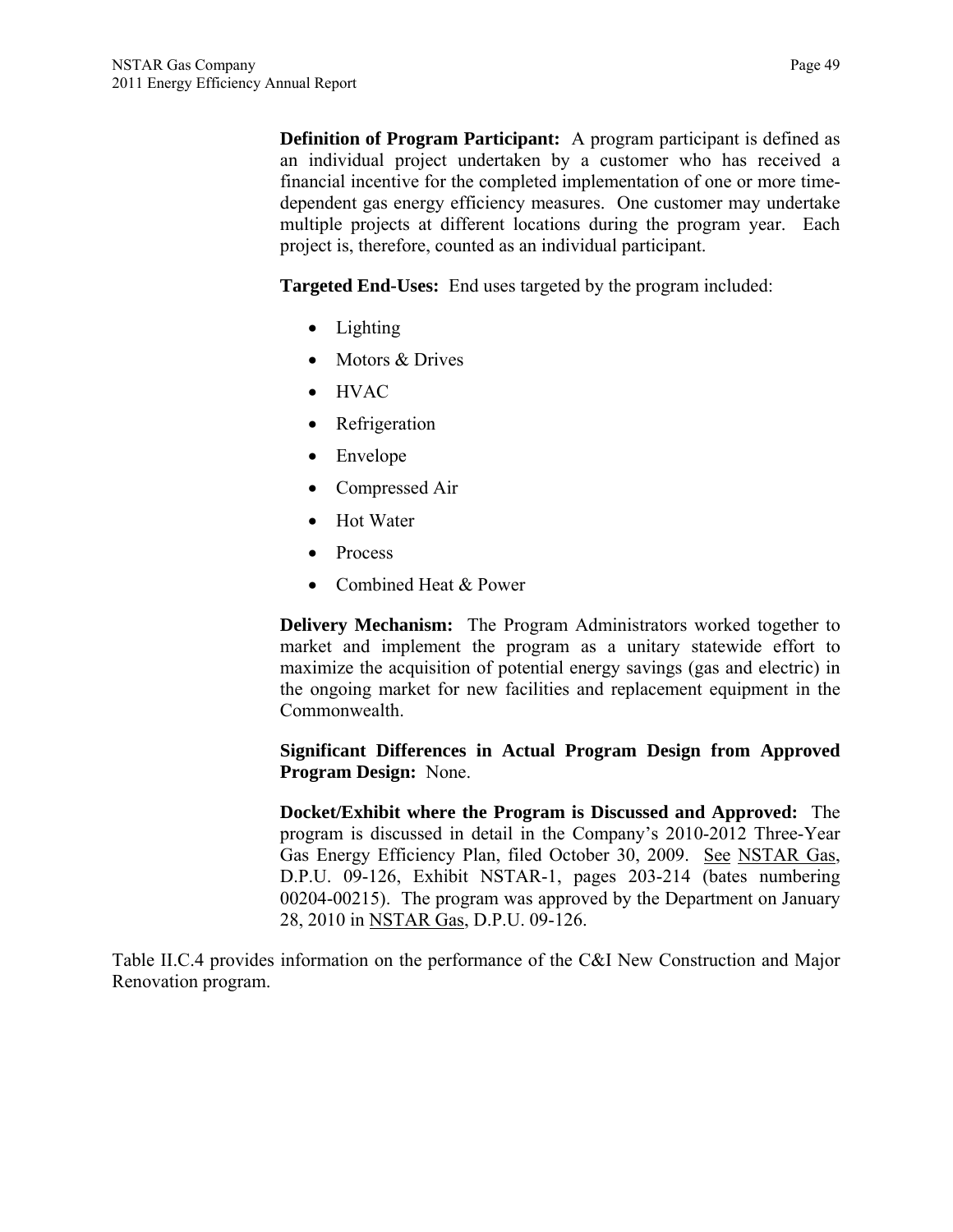| Table II.C.4: C&I New Construction and Major Renovation |                              |                  |              |                                     |              |                              |                            |  |
|---------------------------------------------------------|------------------------------|------------------|--------------|-------------------------------------|--------------|------------------------------|----------------------------|--|
|                                                         |                              | <b>Planned</b>   |              | <b>Preliminary Year-End Results</b> |              | <b>Evaluated Results</b>     |                            |  |
| <b>Performance Category</b>                             | <b>Units</b>                 | <b>Value</b>     | Value        | % Change from<br>Planned            | Value        | % Change from<br>Preliminary | $%$ Change<br>from Planned |  |
| <b>Expenses</b>                                         |                              |                  |              |                                     |              |                              |                            |  |
| <b>Total Program Costs</b>                              | \$                           | 1,646,107        |              |                                     | 1,497,218    |                              | $-9%$                      |  |
| Performance Incentive                                   | \$                           | 248,701          |              |                                     | 350,516      |                              | 41%                        |  |
| Participants                                            | # of projects or<br>measures | 396              |              |                                     | 377          |                              | $-5%$                      |  |
| Program Cost / Participant                              | \$                           | 4,157            |              |                                     | 3,971        |                              | $-4%$                      |  |
| <b>Savings &amp; Benefits</b>                           |                              |                  |              |                                     |              |                              |                            |  |
| Gas                                                     |                              |                  |              |                                     |              |                              |                            |  |
| Lifetime                                                | therms                       | 18,684,650       | 27,889,476   | 49%                                 | 9,401,619    | $-66%$                       | $-50%$                     |  |
| Annualized                                              | therms                       | 785,450          | 1,138,426    | 45%                                 | 389,788      | $-66%$                       | $-50%$                     |  |
| Average Measure Life                                    | yrs                          | 23.8             | 24.5         | 3%                                  | 24.1         | $-2\%$                       | $1\%$                      |  |
| Electric                                                |                              |                  |              |                                     |              |                              |                            |  |
| Annualized Energy                                       | kWh                          | $\Omega$         | $\Omega$     | $0\%$                               | $\theta$     | 0%                           | $0\%$                      |  |
| <b>Annualized Demand</b>                                |                              |                  |              |                                     |              |                              |                            |  |
| Summer                                                  | kW                           | $\Omega$         | $\mathbf{0}$ | $0\%$                               | $\Omega$     | $0\%$                        | $0\%$                      |  |
| Winter                                                  | kW                           | $\theta$         | $\theta$     | $0\%$                               | $\Omega$     | $0\%$                        | 0%                         |  |
| Non-Gas Non-Electric                                    | \$                           | $\boldsymbol{0}$ | $\mathbf{0}$ | $0\%$                               | $\mathbf{0}$ | $0\%$                        | $0\%$                      |  |
| Resources (Lifetime)                                    |                              |                  |              |                                     |              |                              |                            |  |
| <b>Cost-Effectiveness</b>                               |                              |                  |              |                                     |              |                              |                            |  |
| <b>TRC</b> Benefits                                     | \$                           | 18,952,848       |              |                                     | 9,640,659    |                              | $-49%$                     |  |
| <b>TRC Costs</b>                                        | \$                           | 3,265,272        |              |                                     | 2,100,390    |                              | $-36%$                     |  |
| Net Benefits                                            | \$                           | 15,687,576       |              |                                     | 7,540,269    |                              | $-52%$                     |  |
| <b>BCR</b>                                              | n/a                          | 5.80             |              |                                     | 4.59         |                              | $-21%$                     |  |

The reasons for the significant variances between planned, preliminary year-end and evaluated values are as follows:

Expenses - The Company's methodology allocated performance incentives achieved at the sector level to individual programs based on benefits and net benefits. Any variance in actual performance incentive allocations is directly linked to variances in evaluated benefits and net benefits in individual programs within a sector. These variances are not attributable to a change in performance incentive allocation methodology. In order to explain program performance incentive variance, please refer to the explanation of benefits and net benefits variances above.

Savings and Benefits **–** Higher therm savings in the preliminary year-end case is largely driven by an increase in large custom projects, representing a 44% increase in gross savings to planned values. Complementing this is a high degree of success implementing prescriptive condensing boiler projects across all size categories, which has a substantial impact on savings. The negative delta in the evaluated case is almost entirely driven by the substantial reduction to the custom realization rate (47.3%) and increase to the free-ridership rate (57.5%), the combined net effect being an 80% reduction to gross custom savings. Because the gas program was in its infancy during the evaluation period examined, and savings review processes which are now in place had yet to be developed and adopted, the ratios of realized savings to original estimated savings are understandably low.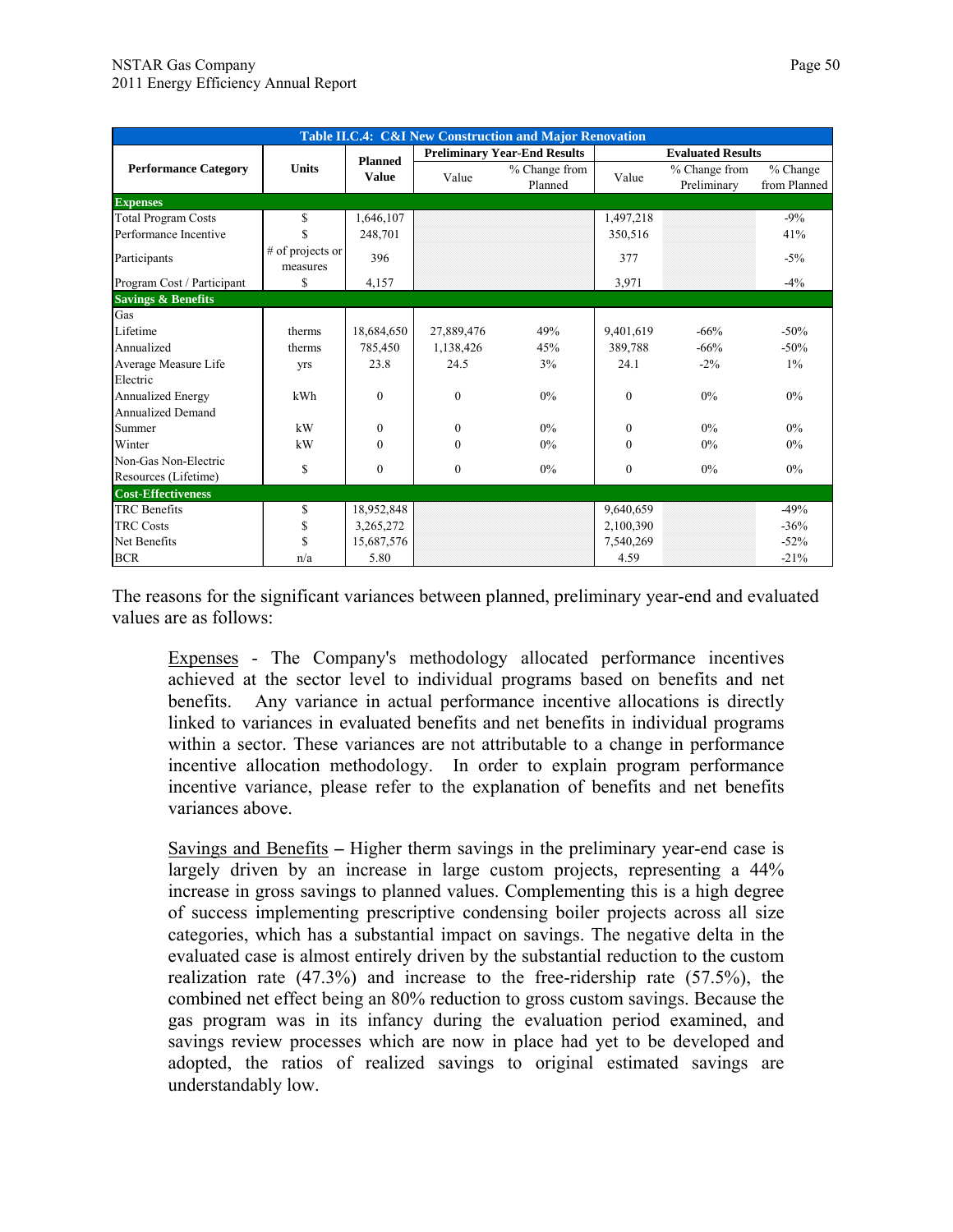Cost-Effectiveness – The significant differences in the benefits cost effective categories is predominantly driven by the low realization rates for the custom enduse as described above. Reductions in TRC costs were due to the resulting differences between measure mixes and associated incremental costs.

The EM&V studies included in the Company's 2011 Annual Report that apply to this program are as follows:

#### Study 22 - *Massachusetts Large Commercial & Industrial Process Evaluation*

The study examines key process topics identified by the EEAC, PAs and the DOER including how to improve integration and coordination, concerns about the adequacy of staffing levels, how to achieve deeper savings, whether medium-sized C&I customers are being adequately served by the programs, the adequacy of program tracking databases, and program satisfaction. The results of this study did not impact the 2011 evaluated results. The study is discussed in more detail in Section III, Study 22.

### Study 24 - *Prescriptive Gas Final Program Evaluation Report*

This study produced retrospective and prospective estimates of annual therm savings for those prescriptive gas projects in the condensing boiler, condensing furnace, infrared heating and indirect water heating measure categories. The net effect on each PA's program is dependent on the difference between the new savings estimate and the previous savings estimate incorporated into each PA's screening tool, and may therefore differ. The net effect for the Company was to decrease energy savings for this program. The study is discussed in more detail in Section III, Study 24.

### Study 25 - *Impact Evaluation of 2010 Custom Gas Projects*

This study produced realization rates for annual therms for custom gas projects. The net effect on each PA's program is dependent on the difference between the new realization rate and the previous realization rate incorporated into each PA's screening tool, and may therefore differ. The net effect for the Company was to decrease energy savings for this program. The study is discussed in more detail in Section III, Study 25.

#### Study 29 - *C&I Gas Net-to-Gross Study, 2011 Projects*

This study quantified the net impacts of the commercial and industrial natural gas programs by estimating the extent of free-ridership and spillover. As results were PAspecific, the results of this study differed for each PA. For NSTAR Gas, the study decreased savings. The study is discussed in more detail in Section III, Study 29.

The program's performance and the results of the impact evaluations described above will be used to adjust the planning estimates for the program in the next three-year plan for 2013-2015. Changes to this program are not currently expected to result in a mid-term modification for the remainder of the current three-year plan. A mid-term modification was submitted for this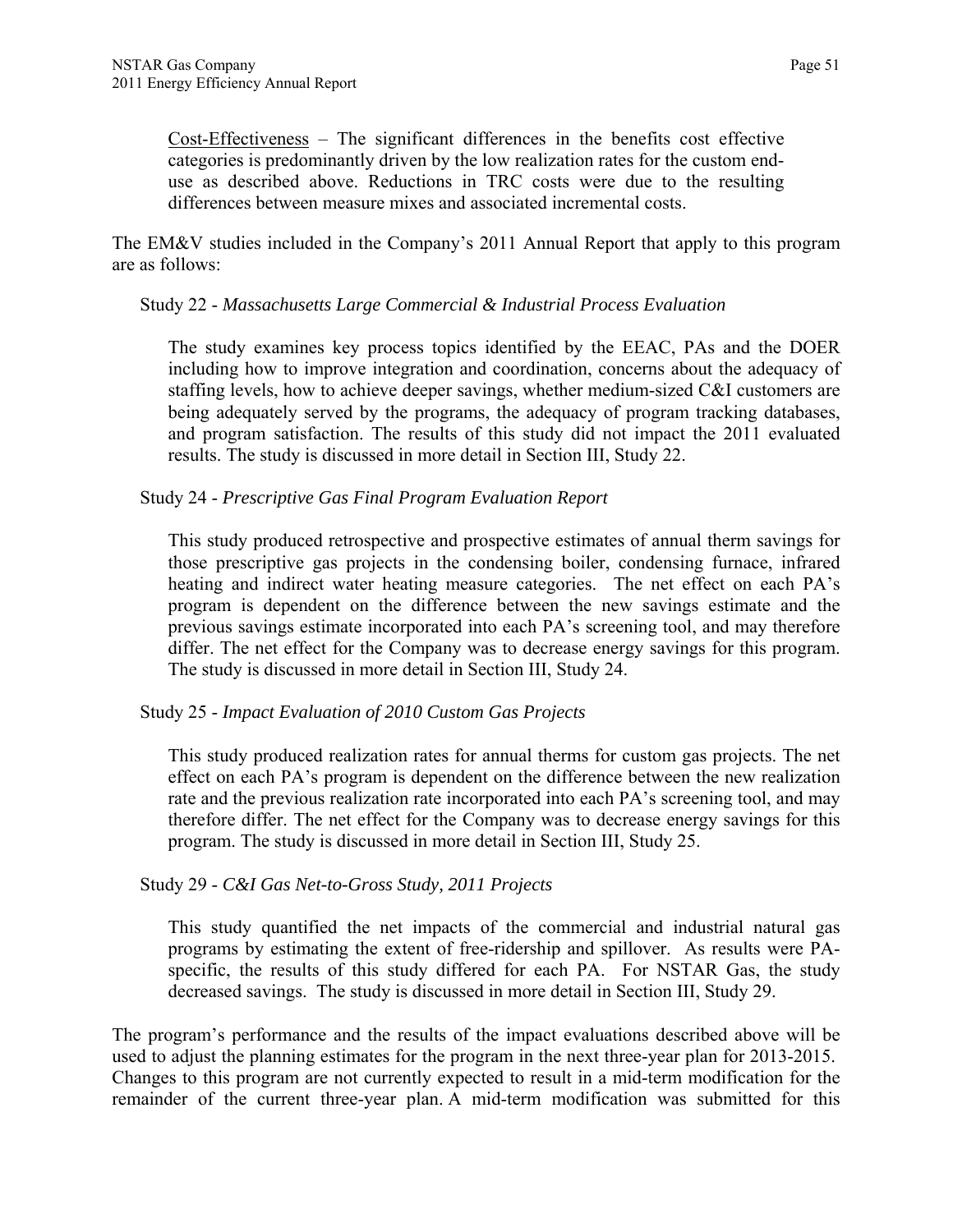program in the Company's 2012 Mid-Term Modification filed with the Department on October 28, 2011 in NSTAR Gas, D.P.U. 11-107.

The New Construction and Major Renovation program is cost effective with a BCR of 4.59.

b. C&I Retrofit

**Purpose/Goal:** The C&I Retrofit program focused on comprehensive gas and electric energy efficiency opportunities associated with mechanical, electrical, and thermal systems in existing commercial, industrial, governmental and institutional buildings. Through this program, technical assistance and incentives were provided to encourage retrofitting of equipment that continued to function, but was outdated and inefficient, and could be replaced with a premium efficient product. In addition, this program helped participants identify specific peak load management opportunities and assisted occupants in improving their ongoing operation and maintenance practices.

**Targeted Customers:** The target market for this program was all nonresidential customers – commercial, industrial, governmental, and institutional.

**Definition of Program Participant:** A program participant is defined as an individual project undertaken by a customer who has received a financial incentive for the completed implementation of one or more gas energy efficiency measures. One customer may undertake multiple projects at different locations during the program year. Each project is, therefore, counted as an individual participant.

## **Targeted End-Uses:**

- Lighting
- Motors and Drives
- HVAC
- Compressed Air and Processes
- Envelope
- Water Heating

**Delivery Mechanism:** Program Administrator staff, trade allies, and project administrators performed most sales, marketing, program administration, and implementation functions, while outside contractors were retained for technical review of applications, on-site energy analysis, technical and design assistance for comprehensive projects, project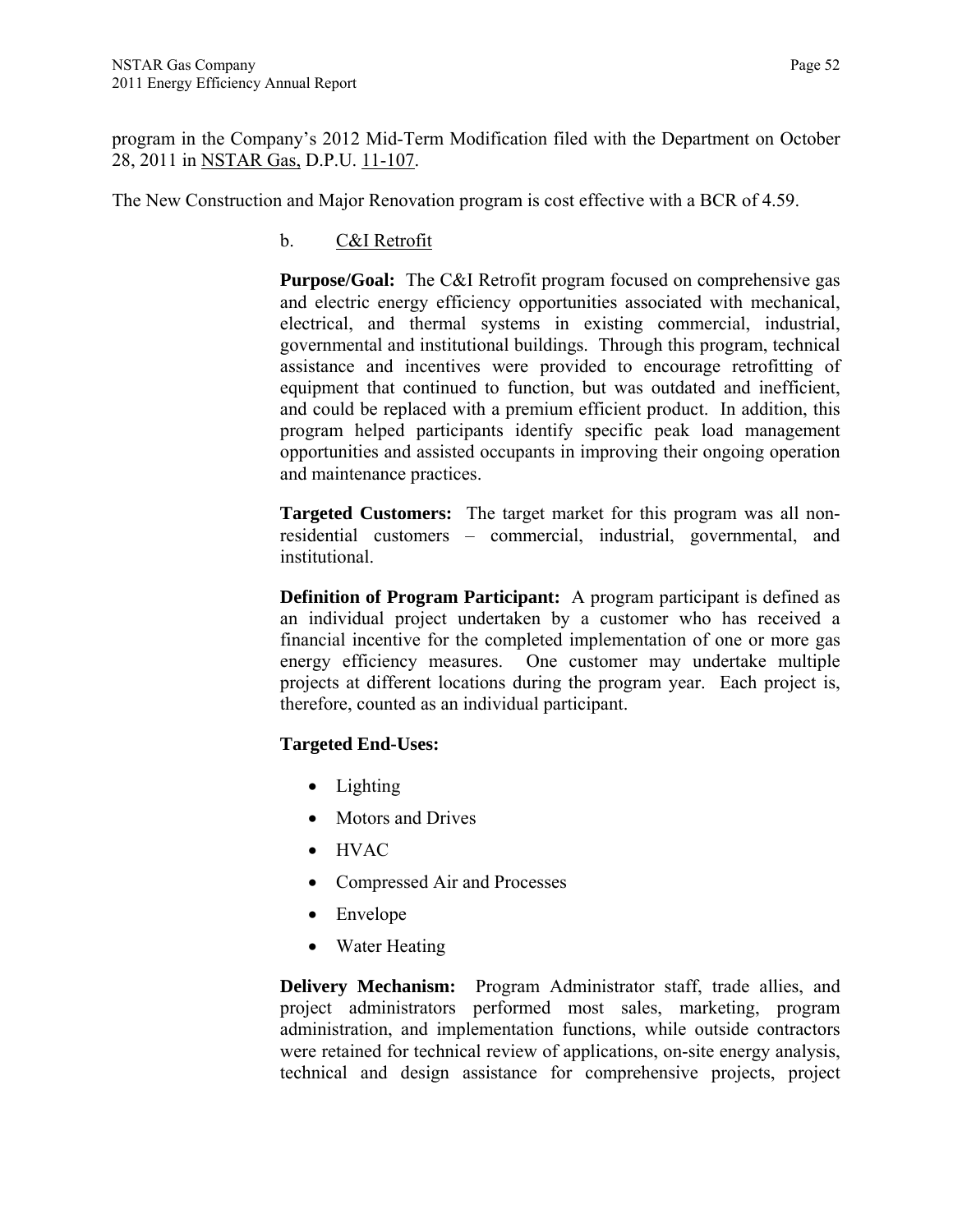commissioning services, and the actual measure installations, including turn-key services.

### **Significant Differences in Actual Program Design from Approved Program Design:** None.

**Docket/Exhibit where Program is Discussed and Approved:** The program is discussed in detail in the Company's 2010-2012 Three-Year Gas Energy Efficiency Plan, filed October 30, 2009. See NSTAR Gas, D.P.U. 09-126, Exhibit NSTAR-1, pages 191-202 (bates numbering 00192-00203). The program was approved by the Department on January 28, 2010 in NSTAR Gas, D.P.U. 09-126.

Table II.C.5 provides information on the performance of the C&I Retrofit program.

|                               | Table II.C.5: C&I Retrofit   |                |              |                                     |           |                              |                            |  |  |
|-------------------------------|------------------------------|----------------|--------------|-------------------------------------|-----------|------------------------------|----------------------------|--|--|
|                               |                              | <b>Planned</b> |              | <b>Preliminary Year-End Results</b> |           | <b>Evaluated Results</b>     |                            |  |  |
| <b>Performance Category</b>   | <b>Units</b>                 | <b>Value</b>   | Value        | % Change from<br>Planned            | Value     | % Change from<br>Preliminary | $%$ Change<br>from Planned |  |  |
| <b>Expenses</b>               |                              |                |              |                                     |           |                              |                            |  |  |
| Total Program Costs           | \$                           | 1,579,184      |              |                                     | 1,257,958 |                              | $-20%$                     |  |  |
| Performance Incentive         | \$                           | 235,983        |              |                                     | 198,208   |                              | $-16%$                     |  |  |
| Participants                  | # of projects or<br>measures | 656            |              |                                     | 599       |                              | $-9%$                      |  |  |
| Program Cost / Participant    | \$                           | 2,407          |              |                                     | 2.100     |                              | $-13%$                     |  |  |
| <b>Savings &amp; Benefits</b> |                              |                |              |                                     |           |                              |                            |  |  |
| Gas                           |                              |                |              |                                     |           |                              |                            |  |  |
| Lifetime                      | therms                       | 15,781,050     | 24,550,003   | 56%                                 | 6,534,499 | $-73%$                       | $-59%$                     |  |  |
| Annualized                    | therms                       | 895,930        | 1,331,872    | 49%                                 | 420,209   | $-68%$                       | $-53%$                     |  |  |
| Average Measure Life          | yrs                          | 17.6           | 18.4         | $5\%$                               | 15.6      | $-16%$                       | $-12%$                     |  |  |
| Electric                      |                              |                |              |                                     |           |                              |                            |  |  |
| <b>Annualized Energy</b>      | kWh                          | $\theta$       | $\mathbf{0}$ | $0\%$                               | $\theta$  | $0\%$                        | $0\%$                      |  |  |
| <b>Annualized Demand</b>      |                              |                |              |                                     |           |                              |                            |  |  |
| Summer                        | kW                           | $\theta$       | $\Omega$     | $0\%$                               | $\Omega$  | $0\%$                        | $0\%$                      |  |  |
| Winter                        | kW                           | $\Omega$       | $\mathbf{0}$ | $0\%$                               | $\theta$  | $0\%$                        | 0%                         |  |  |
| Non-Gas Non-Electric          | \$                           | $\mathbf{0}$   | $\mathbf{0}$ | $0\%$                               | $\theta$  | $0\%$                        | 0%                         |  |  |
| Resources (Lifetime)          |                              |                |              |                                     |           |                              |                            |  |  |
| <b>Cost-Effectiveness</b>     |                              |                |              |                                     |           |                              |                            |  |  |
| <b>TRC</b> Benefits           | \$                           | 16,242,703     |              |                                     | 6,739,836 |                              | $-59%$                     |  |  |
| <b>TRC Costs</b>              | \$                           | 2,945,226      |              |                                     | 3,030,432 |                              | 3%                         |  |  |
| Net Benefits                  | \$                           | 13,297,477     |              |                                     | 3,709,404 |                              | $-72%$                     |  |  |
| <b>BCR</b>                    | n/a                          | 5.51           |              |                                     | 2.22      |                              | $-60%$                     |  |  |

The reasons for the significant variances between planned, preliminary year-end and evaluated values are as follows:

Expenses – Differences in program costs are largely due to reduced spending on engineering studies in the sales  $\&$  technical assistance budget category as more technical analysis was conducted in-house, and an average 15% reduction to the cost per project for custom retrofit as more cost effective measures within the building shell measure type were implemented.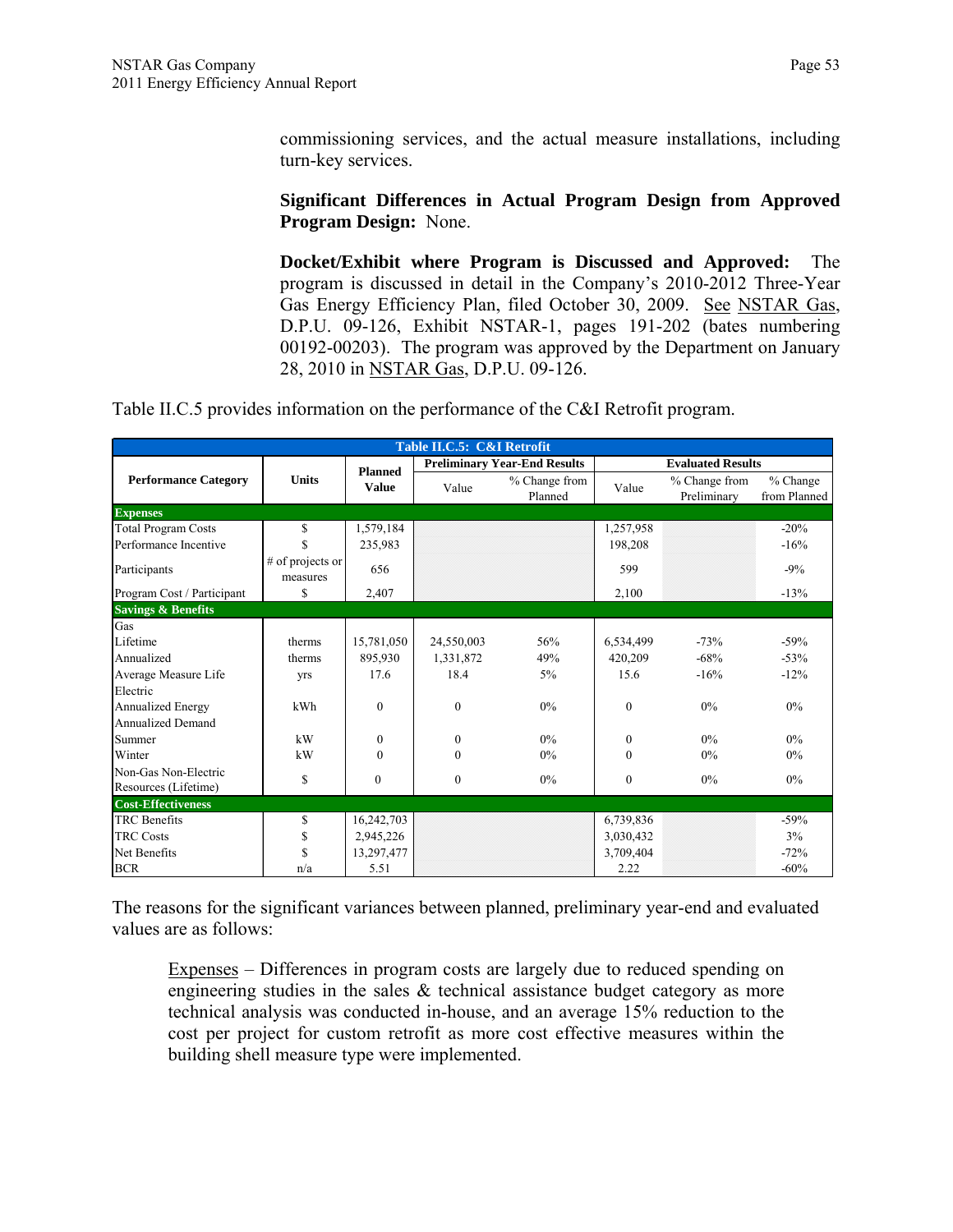Savings  $\&$  Benefits – Higher production in the preliminary year-end case is almost entirely due to a focus on building shell projects which yielded over 80% more gross annual therms than was originally planned. The negative delta in the evaluated case is almost entirely driven by the substantial reduction to the custom realization rate (47.3%) and increase to the free-ridership rate (57.5%), the combined net effect being an 80% reduction to gross custom savings. Because the gas program was in its infancy during the evaluation period examined, and savings review processes which are now in place had yet to be developed and adopted, the ratios of realized savings to original estimated savings are understandably low.

Cost-Effectiveness – The significant differences in the benefits cost effective categories is predominantly driven by the low realization rates for the custom enduse as described above. A ratio analysis can explain the BCR decrease, as a high drop in TRC benefits was experienced accompanied by a slight increase in TRC costs.

The EM&V studies included in the Company's 2011 Annual Report that apply to this program are as follows:

### Study 22 - *Massachusetts Large Commercial & Industrial Process Evaluation*

The study examines key process topics identified by the EEAC, PAs and the DOER including how to improve integration and coordination, concerns about the adequacy of staffing levels, how to achieve deeper savings, whether mediumsized C&I customers are being adequately served by the programs, the adequacy of program tracking databases, and program satisfaction. The results of this study did not impact the 2011 evaluated results. The study is discussed in more detail in Section III, Study 22.

### Study 24 - *Prescriptive Gas Final Program Evaluation Report*

This study produced retrospective and prospective estimates of annual therm savings for those prescriptive gas projects in the condensing boiler, condensing furnace, infrared heating and indirect water heating measure categories. The net effect on each PA's program is dependent on the difference between the new savings estimate and the previous savings estimate incorporated into each PA's screening tool, and may therefore differ. The net effect for the Company was to decrease energy savings for this program. The study is discussed in more detail in Section III, Study 24.

### Study 25 - *Impact Evaluation of 2010 Custom Gas Projects*

This study produced realization rates for annual therms for custom gas projects. The net effect on each PA's program is dependent on the difference between the new realization rate and the previous realization rate incorporated into each PA's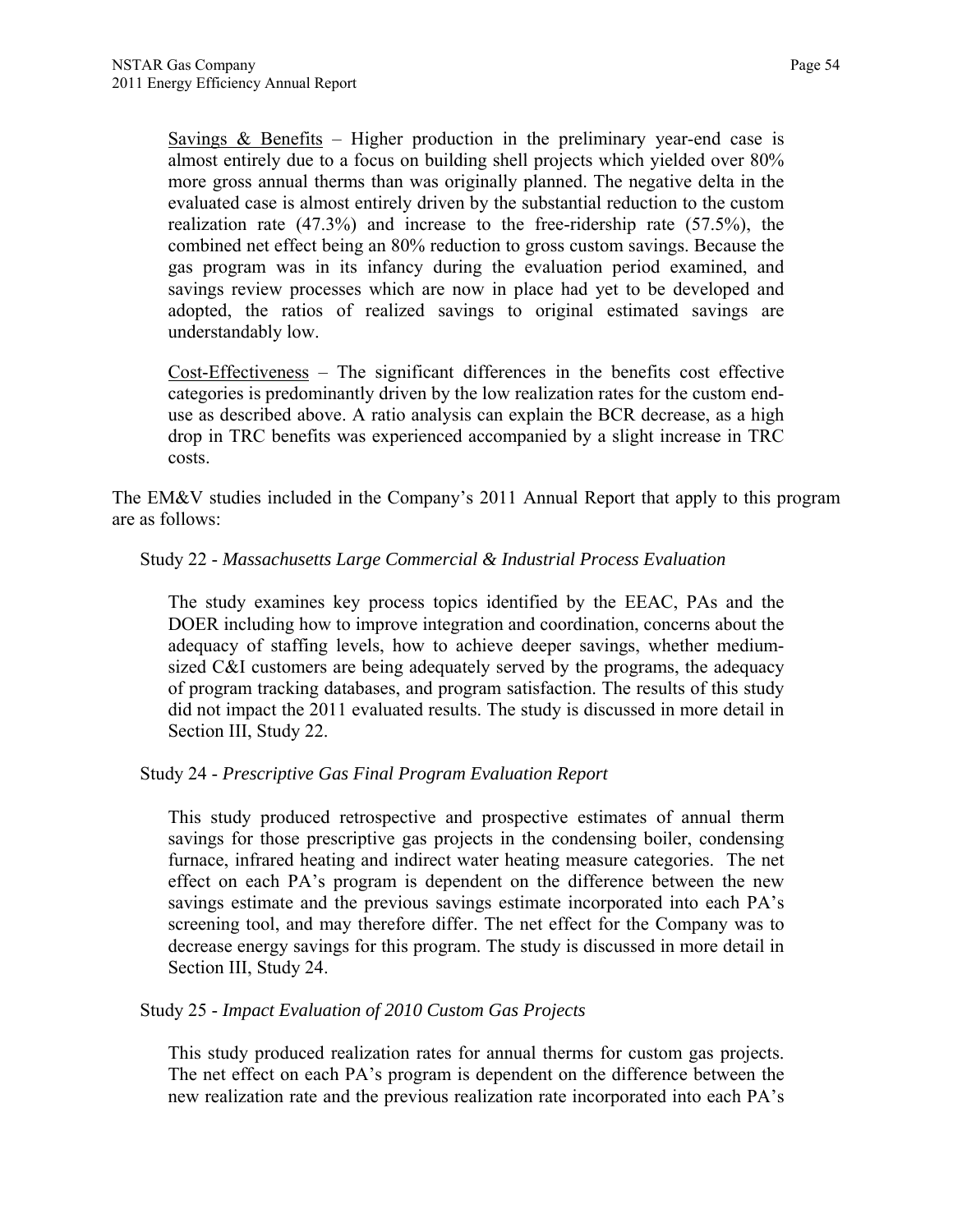screening tool, and may therefore differ. The net effect for the Company was to decrease energy savings for this program. The study is discussed in more detail in Section III, Study 25.

### Study 29 - *C&I Gas Net-to-Gross Study, 2011 Projects*

This study quantified the net impacts of the commercial and industrial natural gas programs by estimating the extent of free-ridership and spillover. As results were PA-specific, the results of this study differed for each PA. For NSTAR Gas, the study decreased savings. The study is discussed in more detail in Section III, Study 29.

The program's performance and the results of the impact evaluations described above will be used to adjust the planning estimates for the program in the next three-year plan for 2013-2015. Changes to this program are not currently expected to result in a mid-term modification for the remainder of the current three-year plan.

The Retrofit program is cost effective with a BCR of 2.22.

### c. C&I Direct Install

**Purpose/Goal:** The primary objective of the C&I Direct Install Program was to provide cost-effective, comprehensive electric and gas retrofit services to business customers on a turnkey basis using the same delivery model throughout the Commonwealth.

**Targeted Customers:** The target market for this program was direct install retrofit business customers with electric consumption below 300kW.

**Definition of Program Participant:** A program participant is defined as the number of measures installed.

## **Targeted End-Uses:**

- Lighting
- HVAC
- Hot Water
- Motors & Drives
- Refrigeration
- Envelope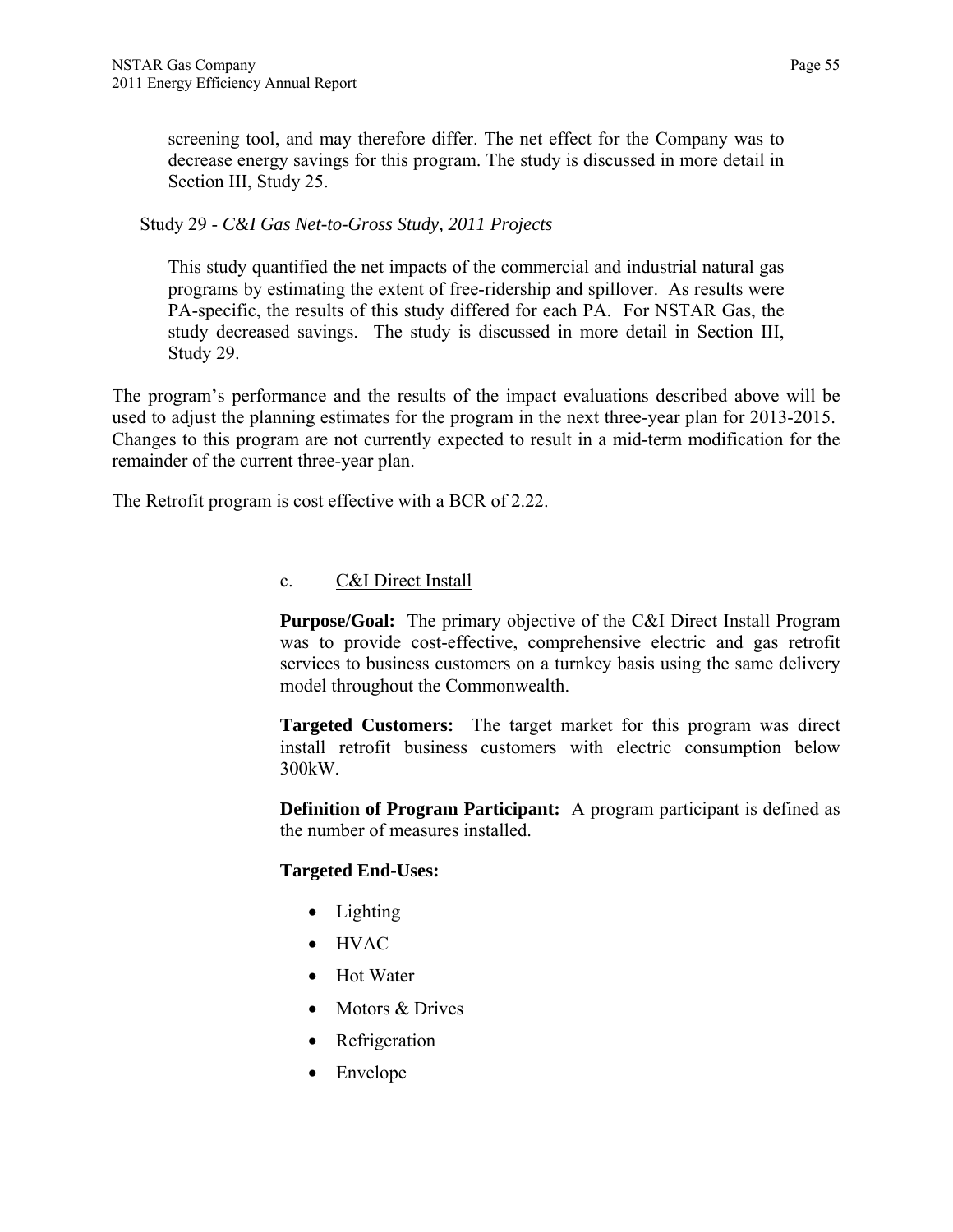**Delivery Mechanism:** Vendors were selected through a competitive bidding process to implement the program. These vendors marketed the program, performed facility audits, and offered recommendations to customers while completing audit forms and questionnaires. In addition, the same vendors purchased materials, installed measures, loaded data into a database, and prepared progress reports for the Program Administrators on a regular basis.

# **Significant Differences in Actual Program Design from Approved Program Design:** None.

**Docket/Exhibit where Program is Discussed and Approved:** The program is discussed in detail in the Company's 2010-2012 Three-Year Gas Energy Efficiency Plan, filed October 30, 2009. See NSTAR Gas, D.P.U. 09-126, Exhibit NSTAR-1, pages 215-219 (bates numbering 00216-00220). The program was approved by the Department on January 28, 2010 in NSTAR Gas, D.P.U. 09-126.

|  | Table II.C.6 provides information on the performance of the C&I Direct Install program. |  |  |  |
|--|-----------------------------------------------------------------------------------------|--|--|--|
|--|-----------------------------------------------------------------------------------------|--|--|--|

| Table II.C.6: C&I Direct Install |               |                |                |                                     |              |                              |                            |  |  |
|----------------------------------|---------------|----------------|----------------|-------------------------------------|--------------|------------------------------|----------------------------|--|--|
|                                  |               | <b>Planned</b> |                | <b>Preliminary Year-End Results</b> |              | <b>Evaluated Results</b>     |                            |  |  |
| <b>Performance Category</b>      | <b>Units</b>  | <b>Value</b>   | Value          | % Change from<br>Planned            | Value        | % Change from<br>Preliminary | $%$ Change<br>from Planned |  |  |
| <b>Expenses</b>                  |               |                |                |                                     |              |                              |                            |  |  |
| <b>Total Program Costs</b>       | \$            | 77,698         |                |                                     | 113,843      |                              | 47%                        |  |  |
| Performance Incentive            | \$            | 26,845         |                |                                     | 53,460       |                              | 99%                        |  |  |
| Participants                     | # of measures | 270            |                |                                     | 606          |                              | 124%                       |  |  |
| Program Cost / Participant       | \$            | 288            |                |                                     | 188          |                              | $-35%$                     |  |  |
| <b>Savings &amp; Benefits</b>    |               |                |                |                                     |              |                              |                            |  |  |
| Gas                              |               |                |                |                                     |              |                              |                            |  |  |
| Lifetime                         | therms        | 501,400        | 1,334,409      | 166%                                | 1,176,949    | $-12%$                       | 135%                       |  |  |
| Annualized                       | therms        | 56,360         | 144,034        | 156%                                | 127,038      | $-12%$                       | 125%                       |  |  |
| Average Measure Life             | yrs           | 8.9            | 9.3            | 4%                                  | 9.3          | $0\%$                        | 4%                         |  |  |
| Electric                         |               |                |                |                                     |              |                              |                            |  |  |
| <b>Annualized Energy</b>         | kWh           | $\mathbf{0}$   | $\mathbf{0}$   | $0\%$                               | $\mathbf{0}$ | $0\%$                        | $0\%$                      |  |  |
| <b>Annualized Demand</b>         |               |                |                |                                     |              |                              |                            |  |  |
| Summer                           | kW            | $\theta$       | $\overline{0}$ | $0\%$                               | $\Omega$     | $0\%$                        | $0\%$                      |  |  |
| Winter                           | kW            | $\theta$       | $\mathbf{0}$   | $0\%$                               | $\theta$     | 0%                           | $0\%$                      |  |  |
| Non-Gas Non-Electric             | \$            | $\mathbf{0}$   | $\mathbf{0}$   | 0%                                  | 234,792      | 0%                           | $0\%$                      |  |  |
| Resources (Lifetime)             |               |                |                |                                     |              |                              |                            |  |  |
| <b>Cost-Effectiveness</b>        |               |                |                |                                     |              |                              |                            |  |  |
| <b>TRC</b> Benefits              | \$            | 510,093        |                |                                     | 1,384,354    |                              | 171%                       |  |  |
| <b>TRC Costs</b>                 | \$            | 117,689        |                |                                     | 202,044      |                              | 72%                        |  |  |
| Net Benefits                     | \$            | 392,404        |                |                                     | 1,182,310    |                              | 201%                       |  |  |
| <b>BCR</b>                       | n/a           | 4.33           |                |                                     | 6.85         |                              | 58%                        |  |  |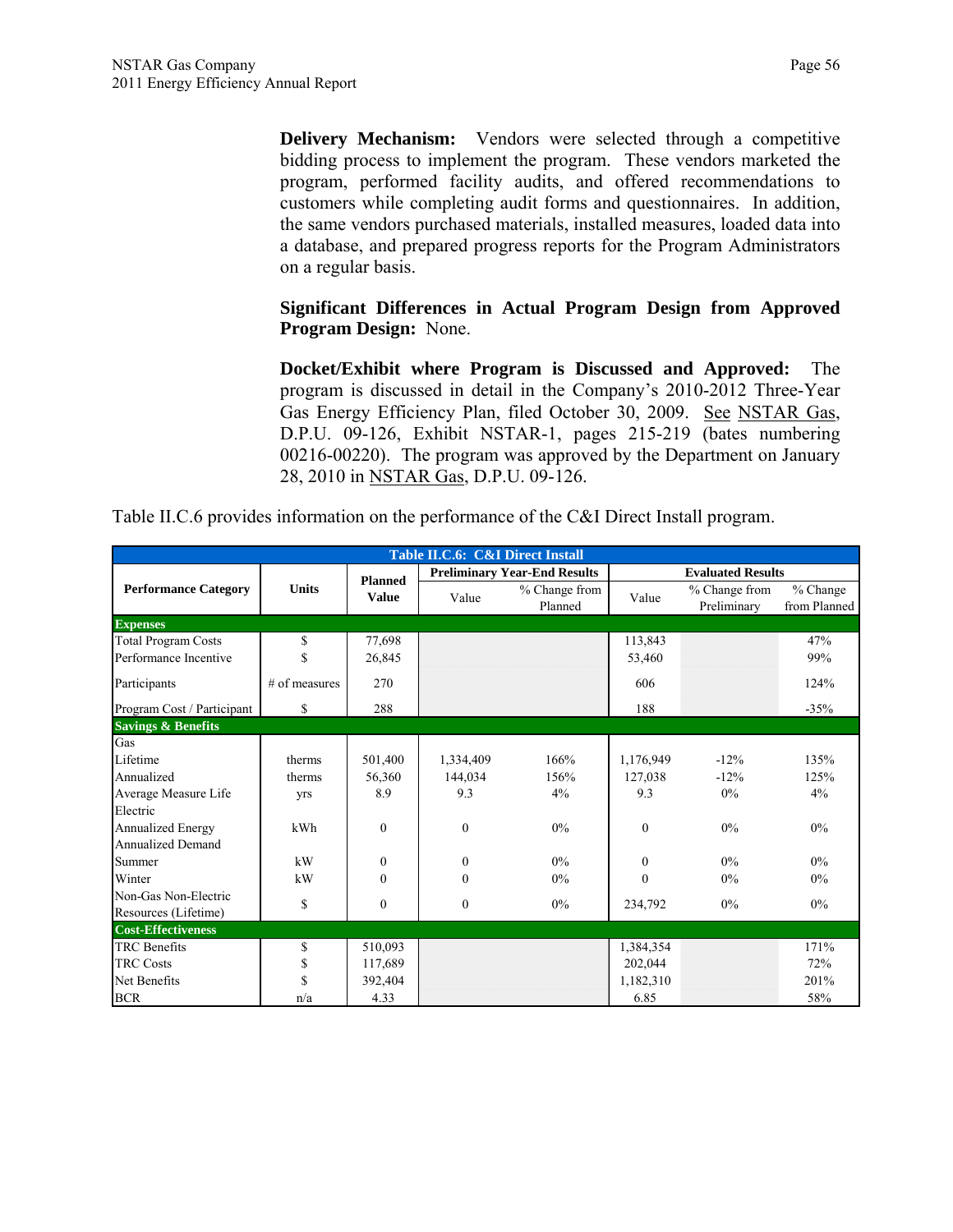The reasons for the significant variances between planned, preliminary year-end and evaluated values are as follows:

Expenses – The difference in program cost is almost entirely driven by increased rebate payments associated with growth in customer participation as customer outreach and sales efforts improved over the year. Cost per participant was reduced as implementers were able to do a greater percentage of more cost effective measures than planned, such as pre-rinse spray valves which produce about the same level of savings as boiler reset controls at 20 percent the cost. Additionally, synergies continue to be realized from gas and electric integration putting downward pressure on costs, and marketing / advertising spending was minimal given the schedule for PA and statewide marketing efforts.

The Company's methodology allocated performance incentives achieved at the sector level to individual programs based on benefits and net benefits. Any variance in actual performance incentive allocations is directly linked to variances in evaluated benefits and net benefits in individual programs within a sector. These variances are not attributable to a change in performance incentive allocation methodology. In order to explain program performance incentive variance, please refer to the explanation of benefits and net benefits variances above.

Savings and Benefits – Differences in savings are due to substantial increases in participation across almost all end-uses. The greatest percentage increase over planned occurred in faucet aerators, where units flowing through the program were about 19x planned. The largest therm increase over planned occurred in prerinse spray valves, where participation resulted in approximately 34,000 more annual net therms than planned, although the product's short measure life somewhat curbs increases in lifetime savings resulting from participation increases.

Cost-Effectiveness – The differences in the benefits cost effective categories is predominantly driven by the significant increases in participation as detailed above. Reductions in TRC costs were due to the spending decreases detailed above in addition to the resulting differences between measure mixes and associated incremental costs. A ratio analysis can explain the increase in BCR, as TRC benefits increase much more rapidly than associated TRC costs.

The EM&V studies included in the Company's 2011 Annual Report that apply to this program are as follows:

Study 29 - *C&I Gas Net-to-Gross Study, 2011 Projects* 

This study quantified the net impacts of the commercial and industrial natural gas programs by estimating the extent of free-ridership and spillover. As results were PA-specific, the results of this study on the program differed for each PA. For the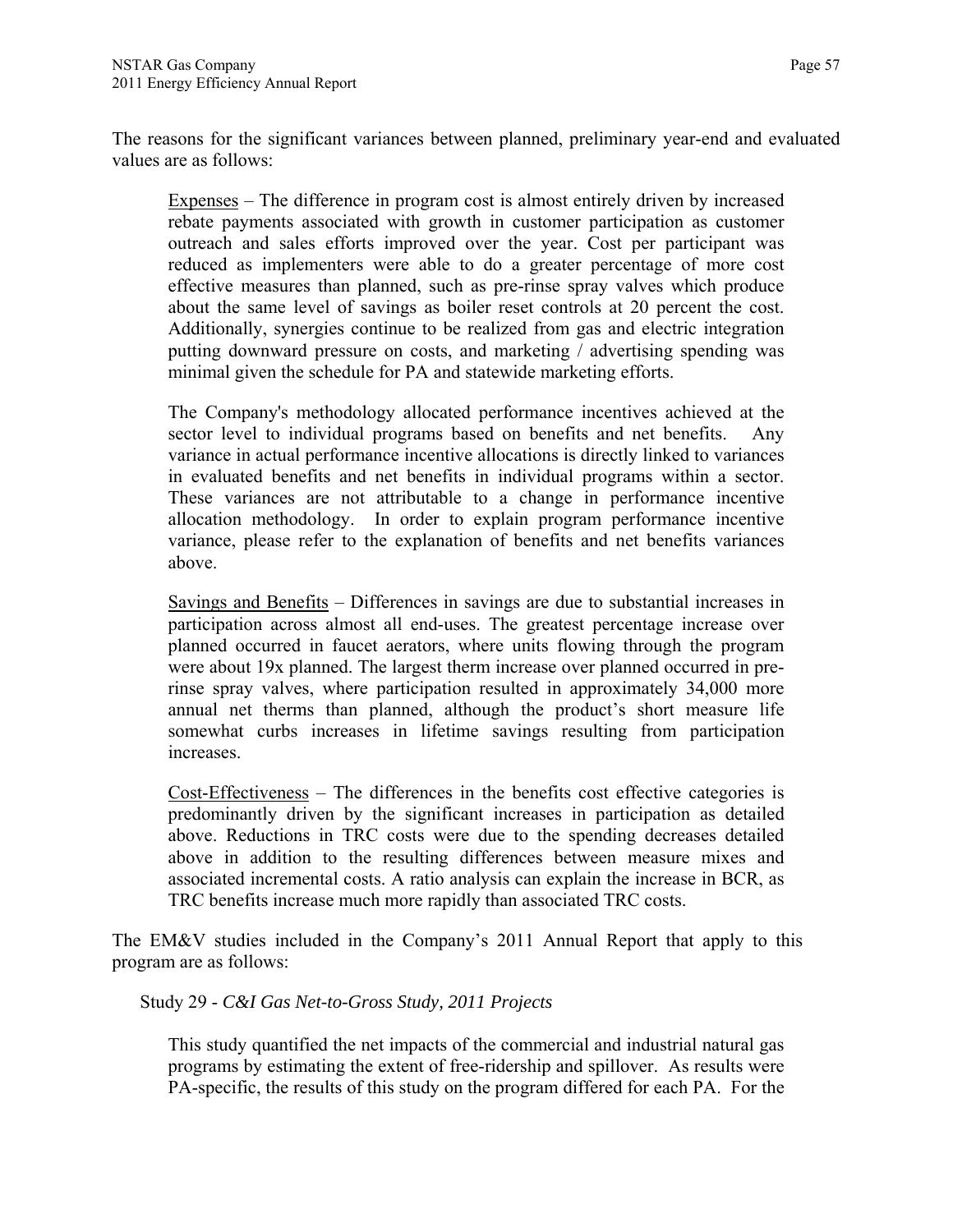Company, the study decreased savings. The study is discussed in more detail in Section III, Study 29.

The program's performance and the results of the impact evaluations described above will be used to adjust the planning estimates for the program in the next three-year plan for 2013-2015. Changes to this program are not currently expected to result in a mid-term modification for the remainder of the current three-year plan. A mid-term modification was submitted for this program in the Company's 2012 Mid-Term Modification filed with the Department on October 28, 2011 in NSTAR Gas, D.P.U. 11-107.

The Direct Install program is cost effective with a BCR of 6.85.

- 3. C&I Pilots
	- a. Deep Energy Retrofit

**Description of Pilot/Specific Activities Intended to Study:** The Deep Energy Retrofit pilot was implemented to investigate the potential for energy savings of at least 50 percent of total on-site energy use through deep retrofits of existing commercial buildings and to identify how to reduce the costs and challenges associated with deep retrofits.

**Why Implemented on Pilot Basis rather than as a Full Program:** This initiative was offered as a pilot in order for the Program Administrators to study a new approach to achieving energy savings. The Program Administrators analyze the information gathered from the pilot to determine market viability, cost-effectiveness, and, if applicable, adoption rates. Following completion of the pilot, the Program Administrators utilize these pilot results to determine the future of the pilot and whether it will be adopted either as a stand alone program or as an additional measure offering within an existing program.

**Targeted Customers:** The pilot targeted commercial customers considering renovations and willing to invest in extensive carbon reductions. In addition, the pilot targeted advanced building remodelers, architects, designers, trade allies, and others involved in renovation or restoration of residential buildings.

**Definition of Pilot Program Participant:** A participant is defined as a commercial building with a target of 50% reduction in energy usage.

**Targeted End-Uses:** The end-uses targeted to dramatically reduce the amount of energy used in existing buildings were:

- HVAC
- Process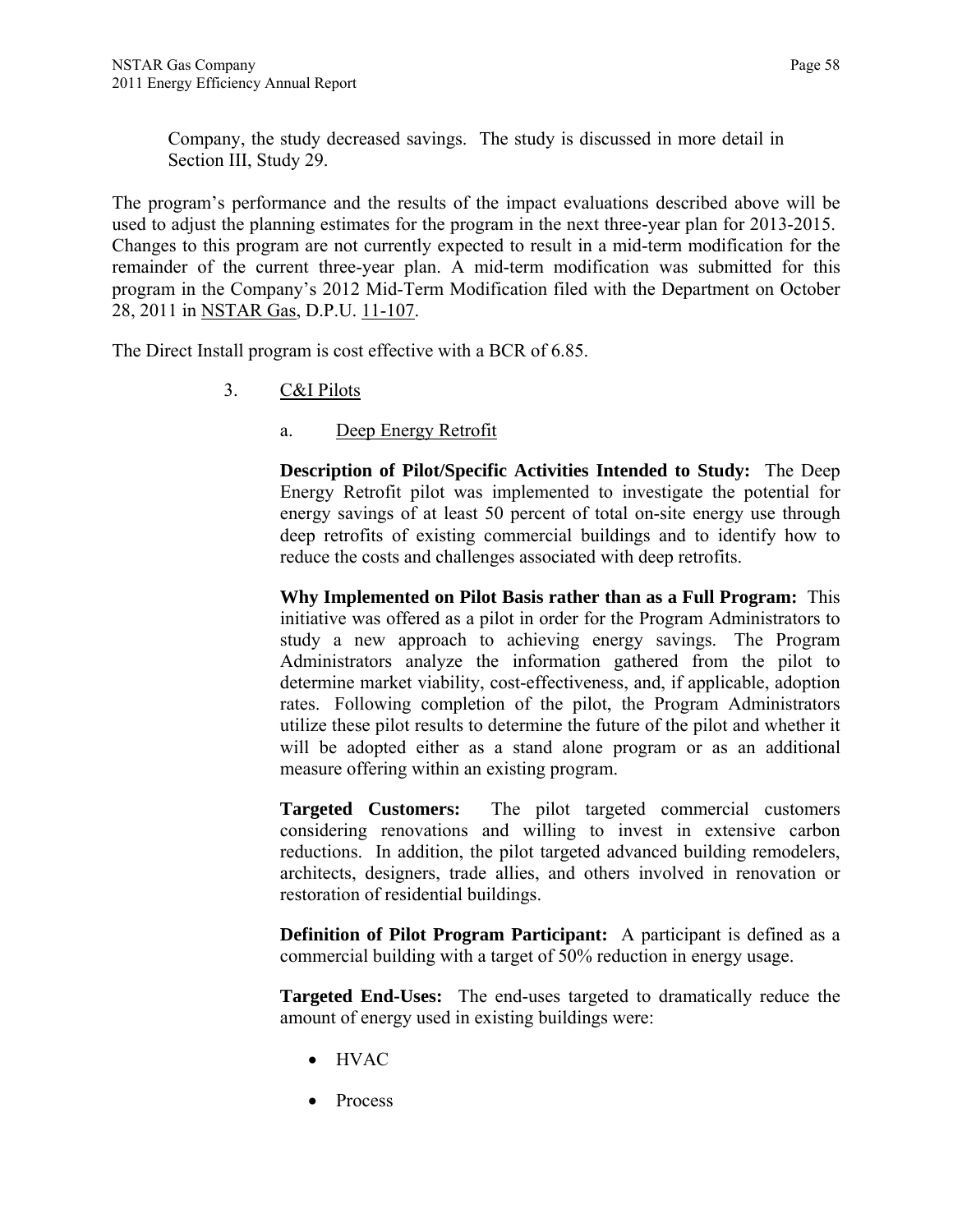- Building Envelope
- End-Use Behavior

**Delivery Mechanism:** Project design details and assistance were provided to the Deep Energy Retrofit contractors performing the work. The projects were handled through technical contractors and/or utilizing American Recovery and Reinvestment Act funds.

**Significant Differences in Actual Program Design from Approved Program Design:** None.

**How Achievement of the Pilot's Stated Goal was Measured:** The overall goal of the Pilot was to attract participants into this "broader and deeper" energy-savings initiative, knowing that prohibitive costs and project complexities are barriers to deep energy retrofit participation. Ultimately, achievement of this goal is measured by the pilot's costeffectiveness. It was determined that this pilot is not cost-effective and therefore is no longer being offered in 2012.

**Docket/Exhibit where the Program is Discussed and Approved:** The pilot is discussed in detail in the Company's 2010-2012 Three-Year Gas Energy Efficiency Plan, filed October 30, 2009. See NSTAR Gas Company, D.P.U. 09-126, Exhibit NSTAR, pages 129-134 (bates numbering 00130-00135). The program was approved by the Department on January 28, 2010 in NSTAR Gas Company, D.P.U. 09-126.

Table II.C.7 provides information on the performance of the Deep Energy Retrofit pilot.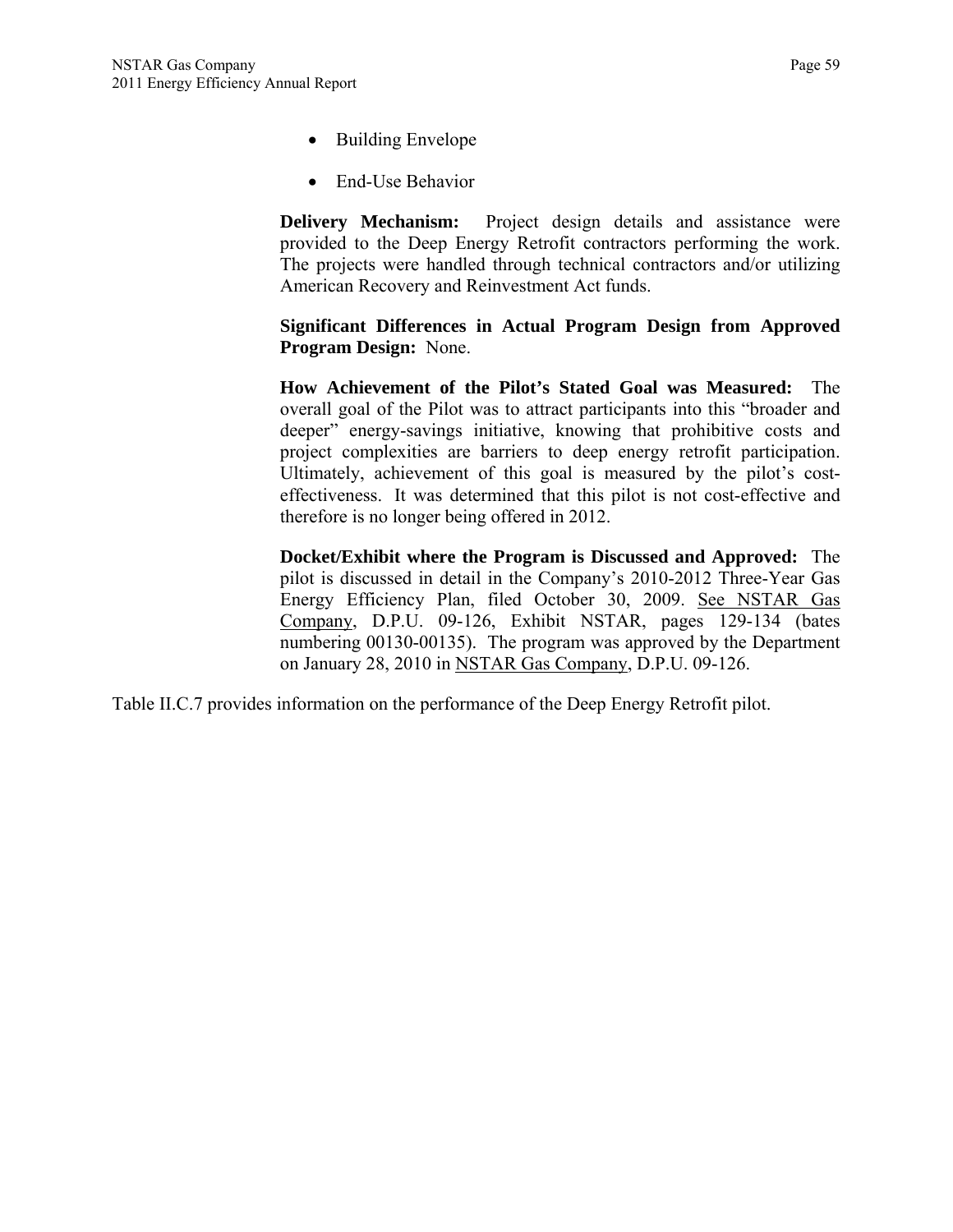|                               | <b>Table II.C.7: Deep Energy Retrofit</b> |                      |       |                                     |              |                              |                          |  |  |  |  |
|-------------------------------|-------------------------------------------|----------------------|-------|-------------------------------------|--------------|------------------------------|--------------------------|--|--|--|--|
|                               |                                           |                      |       | <b>Preliminary Year-End Results</b> |              | <b>Evaluated Results</b>     |                          |  |  |  |  |
| <b>Performance Category</b>   | <b>Units</b>                              | <b>Planned Value</b> | Value | % Change from<br>Planned            | Value        | % Change from<br>Preliminary | % Change from<br>Planned |  |  |  |  |
| <b>Expenses</b>               |                                           |                      |       |                                     |              |                              |                          |  |  |  |  |
| <b>Total Program Costs</b>    | \$                                        | 50,000               |       |                                     | $\mathbf{0}$ |                              | $-100%$                  |  |  |  |  |
| Participants                  | see Retrofit                              | n/a                  |       |                                     | n/a          |                              | n/a                      |  |  |  |  |
| Program Cost / Participant    | \$                                        | n/a                  |       |                                     | n/a          |                              | n/a                      |  |  |  |  |
| <b>Savings &amp; Benefits</b> |                                           |                      |       |                                     |              |                              |                          |  |  |  |  |
| Gas                           |                                           |                      |       |                                     |              |                              |                          |  |  |  |  |
| Lifetime                      | therms                                    | n/a                  | n/a   | n/a                                 | n/a          | n/a                          | n/a                      |  |  |  |  |
| Annualized                    | therms                                    | n/a                  | n/a   | n/a                                 | n/a          | n/a                          | n/a                      |  |  |  |  |
| Average Measure Life          | <b>Vrs</b>                                | n/a                  | n/a   | n/a                                 | n/a          | n/a                          | n/a                      |  |  |  |  |
| Electric                      |                                           |                      |       |                                     |              |                              |                          |  |  |  |  |
| Annualized Energy             | kWh                                       | n/a                  | n/a   | n/a                                 | n/a          | n/a                          | n/a                      |  |  |  |  |
| Annualized Demand             |                                           |                      |       |                                     |              |                              |                          |  |  |  |  |
| Summer                        | kW                                        | n/a                  | n/a   | n/a                                 | n/a          | n/a                          | n/a                      |  |  |  |  |
| Winter                        | kW                                        | n/a                  | n/a   | n/a                                 | n/a          | n/a                          | n/a                      |  |  |  |  |
| Non-Gas Non-Electric          | \$                                        |                      |       |                                     |              |                              |                          |  |  |  |  |
| Resources (Lifetime)          |                                           | n/a                  | n/a   | n/a                                 | n/a          | n/a                          | n/a                      |  |  |  |  |
| <b>Cost-Effectiveness</b>     |                                           |                      |       |                                     |              |                              |                          |  |  |  |  |
| <b>TRC</b> Benefits           | \$                                        | n/a                  |       |                                     | n/a          |                              | n/a                      |  |  |  |  |
| <b>TRC Costs</b>              | \$                                        | 50,000               |       |                                     | $\mathbf{0}$ |                              | $-100%$                  |  |  |  |  |
| Net Benefits                  | Ŝ                                         | n/a                  |       |                                     | n/a          |                              | n/a                      |  |  |  |  |
| <b>BCR</b>                    | n/a                                       | n/a                  |       |                                     | n/a          |                              | n/a                      |  |  |  |  |

All expenses for this program are embedded in the Company's C&I Retrofit program which is why the program specific evaluated results are showing a zero value. In 2011, all allocated funds were expended in research and implementation efforts and two projects were identified and completed that met the 50 percent energy reduction criteria of the pilot program.

Currently, the company intends to continue the program believing there to be future opportunities in the market. However, there are no intended modifications in the near term to make this its own program as the market for projects meeting the criteria is small. The Company intends to leverage existing program strategies focused on specific niche customer sectors and gas and electric integration efforts, both of which have yielded deeper savings to date, to identify potential opportunities. As such, the Company believes that planned funding is aligned with the current opportunity and testing will continue on a pilot program basis for the foreseeable future.

There are no EM&V studies included in the Company's 2011 Annual Report that apply to this pilot.

## III. EVALUATION MEASUREMENT AND VERIFICATION ACTIVITIES

### A. Summary

The Massachusetts Program Administrators completed thirty evaluation studies for the 2011 Annual Report. The following is a statewide summary of the subset of these evaluation studies that had significant impact on the final evaluated data.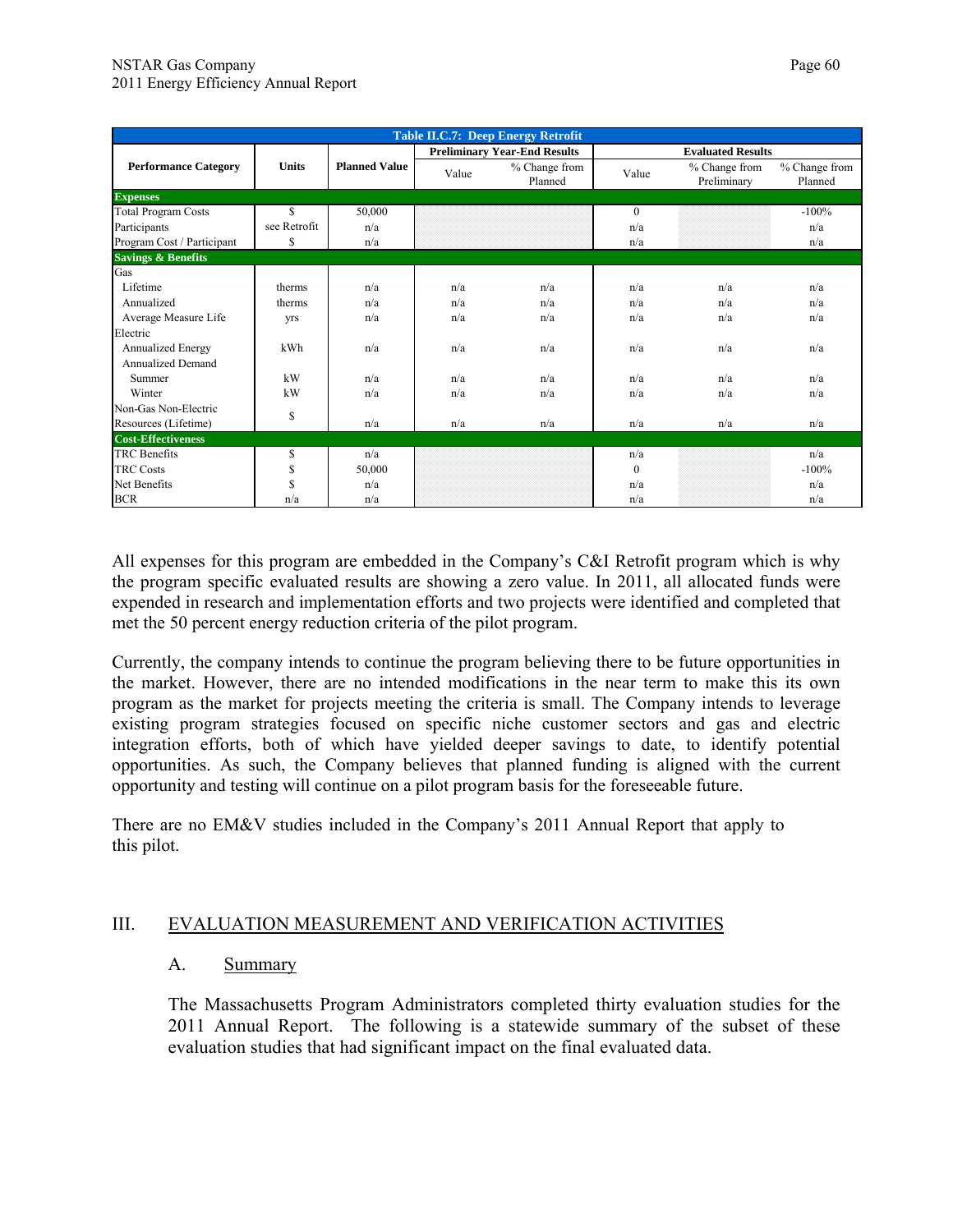The studies that had the most significant impact for gas Program Administrators were:

- Massachusetts Special and Cross-Sector Studies Area, Residential and Low-Income Non-Energy Impacts (NEI) Evaluation and Additional Non-Energy Impacts for Low Income Programs
- Low Income Single Family Program Impact Evaluation
- The 2011 Commercial and Industrial Natural Gas Programs Free-ridership and Spillover Study
- The Large C&I Custom Gas Measures Impact Evaluation

In the Massachusetts Special and Cross-Sector Studies area, *the Residential and Low Income Non-Energy Impacts (NEI) study* had a large impact on overall residential and low income sector benefits based on the previously filed study in NSTAR Gas, D.P.U. 11-107. The supplemental research on non-energy impacts for low-income programs includes additional low income benefits that clarifies and expands the prior research performed in the *Residential and Low-Income Non-Energy Impacts Evaluation*. The additional information focused on lighting quality, refrigerator recycling, price hedging, and economic development, and the results have a significant positive impact on the benefits attributable to low-income programs. Additional information on the updated non energy benefit values for the low-income program can be found in Appendix C, Study 28.

*The Low Income Single Family Program Impact Evaluation* quantified the gross per-unit savings generated by each low-income measure through billing and engineering analyses. Depending on planning assumptions and measure mix, this study had a different impact on each of the Program Administrators because the results varied by measure. This study is discussed in more detail in Appendix C, Study 17.

*The 2011 Commercial and Industrial Natural Gas Programs Free-ridership and Spillover Study* quantified the net impacts of the commercial and industrial natural gas energy efficiency programs by estimating the extent of program free-ridership, early participant spillover, and nonparticipant spillover. The final statewide net-to-gross ratio was 78.7 percent. Between individual Program Administrators, the rate varied from 59.7 percent to 108 percent. This study is discussed in more detail in Appendix C, Study 29.

*The Large C&I Custom Gas Measures Impact Evaluation* determined realization rates at the PA level and statewide level. Evaluation activities included visual inspection of the installed measures, acquisition of nameplate data, spot measurements of boiler efficiencies, interviews with knowledgeable site staff, review of plans, and placement of logger equipment. Depending upon the measure under evaluation, loggers were placed to calculate a variety of custom measures. Overall, the statewide realization rate of 67.6 percent decreased the savings for custom gas measures. The specific results of the realization rate impact vary by Program Administrator such that if a Program Administrator had been carrying a higher realization rate than was produced in this study, the affected program's savings would decrease once the new realization rate was incorporated. This study is discussed in more detail in Appendix C, Study 26.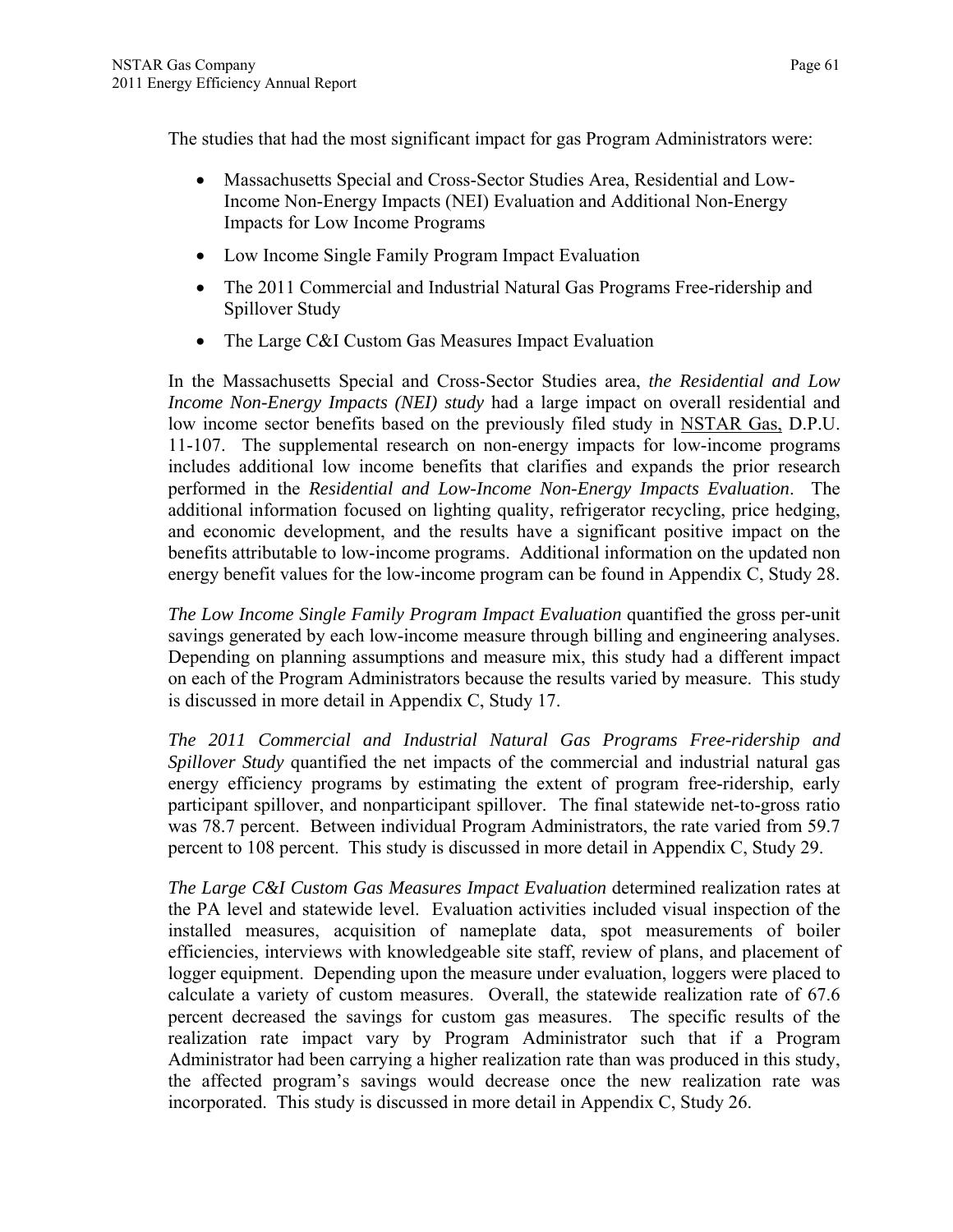Table III.A summarizes the EM&V studies that have not been included in previous Annual Reports. Please note: Studies 8, 10, 15, 18-21, and 23 apply to electric energy efficiency programs only and are, therefore, not included in the table below.

| <b>Table III.A: Evaluation Studies in Annual Report</b>                               |                                                   |                                                                                          |                                         |  |
|---------------------------------------------------------------------------------------|---------------------------------------------------|------------------------------------------------------------------------------------------|-----------------------------------------|--|
| <b>Studies</b>                                                                        | Location of Complete<br>Study in Annual<br>Report | Docket & Exhibit<br>Approving Planned<br><b>Evaluation Studies</b>                       | Implemented as<br>Approved?<br>(yes/no) |  |
| <b>Residential Program Studies</b>                                                    |                                                   |                                                                                          |                                         |  |
| Massachusetts Residential New Construction<br>Home Buyer Survey                       | App. C, Study 1                                   |                                                                                          | All studies are<br>implemented as       |  |
| Massachusetts Residential New Construction<br>Focus Groups with Participant Builders  | App. C, Study 2                                   | Study is pending approval                                                                | planned                                 |  |
| Massachusetts Mini Baseline Study of Homes<br>Built at the End of the 2006 IECC Cycle | App. C, Study 3                                   | of the 2010 AR, D.P.U. 11-<br>63 through D.P.U. 11-73<br>and D.P.U. 11-126               |                                         |  |
| Home Energy Services Net-to-Gross Evaluation                                          | App. C, Study 4                                   |                                                                                          |                                         |  |
| Massachusetts Multifamily Market<br>Characterization and Potential Study              | App. C, Study 5                                   | Study is pending approval<br>of the 2011 MTM, D.P.U.<br>10-140 through D.P.U. 10-<br>150 |                                         |  |
| Massachusetts Multifamily Program Process<br>Evaluation                               | App. C, Study 6                                   | Study is pending approval<br>of the 2010 AR, D.P.U. 11-                                  |                                         |  |
| Massachusetts Multifamily Program Impact<br>Analysis                                  | App. C, Study 7                                   | 63 through D.P.U. 11-73<br>and D.P.U. 11-126                                             |                                         |  |
| Demand Impact Model User Manual                                                       | App. C, Study 9                                   | Study is pending approval<br>of the 2012 MTM, D.P.U.<br>11-106 through D.P.U. 11-<br>116 |                                         |  |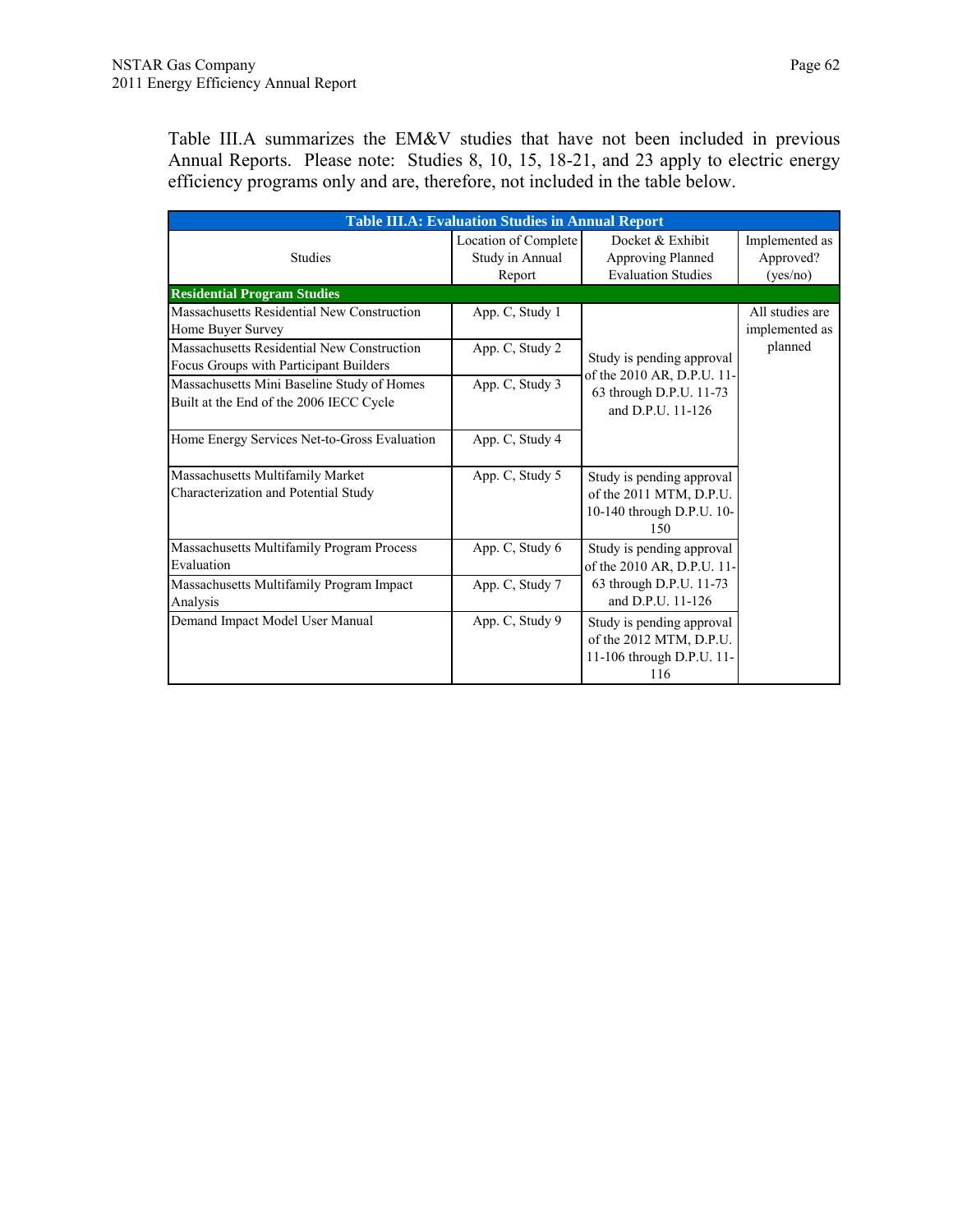| <b>Residential Pilot Studies</b>                                                                          |                  |                                                                                                         |                                              |  |
|-----------------------------------------------------------------------------------------------------------|------------------|---------------------------------------------------------------------------------------------------------|----------------------------------------------|--|
| Major Renovations Pilot Evaluation                                                                        | App. C, Study 11 | Study is pending approval<br>of the 2010 AR, D.P.U. 11-<br>63 through D.P.U. 11-73<br>and D.P.U. 11-126 | All studies are<br>implemented as<br>planned |  |
| Massachusetts Residential New Construction Four<br>to Eight Story Multifamily Pilot Interview<br>Findings | App. C, Study 12 | Study is pending approval<br>of the 2011 MTM, D.P.U.<br>10-140 through D.P.U. 10-<br>150                |                                              |  |
| Home Energy Services Packaged Measure Pilot<br>Evaluation                                                 | App. C, Study 13 | Study is pending approval<br>of the 2012 MTM, D.P.U.<br>11-106 through D.P.U. 11-<br>116                |                                              |  |
| Heat Pump Water Heaters Evaluation of Field<br><b>Installed Performance</b>                               | App. C, Study 14 | Study is planned but not<br>yet submitted for approval                                                  |                                              |  |
| <b>Low-Income Program Studies</b>                                                                         |                  |                                                                                                         |                                              |  |
| Massachusetts 2011 Low Income Program<br>Process Evaluation                                               | App. C, Study 16 | Study is pending approval<br>of the 2012 MTM, D.P.U.                                                    | All studies are<br>implemented as            |  |
| Low Income Single Family Program Impact<br>Evaluation                                                     | App. C, Study 17 | 11-106 through D.P.U. 11-<br>116                                                                        | planned                                      |  |
| <b>Commercial &amp; Industrial Program Studies</b>                                                        |                  |                                                                                                         |                                              |  |
| Process Evaluation of the Large Commercial and<br><b>Industrial Energy Efficiency Programs</b>            | App. C, Study 22 | Study is pending approval                                                                               | All studies are<br>implemented as            |  |
| Large C&I - Prescriptive Gas Measures Impact<br>Evaluation                                                | App. C, Study 24 | of the 2010 AR, D.P.U. 11-<br>63 through D.P.U. 11-73                                                   | planned                                      |  |
| Large C&I - Custom Gas Measures Impact<br>Evaluation                                                      | App. C, Study 25 | and D.P.U. 11-126                                                                                       |                                              |  |
| <b>Special &amp; Cross Sector Studies</b>                                                                 |                  |                                                                                                         |                                              |  |
| Massachusetts Three Year Cross-Cutting<br>Behavioral Program Evaluation Integrated Report                 | App. C, Study 26 |                                                                                                         | All studies are<br>implemented as<br>planned |  |
| Massachusetts Umbrella Marketing Evaluation<br>Report                                                     | App. C, Study 27 | Study is pending approval<br>of the 2011 MTM, D.P.U.                                                    |                                              |  |
| Additional Non-Energy Impacts for Low Income<br>Programs                                                  | App. C, Study 28 | 10-140 through D.P.U. 10-<br>150                                                                        |                                              |  |
| C&I Gas Net-to-Gross Study 2011 Projects                                                                  | App. C, Study 29 |                                                                                                         |                                              |  |
| Community-Based Partnerships 2011 Evaluation<br><b>Final Report</b>                                       | App. C, Study 30 |                                                                                                         |                                              |  |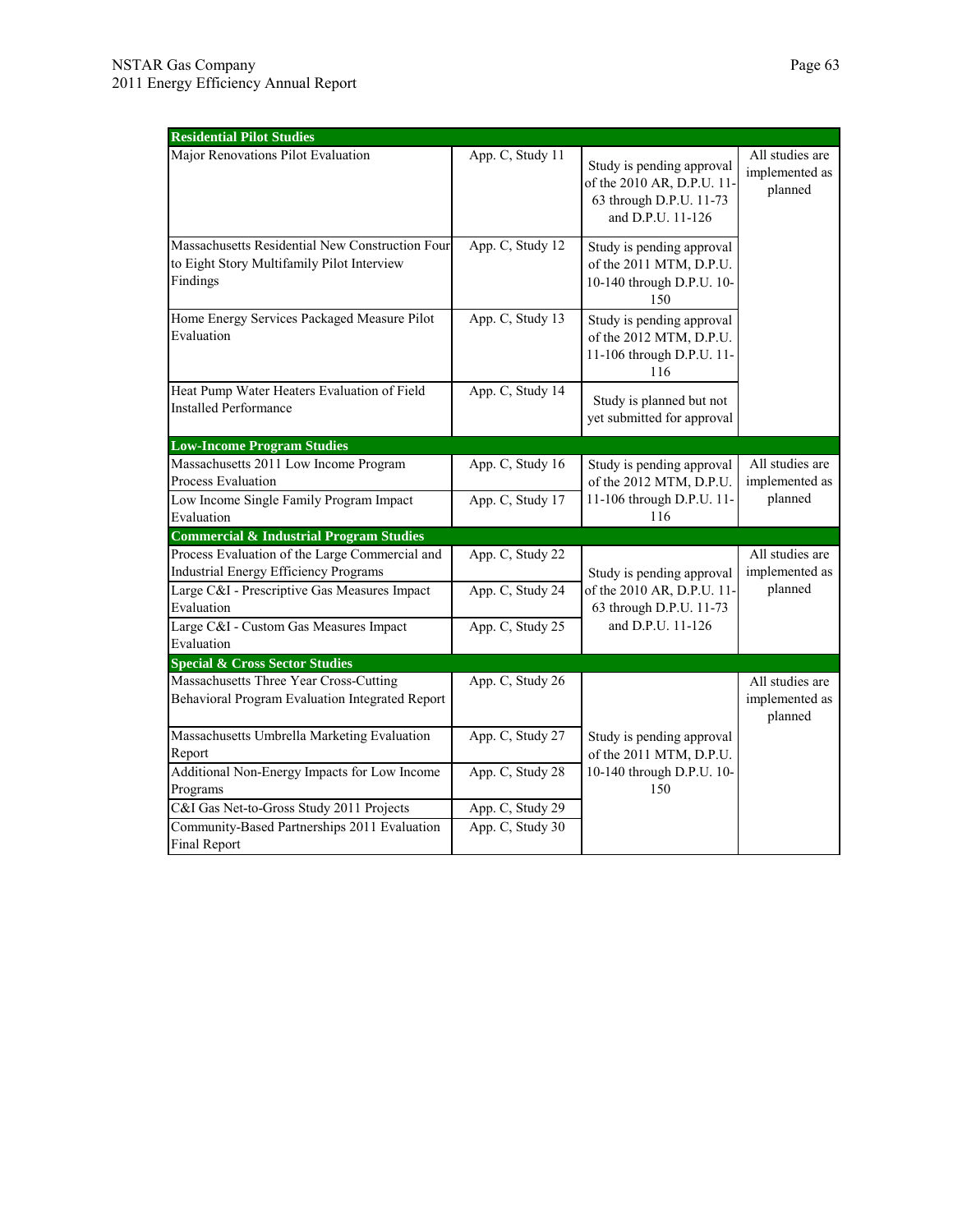### B. Residential Program Studies

### 1. Massachusetts Residential New Construction Home Buyer Survey

#### **Type of Study:** Market Assessment

**Objective of the Study:** Examine what buyers look for in a new home, awareness of ENERGY STAR homes, the role of ENERGY STAR certification in new home shopping, perceptions of ENERGY STAR homes, and reactions to recent changes in the program. The study also provides updates of similar surveys conducted in 2002, 2003, 2004, and 2006.

### **Programs to which the Results of the Study Apply:**

- Residential New Construction & Major Renovation (Electric and Gas)
- Low-Income Residential New Construction (Electric)

**Recommendations Derived from the Study:** There are no recommendations. This study was informational, conducted to assess the role of energy efficiency in shopping for a newly constructed home as well as awareness and perceptions about the program.

| #              | Finding                                                                                 |
|----------------|-----------------------------------------------------------------------------------------|
|                | The importance of getting a more efficient home with lower energy bills has steadily    |
|                | risen for all buyers of new homes from 2002 to 2010 with the mean ranking, using a      |
|                | scale from 0 to 10 where 0 is one of the least important factors and 10 is one of the   |
|                | most important factors, rising from 7.2 in 2002 to 9.0 in 2010.                         |
| 2              | Close to three out of five buyers of new homes are now aware of the ENERGY STAR         |
|                | label on new homes; this is more than twice the percentage who were aware at the        |
|                | time of the first Massachusetts home buyer survey in 2002; most of the increase in      |
|                | awareness occurred between 2006 and 2010.                                               |
| 3              | Home buyers in 2010 are significantly more likely to discuss the energy efficiency of   |
|                | the new home, how much it would cost to heat and cool the home, and green building      |
|                | while shopping for or building a new home than they were in 2006. The percentage        |
|                | discussing energy efficiency in 2010 is 60% up from 37%; heating and cooling costs      |
|                | is 53% up from 25%; and green building is $26\%$ up from 9%.                            |
| $\overline{4}$ | More than seven out of ten (72%) home buyers aware of ENERGY STAR homes                 |
|                | believe they provide a little or a lot more value for the money, up from just over one- |
|                | half $(53\%)$ in 2006.                                                                  |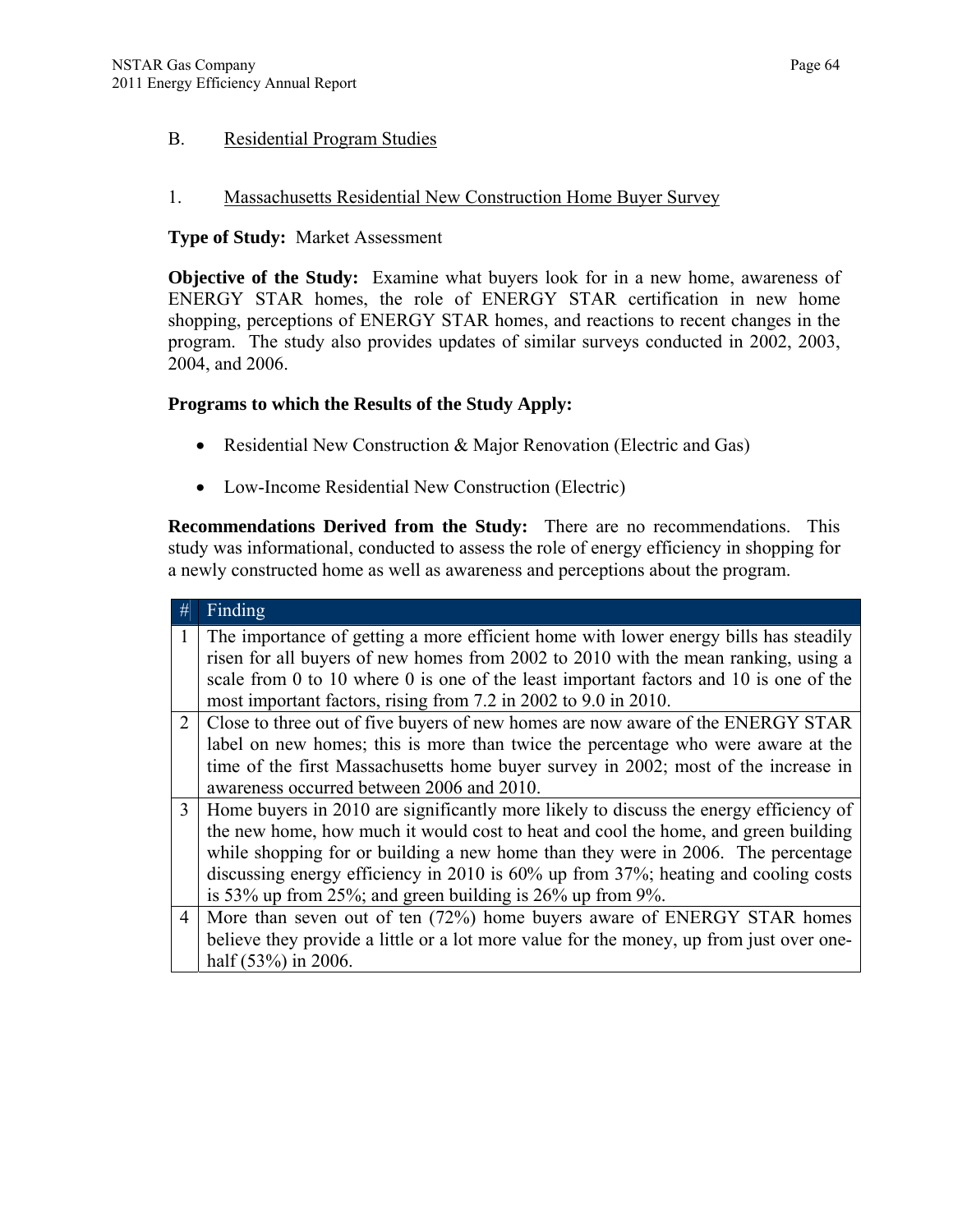5 Overall satisfaction with the program has remained high with nearly three-quarters of buyers of new ENERGY STAR homes who know they have ENERGY STAR homes saying they are 'satisfied' or 'extremely satisfied'. Asked to rate the importance of going through the Massachusetts program, after changes that do not require ENERGY STAR certification, three out of ten (30%) respondents say that going through the program would be very important if they were building or buying a new home today and an additional one-third (34%) believe program participation would be somewhat important.

**How the Study Came to the Recommended Conclusions:** Findings are based on telephone surveys of recent buyers of newly constructed homes in Massachusetts that were conducted from June through September of 2011. Surveys were completed with 100 households who had bought ENERGY STAR certified homes and 118 households who had bought homes that did not participate in the program.

**Explain Whether or Not the PA Decided to Adopt Recommendations from the Study, and Why:** Though there were no specific recommendations from this study, the Findings indicate a positive trend. This upward trend in the growing importance of energy efficiency in new home purchases is communicated through mid stream actors such as real estate agents and mortgage bankers/brokers about long term affordability. The program continues to tap into the strong ally relationships it has formed with the Real Estate and Mortgage industry to continue to provide trainings and marketing assistance on the importance of energy efficient new construction.

A copy of the complete study can be found in Appendix C, Study 1.

### 2. Massachusetts Residential New Construction Focus Groups with Participant Builders

 **Type of Study:** Market Assessment

**Objective of the Study:** The objective of the study was to assess the participating builders' experience with the program and their reactions to changes made in 2011 and changes which may be forthcoming in 2012.

### **Programs to which the Results of the Study Apply:**

- Residential New Construction & Major Renovation (Electric and Gas)
- Low-Income Residential New Construction (Electric)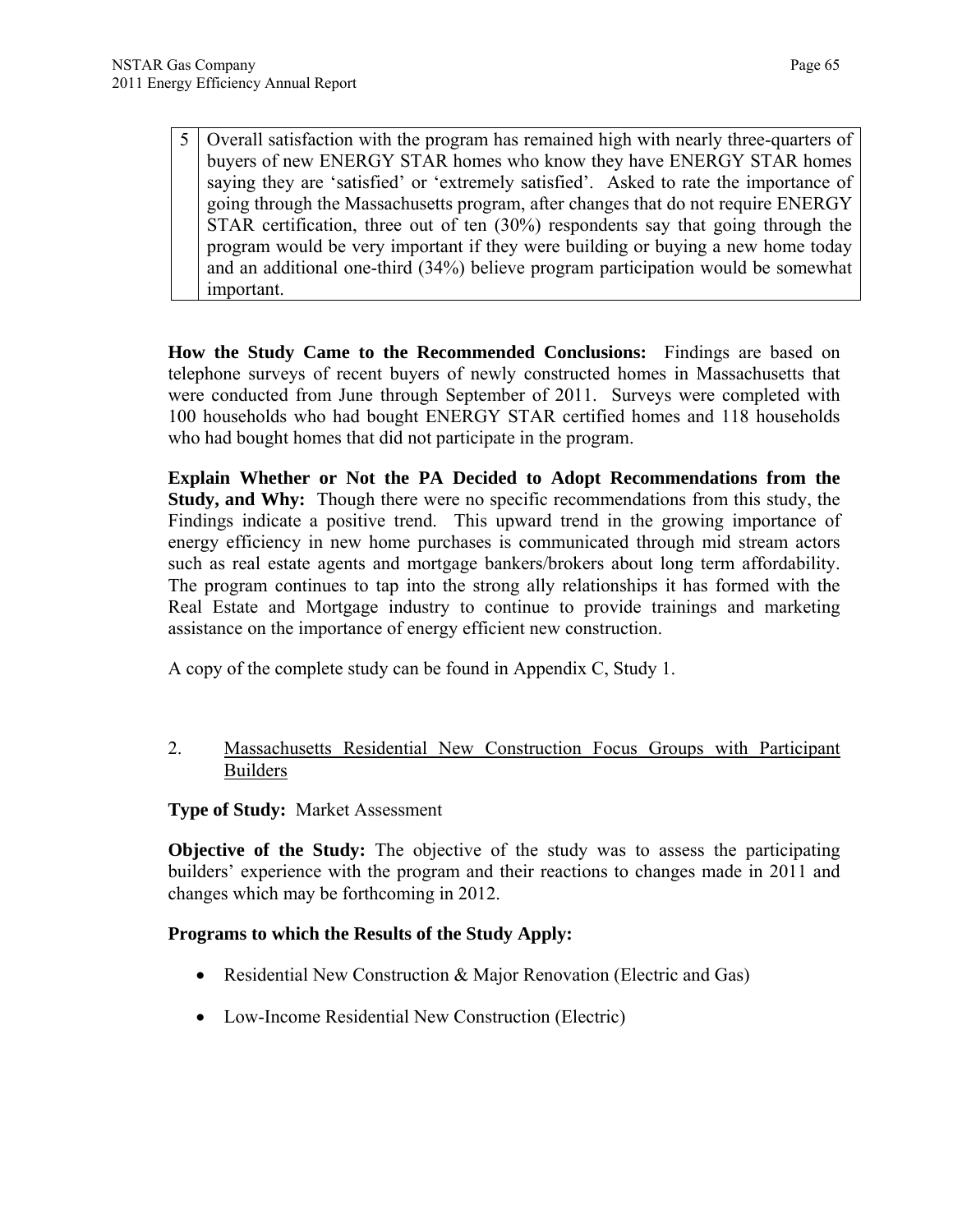### **Recommendations Derived from the Study:**

| #              | Recommendation                                                                      |
|----------------|-------------------------------------------------------------------------------------|
|                | Capitalize on the theme that the program differentiates home builders in a positive |
|                | manner throughout the marketplace. $-$ On-going task                                |
| $\overline{2}$ | Continue to educate home buying consumers on the characteristics of energy-         |
|                | efficient homes and potential savings associated with living in an energy-efficient |
|                | home. – Working with Real Estate market – mid stream marketing.                     |
| $\mathcal{E}$  | If program Tiers and HERS rating scores are mentioned at all in marketing           |
|                | materials to the home-buying consumer, provide simple and clear explanations of     |
|                | their significance.                                                                 |
| $\overline{4}$ | Incorporate additional educational information into marketing materials for         |
|                | program participants. Further outreach is necessary to raise the awareness of       |
|                | participant builders with respect to changes in the program.                        |
| 5 <sup>5</sup> | If the shift to an open HERS rater market occurs, provide clear marketing materials |
|                | to builders emphasizing the advantages offered by HERS raters. Builders should      |
|                | also be made aware that HERS raters operate in a competitive market, charging       |
|                | varying fees and offering different services.                                       |

**How the Study Came to the Recommended Conclusions:** Findings are based on two focus groups conducted in June of 2011 with home builders who participated in the program before 2011.

**Explain Whether or Not the PA Decided to Adopt Recommendations from the Study, and Why:** The program has incorporated the above recommendations as follows:

- By leveraging the National EPA ENERGY STAR Homes program websites Builder Partner Resource Center and Massachusetts specific builder marketing support, the program continues to assist and provide builder partners resources to stand out from their competitors. This is done through online support, marketing materials and through technical and sales trainings.
- Through the utilization of mid stream allies such as real estate professionals and mortgage brokers the program continues to educate the new residential home buying market on the benefits of purchasing an energy efficient new home. Value added benefits such as long term affordability, comfort and durability are discussed.
- Currently the program does not provide HERS Rating or Tier achievement directly to home buying consumers, however individual Raters may provide this information as part of their services, but this is decided outside of the programs requirements. All homes do receive a sticker indicating that it has participated in the program along with the final HERS Index and if it achieved ENERGY STAR.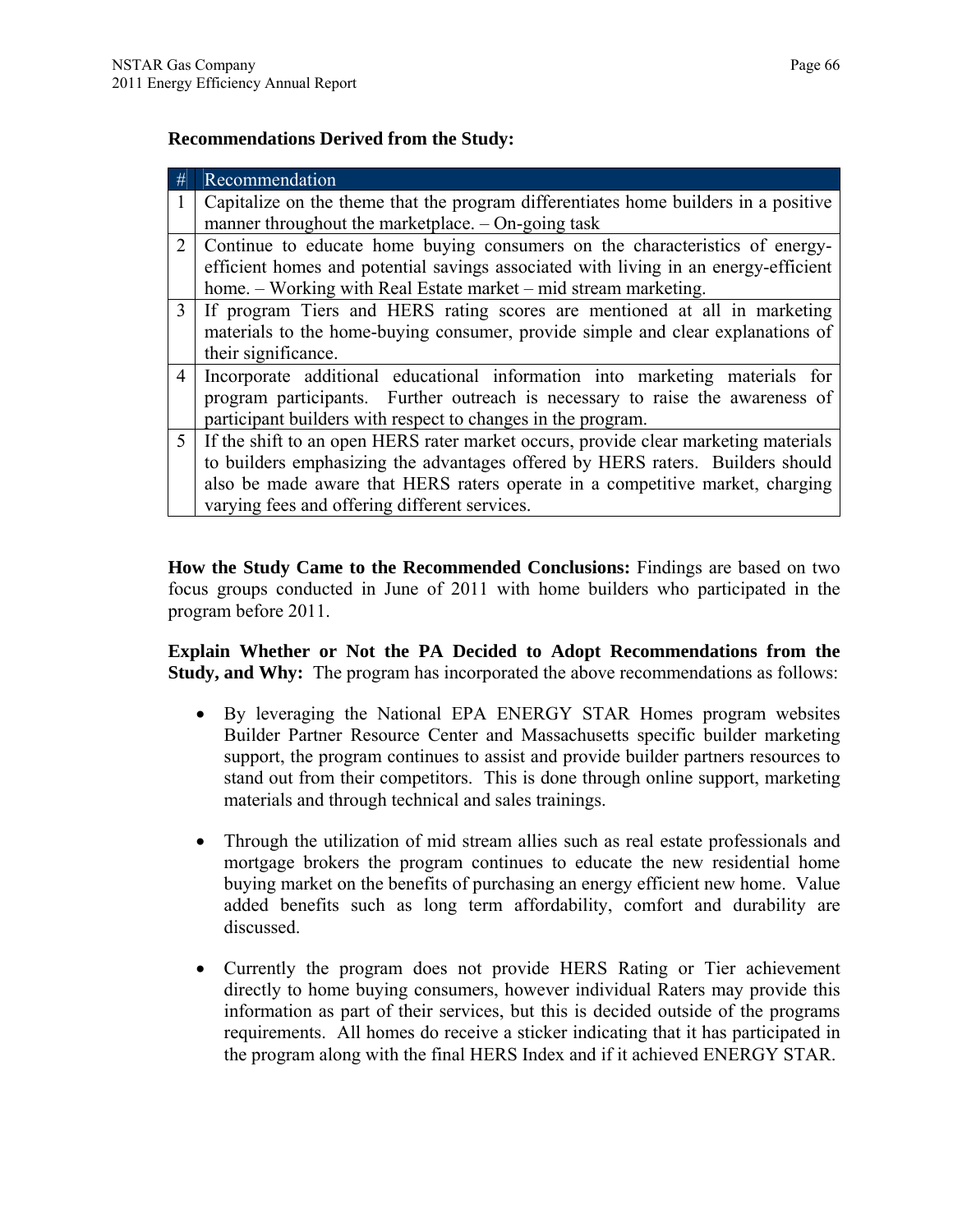- The program continues to provide several channels to distribute marketing materials, educational opportunities and programmatic updates. In 2011 the program launched a Massachusetts specific HERS Rater Website and Portal. The Portal allows program Raters to download the most recent program documentation, upload applications and incentive worksheets, report completions, view upcoming events and trainings and it also allows for the exchange of best practices and technical assistance on its message board. The program still also communicates information through email and fax blasts.
- Although the program currently provides Raters with an incentive to participate, the builder is made aware of this amount when they receive their participation confirmation letter. This shows not only the incentive the rater is receiving; it helps to establish a value and cost associated with the services provided. This will be beneficial in the upcoming years as the program moves towards decreasing Rater incentives.

A copy of the complete study can be found in Appendix C, Study 2.

3. Massachusetts Mini Baseline Study of Homes Built at the End of the 2006 IECC Cycle

## **Type of Study:** Impact Evaluation

**Objective of the Study:** Homes were inspected between April and June of 2011 with three primary tasks in mind:

- Conducting a full HERS rating using REM/Rate software
- Filling out the 2006 IECC checklist developed by PNNL
- Providing program Sponsors with a mini baseline study of 50 non-ENERGY STAR-qualified homes completed at the end of the 2006 IECC code cycle

## **Programs to which the Results of the Study Apply:**

- Residential New Construction & Major Renovation (Electric and Gas)
- Low-Income Residential New Construction (Electric)

**Results of the Study and How the Study Determined those Results:** This study was conducted in partnership with DOER to assess compliance with basic building code prescriptive path requirements at the end of the 2006 International Energy Conservation Code ("IECC") code cycle, provide a preliminary assessment of how current new singlefamily residential building characteristics compare to current User Defined Reference Home ("UDRH") inputs, and conduct audits of energy efficient lighting and appliances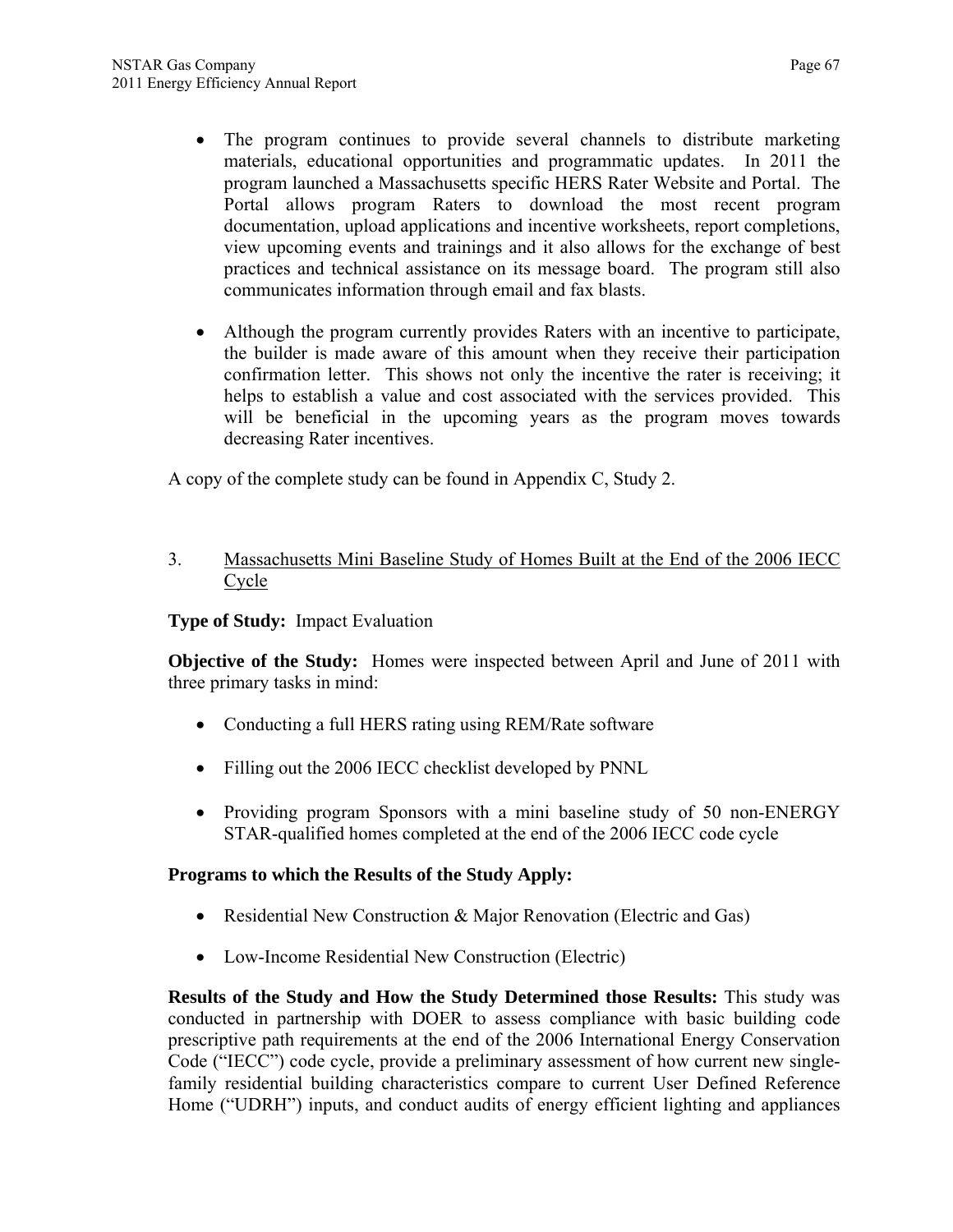within the homes. The study also compared building practices, equipment efficiencies, and other characteristics in custom versus spec built homes.

| $\#$           | Finding                                                                                                                                                                                                                                                                                                                                                                                                                                                                                                                                                                                                                                                                                                                                                                                                                                                                                                                                                                                                                                                           |
|----------------|-------------------------------------------------------------------------------------------------------------------------------------------------------------------------------------------------------------------------------------------------------------------------------------------------------------------------------------------------------------------------------------------------------------------------------------------------------------------------------------------------------------------------------------------------------------------------------------------------------------------------------------------------------------------------------------------------------------------------------------------------------------------------------------------------------------------------------------------------------------------------------------------------------------------------------------------------------------------------------------------------------------------------------------------------------------------|
| $\mathbf{1}$   | Some current UDRH inputs may underestimate and others overestimate the energy<br>efficiency of current building practices or equipment. Heating system efficiency<br>inputs—the average efficiencies of gas (natural gas and propane) furnaces and<br>boilers in inspected homes are higher than the current UDRH inputs, but wall, floor<br>and ceiling insulation levels are lower.                                                                                                                                                                                                                                                                                                                                                                                                                                                                                                                                                                                                                                                                             |
| $\overline{2}$ | The 2006 IECC prescriptive path insulation requirements for wood-frame walls,<br>floors over unconditioned space and ceilings are, respectively, R-19, R-30 or cavity<br>filled (minimum R-19), and R-38 with an allowance for R-30 in up to 500 feet of<br>cathedral ceiling area. (Note that a home failing to meet one or more 2006<br>prescriptive path requirements does not mean the home failed to comply with<br>building code—the home may have complied under a performance-based<br><i>compliance path that allows trade—offs.</i> ) Most homes with wood framed walls<br>(84%) had R-19 or higher insulation, 28% of homes with floors over unconditioned<br>basements met the 2006 IECC prescriptive insulation requirement, 22% of homes<br>with flat ceilings had R-38 or higher insulation, and no cathedral ceilings had R-38<br>insulation. However, 67% of homes with cathedral ceilings met the 2006 IECC<br>prescriptive insulation requirement by having a total of 500 square feet or less of<br>cathedral ceiling area insulated to R-30. |
| 3 <sup>1</sup> | Twenty-one percent of the total number of bulbs counted in the non-ENERGY                                                                                                                                                                                                                                                                                                                                                                                                                                                                                                                                                                                                                                                                                                                                                                                                                                                                                                                                                                                         |
|                | STAR Homes were energy efficient.                                                                                                                                                                                                                                                                                                                                                                                                                                                                                                                                                                                                                                                                                                                                                                                                                                                                                                                                                                                                                                 |
| $\overline{4}$ | The majority of refrigerators and dishwashers installed in the non-ENERGY STAR<br>homes were ENERGY STAR (73% and 89% respectively).                                                                                                                                                                                                                                                                                                                                                                                                                                                                                                                                                                                                                                                                                                                                                                                                                                                                                                                              |

In most cases the difference between custom and spec homes is minimal. Custom homes tend to have higher R-value conditioned/ambient wall and flat ceiling insulation, while spec homes tend to have higher R-value floor and foundation wall insulation. Custom homes have slightly more efficient heating systems and spec homes have slightly more efficient water heating systems. Spec homes have lower duct leakage and air infiltration. Custom homes have more energy-efficient light bulbs and slightly higher percentages of ENERGY STAR refrigerators and dishwashers. As an overall indicator of a home's energy efficiency, the HERS ratings conducted on the 50 inspected homes suggest there is little difference between the energy efficiency of custom homes (average HERS 85) and spec homes (average HERS 83); this difference is not statistically significant at the 90% confidence level.

**How the Results of the Study Impact each Identified Program's Savings:** Due to the penetration rate of energy efficient bulbs and appliances program savings from these measures are reduced accordingly.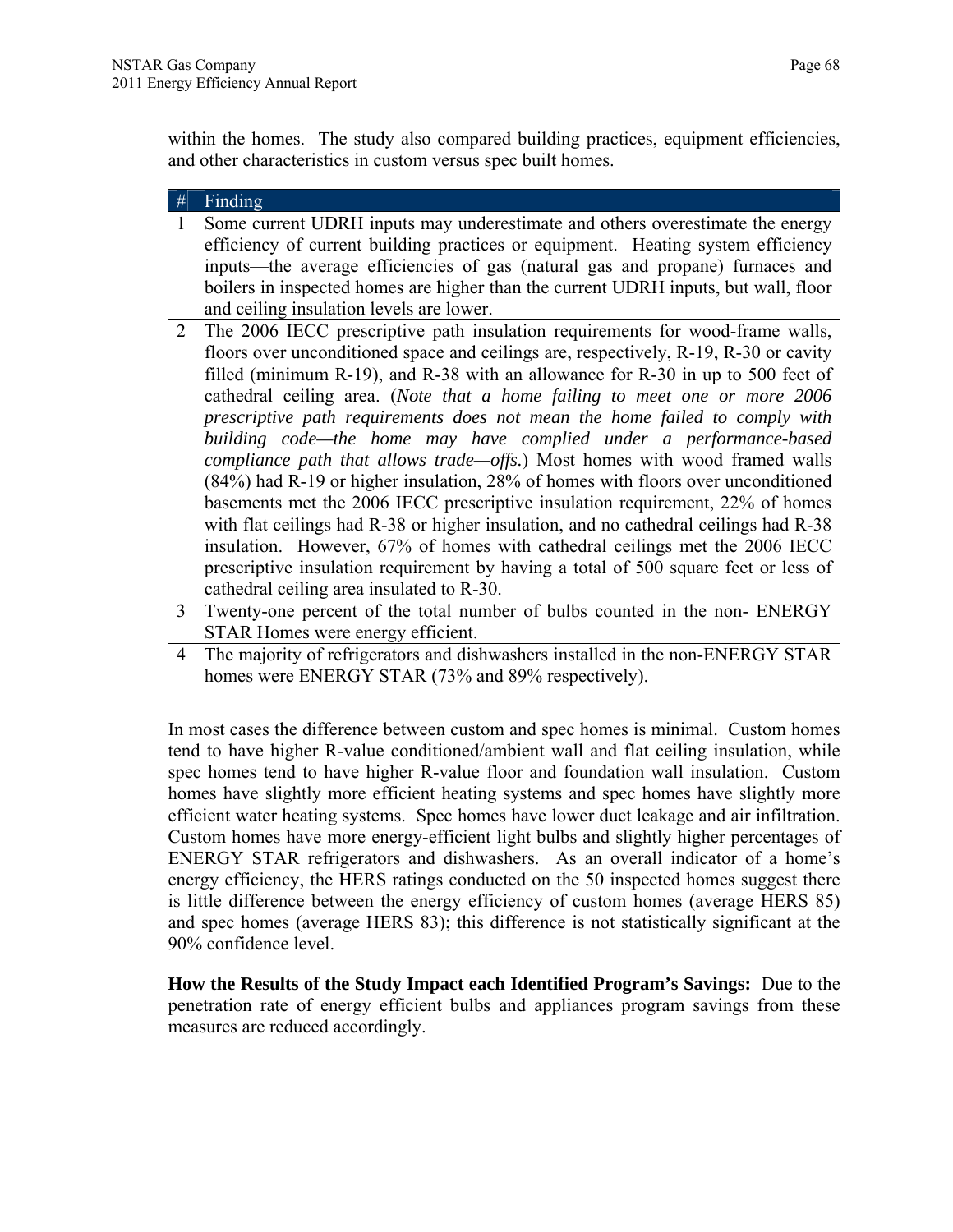**Formulas Necessary to Understand the Impact of the Study on the PA's Program(s):** The penetration rates are incorporated into the savings calculations as free-ridership, accordingly the appropriate formula is as follows:

kWh savings  $= (1 - Free-ridership + Spillover)$  $kW$  savings =  $(1 - Free-ridership + Spillover)$ 

**If the Results of the Study Are Not Adopted by the PA, Fully Explain Why:**  References to energy characteristics were not incorporated into the UDRH as this study looked at homes built under the 2006 IECC; the current code in Massachusetts is the 2009 IECC. The UDRH will be updated with results from the Full Baseline study, which looked at homes built under the 2009 IECC and will be completed during the summer of 2012.

A copy of the complete study can be found in Appendix C, Study 3.

# 4. 2011 Home Energy Services Net-to-Gross Evaluation

**Type of Study:** Impact Evaluation

**Objective of the Study:** To determine measure-specific and program-level net-to-gross ("NTG") values for several of the measures installed in the Home Energy Services program using information gathered from program tracking systems, participant surveys, and non-participant surveys.

## **Programs to which the Results of the Study Apply:**

- Mass Save (Electric)
- Weatherization (Gas)

# **Results of the Study and How the Study Determined those Results:**

| Measure<br>Category      | Measure      | Participant<br>Free-<br>ridership | Participant<br>Spillover | Non-<br>participant<br>Spillover | <b>NTG</b> |
|--------------------------|--------------|-----------------------------------|--------------------------|----------------------------------|------------|
| Direct<br>Installs       | <b>CFL</b>   | 29%                               | 2.5%                     | N/R                              | 73%        |
|                          | Air Sealing  | 8%                                | 8%                       | 28%                              | 129%       |
| Measures for<br>which an | Insulation   | 25%                               | 20%                      | 28%                              | 123%       |
| Incentive was<br>Offered | Refrigerator | 14%                               | N/R                      | $N/A^*$                          | 86%        |
| Overall                  |              |                                   |                          |                                  | 113%       |

Note:  $N/R = Not$  Reported,  $N/A = Not$  Available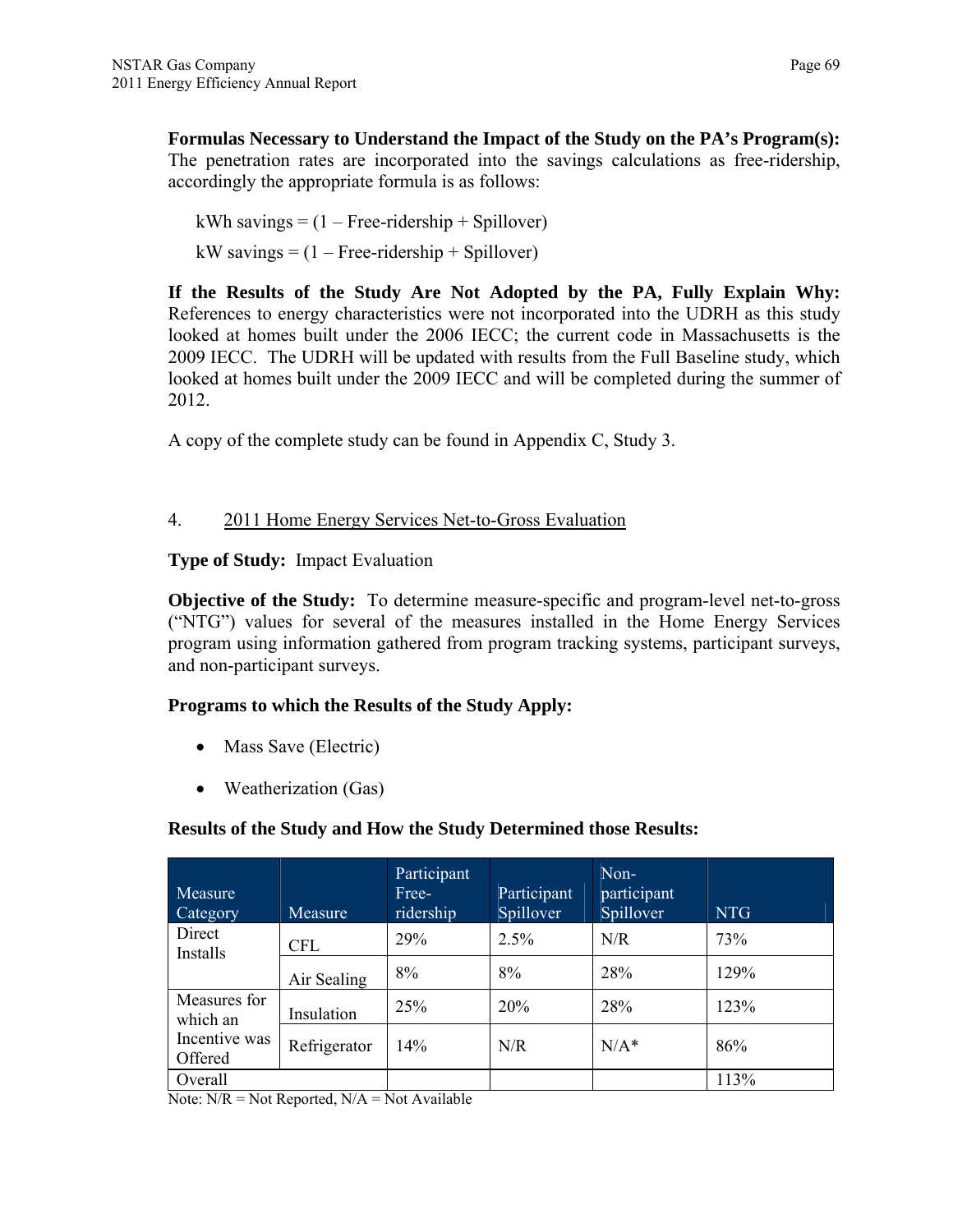The evaluation findings are based on results from an array of data collection activities and evaluation tasks, including participant and non-participant surveys and self-report and discrete choice (DC)-based assessments of measure-level NTG ratios.

**How the Results of the Study Impact each Identified Program's Savings:** The results of this study will be used to derive net energy savings by multiplying the gross reported savings by the NTG factors.

## **Formulas Necessary to Understand the Impact of the Study on the PA's Program(s):**

 $NTG = 1 - FR + PS + NPS$ 

**Explain Whether or Not the PA Decided to Adopt Recommendations from the Study, and Why:** The results of the study are adopted with the following exception. The NTG factors for CFLs were also based on this study but modified by agreement with the EEAC consultants on July 2, 2012 to account for the potential of participants who would have bought CFLs outside of the HES program but through the Upstream Lighting program, which was estimated to be 5%.

A copy of the complete study can be found in Appendix C, Study 4.

## 5. Massachusetts Multi-Family Market Characterization and Potential Study

**Type of Study:** Market Characterization

**Objective of the Study:** The objective of this study was to assess the potential energy efficiency savings available in multi-family buildings within Massachusetts. The results of this study will be used to inform ongoing energy efficiency planning and program design by identifying the quantity of available potential and determining how it is distributed across end uses in multi-family buildings.

## **Programs to which the Results of the Study Apply:**

- Multi-Family Retrofit (Electric and Gas)
- Low-Income Multi-Family Retrofit (Electric and Gas)

**Recommendations Derived from the Study:** There are no recommendations from this study as the main purpose was to derive potential savings from multi-family buildings within Massachusetts.

**How the Study Came to the Recommended Conclusions:** Not Applicable.

**Explain Whether or Not the PA Decided to Adopt Recommendations from the Study, and Why:** Not Applicable.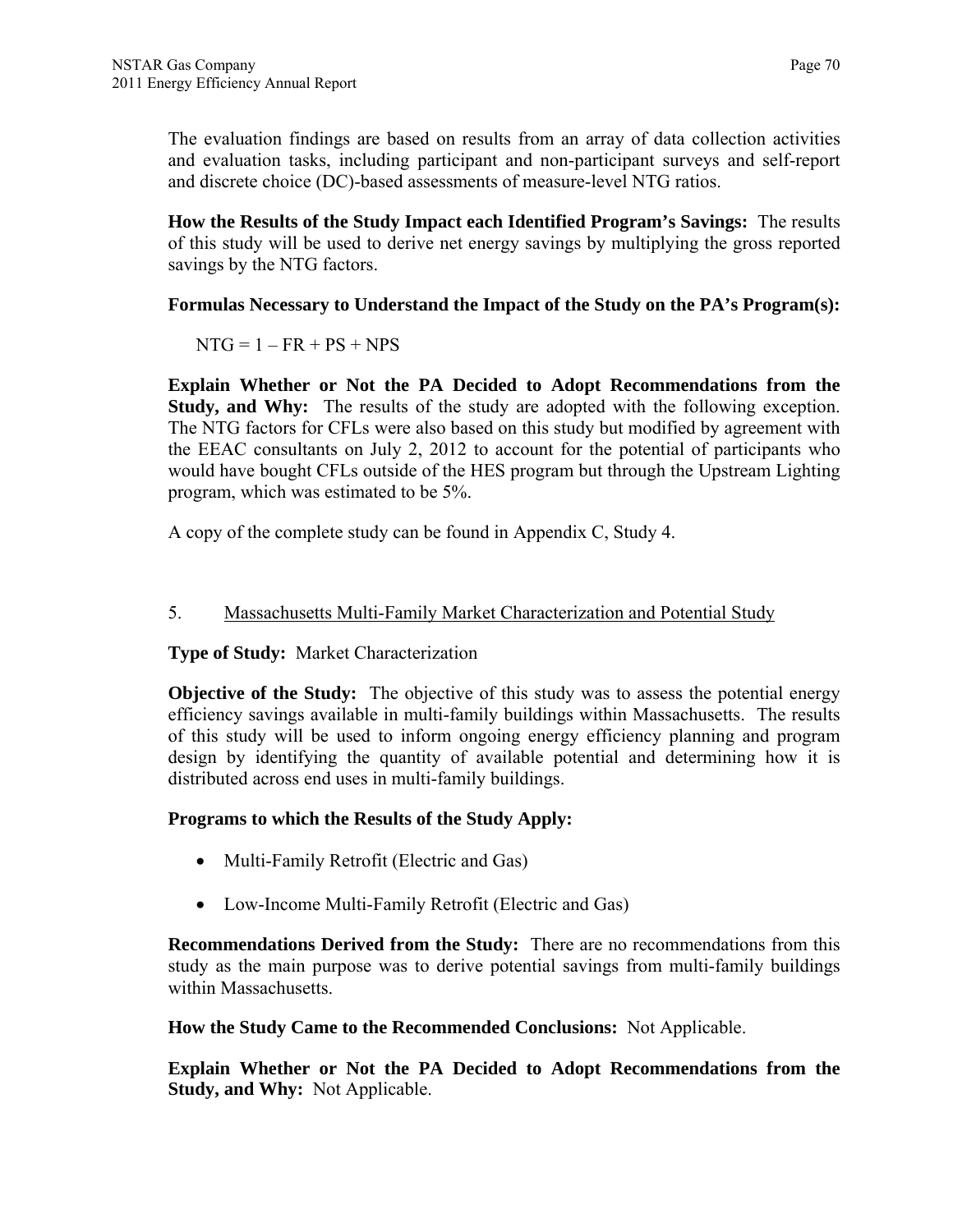A copy of the complete study can be found in Appendix C, Study 5.

#### 6. Massachusetts Multi-Family Retrofit Program Process Evaluation

#### **Type of Study:** Process Evaluation

**Objective of the Study:** The objective of this study was to assess program processes and identify similarities and differences between the perspectives and assumptions of program staff, implementation staff, and customers regarding program goals, design, and implementation.

Primary activities for this study were: (1) report the opinions and perspectives gathered through the interview process; (2) draw conclusions based on the information obtained; and (3) offer specific, actionable recommendations for future program improvement.

#### **Programs to which the Results of the Study Apply:**

• Multi-Family Retrofit (Electric & Gas)

#### **Recommendations Derived from the Study:**

| #              | Recommendations                                                                         |
|----------------|-----------------------------------------------------------------------------------------|
| $\mathbf{1}$   | Develop a comprehensive statewide Multi-family program marketing and outreach           |
|                | plan that leverages a range of channels to make initial contact with both property      |
|                | managers and tenants and condo owners.                                                  |
| 2              | Continue to simplify the process for property managers. Via the Mass Save and/or        |
|                | PA Multi-family websites, provide prospective participants with more detail on          |
|                | exactly how the program works, what measures could be included, the incentive           |
|                | levels, and sample proposals, in advance of calling the MMI.                            |
| $\overline{3}$ | Consider the costs, benefits, and appropriate incentives for additional standard        |
|                | program measures.                                                                       |
| $\overline{4}$ | With each thermostat, leave behind easy to understand programming instructions in       |
|                | multiple languages.                                                                     |
| 5              | Research and test program design and financing options with the aim of both             |
|                | increasing program participation and increasing savings from each property.             |
| 6              | Provide materials (technical specifications, instructions) and websites for program     |
|                | participants to obtain technical information on measures and ensure that                |
|                | participants understand that they can contact the MMI for technical support.            |
| $\tau$         | Track program participation with unique identifiers for the building/facility (facility |
|                | ID) and participating tenant units (unit #s and/or electric and gas account numbers     |
|                | for individually metered units).                                                        |

**How the Study Came to the Recommended Conclusions:** The process evaluation focused on two key activities: (1) Assessing program processes; and (2) Identifying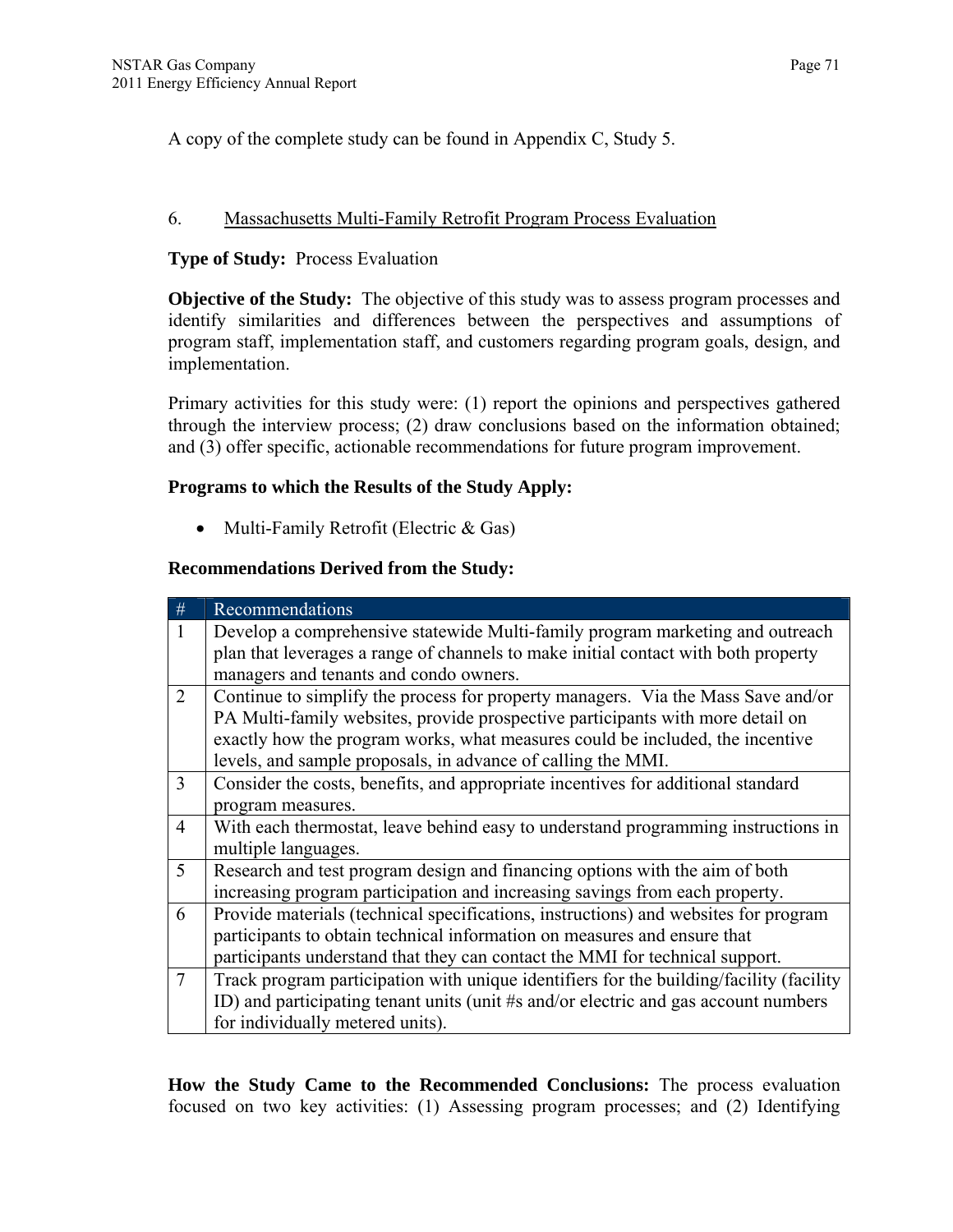similarities in and differences between the perspectives and assumptions of program staff, implementation staff, and customers regarding program goals, design, and implementation.

The focus of this study was to report the opinions and various perspectives gathered through interviews with program stakeholders. Conclusions and recommendations were developed based on diverse opinions and perspectives.

| <b>Evaluation Task</b>                                                             | Details                                                                                                                                                                                                                                                                                                                                                                                                                                                                                                                                       |
|------------------------------------------------------------------------------------|-----------------------------------------------------------------------------------------------------------------------------------------------------------------------------------------------------------------------------------------------------------------------------------------------------------------------------------------------------------------------------------------------------------------------------------------------------------------------------------------------------------------------------------------------|
| PA Program Manager<br>Interviews $(n=6)$                                           | Provided insight into PA's perspective of the Multi-family program<br>in 2011, the overall process of participation in the program, any<br>changes that occurred over the last year, any issues or key topics that<br>emerged, and the current status of the program.                                                                                                                                                                                                                                                                         |
| Implementer and Multi-<br>family Market<br><b>Integrator Interviews</b><br>$(n=4)$ | Provided insight into program implementation, the data collection<br>and reporting process, and statewide program collaboration.                                                                                                                                                                                                                                                                                                                                                                                                              |
| Literature Review /<br>Benchmarking                                                | Explored common industry practices and innovative approaches that<br>are being undertaken by MF programs throughout North America.                                                                                                                                                                                                                                                                                                                                                                                                            |
| <b>Property Manager</b><br>Survey $(n=64)$                                         | Provided insight into satisfaction at the property management level,<br>program delivery (in process), measure verification and persistence,<br>and freeridership and spillover.                                                                                                                                                                                                                                                                                                                                                              |
| Tenant / Condo-owner<br>Survey $(n=73)$                                            | Provided insight into satisfaction at the individual tenant level,<br>program delivery, verification and persistence of measures installed<br>in tenant spaces, freeridership of tenant space CFLs, and spillover.                                                                                                                                                                                                                                                                                                                            |
| Property Manager<br>Focus Group $(n=9)$                                            | Provided additional insight into the validity of and rationales behind<br>the measure verification, persistence, and net-to-gross results from<br>the survey, as well as further discussion of key topics and testing<br>alternative program design strategies identified during the literature<br>review/benchmarking task                                                                                                                                                                                                                   |
| Program Database and<br><b>Audit Data Review</b>                                   | Conducted a thorough review of program tracking databases, and a<br>related review of program audit data not contained in the program<br>tracking databases to determine what data are collected, understand<br>the data details, determine the appropriate baseline for estimating<br>measure-specific savings generated, and to determine the best way<br>to aggregate and analyze the program data. The data review<br>informed the subsequent engineering review (results of the<br>engineering review are provided in a separate report. |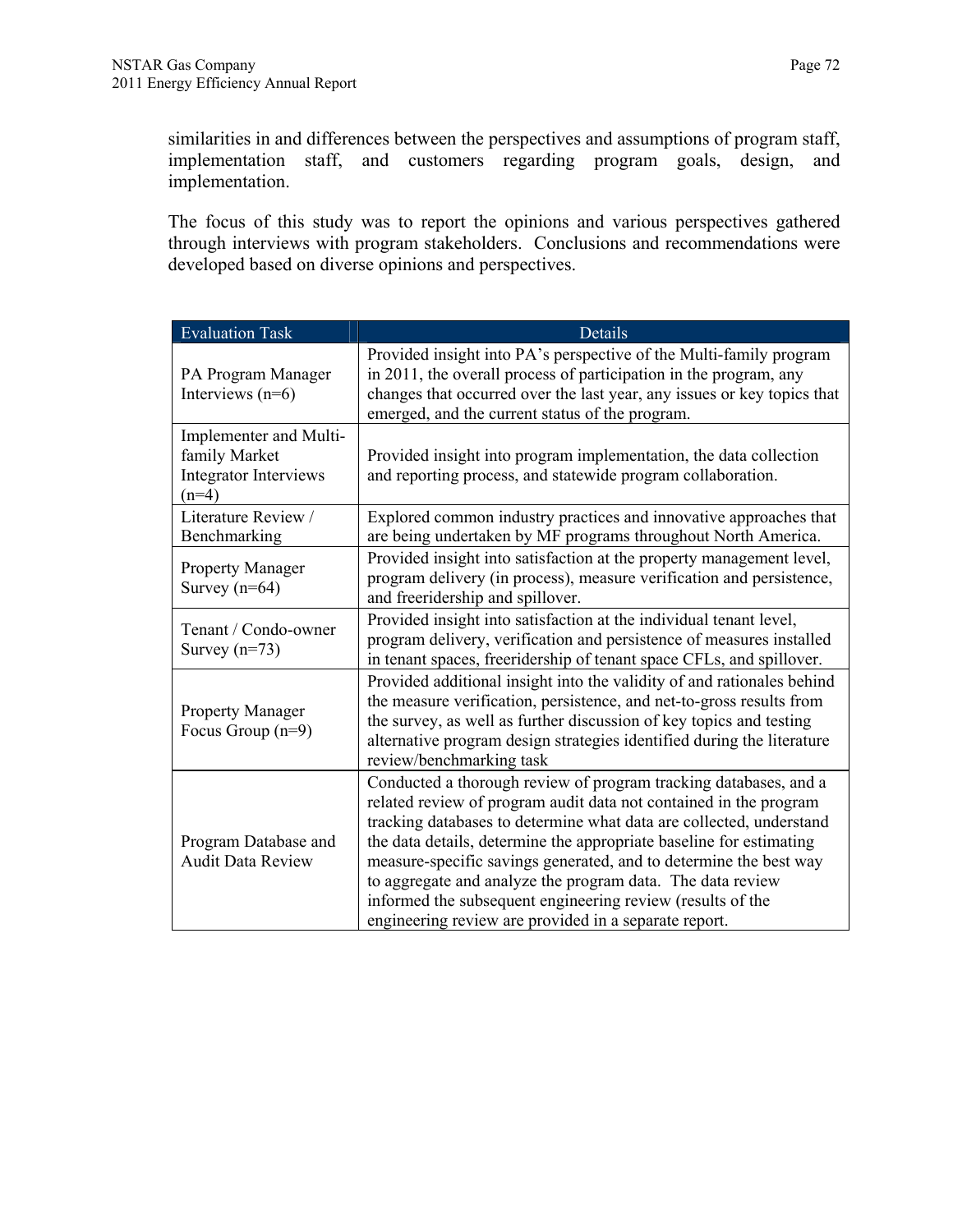**Explain Whether or Not the PA Decided to Adopt Recommendations from the Study, and Why:** All recommendations are being considered for adoption at this time. The PAs have not formally adopted or rejected any recommendations that require changes to program design and operations. Recommendations will be considered for implementation consistent with the 2013-2015 Three-Year Energy Efficiency Plan.

A copy of the complete study can be found in Appendix C, Study 6.

## 7. Massachusetts Multi-Family Retrofit Program Impact Analysis

#### **Type of Study:** Impact Analysis

**Objective of the Study:** This impact analysis has two primary objectives. First, the impact work aimed to provide a set of savings approaches (i.e., algorithms and deemed values) that can be used by all PAs (statewide) in future program years. Second, the analysis collected information to inform program attribution, including the measurement of installation rates, persistence, free-ridership, and spillover.

#### **Programs to which the Results of the Study Apply:**

• Multi-Family Retrofit Program (Gas and Electric)

#### **Results of the Study and How the Study Determined those Results:**

| Measure                                                                                      | PA Data Source                       | Installation<br>Rate | Persistence<br>Rate | <b>FR</b><br>(Weighted) | <b>FR</b><br>(n) |
|----------------------------------------------------------------------------------------------|--------------------------------------|----------------------|---------------------|-------------------------|------------------|
| Common Area<br><b>CFLs</b>                                                                   | All (except<br>NSTAR)                | 91%                  | $100\%$             | $31\%$                  | 9                |
| Dwelling CFLs                                                                                | All (except<br>NSTAR)                | 98%                  | 99%                 | $12\%$                  | 3 <sup>1</sup>   |
| Dwelling CFLs                                                                                | All (except<br>NSTAR)                | 98%                  | 99%                 | 51%                     | 49               |
| Other CFLs                                                                                   | <b>NSTAR</b>                         | 89%                  | 100%                | 27%                     | 6                |
| Common Area<br><b>Lighting Fixtures</b>                                                      | All PAs                              | $100\%^{2}$          | 99%                 | 20%                     | 27               |
| Dwelling Lighting<br>Fixtures                                                                | All PAs                              | 99%                  | $100\%$             | 16%                     | 31               |
| <b>Total Lighting (except CFLs in units</b><br>where the occupant pays the electric<br>bill) |                                      | 96%                  | $100\%^{3}$         | 18%                     | 63               |
| Insulation/Air<br>Sealing                                                                    | All PAs                              | 100%                 | 100%                | 19%                     | 22               |
| Showerheads                                                                                  | Showerheads and<br>aerators combined | 100%                 | 93%                 | 15%                     | 15               |
| Aerators                                                                                     | Showerheads and                      | 100%                 | 96%                 | 15%                     | 15               |

## **Measure Installation, Persistence, and Freeridership**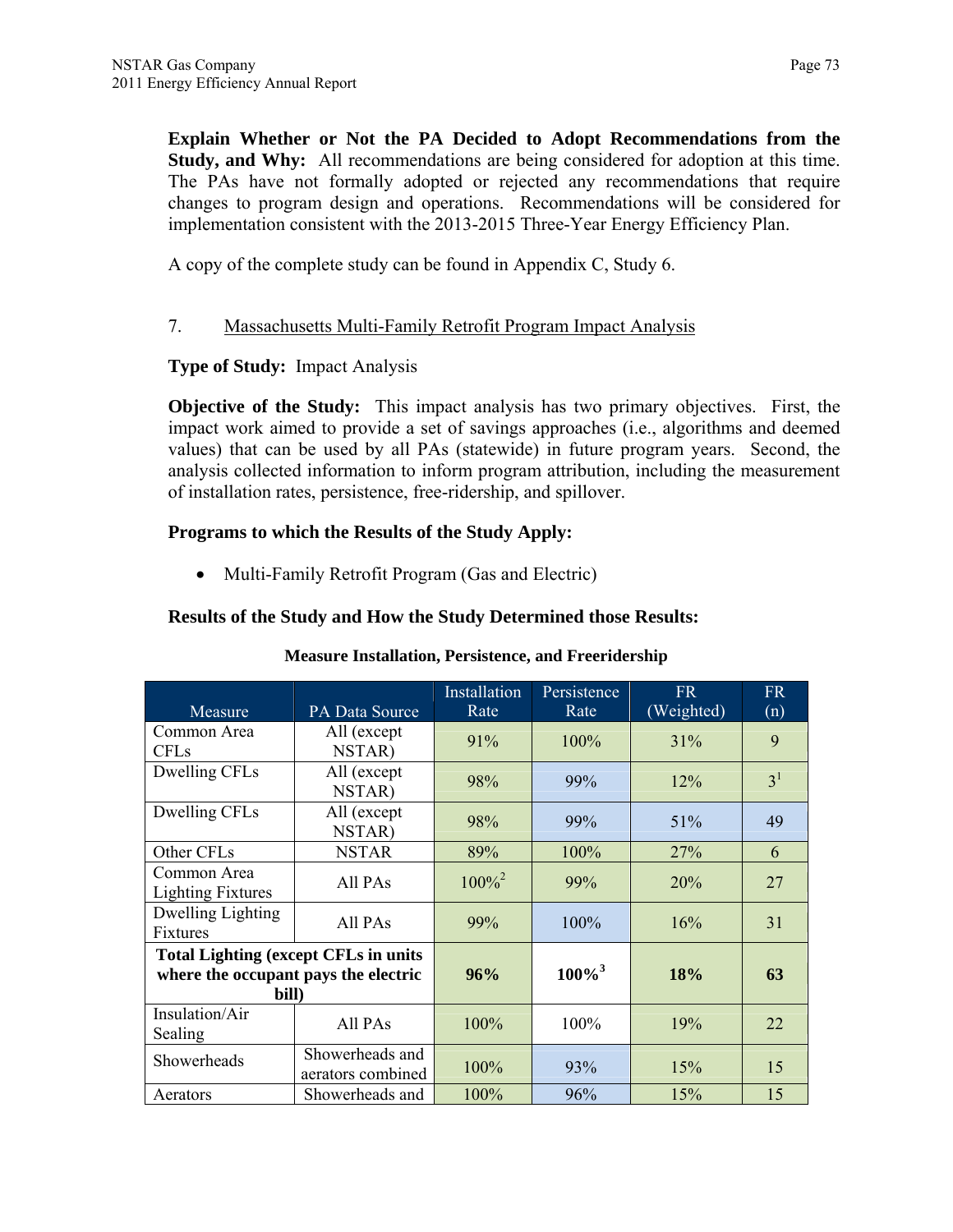|                                                                                                                                                                                                                                                                   | aerators combined |         |             |     |  |
|-------------------------------------------------------------------------------------------------------------------------------------------------------------------------------------------------------------------------------------------------------------------|-------------------|---------|-------------|-----|--|
| Programmable<br>Thermostats                                                                                                                                                                                                                                       | All PAs           | $100\%$ | $69\%^{4}$  | 24% |  |
| <b>Total (All)</b>                                                                                                                                                                                                                                                |                   | 97%     | $100\%^{3}$ | 18% |  |
| 1. For property managers that pay for dwelling electricity; 2. One respondent reported<br>installing more measures than PA participant tracking data, 100% assumes respondent recall<br>was inaccurate; 3. PM and Tenant combination 4. Installed and programmed; |                   |         |             |     |  |
| <b>Based on PM Survey Responses</b>                                                                                                                                                                                                                               |                   |         |             |     |  |
| <b>Based on Tenant/Condo Owner Survey Responses</b>                                                                                                                                                                                                               |                   |         |             |     |  |

# **Summary of Proposed Savings Approaches**

| Measure             |                                                                                                                                                                                                                                                 |                                                                                                        |
|---------------------|-------------------------------------------------------------------------------------------------------------------------------------------------------------------------------------------------------------------------------------------------|--------------------------------------------------------------------------------------------------------|
| Category            | Primary Algorithm                                                                                                                                                                                                                               | Alternative Approach                                                                                   |
| $Lighthing -$       | $\Delta x \mathbb{W} \mathbf{h} = \frac{\mathcal{B} \times \left( \mathbb{W} \mathfrak{a} \mathbb{W} \mathfrak{a}_{\mathbb{R}^m} - \mathbb{W} \mathfrak{a} \mathbb{W} \mathfrak{a}_{\mathbb{R}^m} \right) \times \mathbb{W} \mathbb{W}}{1.000}$ | $N= \left( \text{Wame}_{\text{peak}} \right) \times \Delta \text{WameMSE} \times \text{EPS}$<br>Δwrλ - |
| <b>CFLs</b>         |                                                                                                                                                                                                                                                 |                                                                                                        |
| $Lighthing -$       |                                                                                                                                                                                                                                                 | Same algorithm, but deemed values are provided for baseline                                            |
| Linear              | $\left(\text{RW}\right)_{\text{grav}}\times\text{Wattz}_{\text{grav}}\right)=\left(\text{SW}_\text{grav}\circ\text{Wattz}\right)_{\text{grav}}\left(\text{W}\times\text{RW}\right)$                                                             | wattage and operational hours.                                                                         |
| Fluorescents        |                                                                                                                                                                                                                                                 |                                                                                                        |
| $Lighthing -$       |                                                                                                                                                                                                                                                 |                                                                                                        |
| <b>LED</b> Exit     | $\frac{n \times \left( \text{Wattr}_{\text{pre}} - \text{Wattr}_{\text{pre}} \right) \times R n}{1.00 \Omega}$                                                                                                                                  | Same algorithm but, some deemed input values are provided.                                             |
| Signs               |                                                                                                                                                                                                                                                 |                                                                                                        |
| $Lighting -$        | $(\text{EW}_{\text{grav}}\circ\text{Wame}_{\text{grav}})-\text{EW}_{\text{grav}}\circ\text{Wame}_{\text{grav}})$ ) $\times$ fire                                                                                                                | Same algorithm, but deemed values are provided for baseline                                            |
| Metal               |                                                                                                                                                                                                                                                 | wattage and operational hours.                                                                         |
| Halides             |                                                                                                                                                                                                                                                 |                                                                                                        |
| $Lighthing -$       |                                                                                                                                                                                                                                                 |                                                                                                        |
| Occupancy           | (Watte <sub>controlled</sub> ) X 872 X sug<br>1.00 <b>0</b>                                                                                                                                                                                     | Same algorithm, but some deemed input values are provided.                                             |
| Sensors             |                                                                                                                                                                                                                                                 |                                                                                                        |
|                     | Refrigerator Recycling                                                                                                                                                                                                                          |                                                                                                        |
| Refrigerators       | $\Delta$ wh = $\left[\left(\left(\sin h_{xx} - \sin h_{xx}\right)\right) \times \frac{(12 - \theta)}{12} + \left(\left(\sin h_{xx} - \sin h_{xx}\right)\right) \times \frac{8}{12}\right] \times E_{xx}$                                        | Same algorithm, but some deemed input values are provided.                                             |
|                     | No Recycling                                                                                                                                                                                                                                    |                                                                                                        |
|                     | $\Delta$ wh = $\left(\sin h_{\text{rot}} - \sin h_{\text{rot}}\right) \times F_{\text{rot}}$                                                                                                                                                    |                                                                                                        |
| Attic               |                                                                                                                                                                                                                                                 |                                                                                                        |
| Insulation          |                                                                                                                                                                                                                                                 |                                                                                                        |
| <b>Basement</b>     | $MMRW_{\text{recoand}} = \frac{\left(\frac{1}{R_{\text{max}}} - \frac{1}{R_{\text{max}}}\right) \times 822 \times 34 \times 8.8761}{8.508 \times 8.762}$                                                                                        |                                                                                                        |
| Insulation          |                                                                                                                                                                                                                                                 | Same algorithm, but some deemed input values are provided.                                             |
| Wall<br>Insulation  |                                                                                                                                                                                                                                                 |                                                                                                        |
|                     |                                                                                                                                                                                                                                                 |                                                                                                        |
| (gas)<br>Other      |                                                                                                                                                                                                                                                 |                                                                                                        |
| Insulation          | Deemed annual kWh savings $= 137$ kWh.                                                                                                                                                                                                          |                                                                                                        |
|                     |                                                                                                                                                                                                                                                 |                                                                                                        |
| (electric)<br>Other |                                                                                                                                                                                                                                                 |                                                                                                        |
| Insulation          | Deemed annual MMBtu savings = 1.2 MMBtu.                                                                                                                                                                                                        |                                                                                                        |
|                     |                                                                                                                                                                                                                                                 |                                                                                                        |
| (gas)               |                                                                                                                                                                                                                                                 |                                                                                                        |
| Air sealing         | Mad 29, Junctif in Dirigile 29, Higgs 29, $\pm$<br><b><i>Thomas</i></b>                                                                                                                                                                         | Same algorithm producing a deemed savings approach per 1000                                            |
| (electric)          | Awah =<br>3613                                                                                                                                                                                                                                  | $ft2$ based on zip code and heating type                                                               |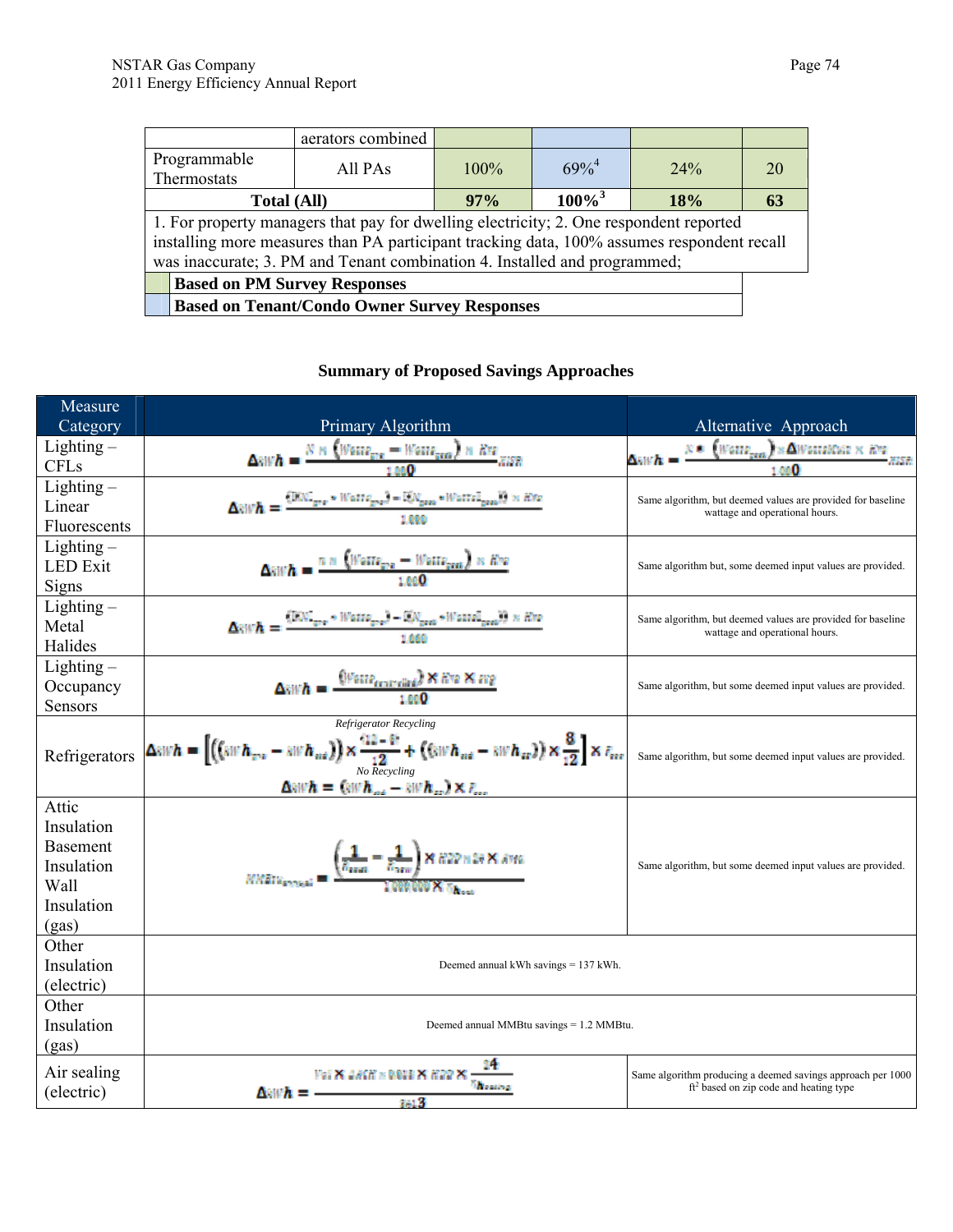| Air Sealing<br>(gas)                                              | For $\Delta$ and $\kappa$ 0.018 $\times$ 8.00 $\times$<br><b><i><u>Renter</u></i></b><br>$\triangle$ with $=$<br>1.000.000                                                                                                                                                                                                                                                                                                                 | Same algorithm producing a deemed savings approach per 1000<br>$ft2$ based on zip code and heating type |  |
|-------------------------------------------------------------------|--------------------------------------------------------------------------------------------------------------------------------------------------------------------------------------------------------------------------------------------------------------------------------------------------------------------------------------------------------------------------------------------------------------------------------------------|---------------------------------------------------------------------------------------------------------|--|
| <b>Thermostats</b><br>(electric)                                  | Deemed annual kWh savings $= 282$ kWh.                                                                                                                                                                                                                                                                                                                                                                                                     |                                                                                                         |  |
| Thermostats<br>(gas)                                              | Deemed annual MMBtu savings = 2.4 MMBtu.                                                                                                                                                                                                                                                                                                                                                                                                   |                                                                                                         |  |
| Heat pump<br>tune-up                                              | $swh = \text{mean 12} \frac{h \text{sin}h}{\text{tan}} \times \left( \frac{1}{\text{max}} \times \text{distance}_{\text{noise}} + \frac{1}{\text{max}} \times \text{distance}_{\text{noise}} \right) \times \text{V} \text{average}$<br>$swh = k \text{sin}h \times \left( \frac{1}{\text{max}} \times \text{distance}_{\text{noise}} + \frac{1}{\text{max}} \times \text{distance}_{\text{noise}} \right) \times \text{V} \text{average}$ | $\Delta$ kWhdwelling = 180 kWh<br>$\Delta$ kWhCommonArea = 325 kWh                                      |  |
| Aerators<br>Deemed annual kWh savings $=$ 41.7 kWh.<br>(electric) |                                                                                                                                                                                                                                                                                                                                                                                                                                            |                                                                                                         |  |
| Aerators<br>(gas)                                                 | Deemed annual MMBtu savings $= 0.36$ MMBtu.                                                                                                                                                                                                                                                                                                                                                                                                |                                                                                                         |  |
| Showerheads<br>(electric)                                         | Deemed annual kWh savings $=$ 55.6 kWh.                                                                                                                                                                                                                                                                                                                                                                                                    |                                                                                                         |  |
| Showerheads<br>(gas)                                              | Deemed annual MMBtu savings $= 0.48$ MMBtu.                                                                                                                                                                                                                                                                                                                                                                                                |                                                                                                         |  |
| Pipe Wrap<br>(electric)                                           | Deemed annual kWh savings $=$ 55.6 kWh                                                                                                                                                                                                                                                                                                                                                                                                     |                                                                                                         |  |
| Pipe Wrap<br>(gas)                                                | Deemed annual MMBtu savings $= 0.48$ MMBtu.                                                                                                                                                                                                                                                                                                                                                                                                |                                                                                                         |  |
| Tank Wrap<br>(electric)                                           |                                                                                                                                                                                                                                                                                                                                                                                                                                            | Deemed savings per wrap = $31.5$ kWh                                                                    |  |

These results were determined by reviewing program audit data and also reviewing the measure-specific engineering savings estimates contained in each PA's program tracking database, and their relationships to the per unit values in PA Benefit-Cost Ratio (BCR) models and to the methods described in the Technical Reference Manual (TRM). Also, a review of third party algorithms from other Technical Resource Manuals or from recent studies to get another perspective of how various jurisdictions calculate savings for similar measures was conducted. These reviews included both local sources (within Massachusetts or New England utilities), as well as outside sources like the Database for Energy Efficient Resources (DEER), the Ohio TRM, and the New York TRMs.

#### **How the Results of the Study Impact each Identified Program's Savings:**

The results of this study were used to derive net energy savings by multiplying the gross reported savings by the NTG factors. The impact of this study was a decrease in the reported net savings.

 **Formulas Necessary to Understand the Impact of the Study on the PA's Program(s):**  The report includes all required algorithms and calculations to interpret and verify results.

**If the Results of the Study Are Not Adopted by the PA, Fully Explain Why:** The NTG results were adopted. The proposed savings approaches will be used in 3-year planning.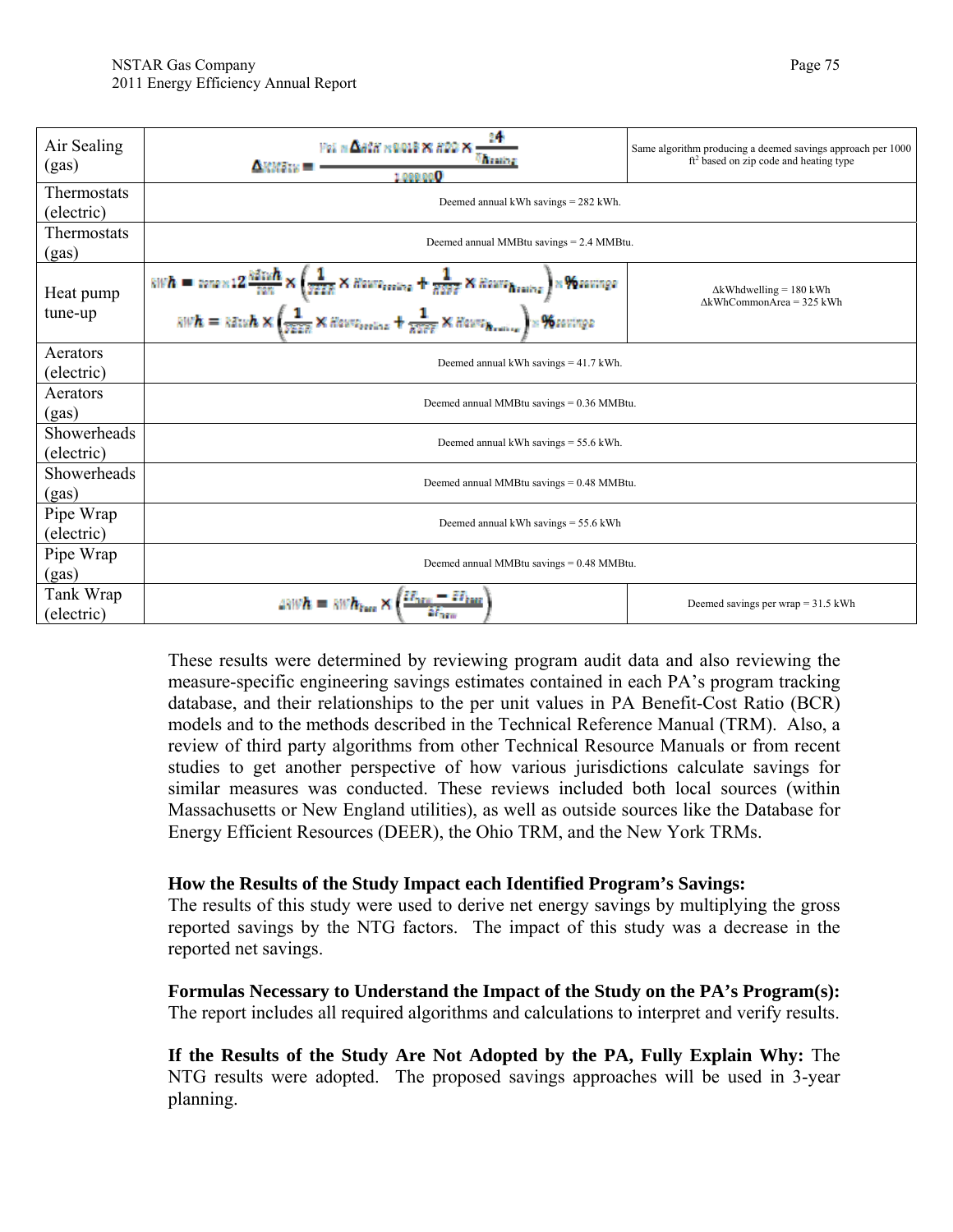A copy of the complete study can be found in Appendix C, Study #7.

## 8. Brushless Fan Motors Impact Evaluation

# **This study applies to electric energy efficiency programs only and is, therefore, not included in NSTAR Gas Company's Annual Report.**

## 9. Demand Impact Model Update User Manual

# **Type of Study:** Impact

**Objective of the Study:** Update the existing residential demand impact model originally created by Quantec in 2001 with an improved interface and more recent Massachusettsor New England-specific load shape data.

# **Programs to which the Results of the Study Apply:**

- Residential New Construction & Major Renovation (Electric and Gas)
- Low-Income Residential New Construction (Electric)
- Residential Cooling & Heating Equipment (Electric)
- Multi-Family Retrofit (Electric Only)
- Mass Save (Electric)
- Behavior/Feedback Program (Electric Only)
- ENERGY STAR® Lighting (Electric)
- ENERGY STAR<sup>®</sup> Appliances (Electric)
- Low-Income Single Family Retrofit (Electric and Gas)
- Low-Income Multi Family Retrofit (Electric Only)

**Results of the Study and How the Study Determined those Results:** The updated model utilizes the best available load shape data, per-unit measure energy savings, and ISO-NE definitions of peak period to allow PAs to dynamically calculate demand impacts.

**How the Results of the Study Impact each Identified Program's Savings:** The model can be used to assess demand impacts for any of the residential or Low-Income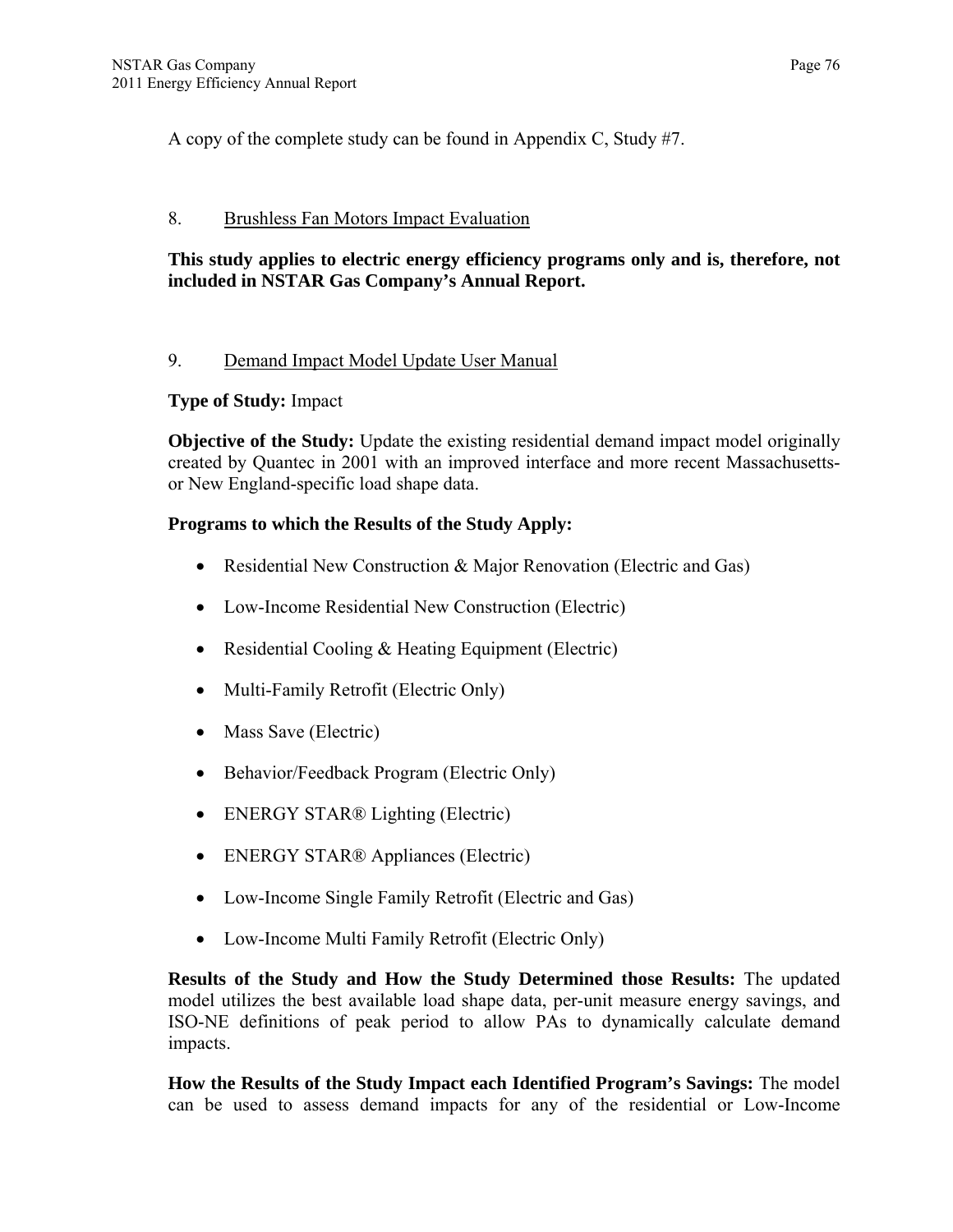programs. This model will be utilized where demand impacts are not calculated in a typical impact evaluation. The results of this study only affect demand and energy calculations, not savings. Gas programs are minimally impacted by the outcome of this study.

**Formulas Necessary to Understand the Impact of the Study on the PA's Program(s):**  Not Applicable

**If the Results of the Study Are Not Adopted by the PA, Fully Explain Why**: The results of the study are adopted.

A copy of the complete study can be found in Appendix C, Study 9.

## 10. Massachusetts Residential Retail ENERGY STAR® Lighting Evaluation

#### **This study applies to electric energy efficiency programs only and is, therefore, not included in NSTAR Gas Company's Annual Report.**

#### C. Residential Pilot Studies

## 11.Memo: Major Renovations Pilot Evaluation

#### **Type of Study:** Process Evaluation

**Objective of the Study:** As follow up to the preliminary report on non-participant interviews issued in 2011, this memo briefly summarizes findings from interviews with homeowners, architects and builders involved with projects completed by the end of 2011. The memo focuses on satisfaction with the Pilot and suggestions for how the Pilot could be improved or made more user-friendly. In addition, it summarizes a discussion with a HERS rater who worked with 5 of the 11 completed projects.

#### **Programs to which the Results of the Study Apply:**

- Residential New Construction & Major Renovation (Electric and Gas)
- Low-Income Residential New Construction (Electric)

#### **Recommendations Derived from the Study:**

| # | Recommendation                                                                             |
|---|--------------------------------------------------------------------------------------------|
|   | Make requirements for participating in the Pilot clearer                                   |
|   | Encourage further energy-efficiency upgrades and address smaller projects.                 |
|   | 3   Make clear what programs a project qualifies for and if it can participate in multiple |
|   | programs.                                                                                  |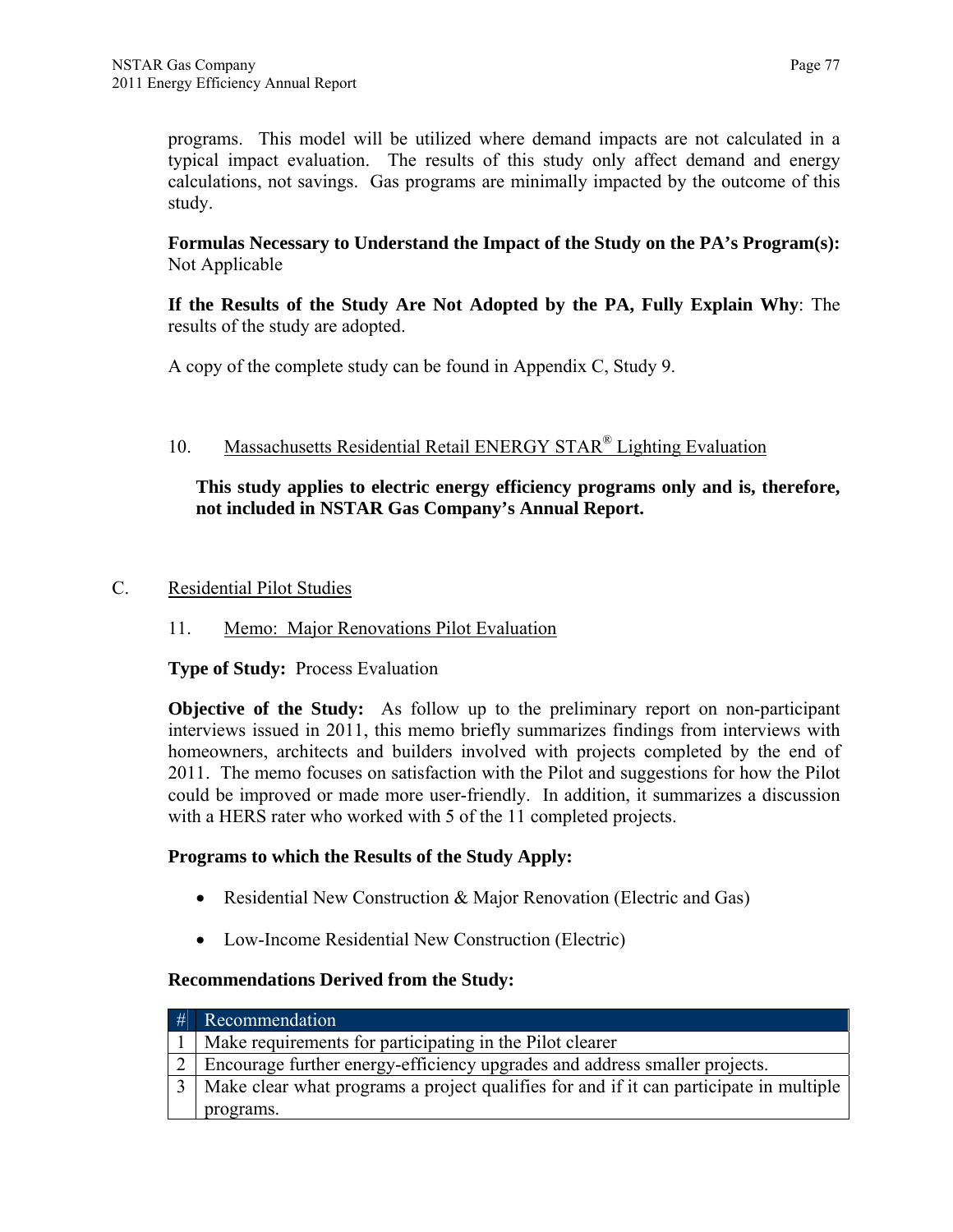4 Speed up the administration process—minimize delays in issuing incentives.

**How the Study Came to the Recommended Conclusions:** Recommendations are based on findings from discussion with a HERS rater who worked with five of the eleven completed projects and in-depth interviews conducted with eight homeowners, three architects and three builders. In most cases the interviewees played more than one role on the projects they were involved in. For example, the owner may have been the architect and/or been the one who applied to participate in the Pilot. The builder may have been hired by the applicant or submitted the application for the project to participate in the Pilot. The architect may have also been the general contractor or builder and may have submitted the application for the project to participate in the Pilot. All interviewees were asked to provide suggestions for how the Pilot could be improved or made more user-friendly.

**Explain Whether or Not the PA Decided to Adopt Recommendations from the Study, and Why:** The Major Renovations pilot went through an update in early 2012 to make adjustments based on lessons-learned and to address the findings from interviews with homeowners, architects and builders.

One adjustment was that the pilot became a contractor-focused program rather than a homeowner-focused program. The change was made in response to homeowner comments that the pilot requirements were unclear. Homeowners were struggling to understand and manage the technical requirements of the pilot, while a contractor should have greater familiarity with the requirements.

Another adjustment was that the eligibility requirements changed to allow major renovations of any size to participate. This change ensured there would not be a gap between the Home Energy Services program and the Major Renovations pilot, where people would not qualify for either program.

A copy of the complete study can be found in Appendix C, Study 11.

#### 12. Massachusetts Residential New Construction Four to Eight Story Multi-family Pilot Interview Findings

## **Type of Study:** Process Evaluation

**Objective of the Study:** Assess the strengths and areas in need of improvement of the three year pilot that was introduced to serve smaller, four to eight story buildings that do not qualify for ENERGY STAR certification but are too small for commercial programs. The report focuses on the lessons learned from the pilot about addressing the energy efficiency potential of the mid-rise multi-family new construction market.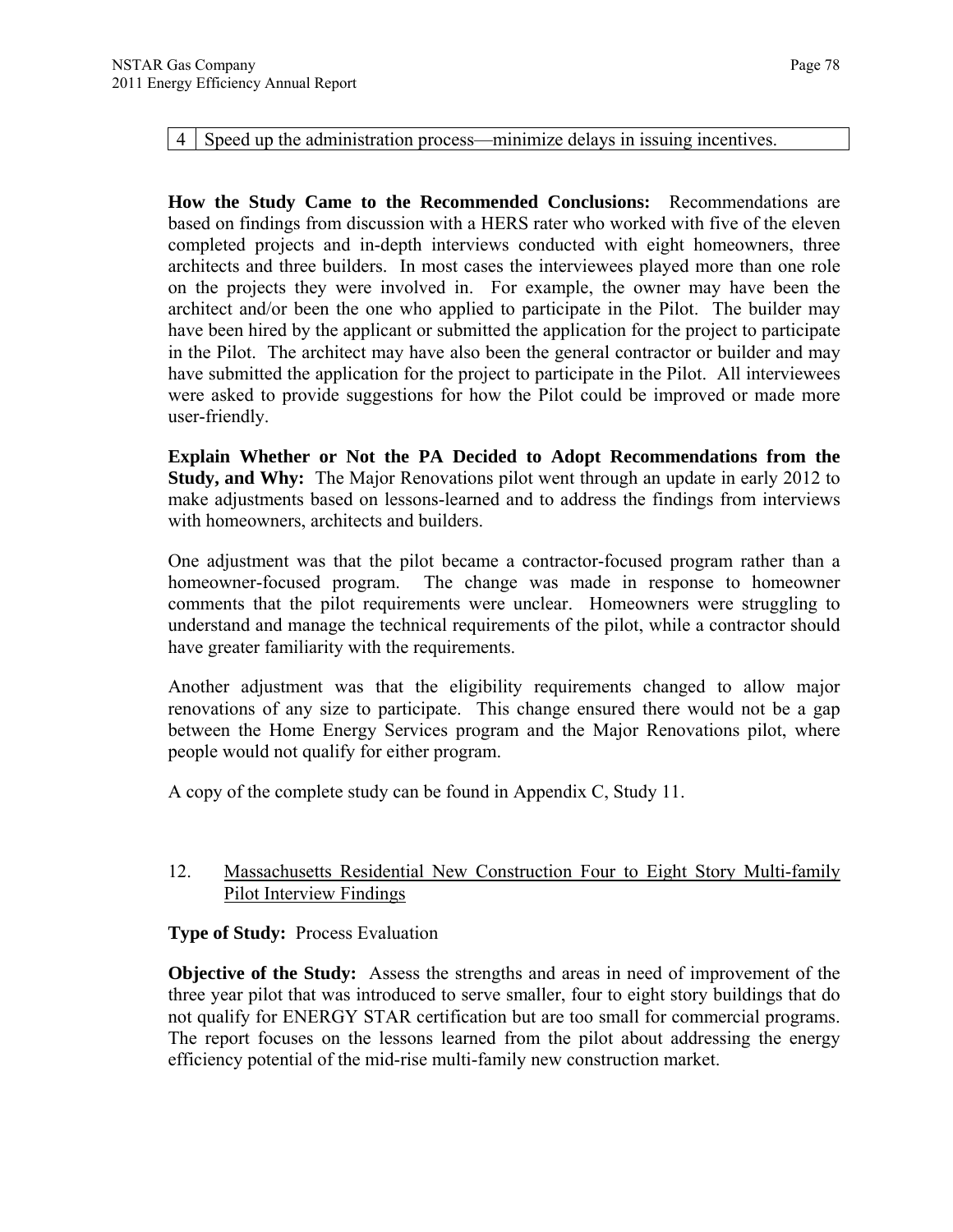#### **Programs to which the Results of the Study Apply:**

- Residential New Construction & Major Renovation (Electric and Gas)
- Low-Income Residential New Construction (Electric)

#### **Recommendations Derived from the Study:**

| #              | Recommendation                                                                        |
|----------------|---------------------------------------------------------------------------------------|
| 1              | Offer a performance-based program for the mid-rise multi-family new construction      |
|                | market, or possibly the entire multi-family market over three stories.                |
| 2              | The pilot's verification of ventilation and infiltration rates for individual units   |
|                | through the High Performance Building Adder is a positive innovation. Given that      |
|                | quality installation of insulation and air sealing have shown to be important in      |
|                | single family structures, multi-family programs should continue to fund and           |
|                | encourage these measures.                                                             |
| 3              | Offer a long-term program. Ideally, a program would run for a longer period of        |
|                | time and be renewed annually, so that prospective participants know that the          |
|                | program will be in place when their projects complete. With a longer-term             |
|                | program, implementers should focus their efforts on reaching projects at the earliest |
|                | stage possible.                                                                       |
| $\overline{4}$ | Try to identify and recruit more projects with less of an energy efficiency or green  |
|                | building tilt. Expanding relationship-based marketing focused on the design           |
|                | community would enable programs to reach more projects and provide the                |
|                | assistance they need to incorporate higher levels of energy efficiency.               |
| 5              | Consider offering assistance and support for the design team, especially as more      |
|                | projects with less of a green tilt are recruited.                                     |
| 6              | Consider efforts to address market concerns and misperceptions about energy-          |
|                | efficient building practices. Participant interviews identified a number of concerns  |
|                | particular to this market, notably that more efficient systems need more              |
|                | sophisticated staffs and training for building operation and that it would be more    |
|                | difficult to obtain replacement parts.                                                |

**How the Study Came to the Recommended Conclusions:** Recommendations are based on findings from fourteen interviews conducted with the pilot's sponsors (three interviews), implementer (two interviews), and participants with completed projects (nine interviews representing fourteen projects). The interviews examined the pilot's goals and objectives, the process of signing up and completing verification, outreach and the timing of projects served, the measures covered, the measures installed, barriers to energy efficient multi-family new construction, and satisfaction.

**Explain Whether or Not the PA Decided to Adopt Recommendations from the Study, and Why:** With the goal of transitioning the current Massachusetts Multi-family New Construction Pilot to a full program, the following program design features which incorporate the above recommendations are being explored. The proposed program will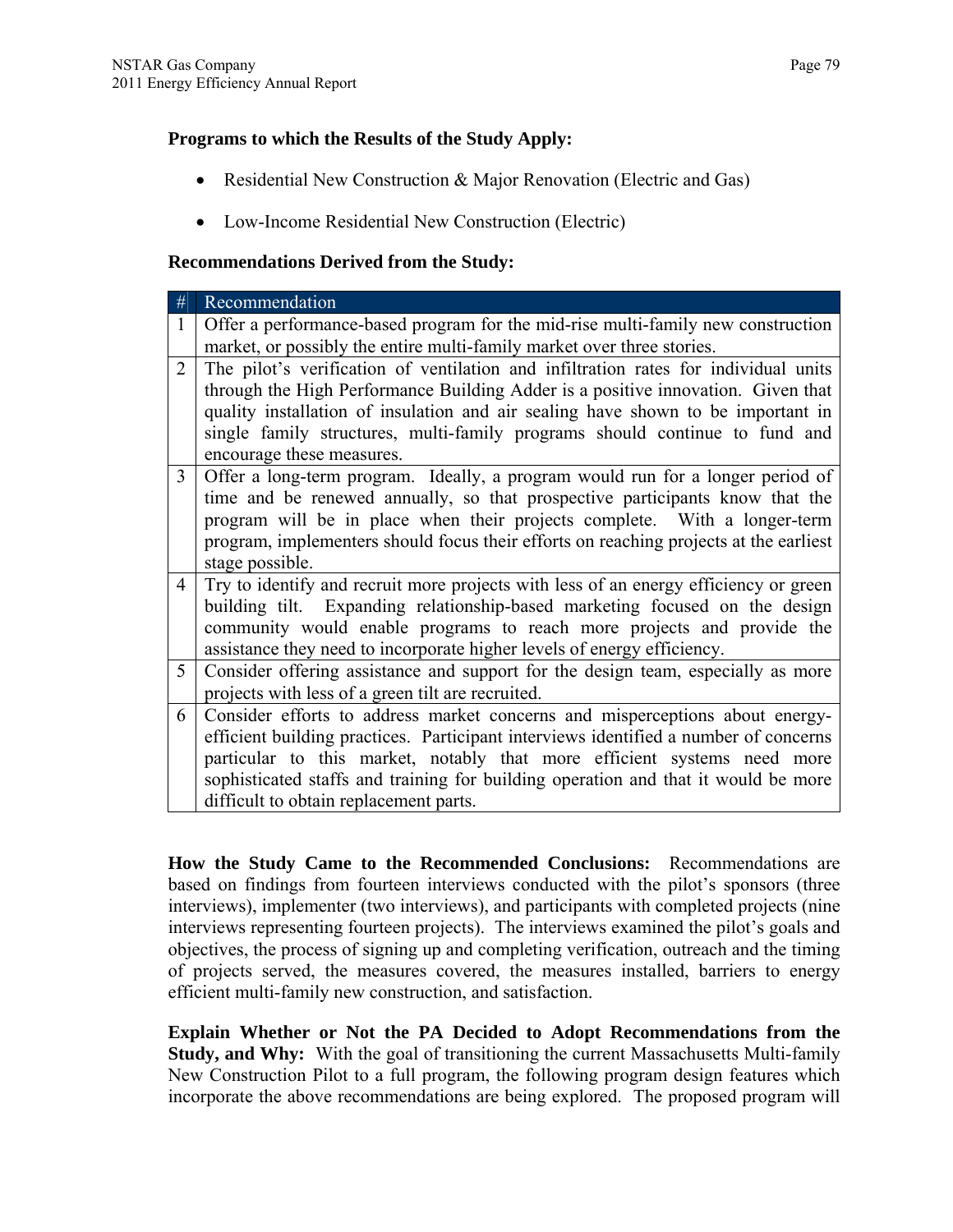continue to provide a single point of contact for the participants and provide service for all fuel sources and meter configurations. To address the issue of long development timelines, a suite of program offerings will provide a stepped enrollment mechanism for pre-bid and post-bid projects. (The bid process is the project milestone after which efforts to influence energy efficiency are no longer possible.) The first offering will include a simple prescriptive application to service post-bid projects. The goal will be to maximize the capture of energy savings from established designs with a focus on residentially metered electric savings.

In tandem with this simple prescriptive offering, a whole building prescriptive program and an interactive savings tool are being developed for pre-bid projects. Third party verification and commissioning activities will continue to be incentivized. In total, these approaches will be capable of servicing multi-family projects from 4 stories and up. These combinations of measures, in conjunction with the transition mechanism, will allow the program to offer cost-effective incentives that will move projects to achieve higher levels of energy efficiency and pave the way to recruit and educate more first-time program participants.

A copy of the complete study can be found in Appendix C, Study 12.

# 13. 2011 Home Energy Services Packaged Measure Pilot Evaluation

## **Type of Study:** Pilot Evaluation

**Objective of the Study:** The evaluation was a review to determine whether the additional customer incentives offered in an effort to achieve deeper savings at one time in the Home Energy Services program made a difference in the customer's willingness to move forward with installation of energy efficient measures, meeting the pilot's stated goal, as well as assessing the delivery of the pilot itself.

## **Programs to which the Results of the Study Apply:**

- Mass Save (Electric)
- Weatherization (Gas)

## **Recommendations Derived from the Study:**

| # | Recommendation                                                                  |
|---|---------------------------------------------------------------------------------|
|   | The Cadmus Team suggests that if the PAs reissue the pilot, they consider       |
|   | additional package combinations, such as an all-insulation package. PAs might   |
|   | also consider a package option without the heating system requirement, which is |
|   | the highest cost item.                                                          |
|   | The Cadmus Team suggests that the PAs and vendors market the pilot and continue |
|   | to encourage the HES auditors to explain fully the benefits of the pilot when   |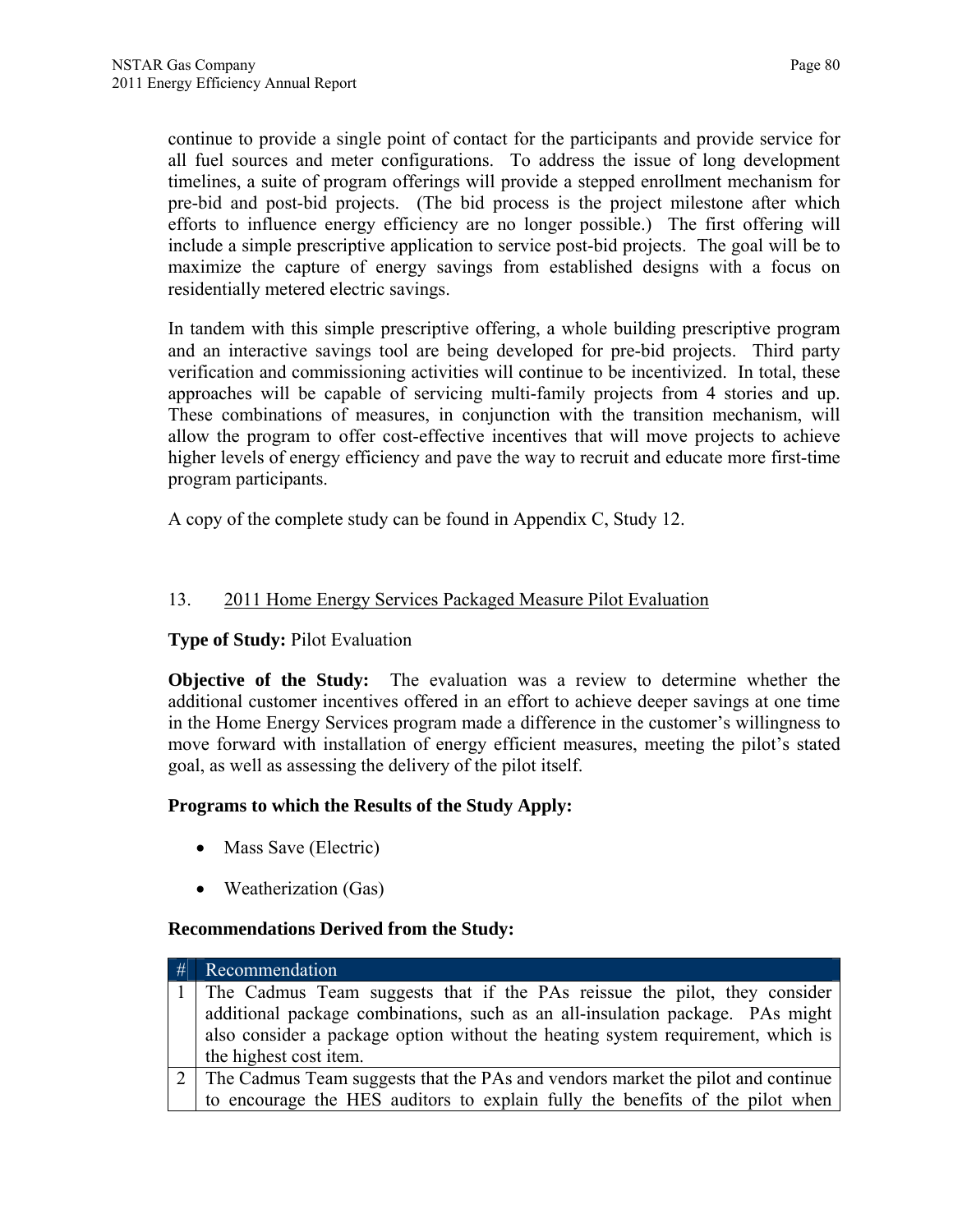conducting HES audits.

**How the Study Came to the Recommended Conclusions:** The recommendations are based on PA program manager interviews, program vendor staff interviews, participant and nonparticipant customer surveys, and a review of pilot and historical program data.

#### **Explain Whether or Not the PA Decided to Adopt Recommendations from the Study, and Why:**

| If the PAs decide to reissue the pilot, additional package combinations will be<br>discussed for appropriateness and cost effectiveness. |
|------------------------------------------------------------------------------------------------------------------------------------------|
| ~ The PAs will look into the best approach for handling this recommendation if the<br>pilot is reissued.                                 |

A copy of the complete study can be found in Appendix C, Study 13.

#### 14. Heat Pump Water Heaters Evaluation of Field Installed Performance

**Type of Study:** Technology Evaluation

**Objective of the Study**: The objective of this study was to quantify the in-situ performance of three types of heat pump water heaters ("HPWH"). The study was also meant to answer questions on the efficiency, reliability, and performance of the three types of HPWHs.

**Programs to which the Results of the Study Apply:** This is a new pilot measure that will not directly affect savings from any program during this annual report year. Going forward, this is likely to affect only electric programs.

**Results of the Study:** This study did not have recommendations per se, but rather quantified the results of HPWH use that can be used in the analysis of potential HPWH measures.

|                                           | Small Tank (50-60 gal)            | Large Tank (80 gal)                 |
|-------------------------------------------|-----------------------------------|-------------------------------------|
| Measure Life                              | 10 years                          | 10 years                            |
| Incremental Cost                          | \$1,510                           | \$2,610                             |
| Mean Annual kWh Saved over<br><b>ERWH</b> | 1,687                             | 2,670                               |
| <b>Annual Energy Usage</b>                |                                   |                                     |
| HPWH; Monitored (kWh)                     | 734-4,035 $[1643]$ <sup>1</sup>   | $1,200 - 2,040$ [1579] <sup>1</sup> |
| ERWH; $EF=0.91$ (kWh)                     | $1,898-5,813$ [3330] <sup>1</sup> | 3,110-6,078 [4249] <sup>1</sup>     |
| Gas, Oil, or Propane; EF=0.56<br>(MMBTU)  | 1,289-3,105 $[1950]$ <sup>1</sup> | 1,880-3,226 $[2410]$ <sup>1</sup>   |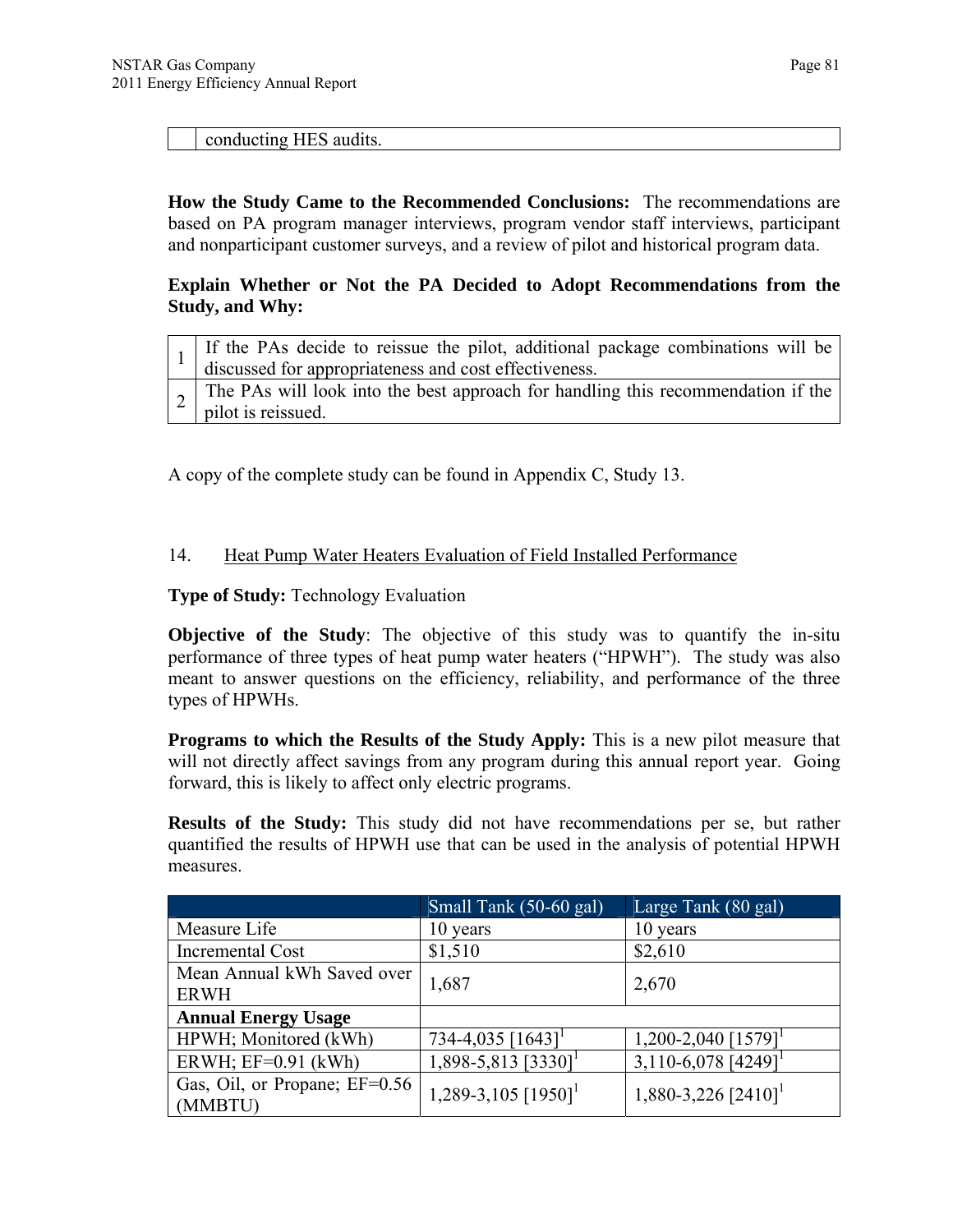| Gas, Oil, or Propane; $EF=0.67$<br>(MMBTU)                  | $9,57-2,664$ $[1577]$ <sup>1</sup> | $1,510-2,757$ $[1987]$ <sup>1</sup> |
|-------------------------------------------------------------|------------------------------------|-------------------------------------|
| Mean Winter Peak Demand<br>Reduction over $ERWH^2$          | 374.1 W                            |                                     |
| Mean Summer Peak Demand<br>Reduction over ERWH <sup>3</sup> | 174.8 W                            |                                     |
| $\frac{1}{2}$ Minimum Movimum Moon                          |                                    |                                     |

Minimum – Maximum [Mean]

<sup>2</sup> June-August, Weekdays, 1pm-5pm

3 December – January, Weekdays, 5pm-7pm

**How the Study Determined Those Results:** The study came to its conclusions through evaluating the in-situ performance of three types of HPWH products. Fourteen units were monitored for over one year.

**Explain Whether or Not the PA Decided to Adopt Recommendations from the Study, and Why:** There are not any strict recommendations to adopt from this study but the PAs will use the results from this study in future analysis of HPWH measures.

A copy of the complete study can be found in Appendix C, Study 14

# 15. Solar Hot Water Program Pilot Evaluation

**This study applies to electric energy efficiency programs only and is, therefore, not included in NSTAR Gas Company's Annual Report.** 

# D. Low-Income Program Studies

## 16. Massachusetts 2011 Low Income Program Process Evaluation

**Type of Study:** Process Evaluation

**Objective of the Study:** The focus for this process evaluation was to report the opinions and various perspectives gathered through interviews with program stakeholders. The key objectives for the 2011 program process evaluation were as follows: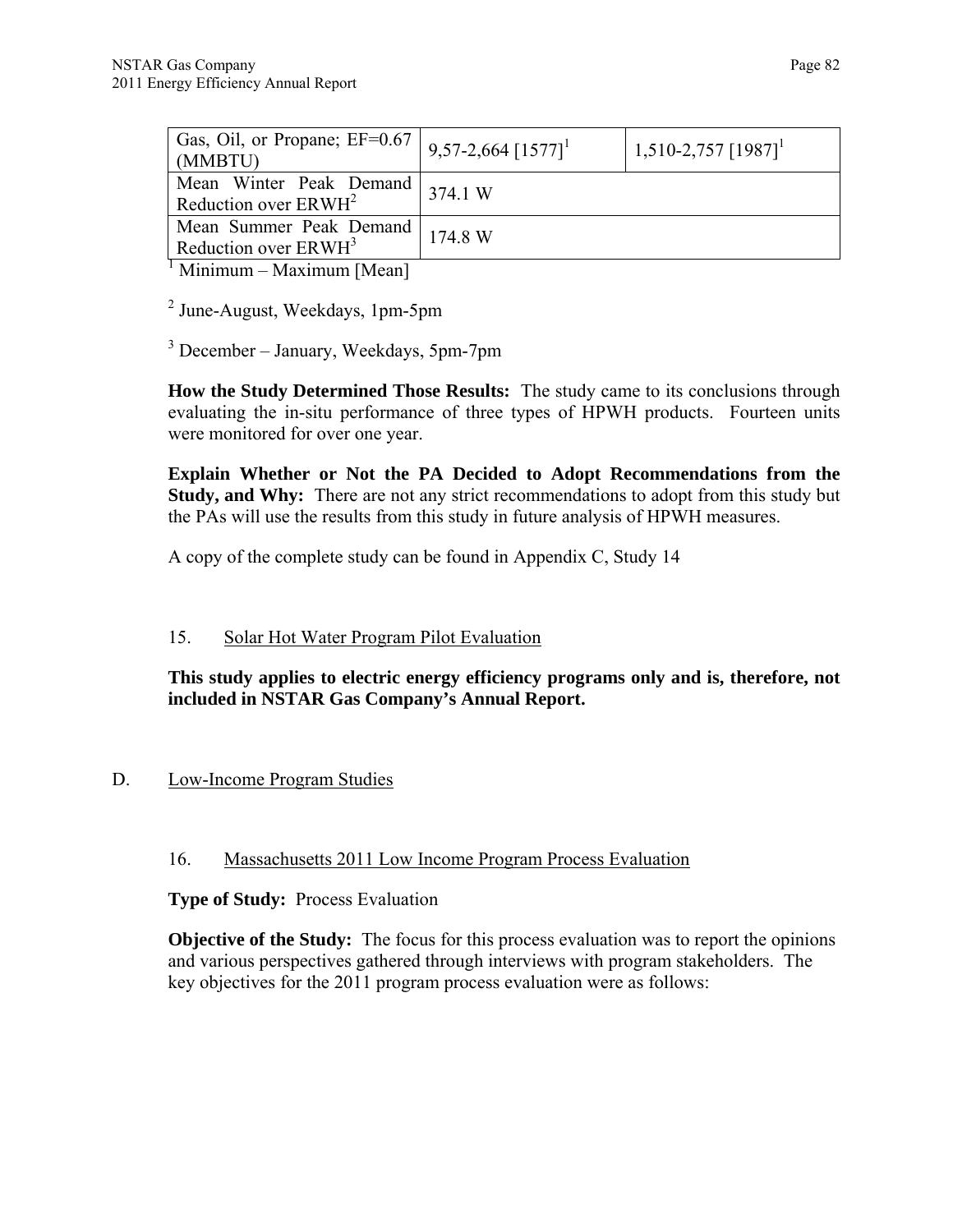- Follow up on topics discussed during the 2010 process evaluation, such as progress in standardization goals, internal and external QA/QC processes, and participant waitlists;
- Identify and discuss areas where the program changed in 2011 and reason(s) for the changes; and
- Recommend improvements for process-related issues and suggest ways to standardize or streamline processes between agencies/PAs.

#### **Programs to which the Results of the Study Apply:**

- Low Income Single-Family Retrofit (Electric & Gas)
- Low Income Multi-family Retrofit (Electric & Gas)

#### **Recommendations Derived from the Study:**

Low Income Single Family Program Process Evaluation Recommendations

| #              | Recommendation                                                                         |
|----------------|----------------------------------------------------------------------------------------|
| 1              | If not already, all PAs should provide savings goals to their lead agencies to improve |
|                | transparency between PAs and program implementers. Lead vendors should then            |
|                | provide all sub-agencies information about annual savings goals, especially in cases   |
|                | where it is a challenge to meet the PAs' savings goals. Furthermore, it may prove      |
|                | beneficial for all agencies to track certain savings performance indicators in a       |
|                | manner similar to that of how they track budgets and spending. If indicators for       |
|                | savings performance currently do not exist, this should be a topic for discussion in   |
|                | the Best Practices working group meetings.                                             |
| $\overline{2}$ | The PAs should establish an approval system that does not cause significant delays     |
|                | the PAs ability to provide program budgets to implementers. The process should be      |
|                | set up in a way that PAs can provide contracts and budget information to the           |
|                | agencies in advance of program [start date] year, to provide services to customers in  |
|                | a timely and effective manner and ensure agencies can plan effectively. Multi-year     |
|                | contracts and budgets should be implemented, when possible, with any subsequent        |
|                | revisions negotiated in advance of existing contract expiration dates.                 |
| 3              | Through the Best Practices working group, standardize a streamlined approval           |
|                | process for repairs that works for the agencies and PAs.                               |
| 4              | Through the Best Practices working group (including the PAs), develop, document        |
|                | and put into practice both (a) a standardized definition of the waitlist; and (b)      |
|                | standardized methods for tracking and reporting this information. One suggested        |
|                | definition for wait list is the number of eligible low income customers who have       |
|                | completed all the necessary paperwork to participate and are awaiting an audit.        |
| 5              | Coordinated and developed through the Best Practices working group, PAs should         |
|                | investigate funding a statewide energy education curriculum, including leave-behind    |
|                | materials and energy saving tips. This effort should aim to increase the depth of      |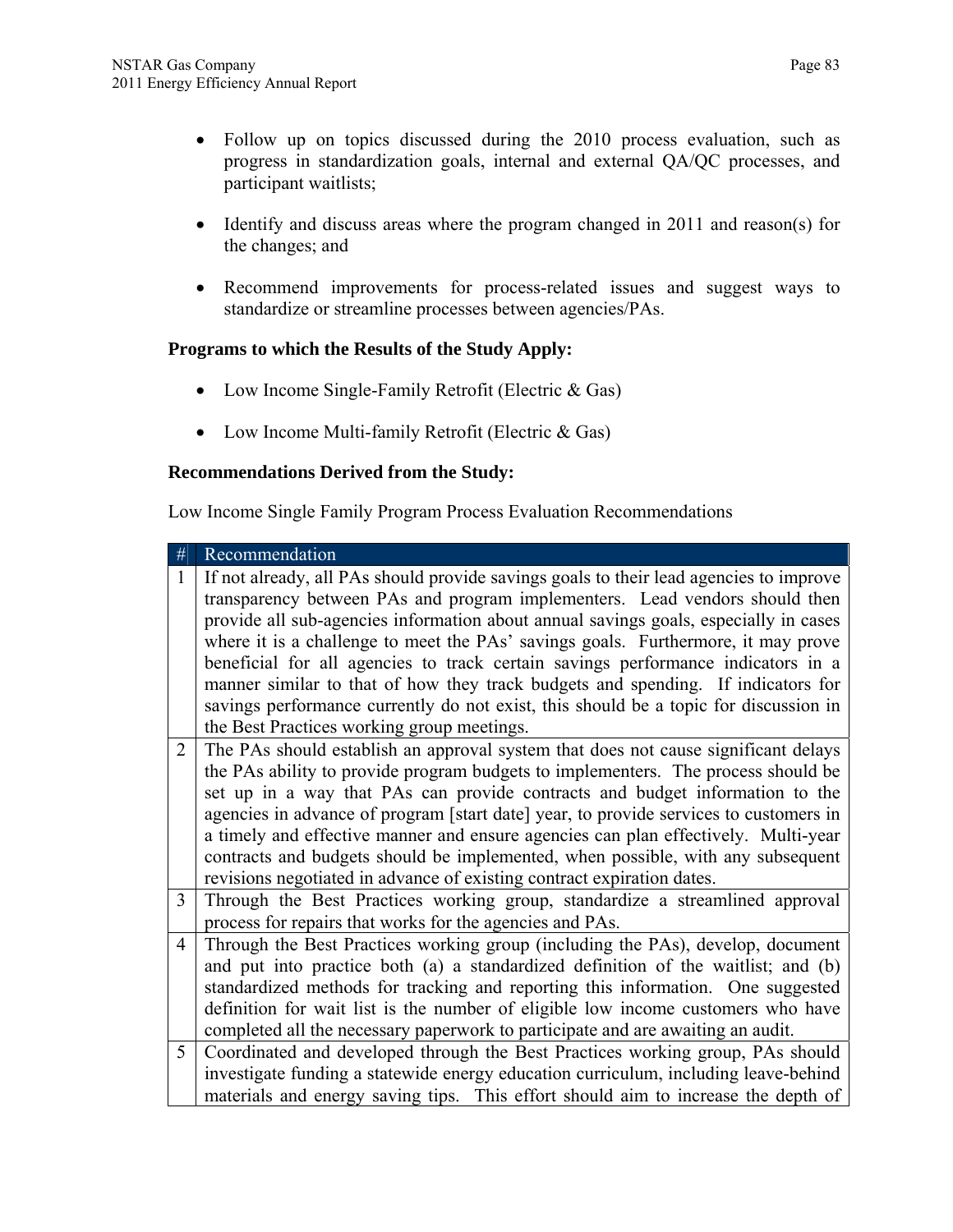|                | energy savings resulting from behavior change, and provide thorough and consistent<br>energy conservation messages to participants.                                                                                                                                                   |                                                                                                                                                                        |  |  |  |  |
|----------------|---------------------------------------------------------------------------------------------------------------------------------------------------------------------------------------------------------------------------------------------------------------------------------------|------------------------------------------------------------------------------------------------------------------------------------------------------------------------|--|--|--|--|
| 6              | An assessment of necessary or recommended trainings should be discussed through<br>the Best Practices Group to ensure quality auditors and contractors while also<br>maintaining cost-effectiveness.                                                                                  |                                                                                                                                                                        |  |  |  |  |
| $\overline{7}$ | Through the Best Practices working group (or sub-committee) including CRI and<br>DHCD, discuss ways to further streamline the QA/QC process so it serves the needs<br>of the PA-funded program while minimizing participant intrusion. The objectives of<br>the discussion should be: |                                                                                                                                                                        |  |  |  |  |
|                |                                                                                                                                                                                                                                                                                       | a. Clearly articulate the objectives of multiple QA/QC visits to a<br>participant's home.                                                                              |  |  |  |  |
|                |                                                                                                                                                                                                                                                                                       | b. Establish the value of agencies conducting 100% post inspections<br>versus redirecting resources to serve more homes.                                               |  |  |  |  |
|                |                                                                                                                                                                                                                                                                                       | c. Determine where the objectives of the DHCD and CRI inspections<br>align and identify if there are opportunities for collaboration and<br>coordination.              |  |  |  |  |
|                |                                                                                                                                                                                                                                                                                       | d. Assess how changes in federal funding levels are expected to affect<br>DHCD inspections and what affect that has on collaboration or<br>coordination opportunities. |  |  |  |  |
|                |                                                                                                                                                                                                                                                                                       | Findings from this discussion should be clearly documented and action items to<br>improve QA/QC process should be adopted.                                             |  |  |  |  |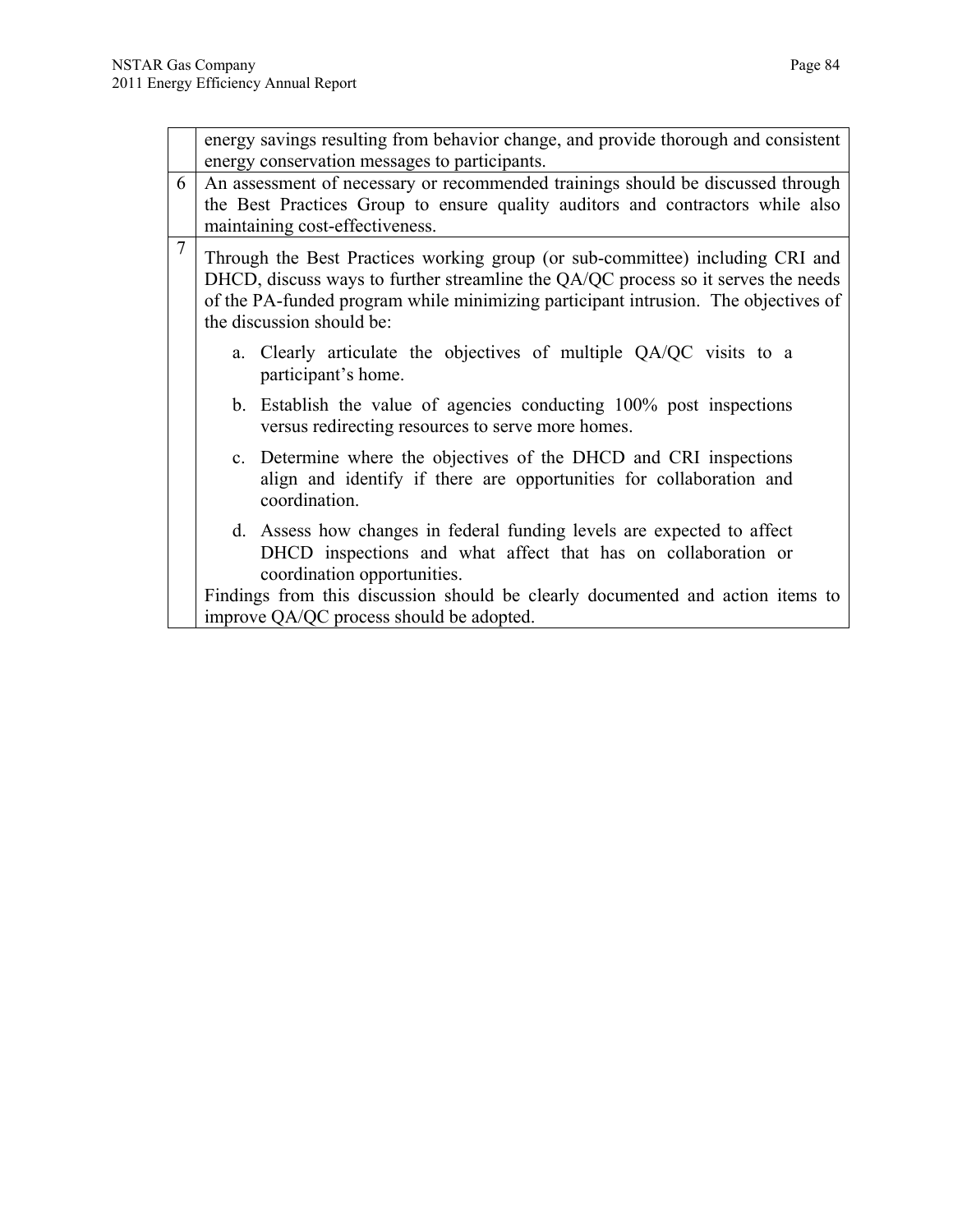Low Income Multi-family Retrofit Program Process Evaluation Recommendations

| # | Recommendation                                                                                                                                                                                                                                                                                                                                                                                                                                                                                                                                                                                                                                                      |
|---|---------------------------------------------------------------------------------------------------------------------------------------------------------------------------------------------------------------------------------------------------------------------------------------------------------------------------------------------------------------------------------------------------------------------------------------------------------------------------------------------------------------------------------------------------------------------------------------------------------------------------------------------------------------------|
|   | The LIMF Advisory Committee should encourage more standardization across PAs<br>by developing standardized project screening criteria or a tool to determine savings                                                                                                                                                                                                                                                                                                                                                                                                                                                                                                |
|   | and cost effectiveness for both gas and electric projects.                                                                                                                                                                                                                                                                                                                                                                                                                                                                                                                                                                                                          |
| 2 | Identify one single representative program to remain involved with during the entire<br>participation process with building managers. Consider looking to the Multi-family<br>Market Integrator used in the market rate multi-family program as a model.                                                                                                                                                                                                                                                                                                                                                                                                            |
| 3 | Update program materials, including the Program Guide, and clarify the role of each<br>PA's branded benchmarking software tool. To ensure continued participation and<br>energy savings into the future, plan for the need to increase participation in the<br>LIMF program by raising awareness among potential participants of their eligibility<br>and the existence of the program. Facilitate this effort by developing marketing<br>collateral, such as leave-behind materials, that help to clarify and differentiate the<br>LIMF program eligibility and requirements from other potential funding sources that<br>may commonly be offered to participants. |
| 4 | Develop data formats to track program savings and administer the program more<br>consistently. To prepare for any future audit or evaluation efforts, all implementers<br>should collect and store building manager contact information as part of the program<br>tracking data, then share those details with the PAs.                                                                                                                                                                                                                                                                                                                                             |

**How the Study Came to the Recommended Conclusions:** The recommendations were developed through 77 interviews with program stakeholders.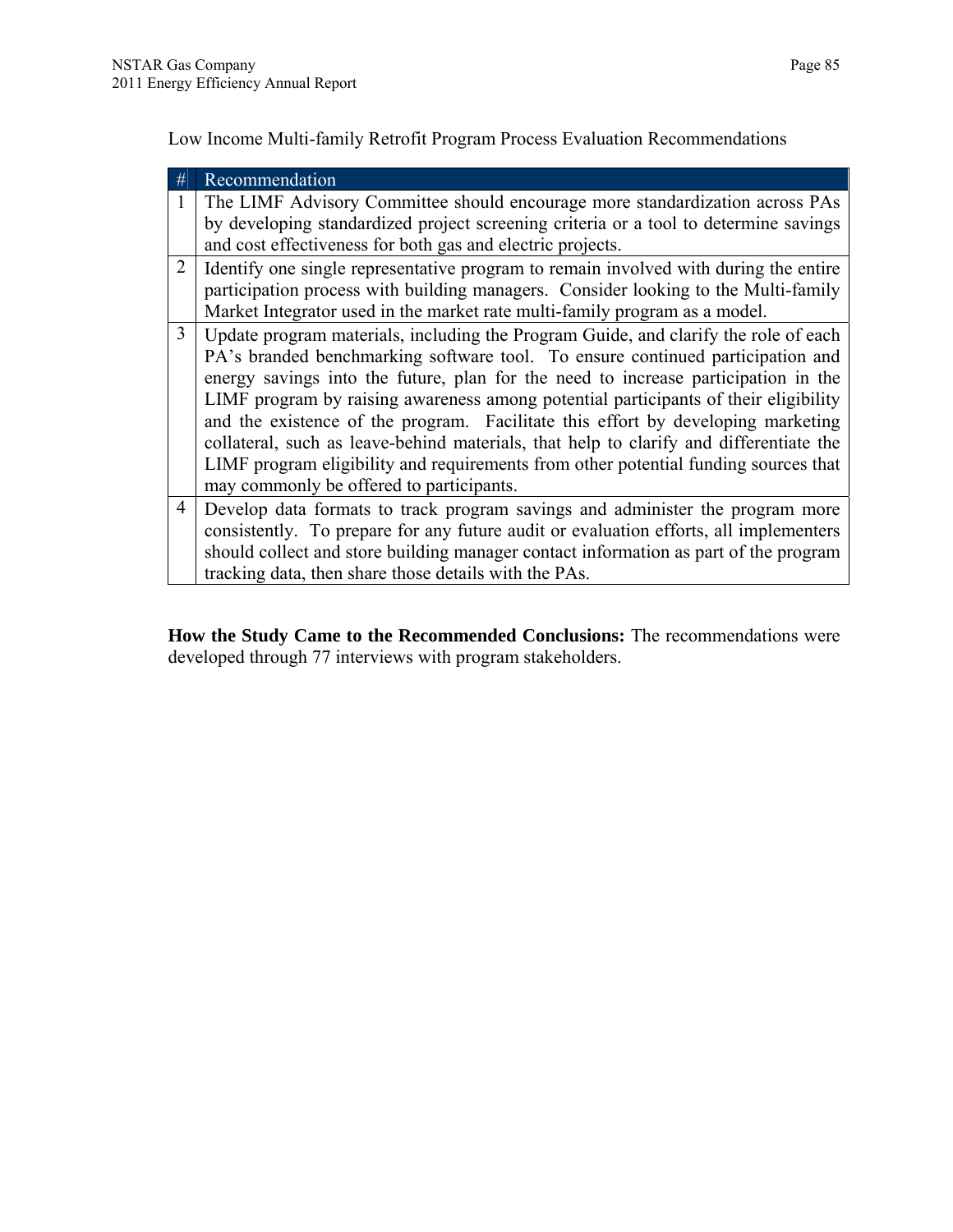## **Explain Whether or Not the PA Decided to Adopt Recommendations from the Study, and Why:**

Low Income Single-Family Program Process Evaluation Recommendations Responses:

| #              | Recommendation                                                                                                                                                                                                                                                                                                                                                                                                                                                                                                                                                                                                                                                               | PA Response                                                                                                                                                                                                                                                                                                                                      |
|----------------|------------------------------------------------------------------------------------------------------------------------------------------------------------------------------------------------------------------------------------------------------------------------------------------------------------------------------------------------------------------------------------------------------------------------------------------------------------------------------------------------------------------------------------------------------------------------------------------------------------------------------------------------------------------------------|--------------------------------------------------------------------------------------------------------------------------------------------------------------------------------------------------------------------------------------------------------------------------------------------------------------------------------------------------|
| 1              | If not already, all PAs should provide savings goals to<br>their lead agencies to improve transparency between PAs<br>and program implementers. Lead vendors should then<br>provide all sub-agencies information about annual<br>savings goals, especially in cases where it is a challenge<br>to meet the PAs' savings goals. Furthermore, it may<br>prove beneficial for all agencies to track certain savings<br>performance indicators in a manner similar to that of how<br>they track budgets and spending. If indicators for<br>savings performance currently do not exist, this should<br>be a topic for discussion in the Best Practices working<br>group meetings. | PAs have been and will<br>continue to provide savings<br>goals to lead vendors to the<br>best of their ability. Often,<br>lead vendors not only manage<br>the overall spend of the<br>program between the various<br>agencies implementing the<br>program but also their<br>performance as it relates to<br>savings goals for PA's<br>territory. |
| 2              | PAs should establish a system that does not cause<br>significant delays to the PAs ability to provide program<br>budgets to implementers. The process should be set up<br>in a way that PAs can provide contracts and budget<br>information to the agencies in advance of program [start<br>date] year, to provide services to customers in a timely<br>and effective manner and ensure agencies can plan<br>effectively. Multi-year contracts and budgets should be<br>implemented, when possible, with any subsequent<br>revisions negotiated in advance of existing contract<br>expiration dates.                                                                         | The PAs are always willing to<br>work with the DPU to establish<br>a regulatory approval system<br>that does not cause significant<br>delays in program delivery.                                                                                                                                                                                |
| 3              | Through the Best Practices working group, standardize a<br>streamlined approval process for repairs that works for<br>the agencies and PAs.                                                                                                                                                                                                                                                                                                                                                                                                                                                                                                                                  | This recommendation is being<br>considered for adoption at this<br>time. The PAs have not<br>formally adopted or rejected<br>any recommendations that<br>require changes to program<br>design and operations.                                                                                                                                    |
| $\overline{4}$ | Through the Best Practices working group (including the<br>PAs), develop, document and put into practice both (a) a<br>standardized definition of the waitlist; and (b)<br>standardized methods for tracking and reporting this<br>information. One suggested definition for wait list is the                                                                                                                                                                                                                                                                                                                                                                                | This recommendation is being<br>considered for adoption at this<br>time. The PAs have not<br>formally adopted or rejected<br>any recommendations that                                                                                                                                                                                            |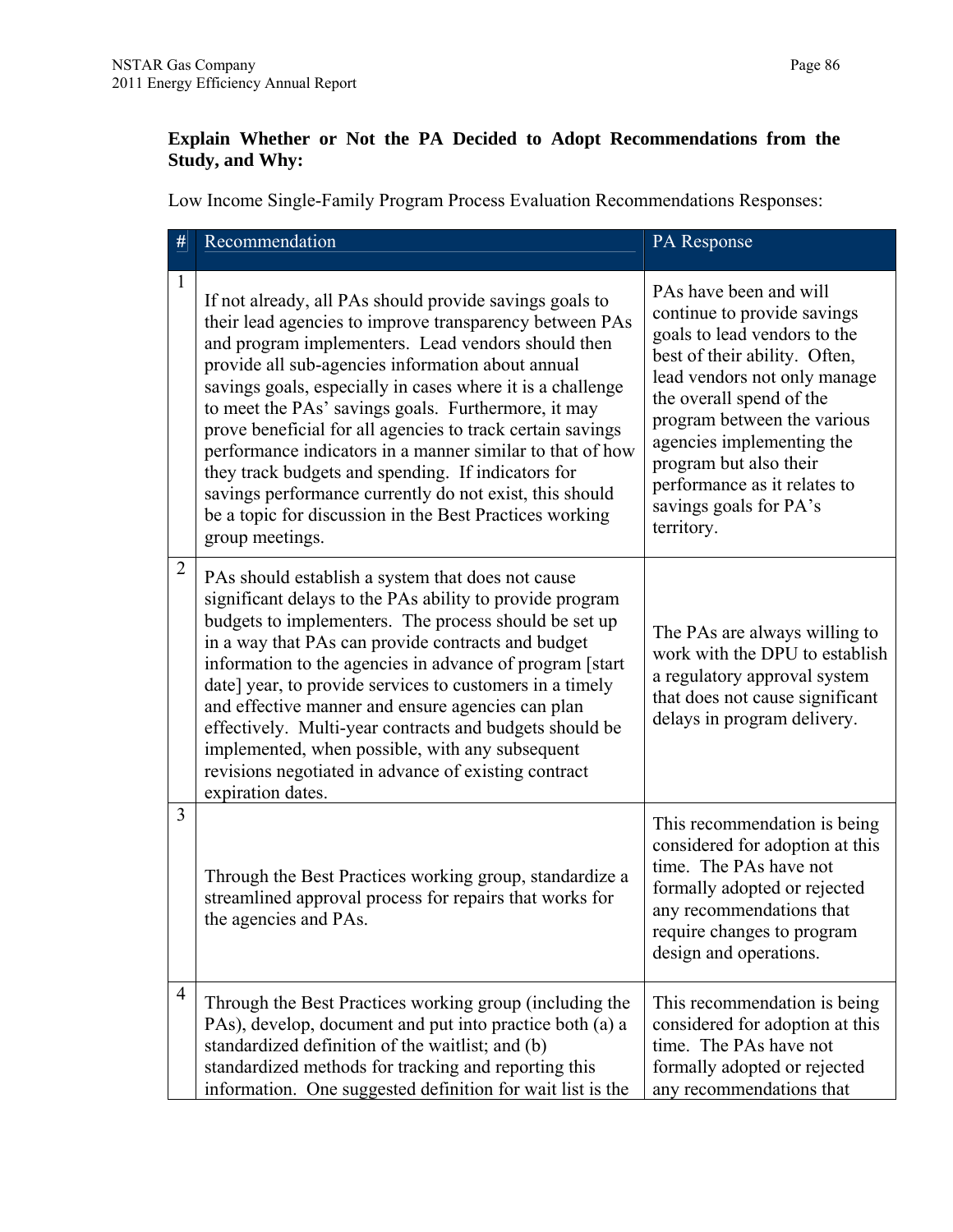|        | number of eligible low income customers who have<br>completed all the necessary paperwork to participate and<br>are awaiting an audit.                                                                                                                                                                                                                                                                                                                                                                                                                                                                                                                                                                                                                                                                                                                                                                                                                                                                   | require changes to program<br>design and operations.                                                                                                                                                                                                                                                                                                              |  |
|--------|----------------------------------------------------------------------------------------------------------------------------------------------------------------------------------------------------------------------------------------------------------------------------------------------------------------------------------------------------------------------------------------------------------------------------------------------------------------------------------------------------------------------------------------------------------------------------------------------------------------------------------------------------------------------------------------------------------------------------------------------------------------------------------------------------------------------------------------------------------------------------------------------------------------------------------------------------------------------------------------------------------|-------------------------------------------------------------------------------------------------------------------------------------------------------------------------------------------------------------------------------------------------------------------------------------------------------------------------------------------------------------------|--|
| 5      | Coordinated and developed through the Best Practices<br>working group, PAs should investigate funding a<br>statewide energy education curriculum, including leave-<br>behind materials and energy saving tips. This effort<br>should aim to increase the depth of energy savings<br>resulting from behavior change, and provide thorough<br>and consistent energy conservation messages to<br>participants.                                                                                                                                                                                                                                                                                                                                                                                                                                                                                                                                                                                              | PAs are in process of<br>reviewing current marketing<br>collateral and energy education<br>materials that is used by the<br>PAs and/or agencies. Once the<br>analysis of what is currently<br>available is complete, the PAs<br>will determine if the<br>recommendation for the<br>development and/or utilization<br>of statewide materials should<br>be adopted. |  |
| 6      | An assessment of necessary or recommended trainings<br>should be discussed through the Best Practices Group to<br>ensure quality auditors and contractors while also<br>maintaining cost-effectiveness.                                                                                                                                                                                                                                                                                                                                                                                                                                                                                                                                                                                                                                                                                                                                                                                                  | This recommendation is being<br>considered for adoption at this<br>time. The PAs have not<br>formally adopted or rejected<br>any recommendations that<br>require changes to program<br>design and operations.                                                                                                                                                     |  |
| $\tau$ | Through the Best Practices working group (or sub-<br>committee) including CRI and DHCD, discuss ways to<br>further streamline the QA/QC process so it serves the<br>needs of the PA-funded program while minimizing<br>participant intrusion. The objectives of the discussion<br>should be:<br>Clearly articulate the objectives of multiple<br>QA/QC visits to a participant's home<br>Establish the value of agencies conducting 100%<br>post inspections versus redirecting resources to<br>serve more homes.<br>Determine where the objectives of the DHCD and<br>$\bullet$<br>CRI inspections align and identify if there are<br>opportunities for collaboration and coordination.<br>Assess how changes in federal funding levels are<br>٠<br>expected to affect DHCD inspections and what<br>affect that has on collaboration or coordination<br>opportunities.<br>Findings from this discussion should be clearly<br>documented and action items to improve QA/QC process<br>should be adopted. | This recommendation is being<br>considered for adoption at this<br>time. The PAs have not<br>formally adopted or rejected<br>any recommendations that<br>require changes to program<br>design and operations.                                                                                                                                                     |  |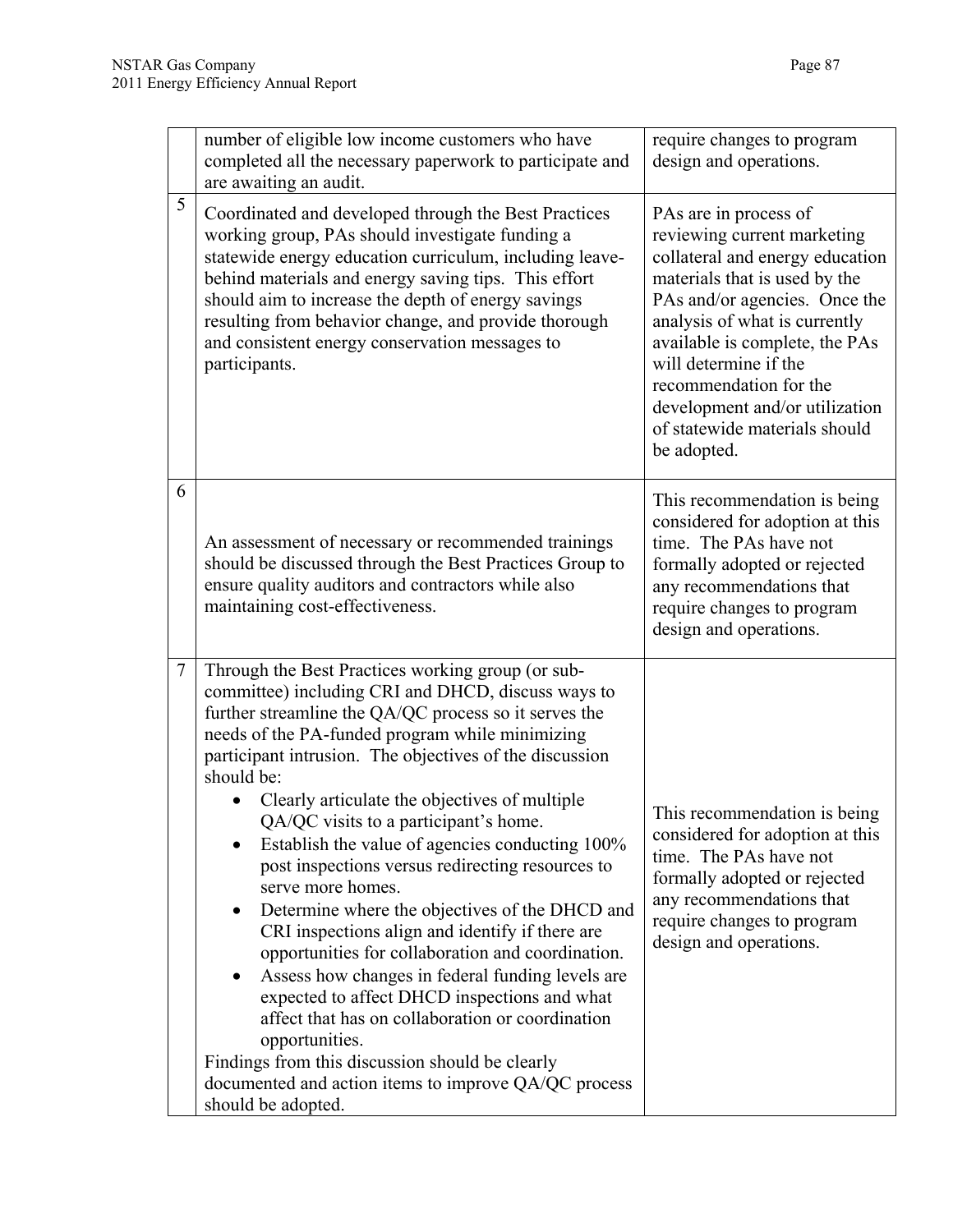Low Income Multi-family Retrofit Program Process Evaluation Recommendations Responses:

| #              | Recommendation                                          | PA Response                  |
|----------------|---------------------------------------------------------|------------------------------|
| 1              | The LIMF Advisory Committee should encourage            | This recommendation is       |
|                | more standardization across PAs by developing           | being considered for         |
|                | standardized project screening criteria or a tool to    | adoption at this time. The   |
|                | determine savings and cost effectiveness for both gas   | PAs have not formally        |
|                | and electric projects.                                  | adopted or rejected any      |
|                |                                                         | recommendations that         |
|                |                                                         | require changes to program   |
|                |                                                         | design and operations.       |
| $\overline{2}$ |                                                         | This recommendation is       |
|                | Identify one single representative program to remain    | being considered for         |
|                | involved with during the entire participation process   | adoption at this time. The   |
|                | with building managers. Consider looking to the         | PAs have not formally        |
|                | Multi-family Market Integrator used in the market       | adopted or rejected any      |
|                | rate multi-family program as a model.                   | recommendations that         |
|                |                                                         | require changes to program   |
|                |                                                         | design and operations.       |
| 3              | Update program materials, including the Program         | PAs are in process of        |
|                | Guide, and clarify the role of each PA's branded        | reviewing current marketing  |
|                | benchmarking software tool. To ensure continued         | collateral and energy        |
|                | participation and energy savings into the future, plan  | education materials that is  |
|                | for the need to increase participation in the LIMF      | used by the PAs and/or       |
|                | program by raising awareness among potential            | agencies. Once the analysis  |
|                | participants of their eligibility and the existence of  | of what is currently         |
|                | the program. Facilitate this effort by developing       | available is complete, the   |
|                | marketing collateral, such as leave-behind materials,   | PAs will determine if the    |
|                | that help to clarify and differentiate the LIMF         | recommendation for the       |
|                | program eligibility and requirements from other         | development and/or           |
|                | potential funding sources that may commonly be          | utilization of statewide     |
|                | offered to participants.                                | materials should be adopted. |
| $\overline{4}$ |                                                         | This recommendation is       |
|                | Develop data formats to track program savings and       | being considered for         |
|                | administer the program more consistently.<br>To         | adoption at this time. The   |
|                | prepare for any future audit or evaluation efforts, all | PAs have not formally        |
|                | implementers should collect and store building          | adopted or rejected any      |
|                | manager contact information as part of the program      | recommendations that         |
|                | tracking data, then share those details with the PAs.   | require changes to program   |
|                |                                                         | design and operations.       |

A copy of the complete study can be found in Appendix C, Study 16.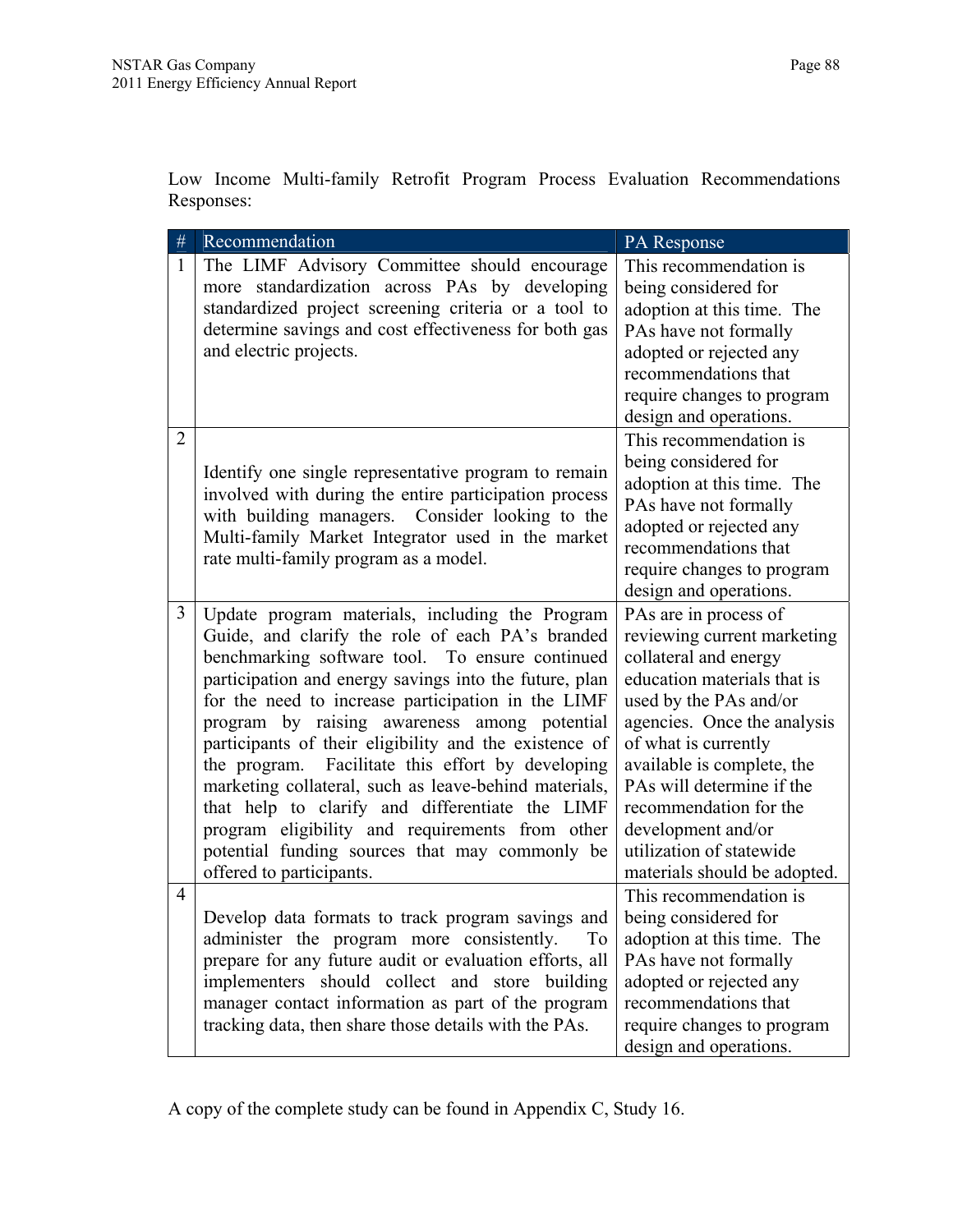#### 17. Low Income Single Family Program Impact Evaluation

#### **Type of Study:** Impact Evaluation

**Objective of the Study:** The objective of the study was to determine gross per-unit savings generated by each Low Income program measure.

#### **Programs to which the Results of the Study Apply:**

• Low-Income Single Family Retrofit (Electric & Gas)

**Results of the Study and How the Study Determined those Results:** The PAweighted Massachusetts-wide per-unit gross *ex post* energy savings (by measure and primary fuel type of treated homes) are summarized below.

| Category           | Measure                                        | <b>Natural Gas</b><br>(Therms/year) | Electric<br>(kWh/year) | Oil<br>(MMBTUs/<br>year) |
|--------------------|------------------------------------------------|-------------------------------------|------------------------|--------------------------|
|                    | <b>Insulation and Air Sealing</b><br>(overall) | $263*$                              | 1,616                  | 28.1                     |
|                    | Air Sealing                                    | 105                                 | 501                    | 9.9                      |
|                    | <b>Attic Insulation</b>                        | 83                                  | 1,071                  | 11.6                     |
| Insulation         | Wall Insulation                                | 115                                 | 824                    | 11.2                     |
| and Air<br>Sealing | <b>Basement Ceiling</b><br>Insulation          | 15                                  | 30                     | 2.9                      |
|                    | <b>Basement Wall Insulation</b>                | 13                                  | 37                     | 0.2                      |
|                    | Furnace Fan (due to<br>weatherization)         | 206 (kWh)                           | --                     | 224 (kWh)                |
|                    | Cooling (due to<br>weatherization)             | 138 (kWh)                           | --                     | 153 (kWh)                |
|                    | <b>Heating System</b><br>Replacement           | 199*                                | --                     | 18.4                     |
| Heating            | <b>Boiler Reset Controls</b>                   | $\overline{a}$                      | $-$                    | 4.4                      |
| System             | Programmable Thermostat                        | $-$                                 | --                     | 3.1                      |
|                    | Furnace Fan (due to furnace<br>replacement)    | 172 (kWh)                           | --                     | 132 (kWh)                |
|                    | Refrigerator Replacement                       | $\overline{a}$                      | 762                    | --                       |
| Appliances         | <b>Second Refrigerator</b><br>Removal          | $-$                                 | 1,180                  | --                       |
|                    | <b>Freezer Replacement</b>                     | $-$                                 | 239                    | $-$                      |
|                    | Window AC Replacement                          | $-$                                 | 204                    | --                       |
| Lighting           | <b>CFLs</b>                                    | --                                  | 45                     | --                       |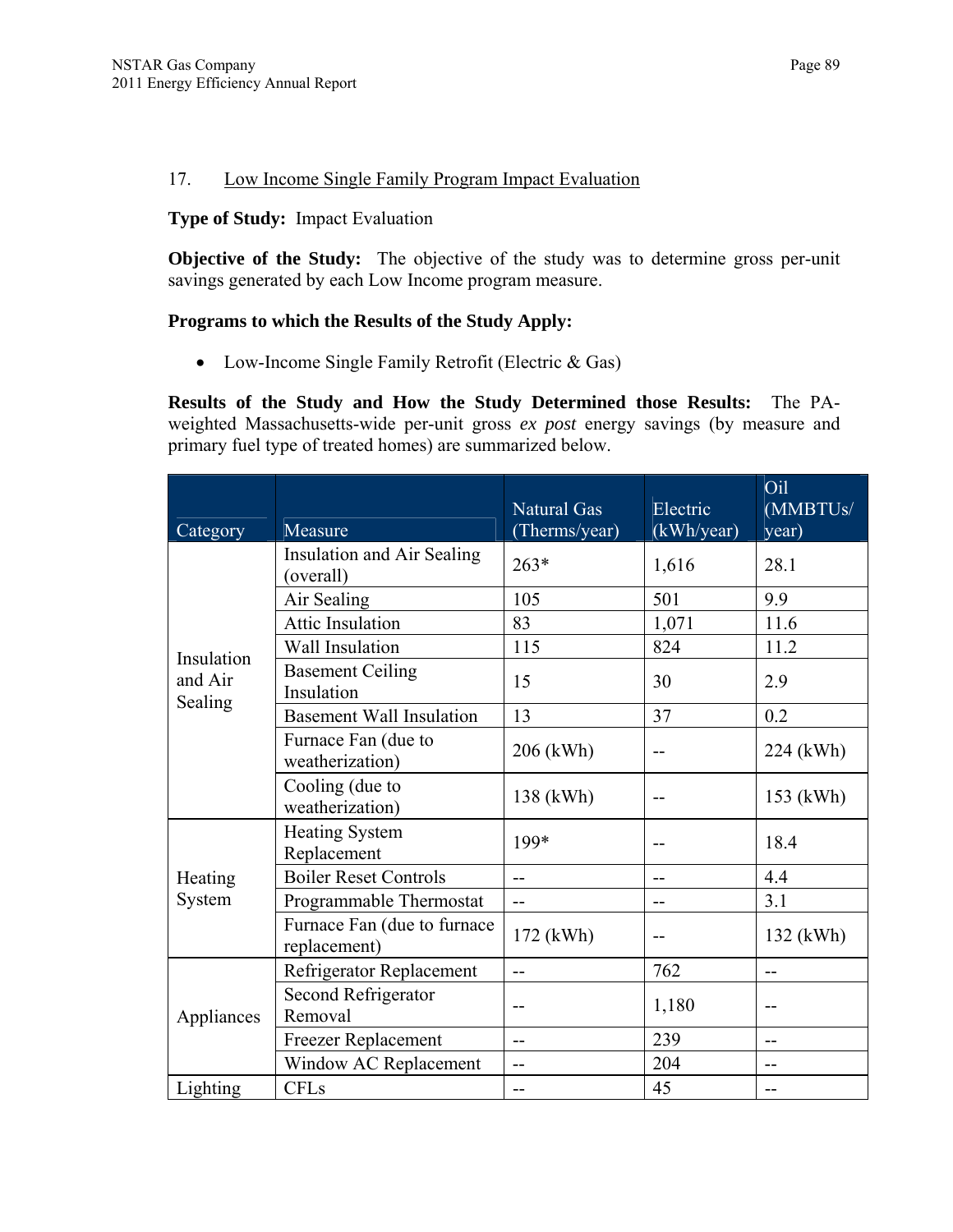| Category                     | Measure                         | Natural Gas<br>(Therms/year) | Electric<br>(kWh/year) | Oil<br>(MMBTUs/<br>year) |
|------------------------------|---------------------------------|------------------------------|------------------------|--------------------------|
|                              | Torchieres                      |                              | 211                    | --                       |
|                              | Fixtures                        |                              | 140                    | --                       |
|                              | Domestic Hot Water<br>(overall) | 5                            | 128                    | 0.7                      |
| Domestic<br><b>Hot Water</b> | Low-Flow Showerhead             | 9                            | 188                    | 1.1                      |
|                              | <b>Faucet Aerator</b>           | 2                            | 40                     | 0.2                      |
|                              | Pipe Wrap                       | 4                            | 41                     | 0.4                      |
| Distribution                 | Duct Insulation                 | 55                           | --                     | 4.3                      |
|                              | Duct Sealing                    | 33                           | --                     | 3.3                      |
| Other                        | Baseload (TLC Kits)             |                              | $25**$                 | --                       |

*\* Indicates this number is based on billing analysis. All other measure results through engineering analysis (simulation or algorithms).* 

*\*\* Reflects MA-wide average based on each PA's kit contents and participation.* 

**How the Results of the Study Impact each Identified Program's Savings:** Please refer to the table in Section II.B.5

**Formulas Necessary to Understand the Impact of the Study on the PA's Program(s):**  A complete set of measure-specific engineering algorithms are provided in the appendix of the report.

**If the Results of the Study Are Not Adopted by the PA, Fully Explain Why:** The results of the study are adopted.

A copy of the complete study can be found in Appendix C, Study 17.

- E. Commercial and Industrial Program Studies
	- 18. Non-Controls Lighting Evaluation for the Massachusetts Small Business Direct Install Program: Multi-Season Study

**This study applies to electric energy efficiency programs only and is, therefore, not included in NSTAR Gas Company's Annual Report.**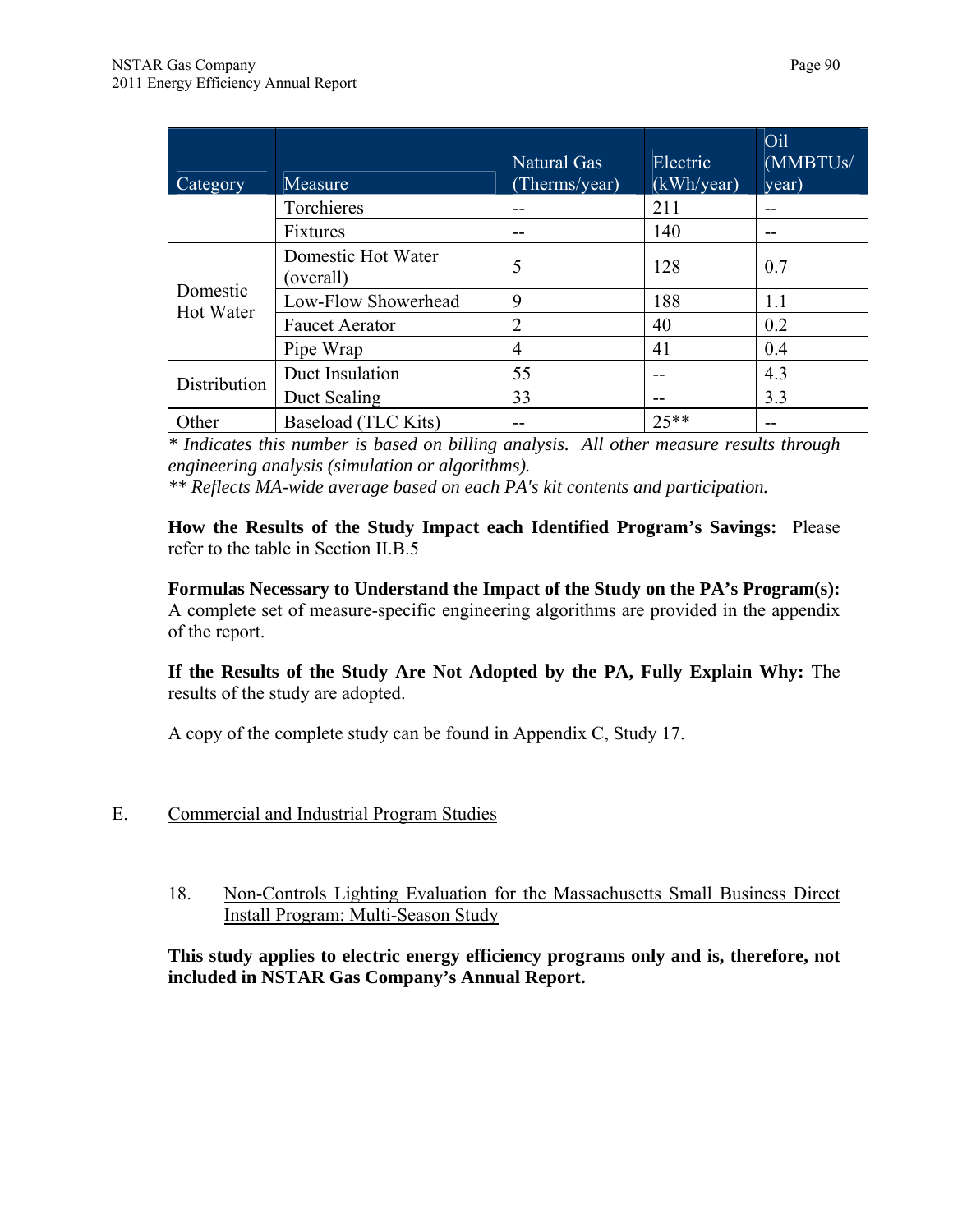## **This study applies to electric energy efficiency programs only and is, therefore, not included in NSTAR Gas Company's Annual Report.**

### 20. Impact Evaluation of 2010 Custom Process and Compressed Air Installations

#### **This study applies to electric energy efficiency programs only and is, therefore, not included in NSTAR Gas Company's Annual Report.**

#### 21. Impact Evaluation of 2010 Custom Lighting Installations

#### **This study applies to electric energy efficiency programs only and is, therefore, not included in NSTAR Gas Company's Annual Report.**

## 22. Massachusetts Large Commercial & Industrial Process Evaluation

#### **Type of Study:** Process Evaluation

**Objective of the Study:** The study is a process evaluation of the Massachusetts Large Commercial and Industrial energy efficiency programs. The study examines key process topics identified by the EEAC, PAs and the DOER including how to improve integration and coordination, concerns about the adequacy of staffing levels, how to achieve deeper savings, whether medium-sized C&I customers are being adequately served by the programs, the adequacy or program tracking databases, and program satisfaction. This study was conducted on behalf of the PAs and the Energy Efficiency Advisory Council ("EEAC").

#### **Programs to which the Results of the Study Apply:**

- C&I New Construction and Major Renovation (Electric & Gas)
- C&I Retrofit (Electric & Gas)

## **Recommendations Derived from the Study:**

| # | Recommendation                                                               |
|---|------------------------------------------------------------------------------|
|   | Target participants with more sophisticated audits and technical assistance. |
|   | PAs should be more proactive in reaching out to the trade allies.            |
|   | The PAs need to simplify paperwork and accelerate rebate processing.         |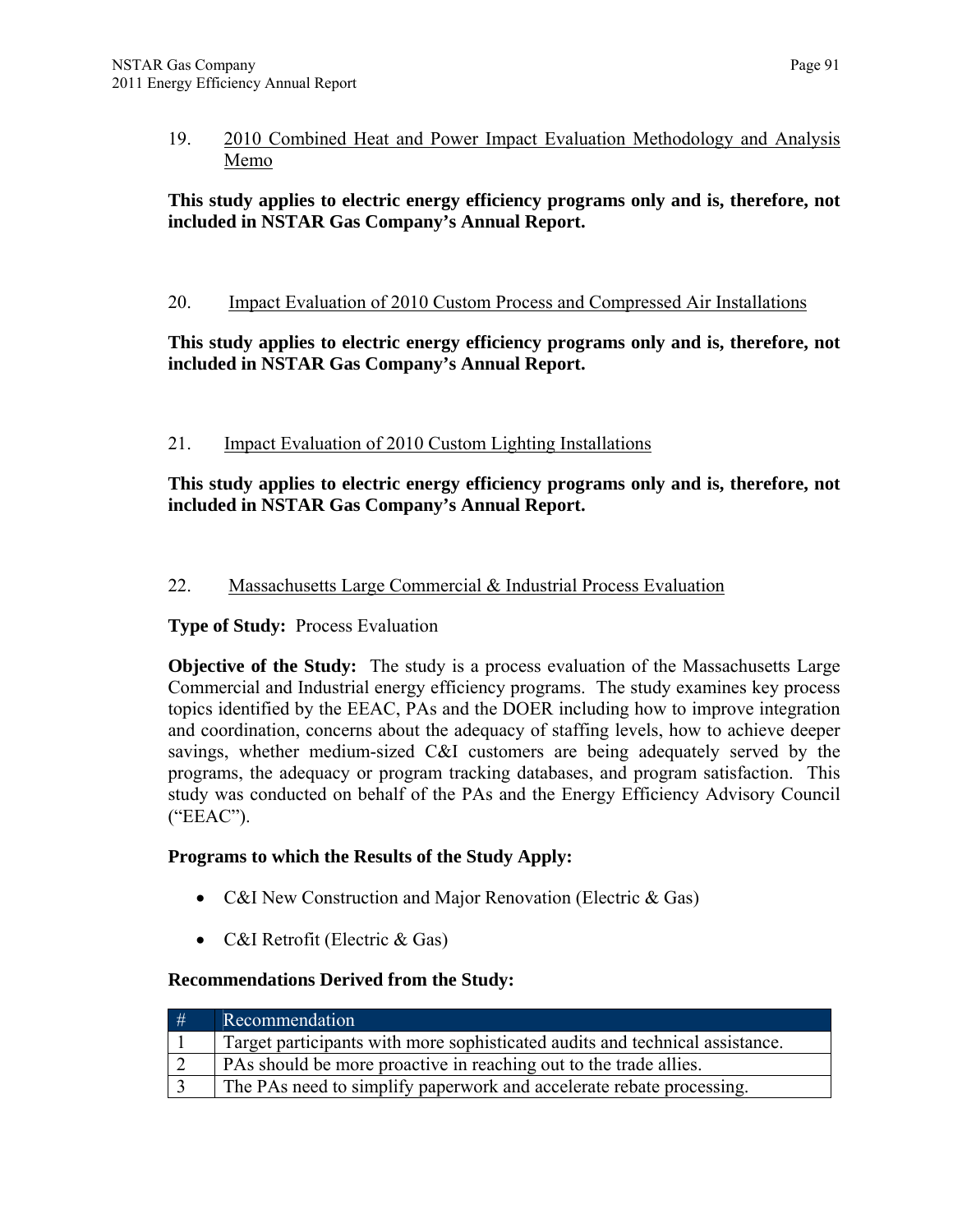| $\overline{4}$ | Reach out to trade ally organizations to disseminate program information and                                                     |
|----------------|----------------------------------------------------------------------------------------------------------------------------------|
|                | identify contractors who would promote the programs.                                                                             |
| 5              | A standard lifecycle cost tool would probably be well-received.                                                                  |
| $\overline{6}$ | Market the reduced interest financing option to dormant participants.                                                            |
|                | The vendor interviews reaffirmed previous process evaluation findings that PAs                                                   |
| $\tau$         | need to work closely with architects and engineers who specify the new                                                           |
|                | construction and major renovation projects.                                                                                      |
| 8              | The PAs should implement a means of combining small jobs into a bigger pool.                                                     |
| 9              | The program needs to do a better job of warning program vendors about                                                            |
|                | changes in program funding.                                                                                                      |
| 10             | In order to clearly identify projects by end-use, the PARIS categories should be                                                 |
|                | adopted, and data entry constrained to the following values.                                                                     |
| 11             | Measure Categories should be used to indicate how projects are treated within                                                    |
|                | these end-uses, according to the list of measures in the TRM.                                                                    |
| 12             | A set of core data should be collected for all projects and included in tracking                                                 |
|                | systems.                                                                                                                         |
|                |                                                                                                                                  |
|                | All data that is collected on customer application forms should be captured in                                                   |
| 13             | tracking systems so that it is available for analysis.                                                                           |
| 14             | Create or populate a field with consistent business type names.                                                                  |
| 15             | Define Custom vs. Prescriptive projects based on savings calculation                                                             |
| 16             | Define C&I customer size categories by rate class instead of program.                                                            |
|                | Enter data project data or create queries that extract files in such a way that                                                  |
| 17             | each record represents a single customer site, project and type of measure.                                                      |
| 18             | Save the queries or code used to produce extract files from one year to the next.                                                |
|                | Develop a statewide security policy and practice to allow all project and                                                        |
| 19             | customer data to be delivered at once.                                                                                           |
| 20             | Build the capability to link gas and electric customer projects.                                                                 |
| 21             | Provide a mechanism for linking billing and tracking data.                                                                       |
|                | Add quality control through rule-based data entry screens that prevent invalid                                                   |
| 22             | combinations of program, end use and measure category.                                                                           |
| 23<br>24       | Calculate savings through lookup tables, wherever possible.<br>Provide premise number instead of account number where available. |

**How the Study Came to the Recommended Conclusions:** The study draws on multiple sources of information including: In-depth interviews with EEAC consultants, C&I program managers and staff, participating and nonparticipating trade allies, trade association representatives, and participating customers; Focus group discussions with participating customers; Computer-Aid Telephone Interview ("CATI") surveys with hundreds of participants including both recent (2010-2011) participants and "dormant" participants who have not participated in the C&I programs since 2008-2009; and an examination of the various PA program tracking databases.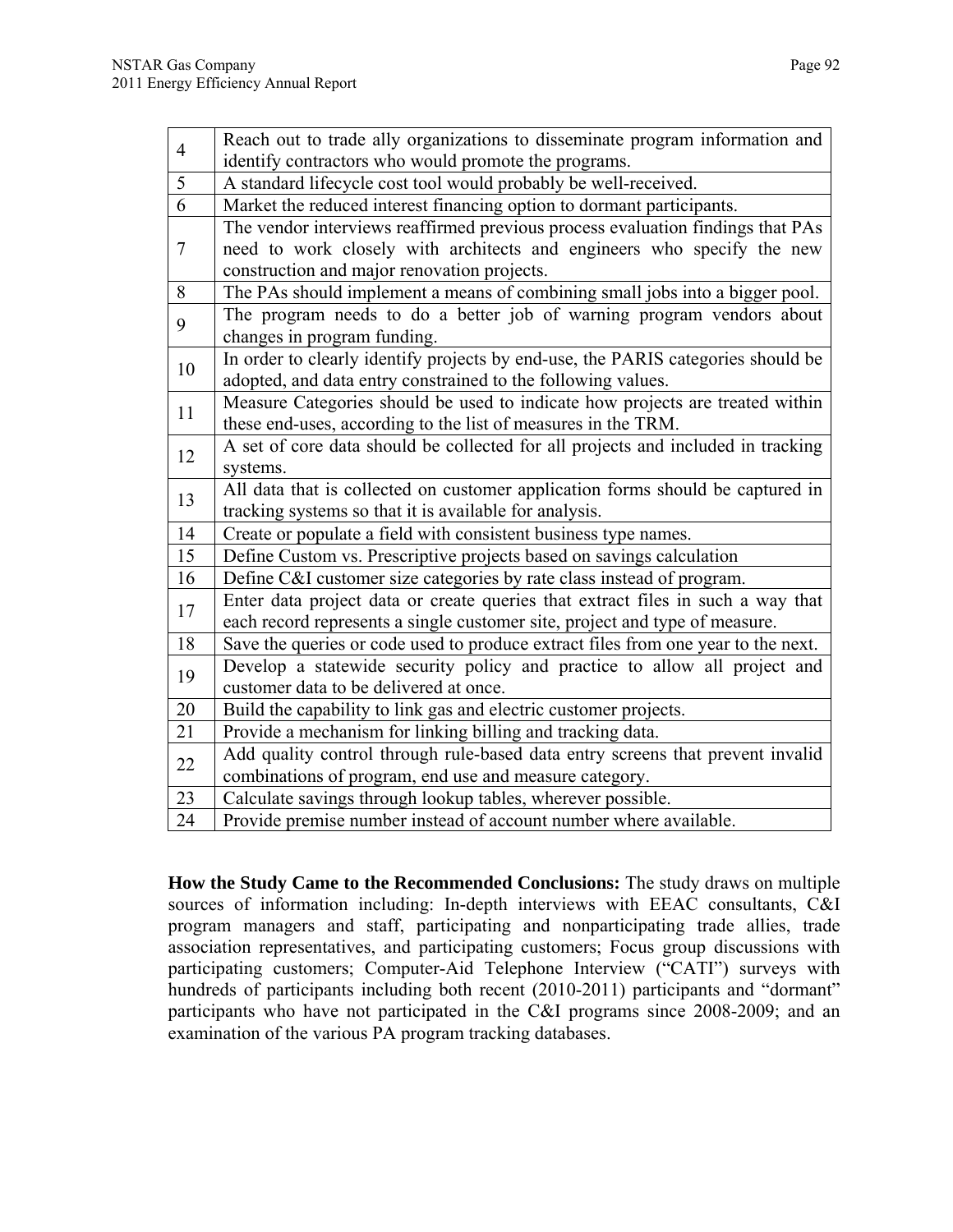**Explain Whether or Not the PA Decided to Adopt Recommendations from the Study, and Why:** As this report was recently issued, the recommendations are currently under consideration.

A copy of the complete study can be found in Appendix C, Study 22.

#### 23. HVAC Market Characterization and Penetration Analysis – Final Report

#### **This study applies to electric energy efficiency programs only and is, therefore, not included in NSTAR Gas Company's Annual Report.**

#### 24. Prescriptive Gas Final Program Evaluation Report

#### **Type of Study:** Impact Evaluation

**Objective of the Study:** The study's objective was to produce revised annual therm savings estimates for program administrators' condensing boiler, condensing furnace, infrared heater and indirect water heater prescriptive gas projects for both prospective and retrospective savings. An 80% confidence interval was set in the sample design. Therm savings were to be produced at the individual PA level and also at the statewide level.

#### **Programs to which the Results of the Study Apply:**

- C&I New Construction and Major Renovation (Gas Only)
- C&I Retrofit (Gas Only)

#### **Results of the Study and How the Study Determined those Results:**

#### **Recommended Condensing Boiler Savings**

| <b>Size Category</b>        | <b>Revised</b><br><b>Capacity</b><br>(MBtu) | <b>AFUE</b> | <b>EFLH</b> | <b>Original Savings</b><br>(ΔMMBtu/Unit/yr) | <b>Evaluated</b><br>(Retrospective) Savings<br>(ΔMMBtu/Unit/yr) | Recommended<br><b>Prospective Savings</b><br>(AMMBtu/Unit/yr) |
|-----------------------------|---------------------------------------------|-------------|-------------|---------------------------------------------|-----------------------------------------------------------------|---------------------------------------------------------------|
| Capacity ≤ 300              | 209.6                                       | 88.9%       | 1400        | 22.1                                        | 29.8                                                            | 29.4                                                          |
| $300 <$ Capacity $< 500$    | 400                                         | 88.9%       | 1400        | 42.3                                        | 56.9                                                            | 56.1                                                          |
| $1500 \leq$ Capacity < 1000 | 735                                         | 88.9%       | 1400        | 77.1                                        | 104.6                                                           | 103.0                                                         |
| 1000 ≤ Capacity ≤ 1700      | 1350                                        | 88.9%       | 1400        | 142.6                                       | 192.1                                                           | 189.2                                                         |
| 1700 < Capacity             | 2363                                        | 88.9%       | 1400        | 249.0                                       | 336.2                                                           | 331.2                                                         |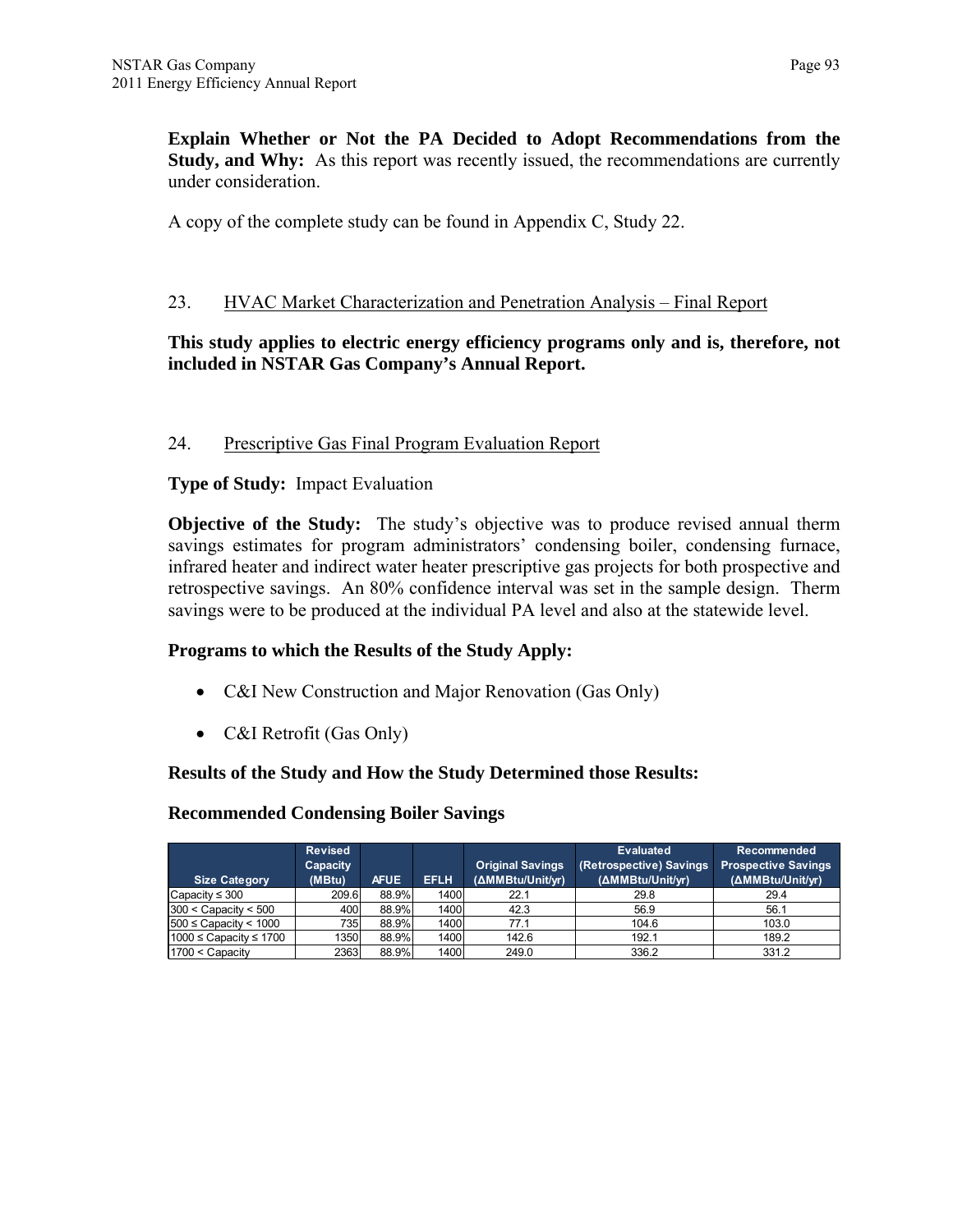#### **Recommended Condensing Furnace Savings**

|                           | <b>Original Savings</b> | <b>Evaluated</b><br>(Retrospective) Savings | <b>Recommended</b><br><b>Prospective Savings</b> |
|---------------------------|-------------------------|---------------------------------------------|--------------------------------------------------|
| <b>Furnace Efficiency</b> | (AMMBtu/Unit/yr)        | (ΔMMBtu/Unit/yr)                            | (ΔMMBtu/Unit/yr)                                 |
| Furnace AFUE =>92%        | 21.1                    | 5.9                                         | 13.5                                             |
| Furnace AFUE =>92% w/ECM  | 19.6                    | 5.5                                         | 12.5                                             |
| Furnace AFUE =>94% w/ECM  | 23.6                    | 6.2                                         | 14.9                                             |

#### **Recommended Infrared Heater Savings**

|                 |                         | <b>Evaluated</b>                                  | Recommended      |
|-----------------|-------------------------|---------------------------------------------------|------------------|
|                 | <b>Original Savings</b> | <b>Retrospective) Savings Prospective Savings</b> |                  |
| Measure Type    | (AMMBtu/Unit/yr)        | (AMMBtu/Unit/yr)                                  | (ΔMMBtu/Unit/yr) |
| Infrared Heater | 74 4                    | 22.3                                              | 48.3             |

#### **Recommended Indirect Water Heater Savings**

|                       |                  | <b>Evaluated</b>                                | <b>Recommended</b>         |  |  |
|-----------------------|------------------|-------------------------------------------------|----------------------------|--|--|
|                       |                  | <b>Original Savings (Retrospective) Savings</b> | <b>Prospective Savings</b> |  |  |
| Measure Type          | (ΔMMBtu/Unit/yr) | (ΔMMBtu/Unit/vr)                                | (ΔMMBtu/Unit/vr)           |  |  |
| Indirect Water Heater | 30.4             | 20.7                                            | 20.7                       |  |  |

The study determined therm savings estimates at the statewide level. The evaluation consisted of on-site monitoring and verification of the savings for a sample of participants for four of the top five measures installed, in terms of savings. The sample sites were monitored for approximately eight weeks in an attempt to capture seasonally sensitive variations in energy consumption between the winter and swing seasons. The first monitoring equipment was installed in early February 2012 and recovery was completed during the second week of April 2012. The on-site sample design was designed to achieve a relative precision of  $\pm$  20% at the 80% confidence interval using a two-tail test for the overall program savings.

**How the Results of the Study Impact each Identified Program's Savings:** How the results impact each program's savings is a function of the previous realization rates that were being incorporated into each PA's savings models. For instance, if a PA had been carrying a higher realization rate than was produced in this study, the affected program's savings would decrease once the new realization rate was incorporated.

**Formulas Necessary to Understand the Impact of the Study on the PA's Program(s):**  Net Savings = Gross Savings x Gross Realization Rate<sup>6</sup> x (1 – Freeridership Rate + Spillover Rate). Further information can be found in the Massachusetts Technical Reference Manual for Estimating Savings from Energy Efficiency Measures 2011 Program Year – Report Version.

 6

Realization rate determined by this study.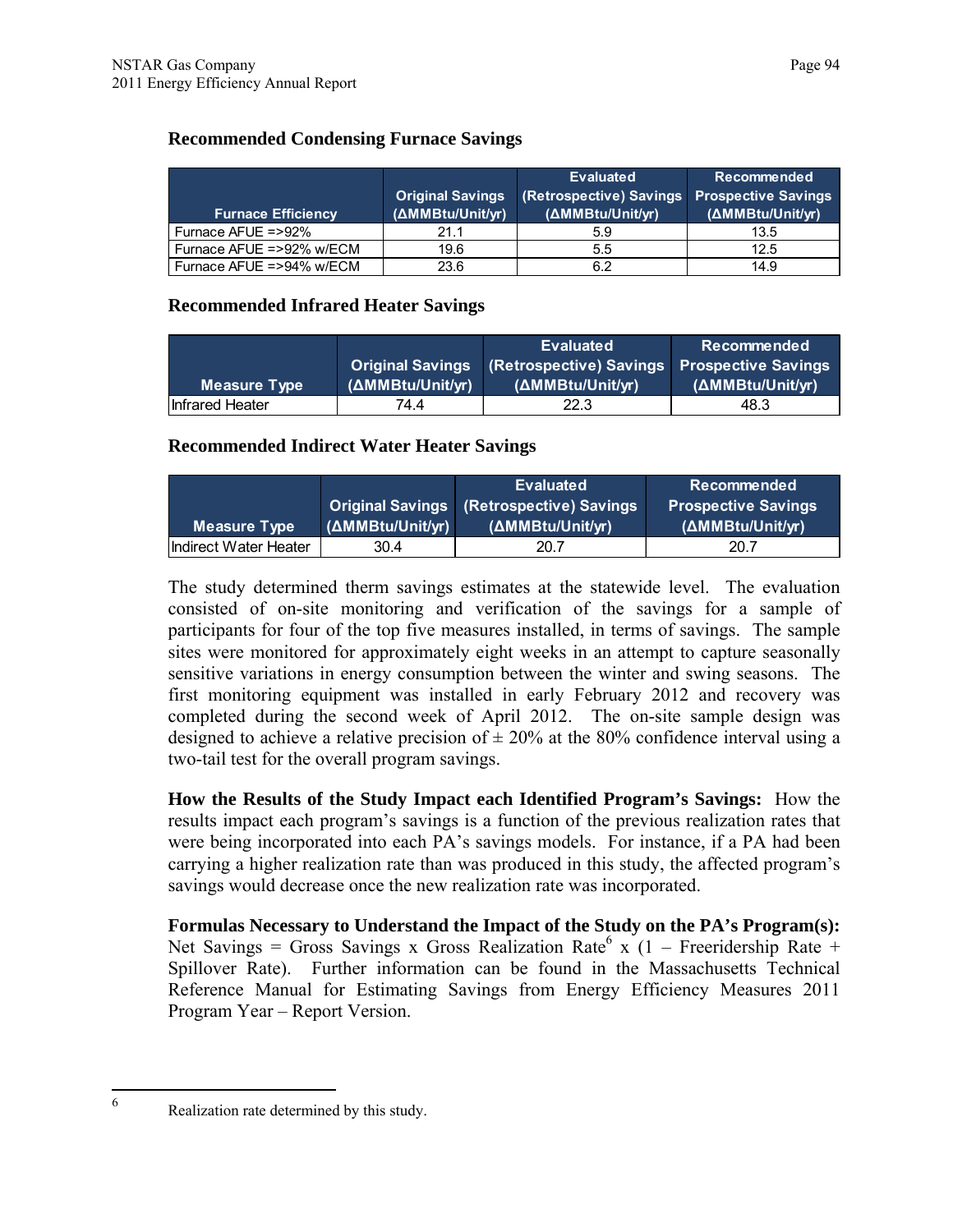**If the Results of the Study Are Not Adopted by the PA, Fully Explain Why:** N/A – This study has been adopted by all PAs.

A copy of the complete study can be found in Appendix C, Study 24.

#### 25. Impact Evaluation of 2010 Custom Gas Installations

#### **Type of Study:** Impact Evaluation

**Objective of the Study:** The study's objective was to produce annual therm savings realization rates for program administrators' custom gas projects. An 80% confidence interval was set in the sample design. Realization rates were to be produced at the individual PA level and also at the statewide level.

#### **Programs to which the Results of the Study Apply:**

- C&I New Construction and Major Renovation (Gas Only)
- C&I Retrofit (Gas Only)

#### **Results of the Study and How the Study Determined those Results:**

| <b>Statistic</b>                     | <b>Annual Therms</b> |
|--------------------------------------|----------------------|
| <b>All Program Administrators</b>    |                      |
| <b>Total Tracking Savings</b>        | 4,427,361            |
| <b>Total Measured Savings</b>        | 2,991,776            |
| <b>Realization Rate</b>              | 67.6%                |
| Relative Precision at 80% Confidence | $\pm 9.0\%$          |
| Error Bound at 80% Confidence        | 268,703              |
| Sample Size                          | 48                   |
| Error Ratio                          | 0.50                 |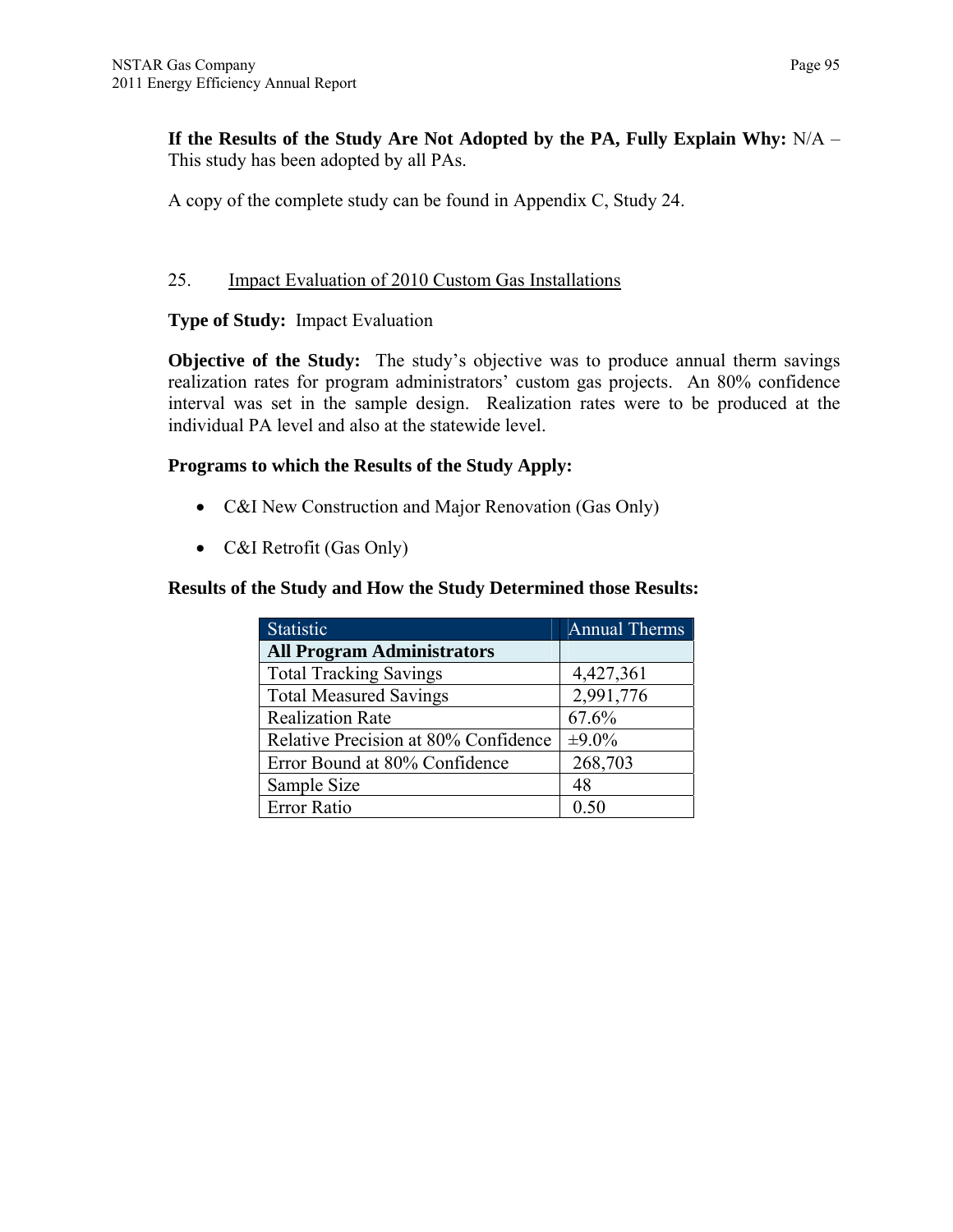| <b>PA</b>                            | <b>Annual</b><br><b>The rms</b> | <b>PA</b>                                   | <b>Annual</b><br><b>The rms</b> |  |  |
|--------------------------------------|---------------------------------|---------------------------------------------|---------------------------------|--|--|
| <b>Berkshire Gas</b>                 |                                 | <b>National Grid</b>                        |                                 |  |  |
| Total Tracking Savings               |                                 | 89,684 Total Tracking Savings               | 1,710,500                       |  |  |
| <b>Total Measured Savings</b>        |                                 | 34,660 Total Measured Savings               | 1,172,176                       |  |  |
| <b>Realization Rate</b>              |                                 | 38.6% Realization Rate                      | 68.5%                           |  |  |
| Relative Precision at 80% Confidence |                                 | ±0.8% Relative Precision at 80% Confidence  | ±17.4%                          |  |  |
| Error Bound at 80% Confidence        |                                 | 276 Error Bound at 80% Confidence           | 203,593                         |  |  |
| Sample Size                          |                                 | 2 Sample Size                               | 17                              |  |  |
| Error Ratio                          |                                 | 0.02 Error Ratio                            | 0.62                            |  |  |
| <b>Columbia Gas</b>                  |                                 | <b>NSTAR</b>                                |                                 |  |  |
| <b>Total Tracking Savings</b>        |                                 | 1,553,740 Total Tracking Savings            | 938,625                         |  |  |
| <b>Total Measured Savings</b>        |                                 | 1,293,037 Total Measured Savings            | 444,200                         |  |  |
| <b>Realization Rate</b>              |                                 | 83.2% Realization Rate                      | 47.3%                           |  |  |
| Relative Precision at 80% Confidence |                                 | ±12.9% Relative Precision at 80% Confidence | ±11.2%                          |  |  |
| Error Bound at 80% Confidence        |                                 | 167,329 Error Bound at 80% Confidence       | 49,693                          |  |  |
| Sample Size                          |                                 | 13 Sample Size                              | 13                              |  |  |
| Error Ratio                          |                                 | 0.42 Error Ratio                            | 0.39                            |  |  |
| <b>New England Gas</b>               |                                 | <b>U</b> nitil                              |                                 |  |  |
| <b>Total Tracking Savings</b>        |                                 | 23,400 Total Tracking Savings               | 111,412                         |  |  |
| <b>Total Measured Savings</b>        |                                 | 12,902 Total Measured Savings               | 34,801                          |  |  |
| <b>Realization Rate</b>              |                                 | 55.1% Realization Rate                      | 31.2%                           |  |  |
| Relative Precision at 80% Confidence |                                 | ±0.0% Relative Precision at 80% Confidence  | ±48.3%                          |  |  |
| Error Bound at 80% Confidence        |                                 | Error Bound at 80% Confidence               | 16,807                          |  |  |
| Sample Size                          | 1                               | Sample Size                                 | $\mathbf{2}$                    |  |  |
| Error Ratio                          |                                 | 0.00 Error Ratio                            | 0.86                            |  |  |

The study determined realization rates at the PA level and statewide level. Evaluation activities included visual inspection of the installed measures, acquisition of nameplate data, spot measurements of boiler efficiencies, interviews with knowledgeable site staff, review of plans, and placement of logger equipment. Depending upon the measure under evaluation, loggers were placed to measure parameters such as supply air temperatures, return and supply water temperatures, and motor runtime profiles. The study design provided for a longer than normal two week logging period. Loggers were left in place for a minimum of a week and for as much as eight weeks. When possible, trend data was secured from the building automation system. Capturing distribution company billing data for all the affected meters at a site was a goal as well. The engineer selected from a variety of analytical techniques as appropriate for the measure including eQuest building simulation models and bin temperature models. Customer gas bills were used to calibrate bills, corroborate savings, and in some cases used as the primary means of determining savings impacts.

PAs represented in the study sample were Berkshire Gas, Columbia Gas, New England Gas, National Grid, NSTAR and Unitil. The study produced statewide results that are reliable  $(\pm 9.0\%)$  at 80% confidence. In addition, the precision levels for several PAs (National Grid:  $\pm$ 17.4%, Columbia Gas:  $\pm$ 12.9%, and NSTAR:  $\pm$ 11.2%) are sufficient to warrant application of the three individual PA realization results to the 2011 results according to the protocol established in the November 2010 Protocol memo, which stated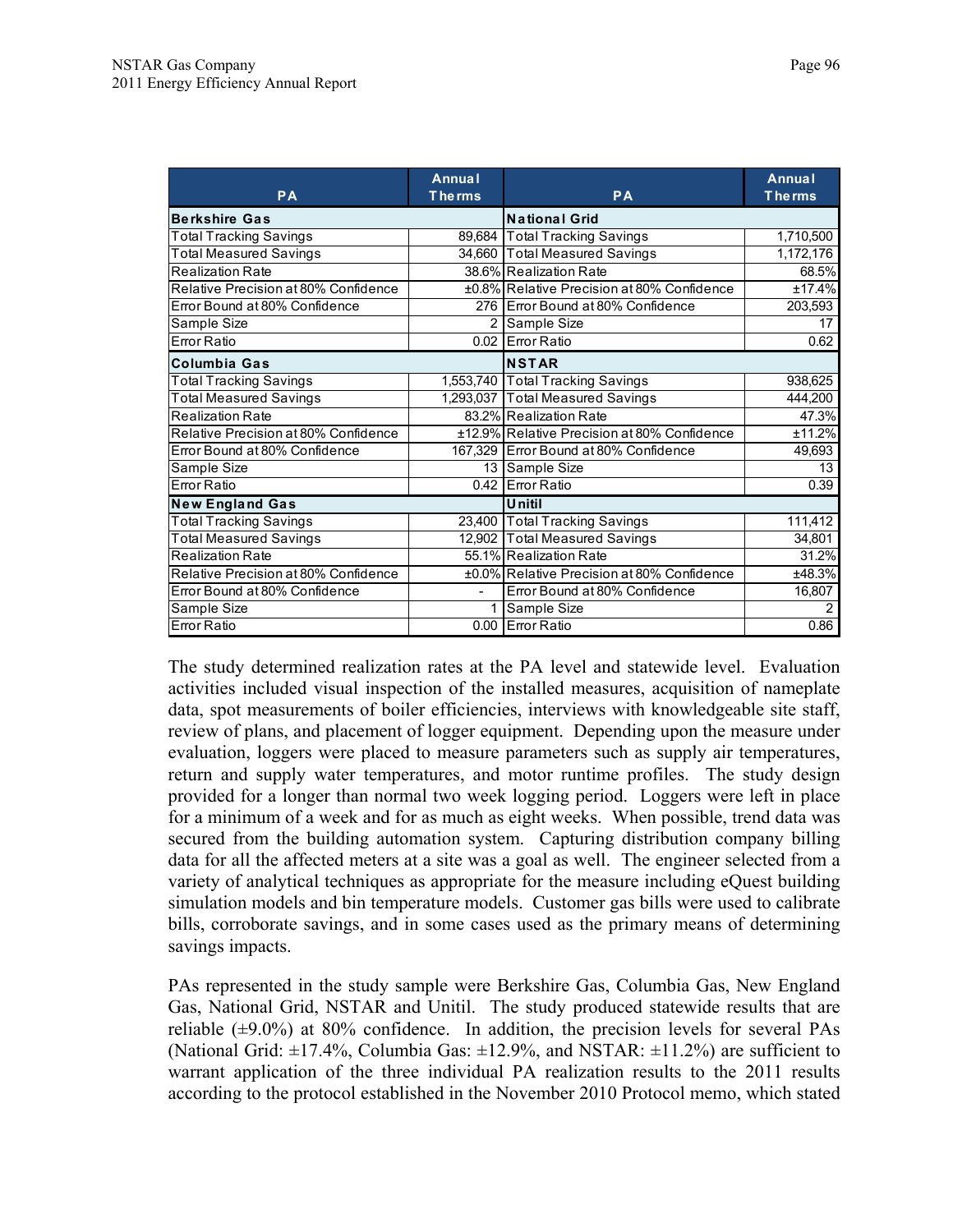that individual realization rates may be applied for those PAs with more than ten sites and a final precision better than  $\pm$ 9.0%.

**How the Results of the Study Impact each Identified Program's Savings:** How the results impact each program's savings is a function of the previous realization rates that were being incorporated into each PA's savings models. For instance, if a PA had been carrying a higher realization rate than was produced in this study, the affected program's savings would decrease once the new realization rate was incorporated.

**Formulas Necessary to Understand the Impact of the Study on the PA's Program(s):**  Net Savings = Gross Savings x Gross Realization Rate<sup>7</sup> x (1 – Freeridership Rate + Spillover Rate). Further information can be found in the Massachusetts Technical Reference Manual for Estimating Savings from Energy Efficiency Measures 2011 Program Year – Report Version.

**If the Results of the Study Are Not Adopted by the PA, Fully Explain Why:** N/A – This study has been adopted by all PAs.

A copy of the complete study can be found in Appendix C, Study 25.

F. Special and Cross Sector Studies

## 26. Massachusetts Three Year Cross-Cutting Behavioral Program Evaluation Integrated Report

**Type of Study:** Impact and Process Evaluation

# **Objective of the Study:**

This report provides the findings from the 2011 annual impact and process evaluation of the Massachusetts Behavioral programs. This represents the second formal report of the three-year evaluation under the Massachusetts Cross-Cutting evaluation area. This report covers two of three behavior programs or pilots implemented between 2009 and 2011: the Behavior/Feedback programs administered by National Grid and NSTAR which are both implemented by OPOWER, and the Behavior/Feedback pilot administered by WMECo, called Western Mass Saves and implemented by C3.

The study evaluates the savings impacts of the two behavior programs or pilots during the 2011 program year. The report also includes a demographic analysis of the savings for the Behavior/Feedback program administered by National Grid. The report also includes

 7

Realization rate determined by this study.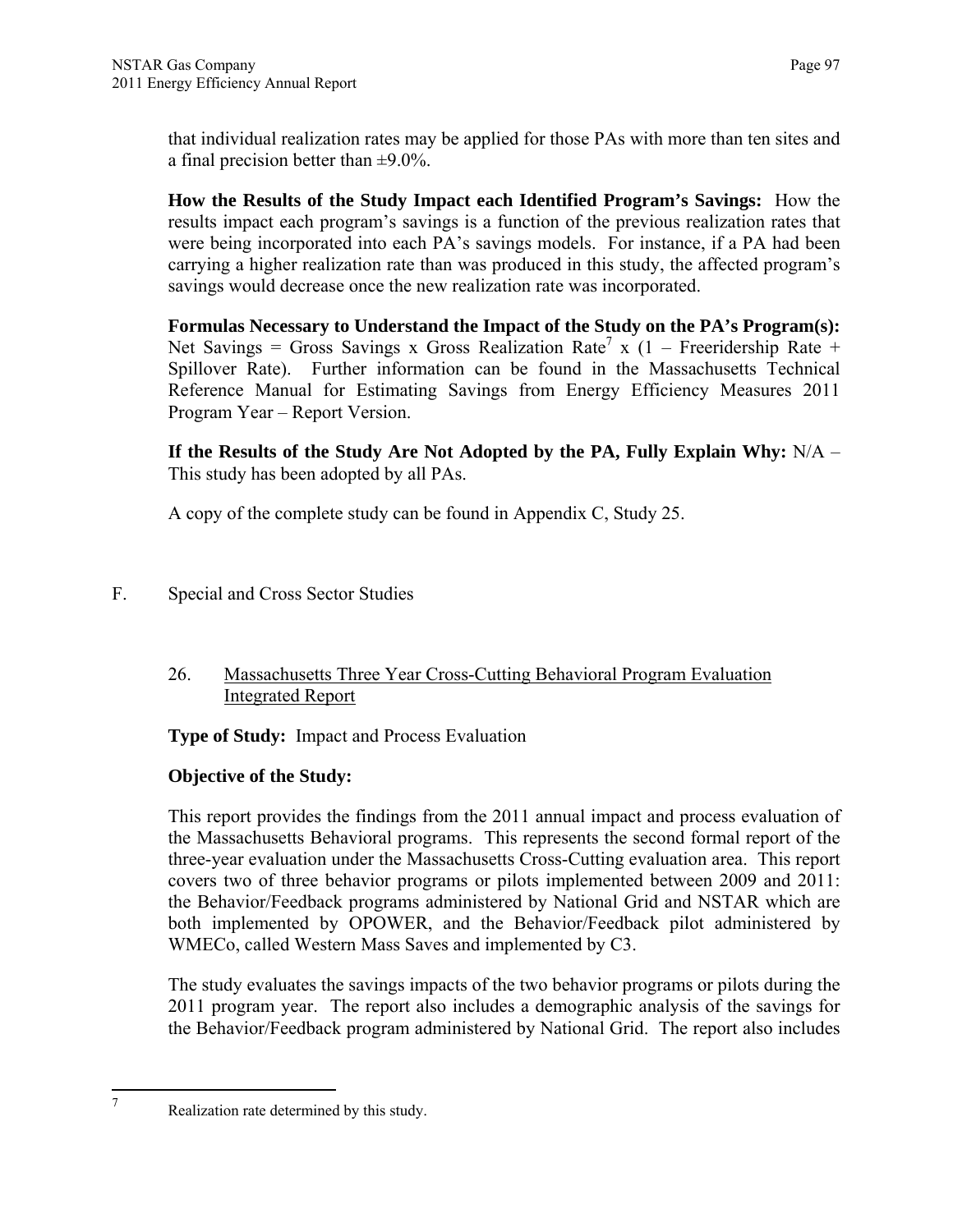a process evaluation of the Behavior/Feedback pilot administered by WMECo, which included a customer survey and web statistics.

Additionally, the report investigates a number of research questions related to behavior programs, such as: How do savings differ by opt-in or opt-out programs? Will the savings persist with or without treatment? Do these programs lead to additional participation in other programs and what are the associated energy savings? Are there specific population characteristics that lead to greater savings?

## **Programs to which the Impact Results of the Study Apply:**

 $\bullet$  Behavior/Feedback (Electric & Gas)

# **Results of the Study and How the Study Determined those Results:**

| PA               | Cohort or<br>Measure<br>Name | Program<br>Year | <b>Base</b><br>Usage | Annualized<br>Net Savings<br>per HH | Net<br><b>Savings</b><br>$\frac{0}{0}$ | Total<br>Evaluated<br>Participants |  |
|------------------|------------------------------|-----------------|----------------------|-------------------------------------|----------------------------------------|------------------------------------|--|
| National<br>Grid | 2009                         | PY2             | 10,825<br>kWh        | 223 kWh                             | 2.06%                                  | 23,309                             |  |
| National<br>Grid | 2010                         | PY <sub>2</sub> | 12,051<br>kWh        | 196 kWh                             | 1.63%                                  | 67,980                             |  |
| National<br>Grid | 2010 Add                     | PY1             | 15,008<br>kWh        | 240 kWh                             | 1.60%                                  | 23,557                             |  |
| National<br>Grid | 2011                         | PY1             | 9,767<br>kWh         | 134 kWh                             | 1.37%                                  | 94,322                             |  |

Behavior/Feedback Electric Results:

## Behavior/Feedback Gas Results:

| PA               | Cohort or<br>Measure<br>Name | Program<br>Year | Base<br>Usage                     | Annualized<br>Net Savings<br>per HH | Net<br><b>Savings</b><br>$\frac{0}{0}$ | Total<br>Evaluated<br>Participants |
|------------------|------------------------------|-----------------|-----------------------------------|-------------------------------------|----------------------------------------|------------------------------------|
| National<br>Grid | 2009                         | PY <sub>2</sub> | 137.2<br><b>MMBTUs</b>            | 1.72<br><b>MMBTU</b>                | 1.25%                                  | 23,685                             |
| National<br>Grid | 2010                         | PY1             | 139.9<br><b>MMBTUs</b>            | 1.69<br><b>MMBTU</b>                | 1.21%                                  | 74,138                             |
| National<br>Grid | 2011                         | PY1             | 102.7<br><b>MMBTUs</b>            | 1.02<br><b>MMBTU</b>                | $0.99\%$                               | 87,691                             |
| <b>NSTAR</b>     | Wave I                       | PY1             | 55.7<br><b>MMBTUs<sup>a</sup></b> | 0.53<br><b>MMBTU</b>                | 0.94%                                  | 22,840                             |
| <b>NSTAR</b>     | Wave II                      | PY1             | 121.5<br><b>MMBTUs</b>            | 1.82<br><b>MMBTU</b>                | 1.50%                                  | 22,108                             |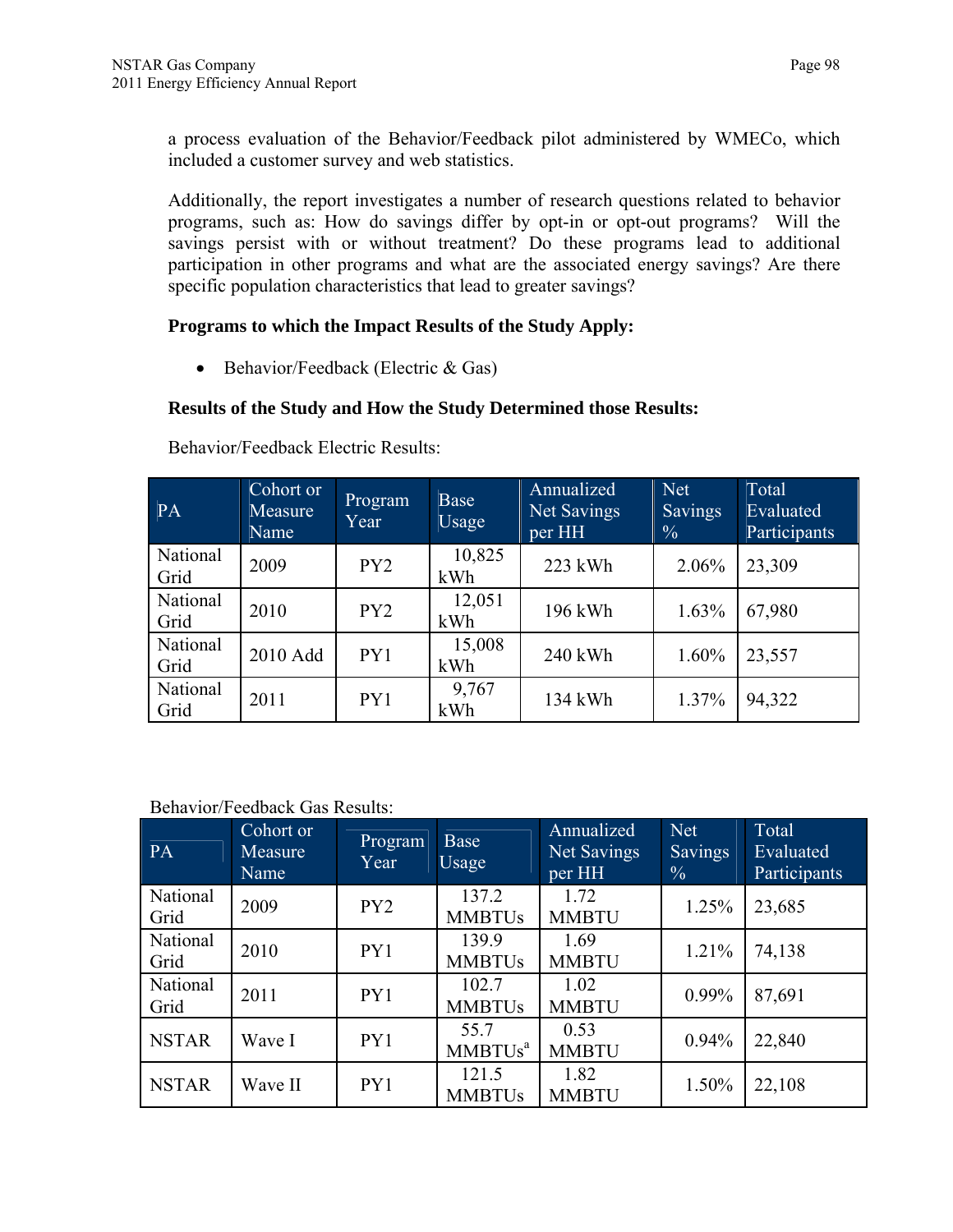Complete results of the impact evaluation can be found in Section 5 of "Massachusetts Three Year Cross-Cutting Behavioral Program Evaluation Integrated Report."

Net program savings were determined by conducting billing analysis to estimate annual electric and therm savings. Average annual net savings attributable to the behavioral program were determined using a linear fixed effects regression analysis of customer billing data that included billing data from behavioral program participants (who received the Home Energy Reports), and a matched comparison group of residential customers. The billing analysis approach is described in Section 3.4 of "Massachusetts Three Year Cross-Cutting Behavioral Program Evaluation Integrated Report."

In addition, net program savings were also determined by conducting a channeling analysis where net program savings determined by billing analysis were adjusted by factoring out deemed savings values counted in other programs. Therefore, the savings values cited here reflect only those program savings directly obtained by the Behavior/Feedback program, factoring out savings jointly attributable to the Behavior/Feedback program *and* other energy efficiency programs. This adjustment is described in Section 3.3 of "Massachusetts Three Year Cross-Cutting Behavioral Program Evaluation Integrated Report."

**How the Results of the Study Impact each Identified Program's Savings:** Please see Table II.A.08 in National Grid's and Western Massachusetts Electric Company's 2011 Energy Efficiency Annual Reports and Table II.A.9 in NSTAR Gas Company's 2011 Energy Efficiency Annual Report.

**Formulas Necessary to Understand the Impact of the Study on the PA's Program(s):**  Please see the Massachusetts Technical Reference Manual for Estimating Savings from Energy Efficiency Measures 2011 Program Year – Report Version.

## **If the Results of the Study Are Not Adopted by the PA, Fully Explain Why:**

Impact results for the Behavior/Feedback programs are being adopted.

# **Programs to which the** *Process* **Results of the Study Apply:**

- Behavior/Feedback Pilots (Electric Only)
- $\bullet$  Behavior/Feedback Programs(Electric & Gas)

## **Recommendations Derived from the Study:**

The process evaluation identified recommendations in two areas: (1) program design and evaluation for opt-in programs, (2) evaluating persistence.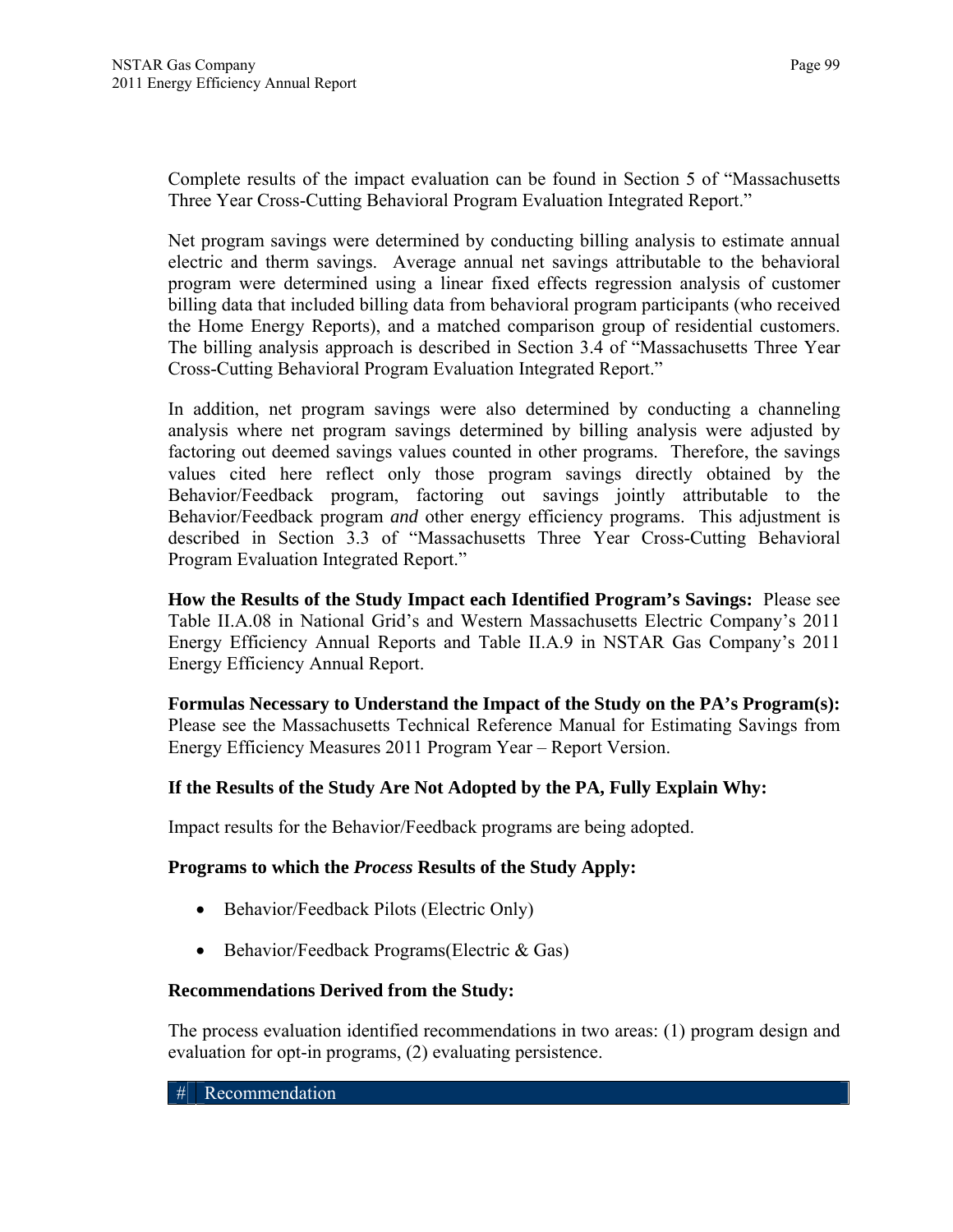Program design and evaluation for opt-in programs:

- Waitlisted or delayed treatment participants should be used whenever possible to establish a comparison group.
- In the absence of a waitlist or delayed treatment, Variability in Adoption ("VIA") designs are the most appropriate for quasi-experiments.
- Ensure that the "treatment effects" do not occur prior to treatment, indicating a pre-existing saving trajectory (no treatment effects seem to occur prior to treatment).
- Employ surveys and other qualitative research techniques to assess what customers would have done in the absence of the program.
- Evaluation must also consider the effects of feedback in keeping customers on a trajectory.
- Consider adjusting the impact models to account for self-selection bias.
- 2 Evaluating persistence:
	- Persistence should be examined in two ways: (1) with program treatment, and (2) without program treatment.
	- All behavioral programs should be continually evaluated for persistence; however opt-in models have little data to date that document persistence beyond one year.
	- Evaluating/measuring participants' and non-participants' attitudes and intentions using a tested conceptual model can provide confidence in interpreting statistical results.

**How the Study Came to the Recommended Conclusions:** The study developed the recommendations by researching and citing best practices for evaluating quasiexperimental design and persistence in behavior programs.

#### **Explain Whether or Not the PA Decided to Adopt Recommendations from the Study, and Why:**

The Company will adopt the recommendations from the study because they will help maintain evaluation best practices.

A copy of the complete study can be found in Appendix C, Study 26.

#### 27. Massachusetts Umbrella Marketing Evaluation Report

**Type of Study:** Process Evaluation

**Objective of the Study:** The objective of this study was to establish baseline campaign awareness in advance of the 2012 marketing campaign. The report also builds on an interim evaluation of the 2010 Massachusetts Umbrella Mass Save Statewide Marketing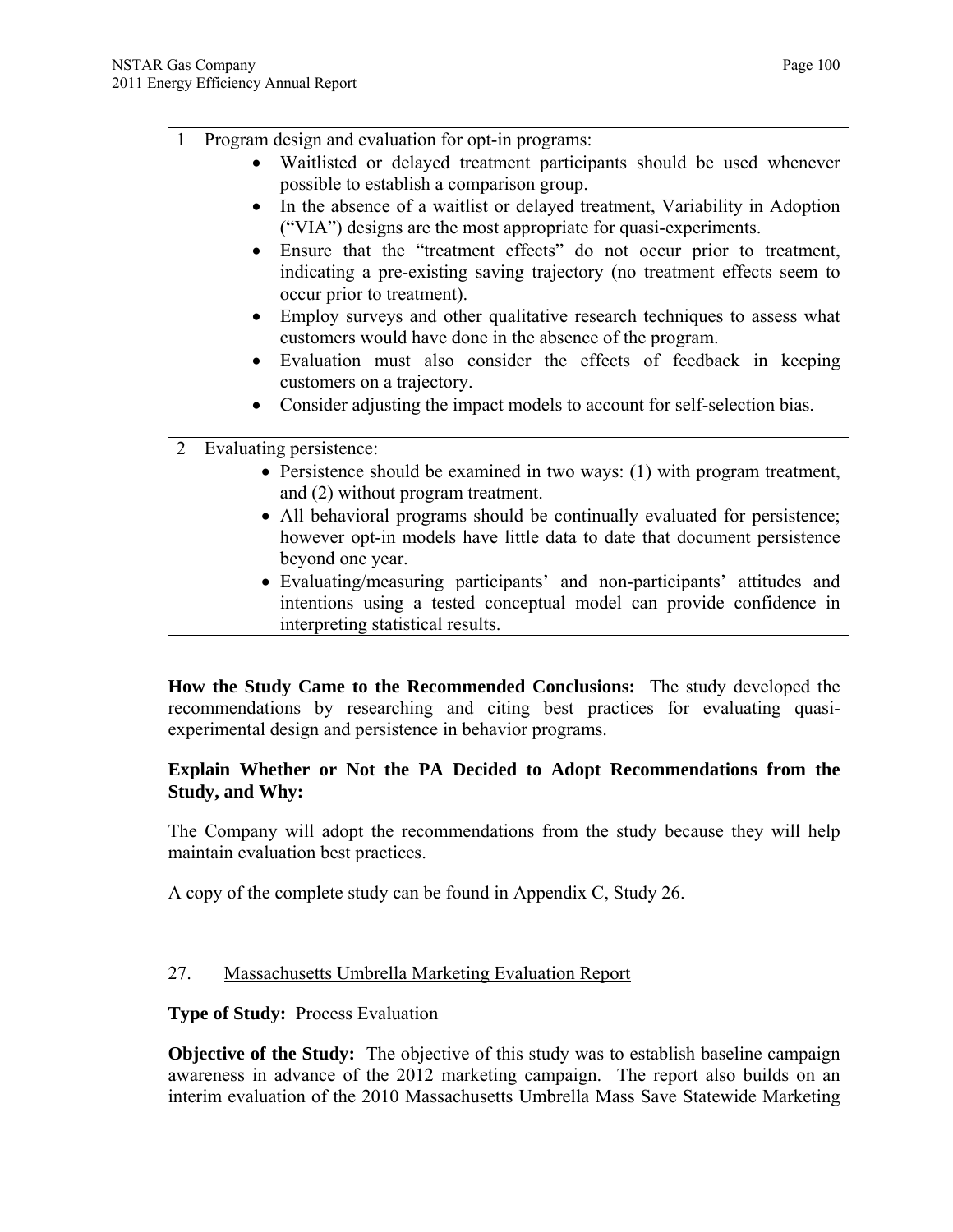Campaign, which focused on documenting the campaign's organizational structure and initial strategy.

#### **Programs to which the Results of the Study Apply:**

- Residential New Construction & Major Renovation (Electric and Gas)
- Residential Cooling & Heating Equipment (Electric)
- Multi-Family Retrofit (Electric and Gas)
- MassSave (Electric and Gas)
- Behavior/Feedback Program (Electric and Gas)
- ENERGY STAR® Lighting (Electric)
- ENERGY STAR® Appliances (Electric)
- Residential Heating and Water Heating (Gas)
- Weatherization Program (Gas)
- C&I New Construction & Major Renovation
- C&I Retrofit

**Recommendations Derived from the Study:** There are no recommendations from this report as it was designed to establish baseline campaign awareness.

## **How the Study Came to the Recommended Conclusions:** Not Applicable

**Explain Whether or Not the PA Decided to Adopt Recommendations from the Study, and Why:** Not Applicable

A copy of the complete study can be found in Appendix C, Study 27.

## 28. Additional Non-Energy Impacts for Low Income Programs

## **Type of Study:** Impact

**Objective of the Study:** This study includes additional investigation that clarifies and expands the research performed in the Residential and Low-Income Non-Energy Impacts Evaluation. The additional information focused on refrigerator recycling, lighting quality, price hedging, and economic development.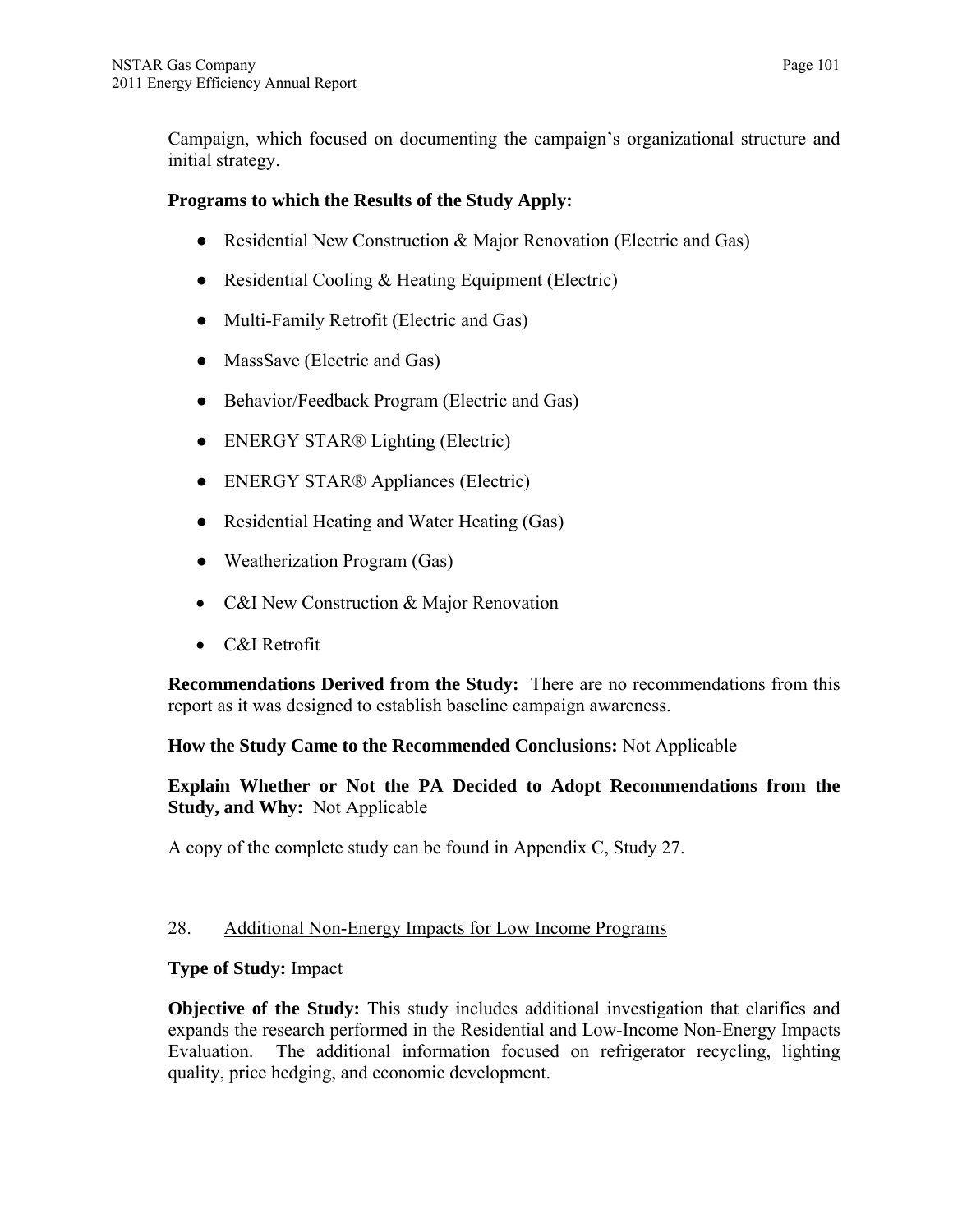#### **Programs to which the Results of the Study Apply:**

- Low-Income Single Family Retrofit (Electric and Gas)
- Low-Income Multi Family Retrofit (Electric and Gas)

**Results of the Study and How the Study Determined those Results:** The results have a positive impact on the benefits attributable to low income programs. The results were arrived at through a process of meeting and building consensus among Program Administrators, LEAN, and the EEAC.

Lighting Quality:

| Ifem                       | <b>NEI</b>       |
|----------------------------|------------------|
| Increased Lighting Quality | \$56/participant |

Refrigerator Recycling

| Item                          | <b>NEI</b> |
|-------------------------------|------------|
| <b>Avoided Landfill Space</b> | \$1.06     |
| Plastics & Glass Recycling    | \$1.25     |
| Incineration Insulating Foam  | \$170.22   |

Price Hedging

| Item                          | <b>NEI</b>   |
|-------------------------------|--------------|
|                               | \$0.76/MMBTU |
| Hedge against volatile prices | of gas       |
|                               | \$0.005/kWh  |

Economic Development

| Massachusetts – Gas Estimate                                                                                                                |                                                                                         |                           |                                       |                                |                                        |  |  |
|---------------------------------------------------------------------------------------------------------------------------------------------|-----------------------------------------------------------------------------------------|---------------------------|---------------------------------------|--------------------------------|----------------------------------------|--|--|
| Increase in<br><b>GSP</b> (Billion \$)<br>(1)                                                                                               | Savings<br>$( \text{Tbtu}) (2)$                                                         | Savings<br>(therms) $(3)$ | Economic<br>output per<br>therm $(4)$ | $11\%$ for low<br>income $(5)$ | Inflated from<br>2008 to 2011\$<br>(6) |  |  |
| 28                                                                                                                                          | 664                                                                                     | 6,640,000,000             | \$4.22                                | \$0.46                         | \$0.486                                |  |  |
| $(1)$ Energy Efficiency: Engine of Economic Growth; ENE; October 2009; page 49.                                                             |                                                                                         |                           |                                       |                                |                                        |  |  |
| page 2.                                                                                                                                     | $(2)$ Energy Efficiency in Massachusetts: Engine of Economic Growth; ENE; October 2009; |                           |                                       |                                |                                        |  |  |
|                                                                                                                                             | $(3)$ Tbtu times $10,000,000$                                                           |                           |                                       |                                |                                        |  |  |
| (4) Calculated as Increase in GSP/Savings (therms)                                                                                          |                                                                                         |                           |                                       |                                |                                        |  |  |
| (5) Multiply economic output per therm by 11%; assumes 11% inures to the benefit of low-<br>income (the low-income fraction of population). |                                                                                         |                           |                                       |                                |                                        |  |  |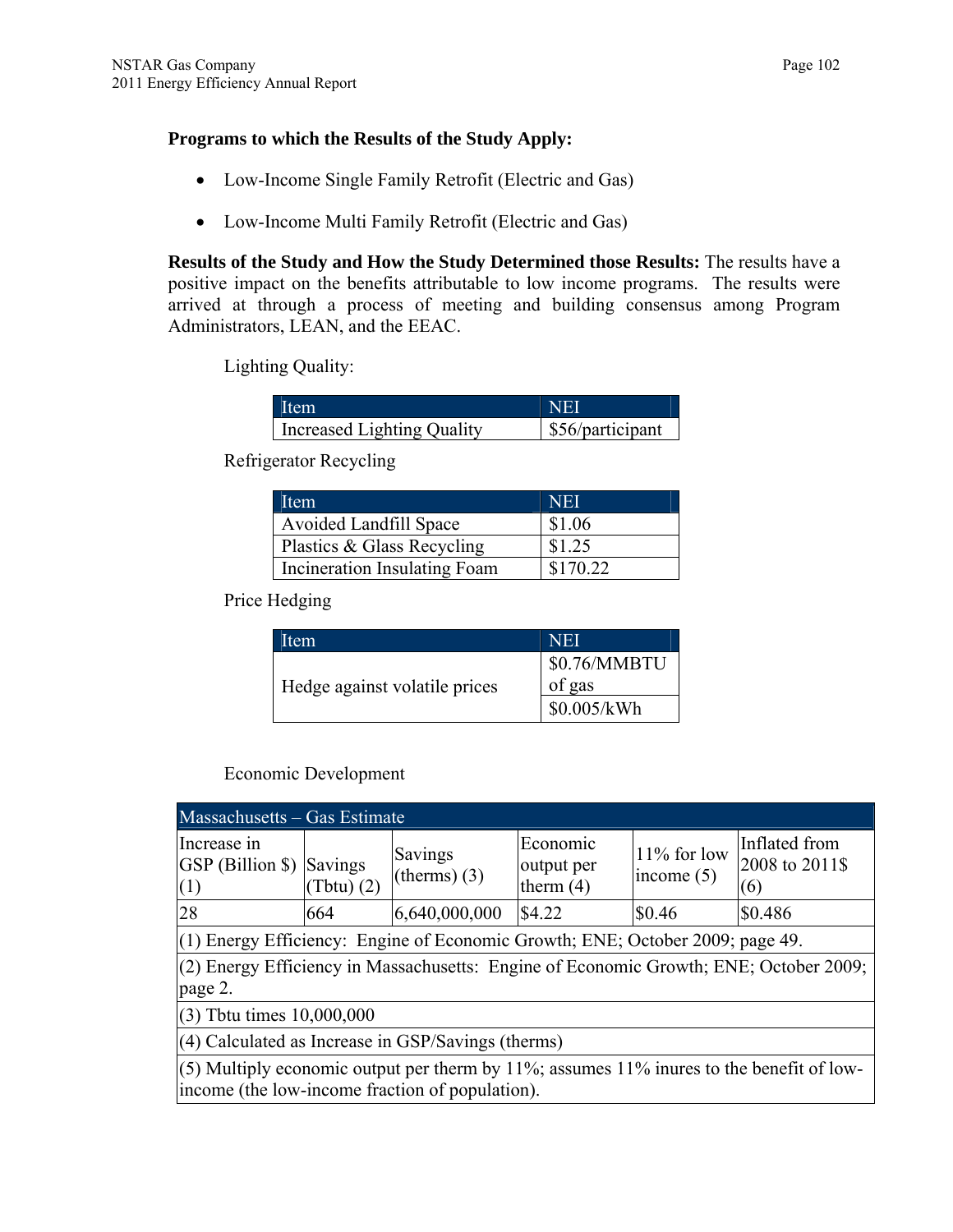#### (6) Uses an inflation rate of 1.85% from BCR models.

| <b>Massachusetts – Electric Estimate</b>                                                                                                   |                                                                                                                           |                                                     |                                       |                                                                                   |  |  |  |
|--------------------------------------------------------------------------------------------------------------------------------------------|---------------------------------------------------------------------------------------------------------------------------|-----------------------------------------------------|---------------------------------------|-----------------------------------------------------------------------------------|--|--|--|
| Increase in<br><b>GSP</b> (Billion<br>$\left(  \right)$ (1)                                                                                | <b>Savings</b><br>(GWh) (2) (3)                                                                                           | Savings (kWh)                                       | Economic<br>output per<br>therm $(4)$ | $11\%$ for low income (5)<br>(6)                                                  |  |  |  |
| 70                                                                                                                                         | 217,300                                                                                                                   | 217,300,000,000                                     | \$0.32                                | \$0.04                                                                            |  |  |  |
|                                                                                                                                            |                                                                                                                           |                                                     |                                       | $(1)$ Energy Efficiency: Engine of Economic Growth; ENE; October 2009; page 47.   |  |  |  |
| 2009; page 2.                                                                                                                              |                                                                                                                           |                                                     |                                       | $(2)$ Energy Efficiency in Massachusetts: Engine of Economic Growth; ENE; October |  |  |  |
| $(3)$ GWh times 1,000,000                                                                                                                  |                                                                                                                           |                                                     |                                       |                                                                                   |  |  |  |
|                                                                                                                                            |                                                                                                                           | $(4)$ Calculated as Increase in GSP/Savings $(kWh)$ |                                       |                                                                                   |  |  |  |
| (5) Multiply economic output per therm by 11%; assumes 11% inures to the benefit of<br>low-income (the low-income fraction of population). |                                                                                                                           |                                                     |                                       |                                                                                   |  |  |  |
|                                                                                                                                            | $(6)$ Using an inflation rate of 1.85% from BCR models does not change the estimate of<br>\$0.04/kWh from 2008 to 2011\$. |                                                     |                                       |                                                                                   |  |  |  |

**How the Results of the Study Impact each Identified Program's Savings:** This additional research will result in an increase in benefits in the Low-Income Programs.

**Formulas Necessary to Understand the Impact of the Study on the PA's Program(s):**  Not Applicable.

**If the Results of the Study Are Not Adopted by the PA, Fully Explain Why:** The results of the study are adopted.

A copy of the complete study can be found in Appendix C, Study 28.

#### 29. 2011 Commercial and Industrial Natural Gas Programs Free-ridership and Spillover Study

**Type of Study:** Impact Evaluation

**Objective of the Study:** The primary objective of the 2011 program year Free-ridership and Spillover Study was to assist the Massachusetts PAs in quantifying the net impacts of their commercial and industrial natural gas energy efficiency programs by estimating the extent of Program free-ridership, Early participant "like" and "unlike" spillover, and Nonparticipant "like" spillover.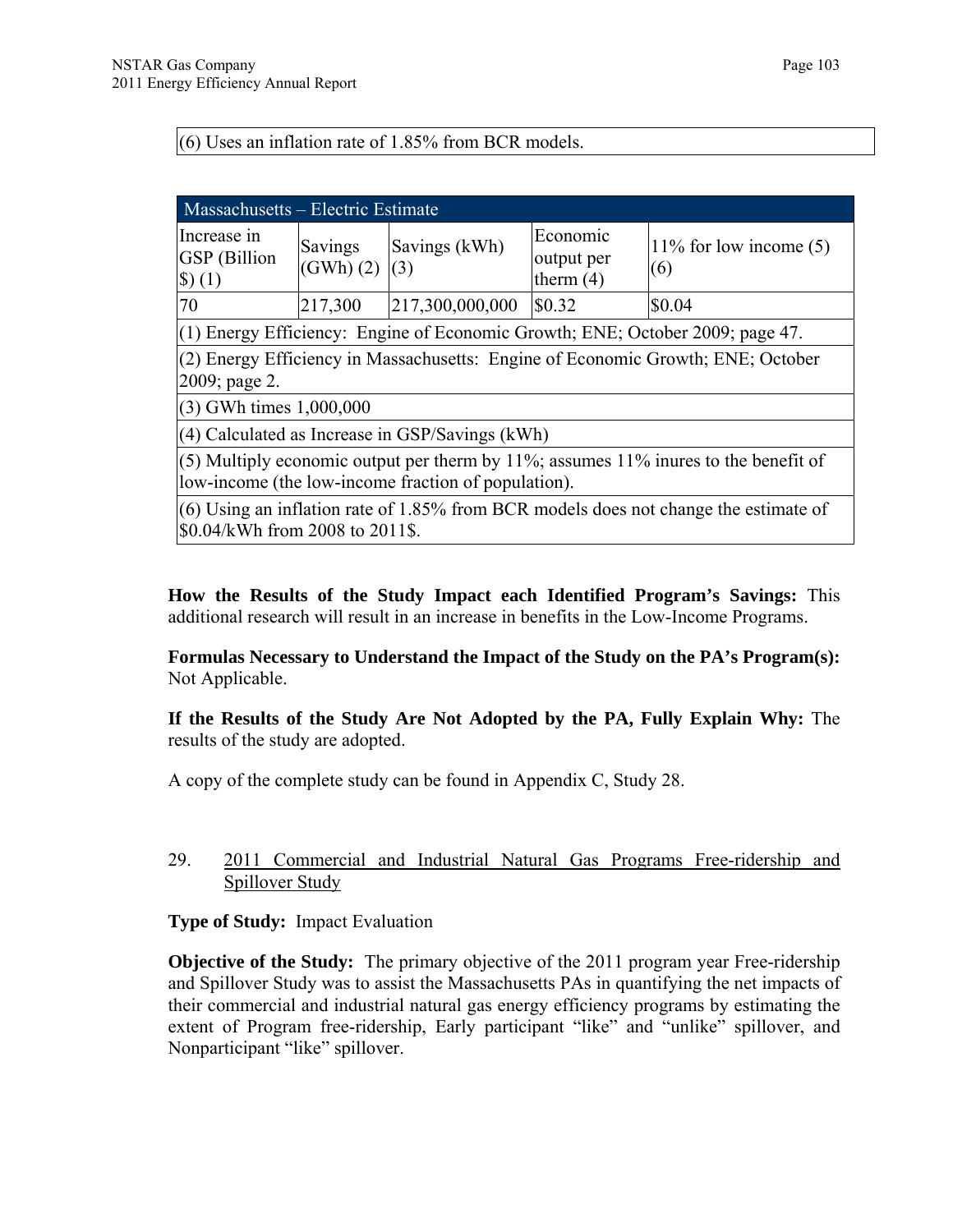## **Programs to which the Results of the Study Apply:**

- C&I New Construction & Lost Opportunity (Gas Only)
- C&I Retrofit (Gas Only)
- C&I Direct Install (Gas Only)

# **Results of the Study and How the Study Determined those Results:**

| PA                             | Program Type | Surveyed         | Population     | Population<br>Savings | Free-ridership<br>Rate | 90% Margin<br>Error $(\pm)$ | Spillover<br>Participant<br>"Like"<br>Rate | 90% Margin<br>Error $(\pm)$ | Nonparticipant<br>Spillover Rate | Net-to-Gross<br>Rate <sup>8</sup> |
|--------------------------------|--------------|------------------|----------------|-----------------------|------------------------|-----------------------------|--------------------------------------------|-----------------------------|----------------------------------|-----------------------------------|
|                                | Custom       | 11               | 30             | 99,832                | 3.5%                   | 7.2%                        | 13.6%                                      | 13.5%                       | $0.0\%$                          | 110.1%                            |
|                                | Prescriptive | 24               | 74             | 41,089                | 46.9%                  | 13.8%                       | 49.4%                                      | 13.8%                       | 0.2%                             | 102.7%                            |
| Berkshir<br>e Gas              | <b>Total</b> | 35               | 104            | 140,921               | 16.1%                  | 8.3%                        | 24.0%                                      | 9.7%                        | 0.1%                             | 108.0%                            |
|                                | Custom       | 27               | 147            | 1,081,175             | 7.8%                   | 7.7%                        | 1.7%                                       | 3.6%                        | 0.4%                             | 94.2%                             |
| bia Gas<br>Colum               | Prescriptive | 41               | 205            | 55,642                | 24.0%                  | 9.8%                        | 0.2%                                       | 0.9%                        | 1.1%                             | 77.2%                             |
|                                | <b>Total</b> | 68               | 352            | 1,136,817             | 8.6%                   | 5.0%                        | 1.6%                                       | 2.2%                        | 0.4%                             | 93.4%                             |
|                                | Custom       | 47               | 254            | 3,361,773             | 27.9%                  | 9.7%                        | 9.6%                                       | 6.4%                        | 1.0%                             | 82.7%                             |
| al Grid<br>Nation              | Prescriptive | 287              | 1,886          | 960,498               | 19.5%                  | 3.5%                        | 7.4%                                       | 2.3%                        | 0.2%                             | 88.2%                             |
|                                | <b>Total</b> | 334              | 2,140          | 4,322,271             | 25.7%                  | 3.6%                        | $9.0\%$                                    | 2.4%                        | 0.8%                             | 84.1%                             |
|                                | Custom       | $\boldsymbol{0}$ | $\overline{2}$ | 95,831                | $\rm NA$               | $\rm NA$                    | NA                                         | $\rm NA$                    | 3.1%                             | NA                                |
| Englan<br>New                  | Prescriptive | 12               | 30             | 22,417                | 23.0%                  | 15.5%                       | $0.0\%$                                    | $0.0\%$                     | 0.5%                             | 77.5%                             |
|                                | <b>Total</b> | 12               | 32             | 118,248               | 23.0%                  | 15.8%                       | $0.0\%$                                    | $0.0\%$                     | 2.6%                             | 79.6%                             |
|                                | Custom       | 23               | 89             | 2,050,931             | 57.5%                  | 14.6%                       | 11.4%                                      | 9.4%                        | $0.8\%$                          | 54.7%                             |
| $\frac{\text{NSTA}}{\text{R}}$ | Prescriptive | 88               | 755            | 425,092               | 16.0%                  | 6.0%                        | 3.9%                                       | 3.2%                        | 0.3%                             | 88.2%                             |
|                                | <b>Total</b> | 111              | 844            | 2,476,023             | 51.3%                  | 7.3%                        | 10.3%                                      | 4.4%                        | 0.7%                             | 59.7%                             |
|                                | Custom       | $\boldsymbol{0}$ | $\overline{2}$ | 32,377                | NA                     | $\rm NA$                    | NA                                         | NA                          | $0.0\%$                          | <b>NA</b>                         |
| Unitil                         | Prescriptive | 16               | 33             | 47,610                | 24.5%                  | 12.7%                       | $0.0\%$                                    | 0.0%                        | 0.2%                             | 75.7%                             |
|                                | <b>Total</b> | 16               | 35             | 79,987                | 24.5%                  | 13.0%                       | $0.0\%$                                    | $0.0\%$                     | 0.2%                             | 75.7%                             |
|                                | Custom       | 108              | 524            | 6,721,919             | 33.1%                  | 6.6%                        | 8.8%                                       | 4.0%                        | 0.8%                             | 76.5%                             |
| <b>Statewi</b>                 | Prescriptive | 468              | 2,983          | 1,552,349             | 19.8%                  | 2.8%                        | 7.4%                                       | 1.8%                        | 0.3%                             | 88.0%                             |
| $\frac{1}{\alpha}$             | <b>Total</b> | 576              | 3,507          | 8,274,268             | 30.5%                  | 2.9%                        | 8.5%                                       | 1.7%                        | 0.7%                             | 78.7%                             |

 $\overline{a}$ 

 $8$  Net-to-Gross Rate is calculated as (1-Free-ridership Rate) + Participant "Like" Spillover Rate.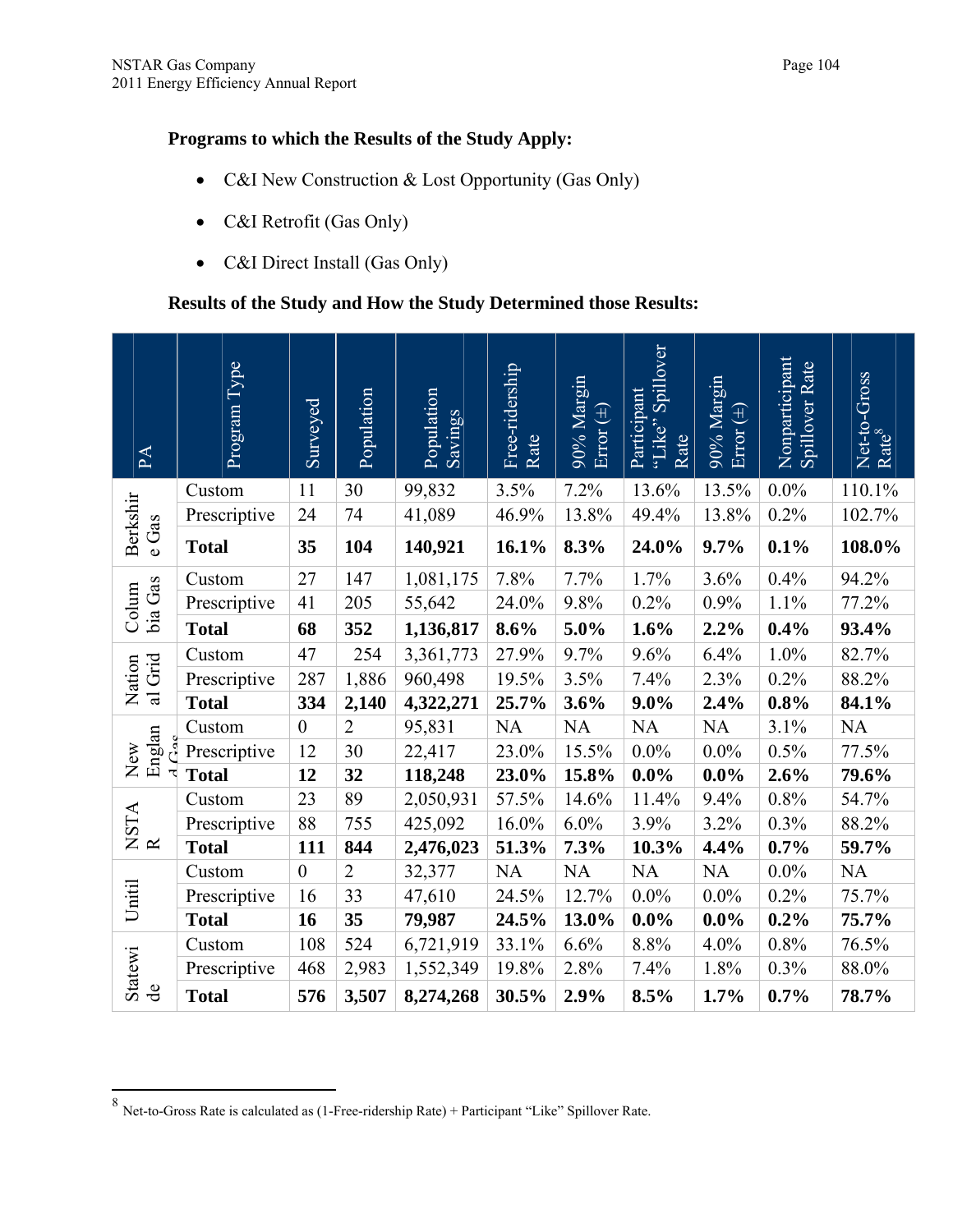The methodology used for this study follows the standardized methodology developed in 2010 and 2011 for the Massachusetts  $PAs<sup>9</sup>$  for use in situations where end-users are able to report on program impacts via self-report methods. Telephone surveys were conducted with 2011 program participants in each of the PA's C&I natural gas programs and with design professionals and equipment vendors involved in these 2011 installations.

## **How the Results of the Study Impact each Identified Program's Savings:**

As this study produced PA-specific results, each PA will see a different impact for the study. Each identified programs used net to gross rates of 100% for planning values in 2011, so most PAs saw a decrease in program savings due to this study however, one PA (Berkshire Gas), saw an increase as their NTG rate is greater than 100%.

#### **Formulas Necessary to Understand the Impact of the Study on the PA's Program(s):**

Gross Savings \* Realization Rate \* Net-to-Gross Rate = Net Program Savings. This study updated the Net-to-Gross Rate for all Gas Program Administrators.

## **If the Results of the Study Are Not Adopted by the PA, Fully Explain Why:**

N/A – This study has been adopted by all PAs.

A copy of the complete study can be found in Appendix C, Study 29.

## 30. Community Based Partnership Interim Process Evaluation

#### **Type of Study:** Process

**Objective of the Study**: The overall objective of this evaluation is to assess the effectiveness of each community-based partnership that falls within the scope of the evaluation and determine its potential for replication and/or full-scale implementation.

The *Community-Based Partnerships 2011 Evaluation Final Report* provides an overview of each effort's structure and performance against the goals, presents findings from the research activities conducted with a goal of providing feedback and identifying areas for program improvement. The report also presents comparative analysis of communitybased efforts under evaluation with the goal of developing best practices for design and implementation of such efforts.

-<br>9

"Cross-Cutting C&I Free-Ridership and Spillover Methodology Study Final Report", prepared for the Massachusetts Program Administrators by Tetra Tech, KEMA, and NMR, May 20, 2011.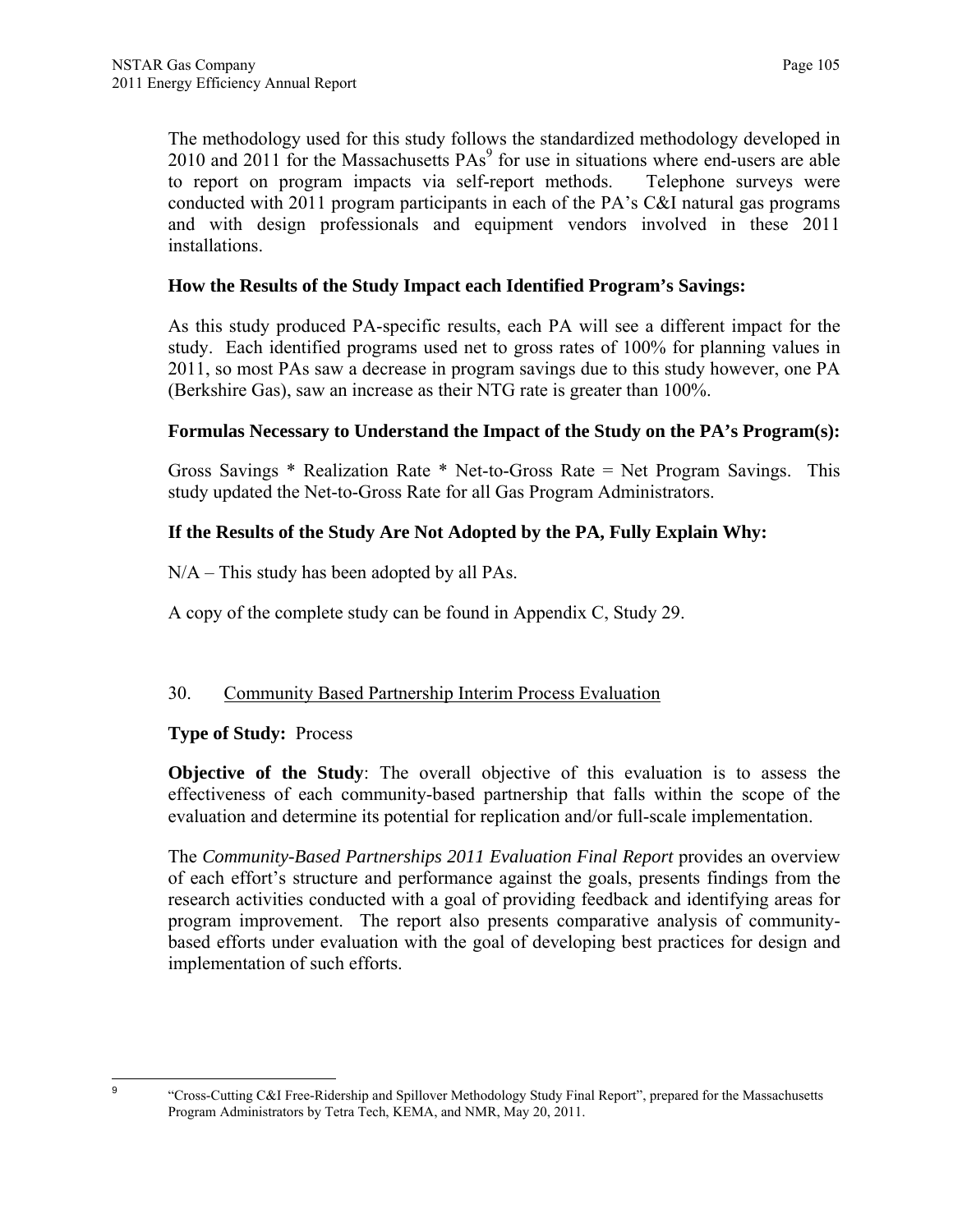## **Programs to which the Results of the Study Apply**:

- Renew Boston (Electric and Gas)
- New Bedford Community Mobilization Initiative (Electric and Gas)

## **Recommendations Derived from the Study:**

| #              | <b>Finding</b>                                                                    |
|----------------|-----------------------------------------------------------------------------------|
|                | Determine the goals of each community-based effort (and how it complements        |
|                | the overall portfolio) upfront.                                                   |
| 2              | Be strategic with the selection of communities.                                   |
| 3              | Understand the targeted population and barriers that might prevent the            |
|                | achievement of goals. Clearly document how the community-based initiative         |
|                | seeks to intervene prior to launch.                                               |
| $\overline{4}$ | Establish metrics before launching the effort, and track metrics consistently     |
|                | across community-based initiatives.                                               |
| 5              | Consider most efficient and cost-effective delivery structure that would align    |
|                | with the effort's goals.                                                          |
| 6              | Require that all costs and resources required for support be clearly documented   |
|                | and tracked.                                                                      |
| 7              | For future evaluation efforts explicitly evaluate participation trends; marketing |
|                | efforts and conversion rates; and the full costs of these partnerships, including |
|                | resources expended by the PAs, implementers and community groups.                 |

**How the Study Came to the Recommended Conclusions:** The findings presented in the study were developed through analysis of program materials and tracking databases, indepth interviews with the PA staff, in-depth interviews with program stakeholders and community groups, historical participation analysis (for one effort), and participant interviews. As part of the research, the evaluation team has also conducted a literature review of community-based programs implemented across the United States, and developed both partnership-specific logic models and an overarching theory of change for community-based partnerships.

**Explain Whether or Not the PA Decided to Adopt Recommendations from the Study, and Why:** These findings are targeted at future efforts, and will be considered by the PAs and interested stakeholders as additional efforts are launched.

A copy of the complete study can be found in Appendix C, Study 30.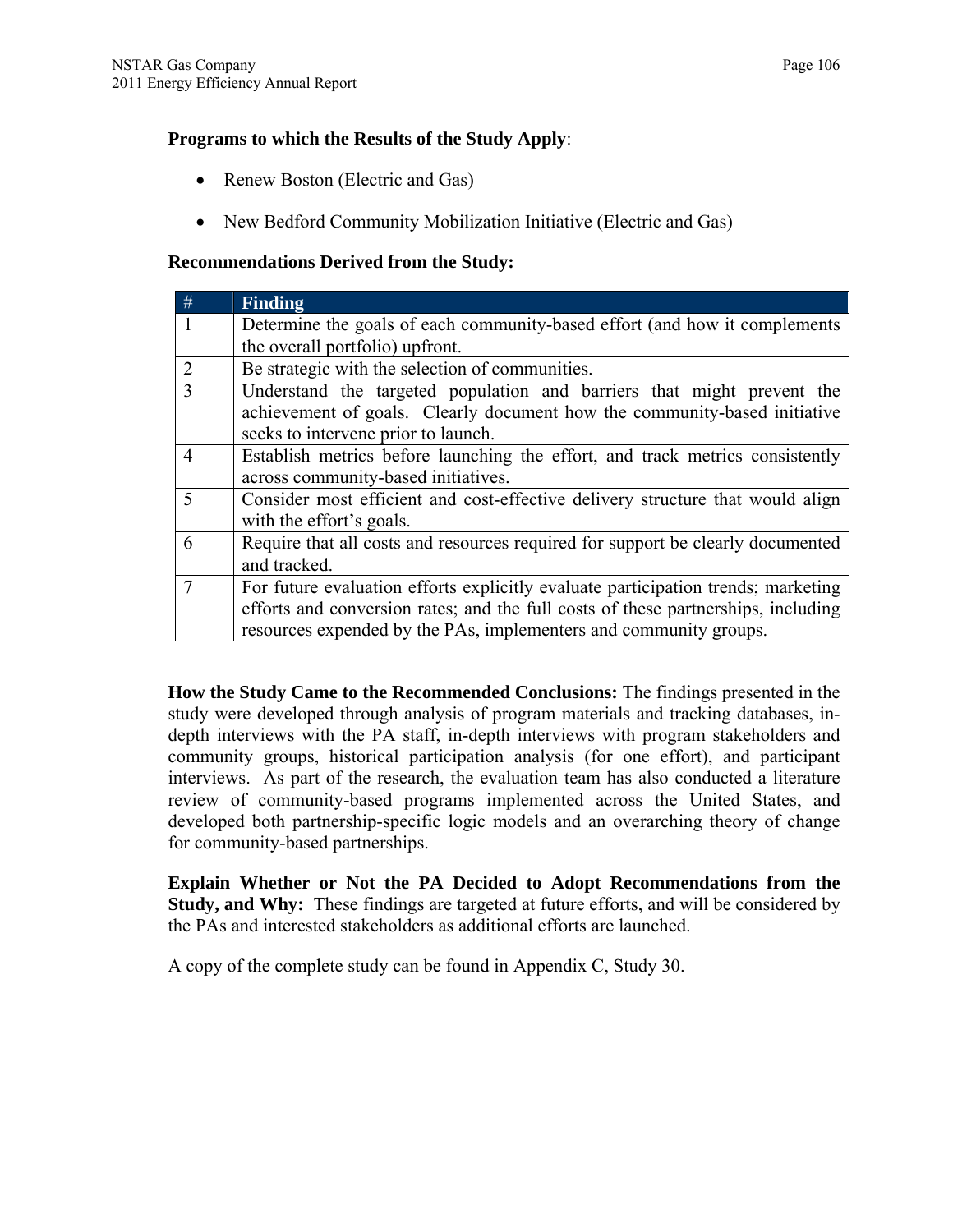## G. Future Studies

Table III.B summarizes the studies expected to be included in next year's Annual Report.<sup>10</sup> This table includes studies that apply to gas energy efficiency programs only.

| <b>Table III.B: Evaluation Studies in Next Annual Report</b>                         |                                                                                                           |                                                        |  |  |  |  |
|--------------------------------------------------------------------------------------|-----------------------------------------------------------------------------------------------------------|--------------------------------------------------------|--|--|--|--|
| <b>Studies</b>                                                                       | Docket & Exhibit<br><b>Approving Planned</b><br><b>Evaluation Studies</b>                                 | Expected to be<br>Implemented as Approved?<br>(yes/no) |  |  |  |  |
| <b>Residential Studies</b>                                                           |                                                                                                           |                                                        |  |  |  |  |
| RNC Net Impact Study                                                                 | Study is planned but                                                                                      | Yes                                                    |  |  |  |  |
| RNC Incremental Cost Study                                                           | not yet submitted for<br>approval                                                                         | Yes                                                    |  |  |  |  |
| RNC Baseline Study/Code Compliance<br>Assessment*                                    | Study is pending<br>approval of the 2011<br>MTM, D.P.U. 10-140<br>through D.P.U. 10-<br>150               | Yes                                                    |  |  |  |  |
| Home Energy Services: Contractor Charettes in<br>Support of Lost Opportunity Metric* | Study is pending<br>approval of the 2012<br>MTM, D.P.U. 11-106<br>through D.P.U. 11-<br>116               | Yes                                                    |  |  |  |  |
| Net-to-Gross study on Residential Cooling &<br>Heating Equipment (Cool Smart)*       | Study is pending<br>approval of the 2010<br>AR, D.P.U. 11-63<br>through D.P.U. 11-73<br>and D.P.U. 11-126 | Yes                                                    |  |  |  |  |
| NTG study of the High Efficiency Heating<br>Equipment (HEHE) program*                | Study is pending<br>approval of the 2012<br>MTM, D.P.U. 11-106<br>through D.P.U. 11-<br>116               | Yes                                                    |  |  |  |  |

See D.P.U. 09-116 through D.P.U. 09-120, at 132; D.P.U. 09-121 through D.P.U. 09-128, at 122.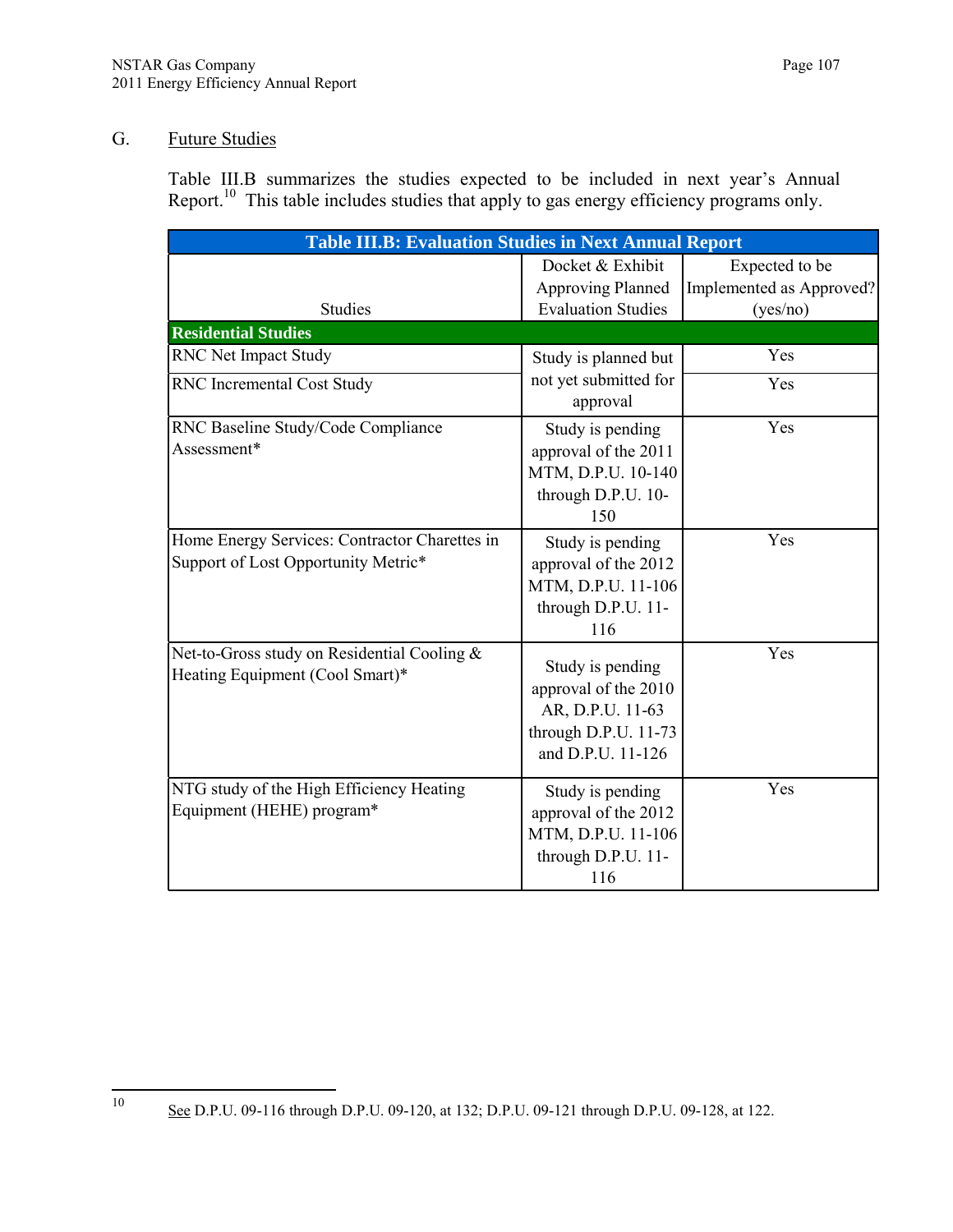| NTG study of the High Efficiency Heating<br>Equipment (HEHE) program*     | Study is pending<br>approval of the 2012<br>MTM, D.P.U. 11-106<br>through D.P.U. 11-<br>116 | Yes        |
|---------------------------------------------------------------------------|---------------------------------------------------------------------------------------------|------------|
| Home Energy Services: Impact Evaluation*                                  | Study is pending<br>approval of the 2011<br>MTM, D.P.U. 10-140<br>through D.P.U. 10-<br>150 | Yes        |
| <b>Residential Pilot Studies</b>                                          |                                                                                             |            |
| Process and Impact Evaluation of the WI FI<br>Thermostat Pilot*           | Study is pending<br>approval of the 2012<br>MTM, D.P.U. 11-106                              | Yes<br>Yes |
| Electronically Commutated Motor (ECM)<br>Circulator Pump Pilot Program*   | through D.P.U. 11-<br>116                                                                   |            |
| Impact Evaluation of the 2011-2012 Boiler Reset<br>Control Pilot Program* | Study is planned but<br>not yet submitted for<br>approval                                   | Yes        |
| <b>Commercial &amp; Industrial Studies</b>                                |                                                                                             |            |
| Small C&I Billing Analysis                                                | Study is pending<br>approval of the 2011<br>MTM, D.P.U. 10-140<br>through D.P.U. 10-<br>150 | Yes        |
| Large C&I - Potential Study to assess the mid-<br>sized C&I customers     | Study is pending<br>approval of the 2012<br>MTM, D.P.U. 11-106<br>through D.P.U. 11-<br>116 | Yes        |
| Large C&I - 2011 Custom Gas Impact Evaluation                             |                                                                                             | Yes        |
| Large C&I - 2011 Prescriptive Gas Impact<br>Evaluation                    |                                                                                             | Yes        |
| Large C&I - C&I Customer Profile                                          | Study is planned but                                                                        | Yes        |
| Large C&I - Existing Building Market<br>Characterization                  | not yet submitted for<br>approval                                                           | Yes        |
| Large C&I - Whole System Approach Assessment                              |                                                                                             | Yes        |
| Large C&I - New Construction Market<br>Characterization                   |                                                                                             | Yes        |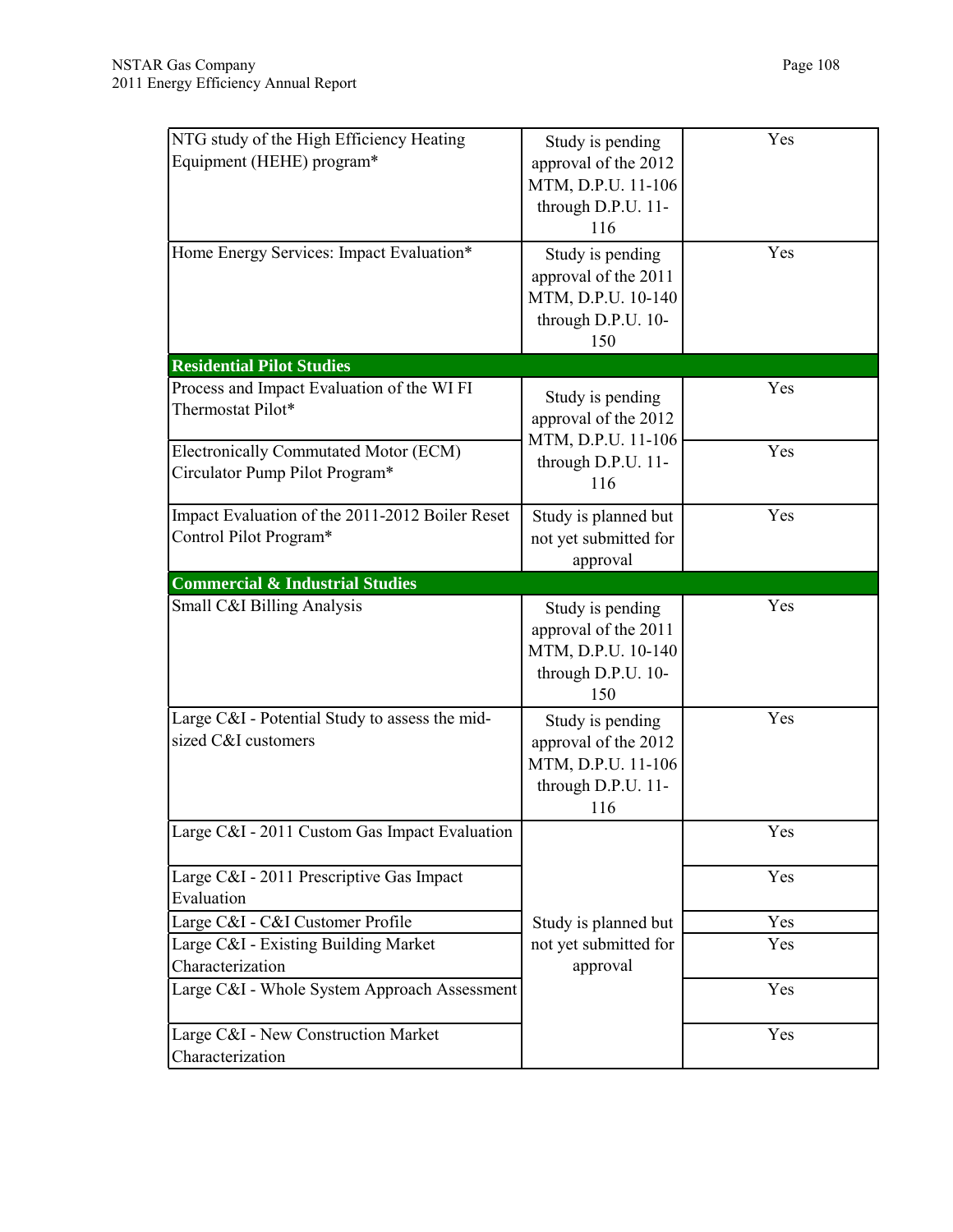| Large C&I - New Construction Baseline Code<br>Compliance Study*           | Study is pending<br>approval of the 2011<br>MTM, D.P.U. 10-140<br>through D.P.U. 10-<br>150 | Yes |
|---------------------------------------------------------------------------|---------------------------------------------------------------------------------------------|-----|
| <b>Special &amp; Cross-Cutting Studies</b>                                |                                                                                             |     |
| Non-Energy Impacts 2011 - C&I*                                            | Study is pending<br>approval of the 2011<br>MTM, D.P.U. 10-140<br>through D.P.U. 10-<br>150 | Yes |
| Education Program Process (Literature Review)*                            | Study is planned but<br>not yet submitted for<br>approval                                   | Yes |
| Residential Smart Energy Monitoring Pilot Impact<br>Evaluation (CLC)      | Study is pending<br>approval of the 2011<br>MTM, D.P.U. 10-140<br>through D.P.U. 10-<br>150 | Yes |
| Community-Based Inititative:<br>Northampton/Pittsfield                    | Study is planned but<br>not yet submitted for                                               | Yes |
| Umbrella Marketing Post-Campaign Study                                    | approval                                                                                    | Yes |
| Job Creation Study*                                                       | Study is pending<br>approval of the 2012<br>MTM, D.P.U. 11-106<br>through D.P.U. 11-<br>116 | Yes |
| *The PAs anticipate filing these studies with the 2013-15 Three Year Plan |                                                                                             |     |

# IV. STATUTORY BUDGET REQUIREMENTS

# A. Introduction

The Green Communities Act requires that energy efficiency programs minimize administrative costs, utilize competitive procurement processes, and spend a certain amount on low-income programs. G.L. c. 25 §§ 19(a)-(c).

For each sector, Tables IV.A through IV.C summarize and compare planned and actual program planning and administration ("PP&A") costs, outsourced activities, and budget allocation, respectively.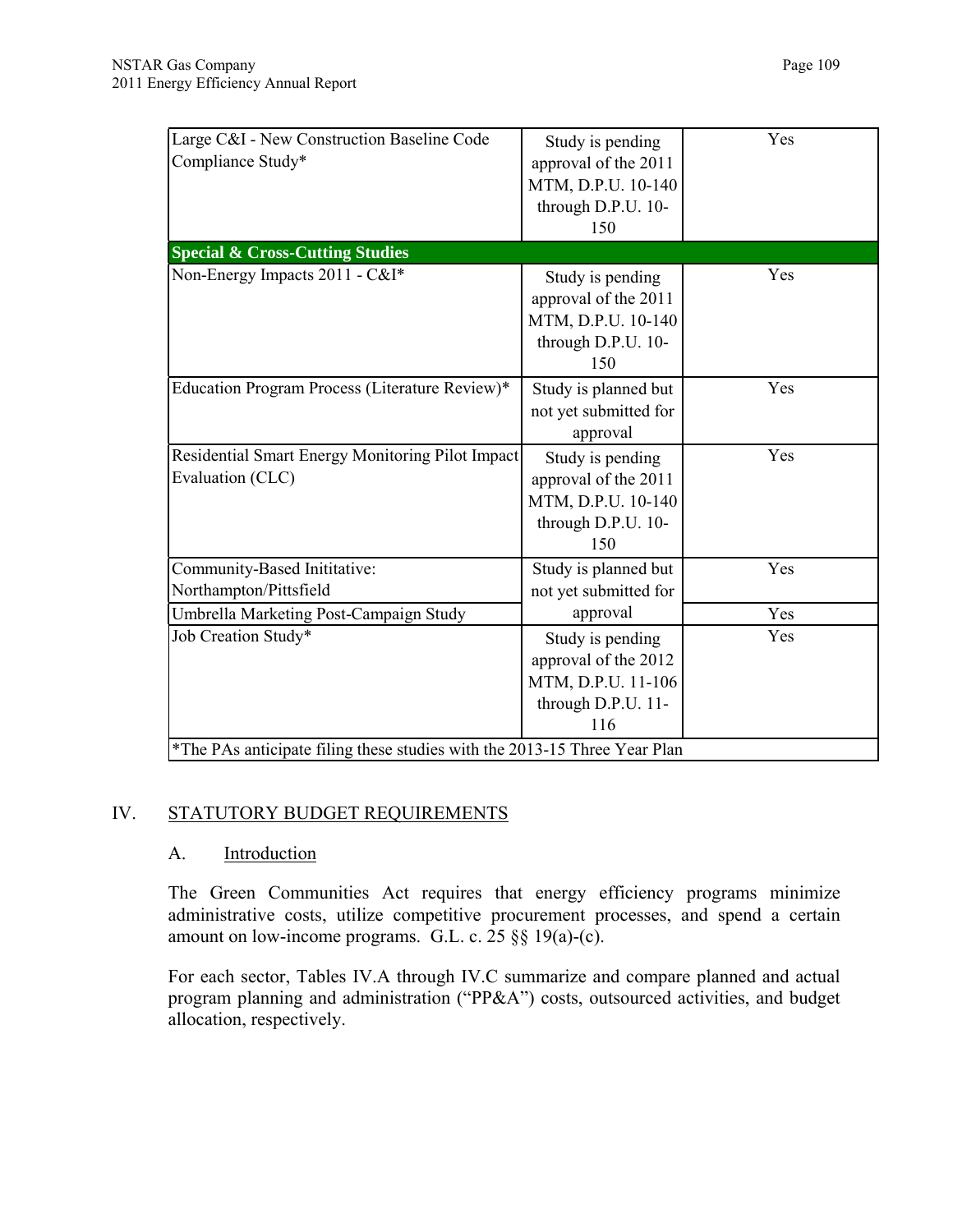### B. Minimization of Administrative Costs

The most significant factor in the PA approach to minimizing administrative costs in 2011 was the statewide collaborative process, which was used by the Program Administrators to coordinate planning, the adoption of consistent programs and processes, program design, EM&V studies, statewide marketing, regulatory proceedings, and the development and sharing of all best practices. Sharing of these costs, which would otherwise be borne by each Program Administrator individually, resulted in economies of scale that reduced the cost for each Program Administrator. For example, the joint release of many RFPs lead to minimization of administrative costs in that the costs for preparation and release of the RFPs were shared by the PAs. The Program Administrators also minimized administrative costs by coordinating energy efficiency program delivery, where appropriate, with other customer service activities such as customer acquisition, key account management and trade ally relationships.

Notwithstanding any appropriate coordination with other customer service departments, it was necessary and appropriate for all Program Administrators to maintain a skilled and dedicated administrative staff in order to ensure successful delivery of programs, compliance with the GCA, timely responses to the directives of the Council, Department, and DOER; and documentation and achievement of substantial savings. The Program Administrators sought to balance the need to minimize administrative costs to the extent prudent with the need to maximize program quality and oversight. Councilors have emphasized the need to devote sufficient administrative resources to successfully implement the aggressive programs called for in the 2010-2012 Three-Year Energy Efficiency Plan.

While the economies of scale and other steps taken by the PAs to minimize costs in 2011 were effective, and administrative costs incurred by the PAs are transparent and are presented in each Program Administrator's narrative and supporting tables (see Appendix B), exact quantification of the minimization of administrative costs is not possible in a meaningful way. This is because the continuous scaling up and evolution of the Program Administrators' energy efficiency plans make it impossible to establish a solid baseline for a comparison. When the variables are constantly (and necessarily) shifting, there is no opportunity to make a meaningful quantitative comparison or to estimate a counterfactual. Further, a direct quantitative comparison would not be useful because it would only provide a comparison of two points in time; the mandate of the GCA, however, is to seek administrative efficiencies, which is a continuous process that evolves along with energy efficiency planning and programming, whereas costs and administrative efficiency opportunities are always changing. The Program Administrators sought to minimize costs at all available opportunities, and not just from one point in time to another.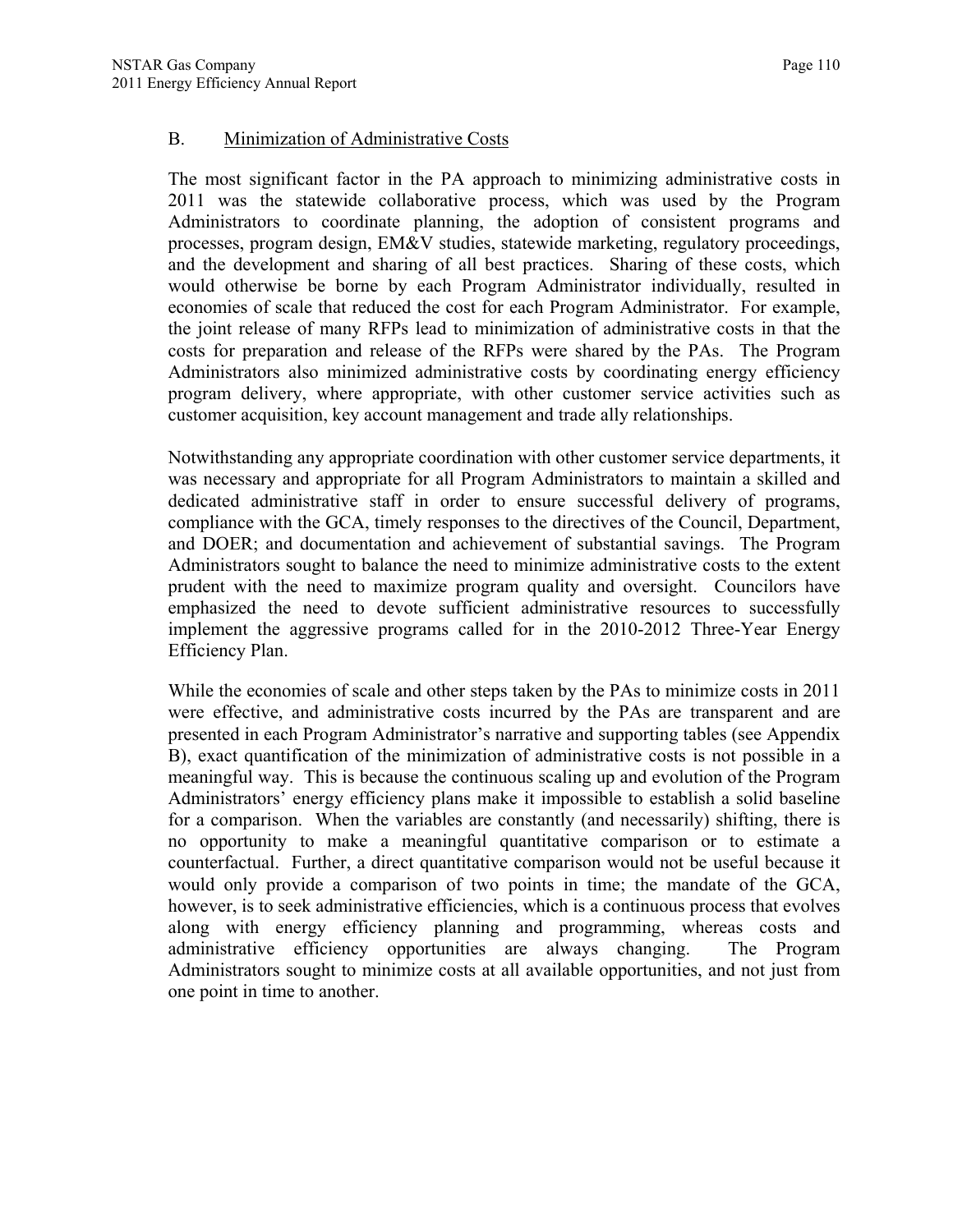| <b>Table IV.A: Program Planning and Administration Costs</b> |                  |                             |                  |                             |                                                |                |
|--------------------------------------------------------------|------------------|-----------------------------|------------------|-----------------------------|------------------------------------------------|----------------|
| <b>Customer Sector / Program</b>                             |                  | <b>Planned</b>              | <b>Actual</b>    |                             | <b>Change from Planned to</b><br><b>Actual</b> |                |
|                                                              | Value $(S)$      | % of Total<br>Program Costs | Value $(\$)$     | % of Total<br>Program Costs | Value                                          | % Change       |
| <b>Residential</b>                                           |                  |                             |                  |                             |                                                |                |
| Residential New Construction & Major Renovations             | 142,637          | 8%                          | 132,001          | 9%                          | $-10,636$                                      | $1\%$          |
| Residential Heating and Water Heating                        | 171,801          | 8%                          | 158,990          | 6%                          | $-12,811$                                      | $-2%$          |
| <b>MassSAVE</b>                                              | 144,608          | 11%                         | 83,343           | 7%                          | $-61,265$                                      | $-4%$          |
| Weatherization Program                                       | 284,367          | 8%                          | 263,164          | 10%                         | $-21,203$                                      | $1\%$          |
| Multifamily Retrofit                                         | 86,145           | 8%                          | 79,722           | 6%                          | $-6,423$                                       | $-1\%$         |
| Behavior/Feedback Program                                    | 31,439           | 9%                          | 29,094           | 9%                          | $-2,345$                                       | $0\%$          |
| Deep Energy Retrofit                                         | 7,972            | 8%                          | 7,378            | 27%                         | $-594$                                         | 18%            |
| Residential Building Practices and Demonstration<br>Program  | $\mathbf{0}$     | 0%                          | $\mathbf{0}$     | $0\%$                       | $\mathbf{0}$                                   | $0\%$          |
| Energy Analysis: Internet Audit Program                      | $\theta$         | 0%                          | $\theta$         | $0\%$                       | $\theta$                                       | 0%             |
| <b>Community Based Pilots</b>                                | 4,502            | 8%                          | 4,166            | 100%                        | $-336$                                         | 92%            |
| Workforce Development                                        | $\mathbf{0}$     | 0%                          | $\mathbf{0}$     | $0\%$                       | $\mathbf{0}$                                   | 0%             |
| Statewide Marketing & Education                              | $\theta$         | $0\%$                       | $\theta$         | $\overline{0}$              | $\theta$                                       | $\overline{0}$ |
| <b>EEAC</b> Consultants                                      | 135,000          | 100%                        | 22,703           | 100%                        | $-112,297$                                     | 0%             |
| <b>DOER</b> Assessment                                       | 56,235           | 100%                        | 83,092           | 100%                        | 26,857                                         | 0%             |
| Sponsorships & Subscriptions                                 | $\overline{0}$   | $0\%$                       | $\theta$         | $0\%$                       | $\theta$                                       | $0\%$          |
| <b>Residential Total</b>                                     | 1,064,706        | 10%                         | 863,653          | 9%                          | $-201,053$                                     | $-1%$          |
| <b>Low-Income</b>                                            |                  |                             |                  |                             |                                                |                |
| Low-Income Single Family Retrofit                            | 185,959          | 8%                          | 172,092          | 8%                          | $-13,867$                                      | $1\%$          |
| Low-Income Multi Family Retrofit                             | 212,686          | 8%                          | 196,826          | 7%                          | $-15,860$                                      | $-1\%$         |
| Statewide Marketing & Education                              | $\boldsymbol{0}$ | $0\%$                       | $\boldsymbol{0}$ | 0%                          | $\mathbf{0}$                                   | 0%             |
| Low-Income Energy Affordability Network Funding              | 75,000           | 100%                        | 22,582           | 100%                        | $-52,418$                                      | 0%             |
| <b>DOER</b> Assessment                                       | 20,620           | 100%                        | 30,468           | 100%                        | 9,848                                          | 0%             |
| <b>Low-Income Total</b>                                      | 494,265          | 10%                         | 421,967          | 9%                          | $-72,298$                                      | $-1%$          |
| <b>Commercial &amp; Industrial</b>                           |                  |                             |                  |                             |                                                |                |
| C&I New Construction & Major Renovation                      | 55,536           | 3%                          | 55,028           | 4%                          | $-508$                                         | $0\%$          |
| C&I Retrofit                                                 | 189,772          | 12%                         | 179.255          | 14%                         | $-10,517$                                      | 2%             |
| C&I Direct Install                                           | 5,318            | 7%                          | 4,922            | 4%                          | $-396$                                         | $-3%$          |
| Workforce Development                                        | $\mathbf{0}$     | $0\%$                       | $\mathbf{0}$     | $0\%$                       | $\mathbf{0}$                                   | $0\%$          |
| <b>Business Energy Analyzer</b>                              | $\mathbf{0}$     | 0%                          | $\mathbf{0}$     | $0\%$                       | $\overline{0}$                                 | 0%             |
| Deep Energy Retrofit                                         | $\mathbf{0}$     | $0\%$                       | $\overline{0}$   | $0\%$                       | $\overline{0}$                                 | 0%             |
| Statewide Marketing & Education                              | $\mathbf{0}$     | $0\%$                       | $\mathbf{0}$     | $0\%$                       | $\mathbf{0}$                                   | $0\%$          |
| <b>EEAC</b> Consultants                                      | 40,000           | 100%                        | 6,781            | 100%                        | $-33,219$                                      | 0%             |
| <b>DOER</b> Assessment                                       | 16,870           | 100%                        | 24,927           | 100%                        | 8,057                                          | 0%             |
| Sponsorships & Subscriptions                                 | $\theta$         | $0\%$                       | $\theta$         | $0\%$                       | $\theta$                                       | $0\%$          |
| <b>C&amp;I</b> Total                                         | 307,496          | 9%                          | 270,912          | 9%                          | $-36,584$                                      | $0\%$          |
| <b>GRAND TOTAL</b>                                           | 1,866,467        | 10%                         | 1,556,533        | 9%                          | -309,934                                       | $-1%$          |

There are no increases greater than ten percent between planned and actual PP&A spending at the sector level.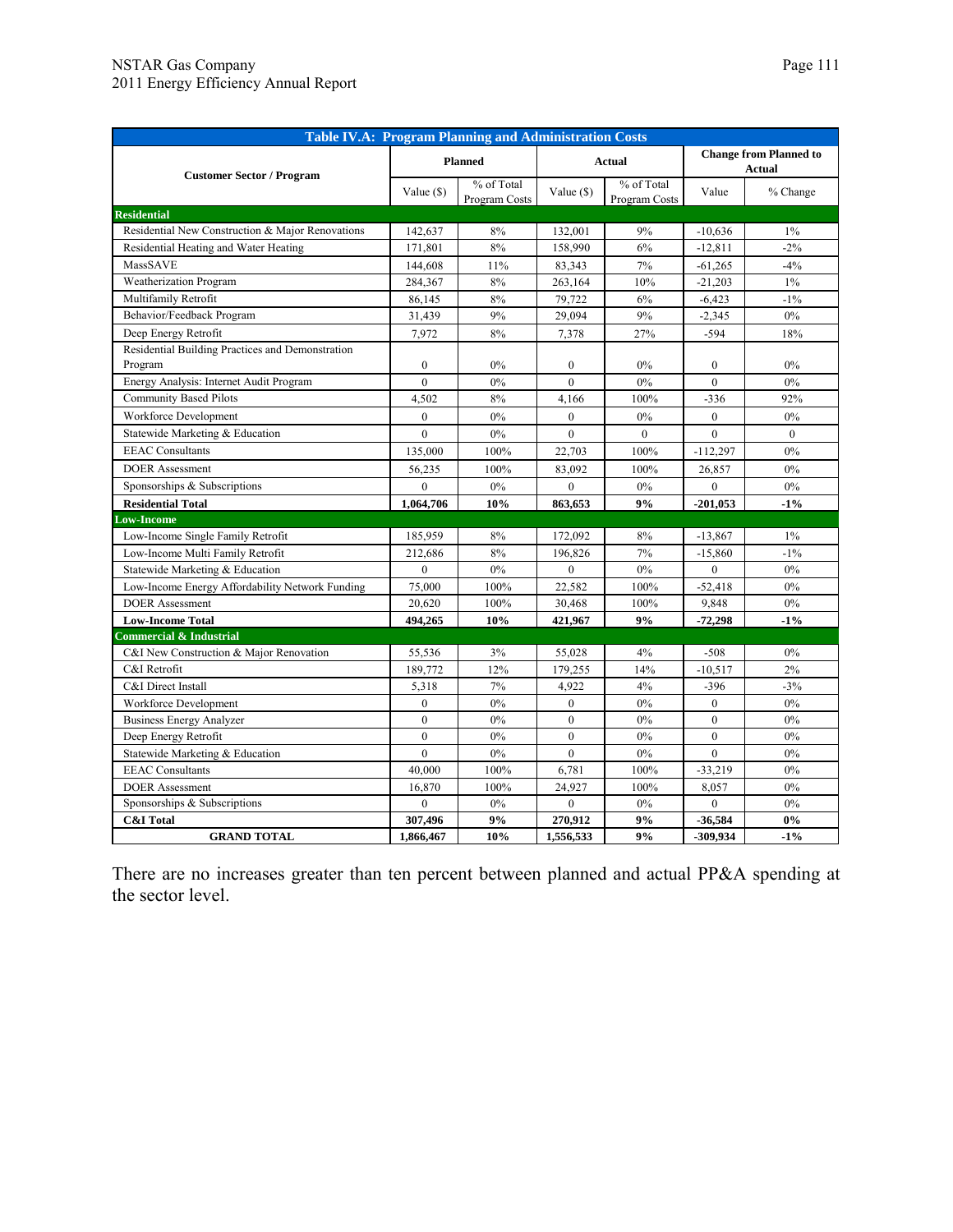| Table IV.B: Outsourced & Competitively Procured Services |                            |                          |                              |                                                 |                               |                          |                                       |                          |                   |
|----------------------------------------------------------|----------------------------|--------------------------|------------------------------|-------------------------------------------------|-------------------------------|--------------------------|---------------------------------------|--------------------------|-------------------|
|                                                          |                            |                          | <b>Outsourced Activities</b> |                                                 |                               |                          |                                       | <b>TOTAL</b>             |                   |
| <b>Customer Sector</b>                                   | <b>In-House Activities</b> |                          | Competitively Procured       |                                                 | Non-Competitively<br>Procured |                          | <b>Total Outsourced</b><br>Activities |                          | <b>Activities</b> |
|                                                          | \$                         | % of Total<br>Activities | \$                           | $\overline{\frac{9}{6}}$ of Total<br>Outsourced | \$                            | % of Total<br>Outsourced | \$                                    | % of Total<br>Activities | \$                |
| <b>Residential</b>                                       |                            |                          |                              |                                                 |                               |                          |                                       |                          |                   |
| Planned                                                  | \$719,158                  |                          | 18% \$2,927,909              | 87%                                             | \$453,503                     |                          | 13% \$3,381,412                       | 82%                      | \$4,100,570       |
| Actual                                                   | \$784,408                  |                          | 23% \$2,403,150              | 92%                                             | \$200.021                     |                          | 8% \$2,603,171                        | 77%                      | \$3,387,579       |
| % Difference from<br>Planned to Actual                   |                            | 6%                       |                              | 6%                                              |                               | $-6%$                    |                                       | $-6%$                    |                   |
| <b>Low-Income</b>                                        |                            |                          |                              |                                                 |                               |                          |                                       |                          |                   |
| Planned                                                  | \$318,881                  | 17%                      | \$231.288                    | 15%                                             | \$1,293,763                   |                          | 85% \$1,525,051                       | 83%                      | \$1,843,932       |
| Actual                                                   | \$376,131                  | 31%                      | \$104.928                    | 13%                                             | \$727,928                     | 87%                      | \$832,856                             | 69%                      | \$1,208,987       |
| % Difference from<br>Planned to Actual                   |                            | 14%                      |                              | $-3%$                                           |                               | 3%                       |                                       | $-14%$                   |                   |
| <b>Commercial &amp; Industrial</b>                       |                            |                          |                              |                                                 |                               |                          |                                       |                          |                   |
| Planned                                                  | \$214.965                  | 21%                      | \$694.006                    | 84%                                             | \$128.850                     | 16%                      | \$822,856                             | 79%                      | \$1,037,821       |
| Actual                                                   | \$253,557                  | 42%                      | \$290.051                    | 83%                                             | \$60,195                      | 17%                      | \$350,246                             | 58%                      | \$603,803         |
| % Difference from<br>Planned to Actual                   |                            | 21%                      |                              | $-2\%$                                          |                               | 2%                       |                                       | $-21%$                   |                   |
| <b>TOTAL</b>                                             |                            |                          |                              |                                                 |                               |                          |                                       |                          |                   |
| Planned                                                  | \$1,253,004                |                          | 18% \$3,853,203              | 67%                                             | \$1,876,116                   |                          | 33% \$5,729,319                       | 82%                      | \$6,982,323       |
| Actual                                                   | \$1,414,096                |                          | 27% \$2,798,129              | 74%                                             | \$988,144                     |                          | 26% \$3,786,273                       | 73%                      | \$5,200,369       |
| % Difference from<br>Planned to Actual                   |                            | 9%                       |                              | 7%                                              |                               | $-7%$                    |                                       | $-9%$                    |                   |

# C. Competitive Procurement

The variances in the C&I sector was due to an under spending in marketing and implementation. The marketing variance is due to several new marketing initiatives that were started in the final quarter of 2011. Due to the forth quarter start, the marketing budget was under spent for the full year. Direct marketing to small business customers, promoting Direct Install programs, started in quarter four and demonstrated strong results. Additional efforts such as marketing partnerships with several trade organizations and associations were not established until 2012 resulting in under spending for 2011. The implementation variance is because the Company had anticipated needing a higher level of technical assistance funding in order to identify and develop opportunities in the marketplace. Through the use of several structures the Company was able to achieve these objectives at a lower cost with limited use of the technical assistance funding. However, as the portfolio of opportunities continues to broaden into more complex projects, this trend is not expected to continue. This money would have been spent in Outsourced Activities which would have increased the percentage in that category and decreased the percentage in the In-House Activities.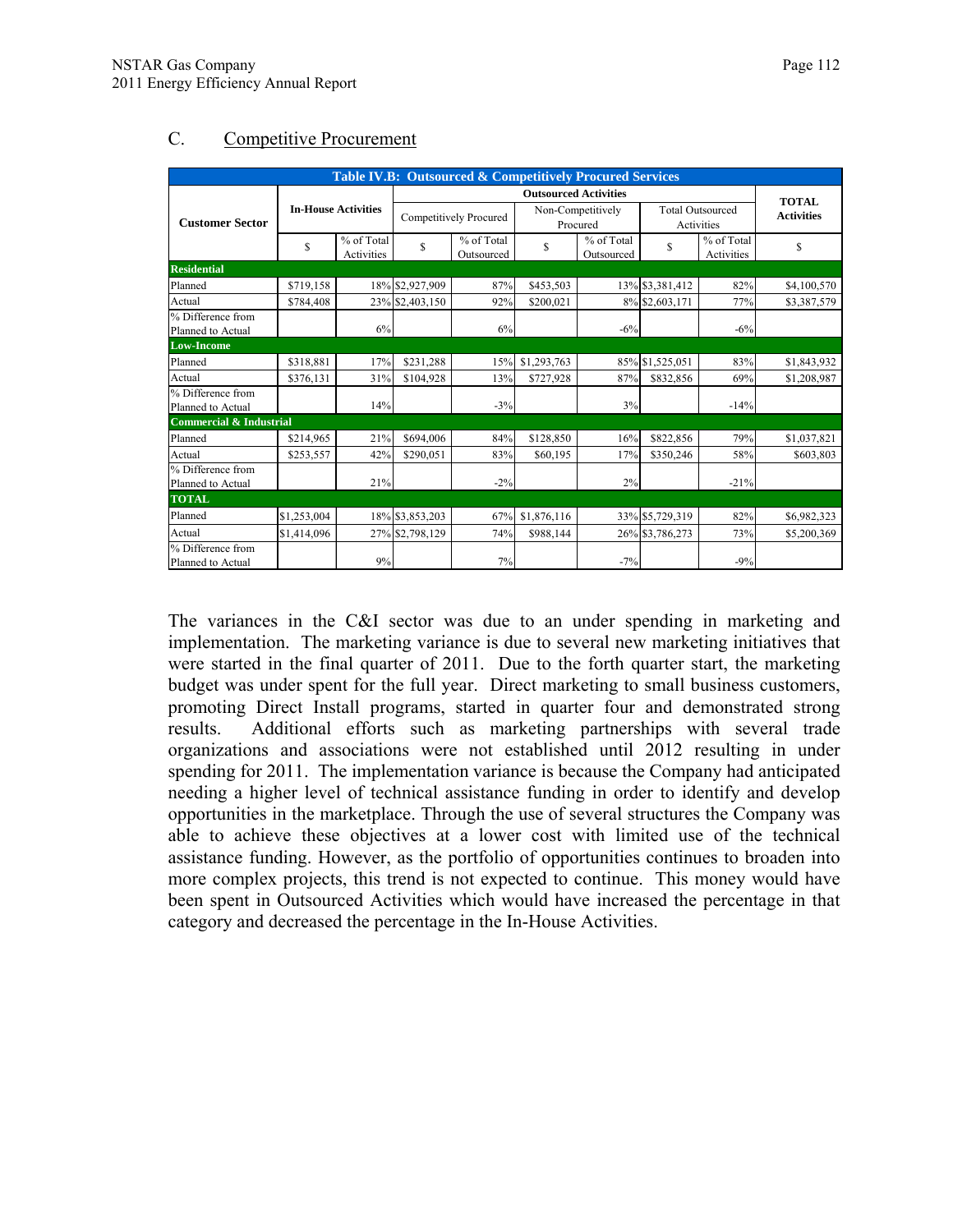## D. Low-Income Spending

| <b>Table IV.C: Customer Sector Budget Allocation</b> |                               |                             |                               |                             |                                      |          |  |  |
|------------------------------------------------------|-------------------------------|-----------------------------|-------------------------------|-----------------------------|--------------------------------------|----------|--|--|
| <b>Customer Sector</b>                               | <b>Planned</b>                |                             | Actual                        |                             | <b>Change from Planned to Actual</b> |          |  |  |
|                                                      | <b>Total Program</b><br>Costs | % of Total Program<br>Costs | <b>Total Program</b><br>Costs | % of Total Program<br>Costs | Value                                | % Change |  |  |
| Residential                                          | \$10,580,856                  | 55%                         | \$10,016,581                  | 56%                         | $-$ \$564,274                        | $1\%$    |  |  |
| Low-Income                                           | \$5,116,662                   | 27%                         | \$4,795,522                   | 27%                         | $-$ \$321,140                        | 0%       |  |  |
| Commercial & Industrial                              | \$3,491,859                   | 18%                         | \$2,934,810                   | 17%                         | $-$ \$557,049                        | $-2\%$   |  |  |
| TOTAL                                                | \$19,189,377                  | 100%                        | \$17,746,914                  | 100%                        | $-$1,442,463$                        | 0%       |  |  |

## V. PERFORMANCE INCENTIVES

The performance incentive mechanism includes three components: the Savings Mechanism, the Value Mechanism, and other Performance Metrics. The Savings Mechanism provides an incentive for achieving dollar benefits from energy efficiency program efforts at or above threshold levels. The Value Mechanism provides an incentive for achieving net benefits equal to or in excess of the threshold level of performance. Performance metrics establish a focus on specified program outcomes or plan development, with each metric stating the specific requirements for reaching each level of the metric. Table V summarizes the performance incentives earned by the Company by component for its successful delivery of energy efficiency programs in 2011.

| <b>Table V: Performance Incentives Summary</b>                                                                  |         |         |           |           |  |  |  |  |
|-----------------------------------------------------------------------------------------------------------------|---------|---------|-----------|-----------|--|--|--|--|
| <b>Threshold</b><br><b>Actual Incentive</b><br><b>Incentive Components</b><br><b>Exemplary</b><br><b>Design</b> |         |         |           |           |  |  |  |  |
| Savings Mechanism                                                                                               | 302,187 | 402,916 | 503,645   | 461,879   |  |  |  |  |
| Value Mechanism                                                                                                 | 207.418 | 276.557 | 345.696   | 345,696   |  |  |  |  |
| <b>Performance Metrics</b>                                                                                      | 217.309 | 289.745 | 362.181   | 324.080   |  |  |  |  |
| Total Incentive (before-tax)                                                                                    | 726,914 | 969,218 | 1,211,523 | 1,131,655 |  |  |  |  |
| Total Incentive (after-tax)                                                                                     | 441.782 | 589,042 | 736.303   | 687,763   |  |  |  |  |

All supporting documentation for each performance incentive component, including detailed information on the Company's clear and distinct role in achieving the performance metrics, is included in Appendix D, Sections 1 and 2. For the Savings component, evaluation results for all three sectors required the EM&V impact bandwidth of 25 percent of preliminary results. This concept was first introduced in Exhibit Common-29 Supplemental, filed on December 21, 2009 in NSTAR Gas, D.P.U. 09-126. On page 18 of this exhibit, the application of  $EM&V$  results to savings and benefits for purposes of the incentive calculation was discussed. With the new EM&V structure and forum in MA, and increased focus on evaluation particularly for the gas PAs, it was important for the PAs to have a bandwidth around the retrospective application of these EM&V findings. As a result, this page of the exhibit also discussed the impact of any change that resulted from the application of EM&V findings at the individual PA sector level would be limited to +/- 25 percent.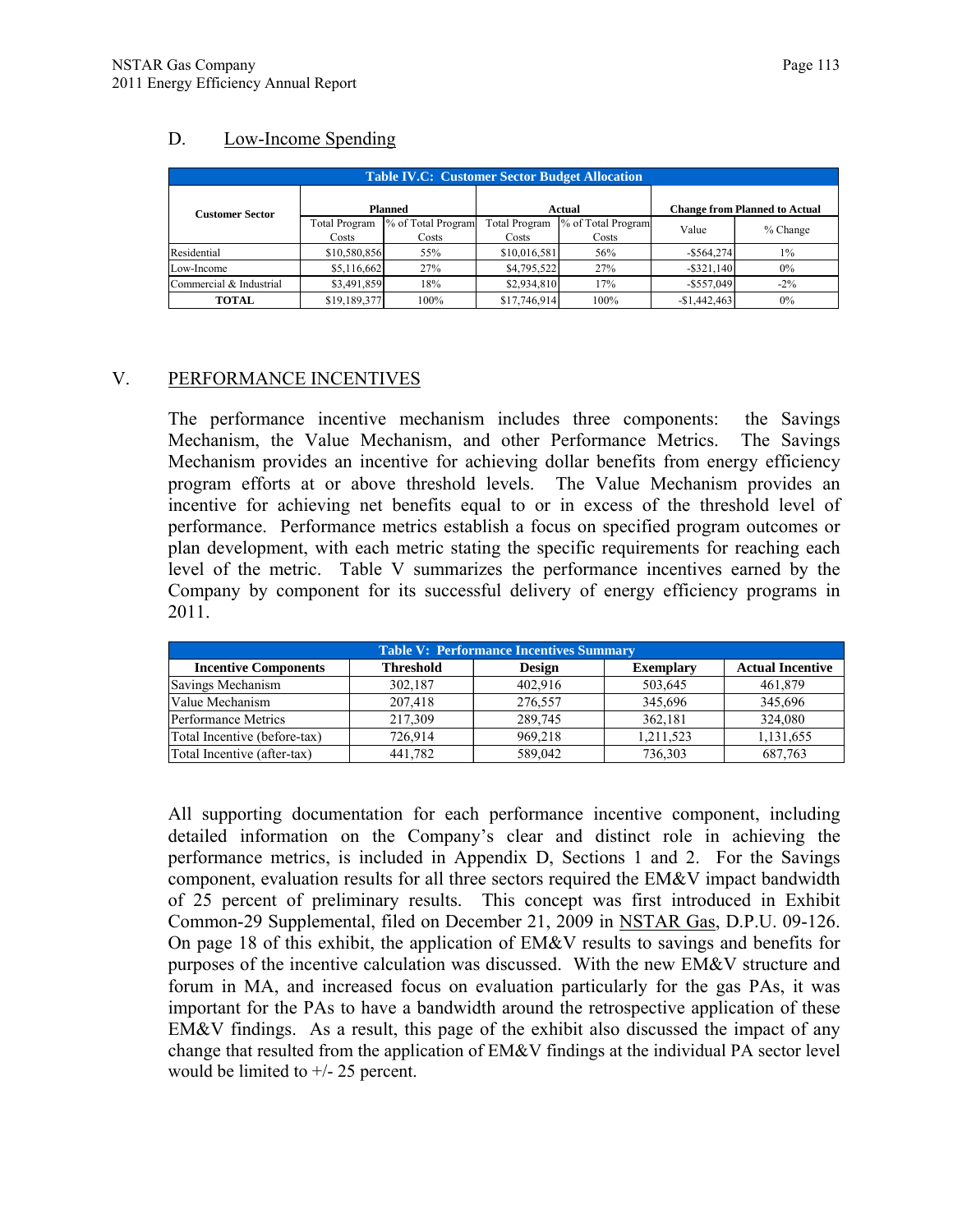In the Department's Three-Year Plan orders, D.P.U. 121 through D.P.U. 128, on page 114, the Department accepted the structure and the performance incentive components, including the EM&V contingencies outlined by the PAs.

For NSTAR Gas, the 25 percent bandwidth described above came into play for each of the three sectors. As shown on Page 3 of Appendix D, Section 1, Performance Incentive Calculation, the residential sector had evaluated benefits which were 131 percent of preliminary benefits. The low-income sector had evaluated benefits which were 161 percent of preliminary benefits. The C&I sector had evaluated benefits of 32 percent of preliminary benefits.

For the Savings and Value components of the performance incentive, the Company calculated its earned performance incentive in accordance with the incentive mechanism included in the 2011 MOA, using the post-evaluation benefits and taking into account the 25 percent EM&V impact bandwidth. The Company achieved 115 percent of its planned benefits and 125 percent of its planned net benefits at the portfolio level, surpassing the 75 percent threshold required in order to earn both the savings and value mechanisms of the performance incentive. Using evaluated results (subject to the  $+/- 25$  percent impact bandwidth), the Company calculated the lifetime benefits and net benefits that each program achieved. The benefits were multiplied by the savings payout rate of \$0.0060939 and the net benefits were multiplied by the value payout rate of \$0.0063946 per the 2011 MOA. Although performance under both the Savings and Value Mechanisms is assessed at the portfolio level, this calculation was done at the sector level, as shown in Appendix D, Section 1 to facilitate the allocation of earned performance incentives in the cost-effectiveness calculations. The incentive dollars earned from performance metrics were allocated to sectors consistent with the allocation presented in the 2011 MOA. A model illustrating the calculation of the performance incentives in accordance with this methodology is included in Appendix D, Section 1.

A summary of the Company's performance for each Performance Metric is set forth below. Additional supporting documentation related to performance metrics is included in Appendix D, Section 2.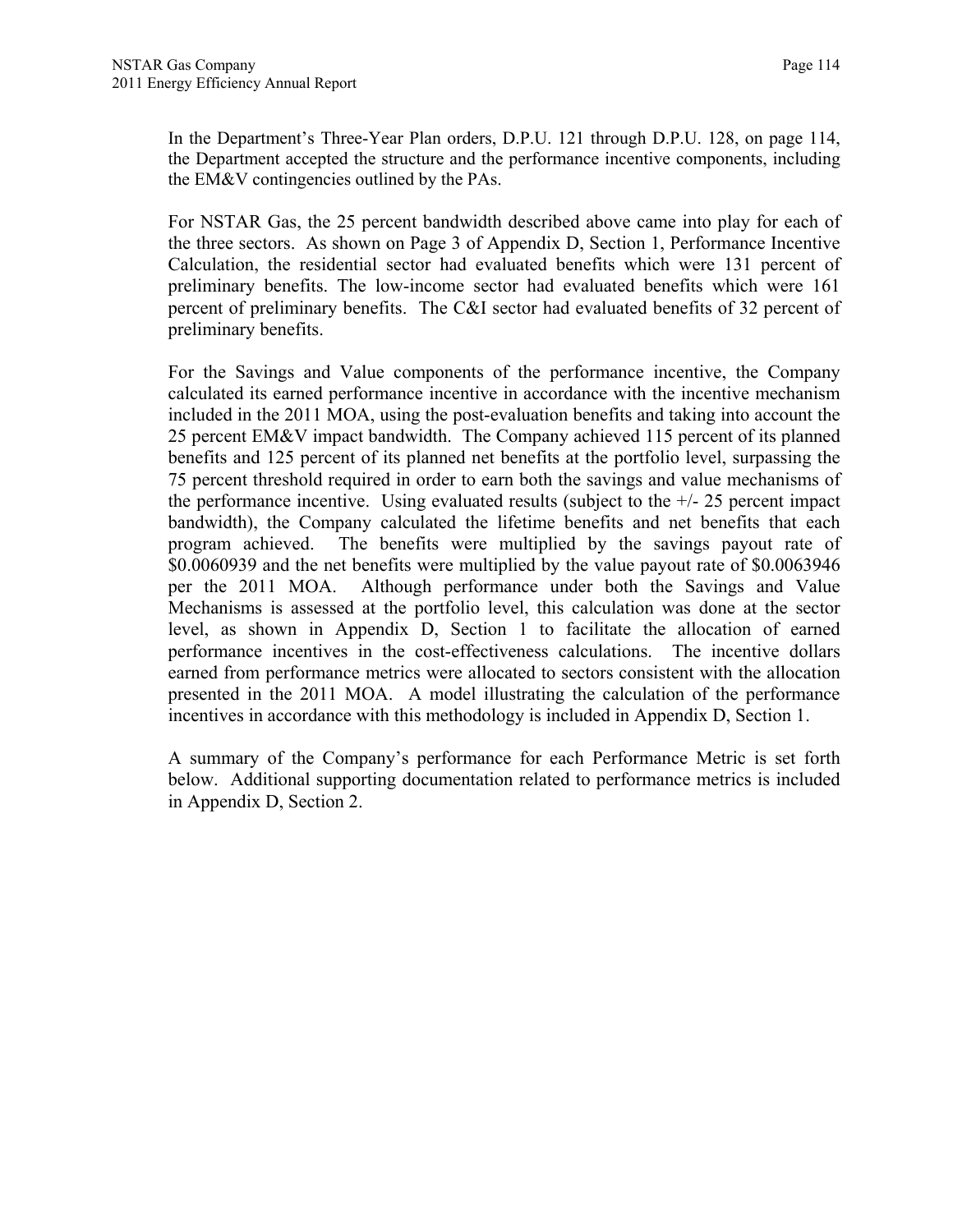| <b>RESIDENTIAL</b><br><b>METRIC NUMBER AND</b>            | <b>ACHIEVEMENT</b><br><b>LEVEL</b> | <b>NOTES</b>                         |
|-----------------------------------------------------------|------------------------------------|--------------------------------------|
| <b>NAME</b>                                               |                                    |                                      |
| 1. MassSAVE/Weatherization:                               | Exemplary                          | 219% increase in installed major     |
| Deeper Savings {Electric &<br>$Gas$ } - Statewide         |                                    | measures;                            |
|                                                           | Design                             | 5% increase in average customer      |
|                                                           |                                    | savings.                             |
| 2. Community Initiatives<br>{Electric & Gas} - Statewide  | Exemplary                          | See Supporting Documentation         |
| <b>LOW-INCOME</b>                                         | <b>ACHIEVEMENT</b>                 | <b>NOTES</b>                         |
| <b>METRIC NUMBER AND</b>                                  | <b>LEVEL</b>                       |                                      |
| <b>NAME</b>                                               |                                    |                                      |
| 1. Hard to Reach Landlords                                | Exemplary                          | See Supporting Documentation         |
| {Electric & Gas} - Statewide<br>2. Best Practices Program | Exemplary                          | See Supporting Documentation         |
| Strategies Research &                                     |                                    |                                      |
| <b>Technical Review of Potential</b>                      |                                    |                                      |
| New Measures                                              |                                    |                                      |
| 3. Multi-family Building Inventory                        | Exemplary                          | See Supporting Documentation         |
| <b>COMMERCIAL &amp;</b><br><b>INDUSTRIAL</b>              | <b>ACHIEVEMENT</b><br><b>LEVEL</b> | <b>NOTES</b>                         |
| <b>METRIC NUMBER AND</b>                                  |                                    |                                      |
| <b>NAME</b>                                               |                                    |                                      |
| 1. Retrofit -- Depth of savings                           | Exemplary                          | $X = 9$ ; $Y = 120%$ (at Exemplary)  |
|                                                           |                                    | $X^*Y = 12$                          |
|                                                           |                                    | Achieved 16                          |
| 2. New Construction --                                    | Exemplary                          | $X = 46\%$ (at Exemplary)            |
| Comprehensiveness and depth                               |                                    | Achieved 50%                         |
| of savings                                                |                                    |                                      |
| 3. Direct Install Electric & Gas<br>Integration           | Exemplary                          | $X = 16\%; Y = 120\%$ (at Exemplary) |
|                                                           |                                    | $Y^*Z = 20\%$                        |
|                                                           |                                    | Achieved 32%                         |
| 4. Combined Heat & Power                                  | Exemplary                          | $X = 12$ ; $Y = 120%$ (at Exemplary) |
|                                                           |                                    | $X^*Y = 15$                          |
|                                                           |                                    | Achieved 15                          |
| <b>ALL SECTOR</b>                                         | <b>ACHIEVEMENT</b>                 | <b>NOTES</b>                         |
| <b>METRIC NUMBER AND</b><br><b>NAME</b>                   | <b>LEVEL</b>                       |                                      |
| 1. Other Financing Capital                                | Did Not Meet Threshold             | \$296,808                            |
| 2. Cost Efficiency of Program<br>Measures                 | Threshold/Design                   | 3.32                                 |
|                                                           |                                    |                                      |